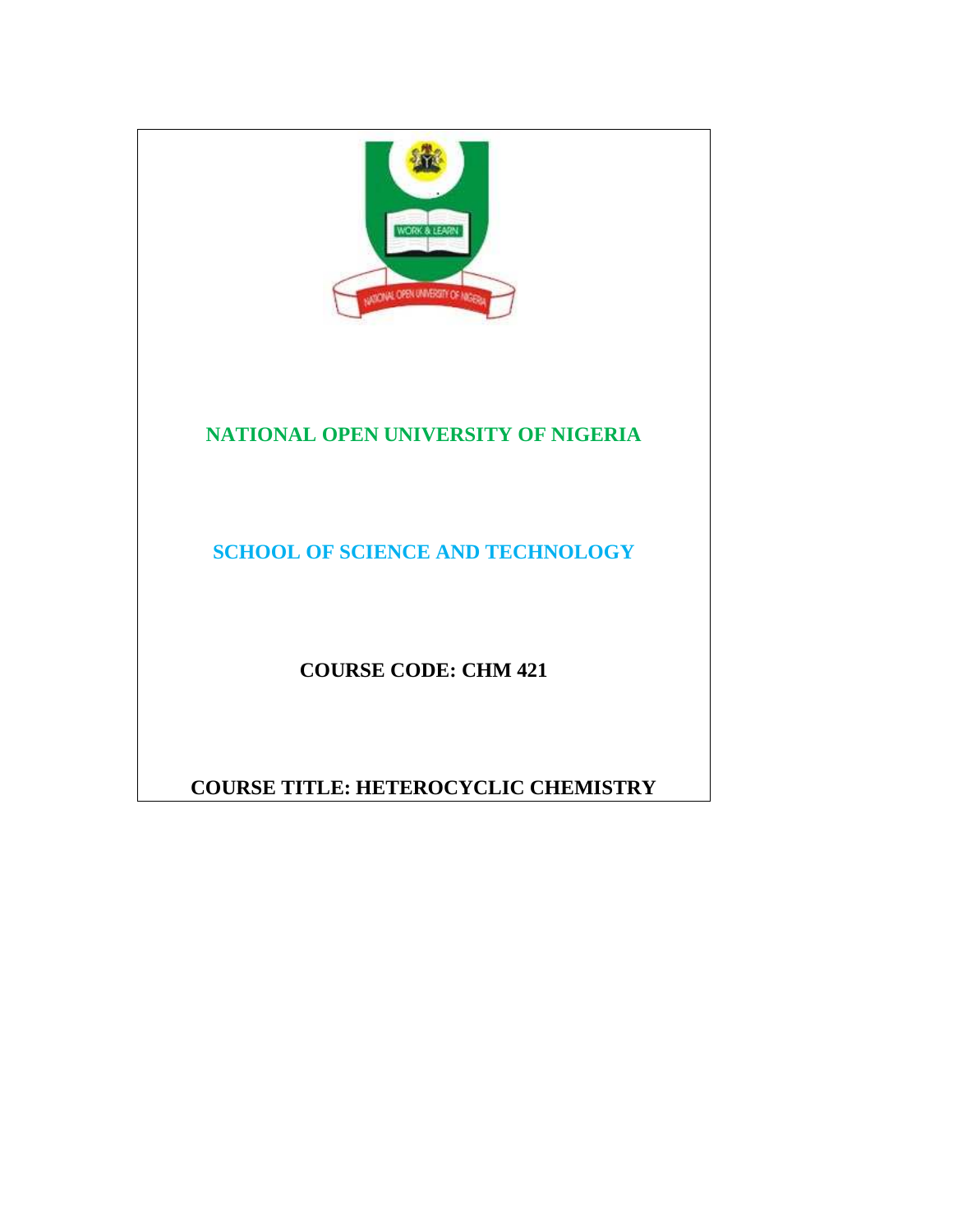**COURSE GUIDE** 

# **CHM421 HETEROCYCLIC CHEMISTRY**

Course Team Dr. Gloria Abiodun Ayoola (Developer/Writer) - UNILAG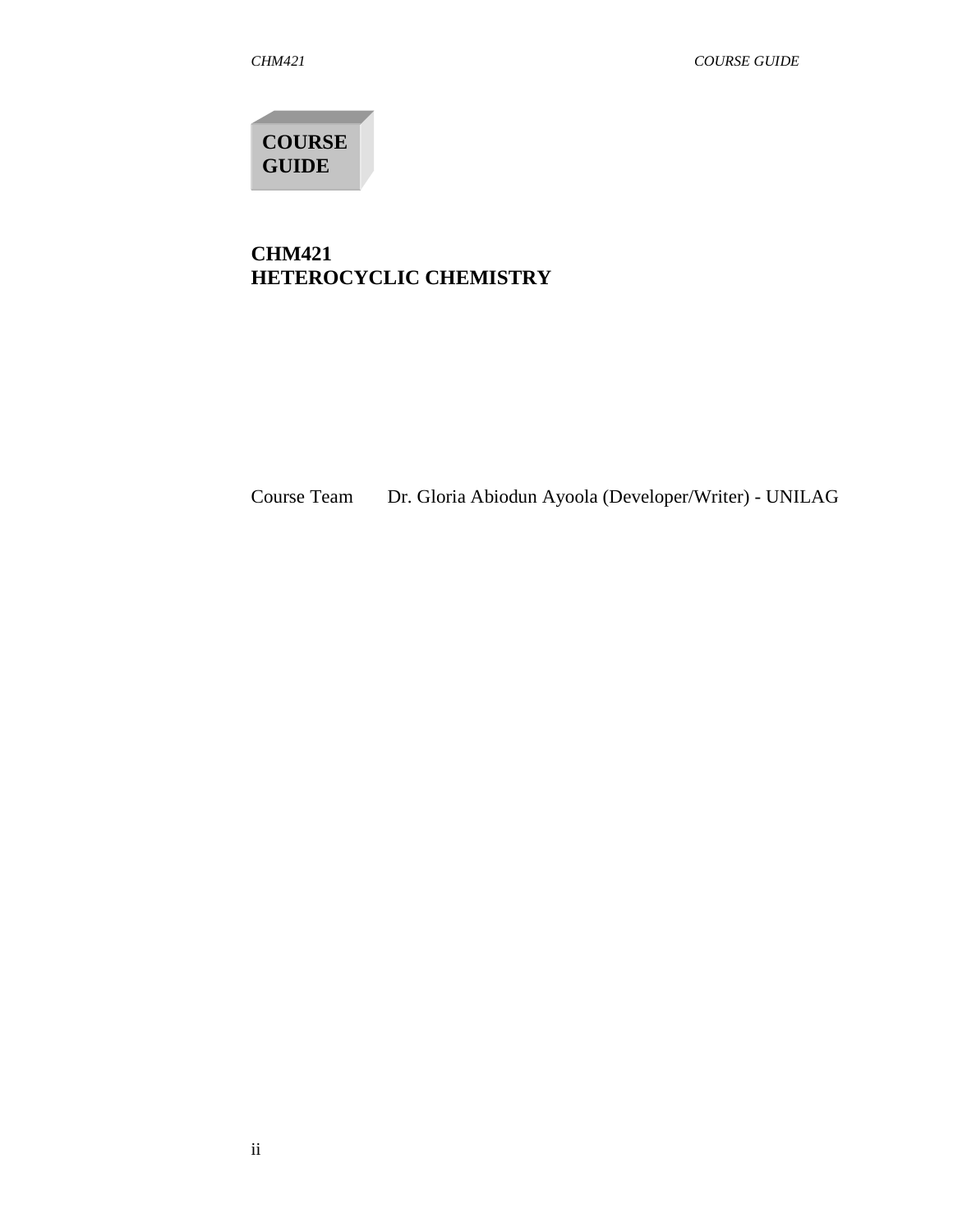

National Open University of Nigeria Headquarters 14/16 Ahmadu Bello Way Victoria Island Lagos

Abuja Office No. 5 Dar es Salaam Street Off Aminu Kano Crescent Wuse II, Abuja

e-mail: centralinfo@nou.edu.ng URL: www.nou.edu.ng

Published By: National Open University of Nigeria

First Printed 2012

ISBN: 978-058-827-2

All Rights Reserved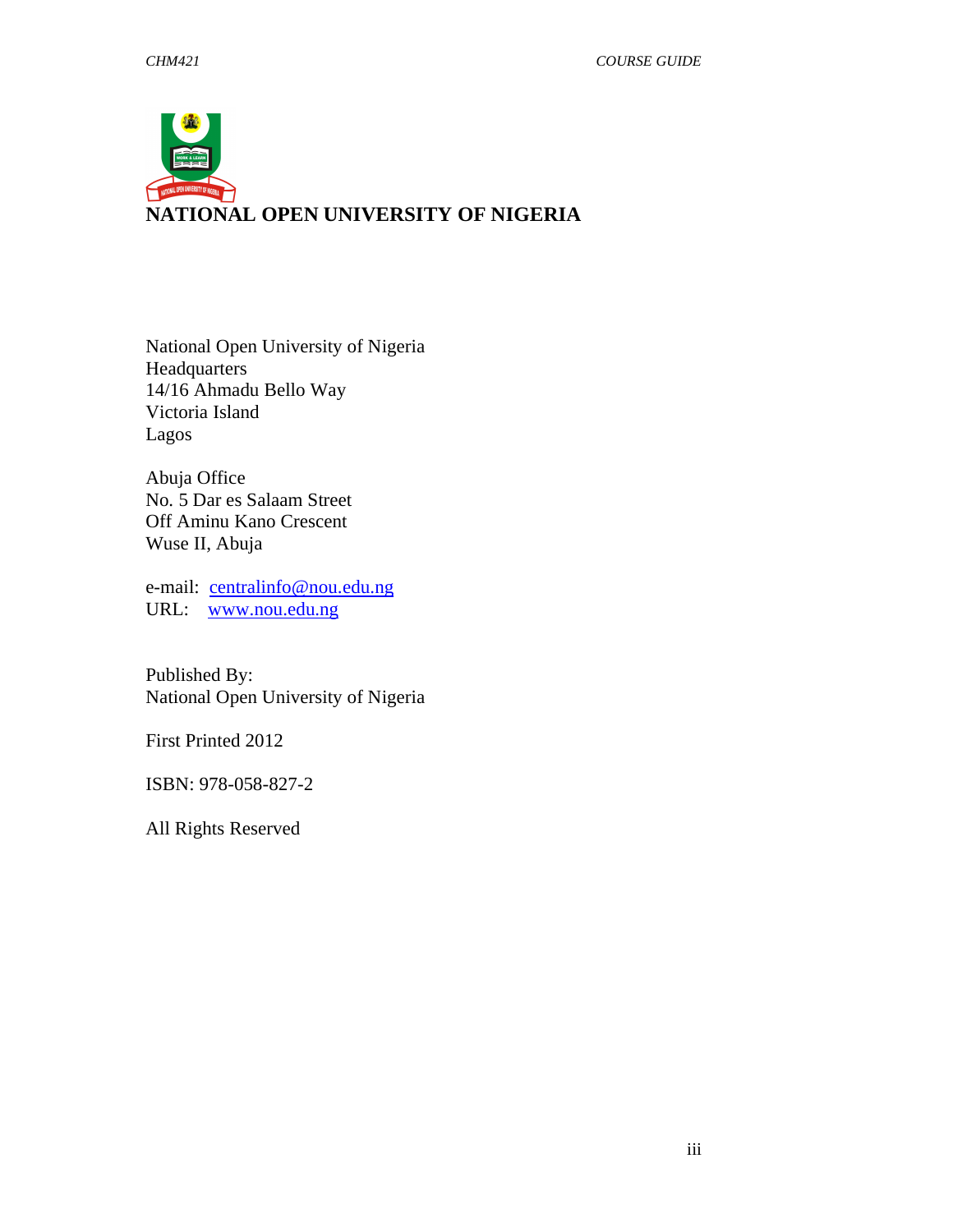# **CONTENTS PAGE**

| 6 |
|---|
| 8 |
| 9 |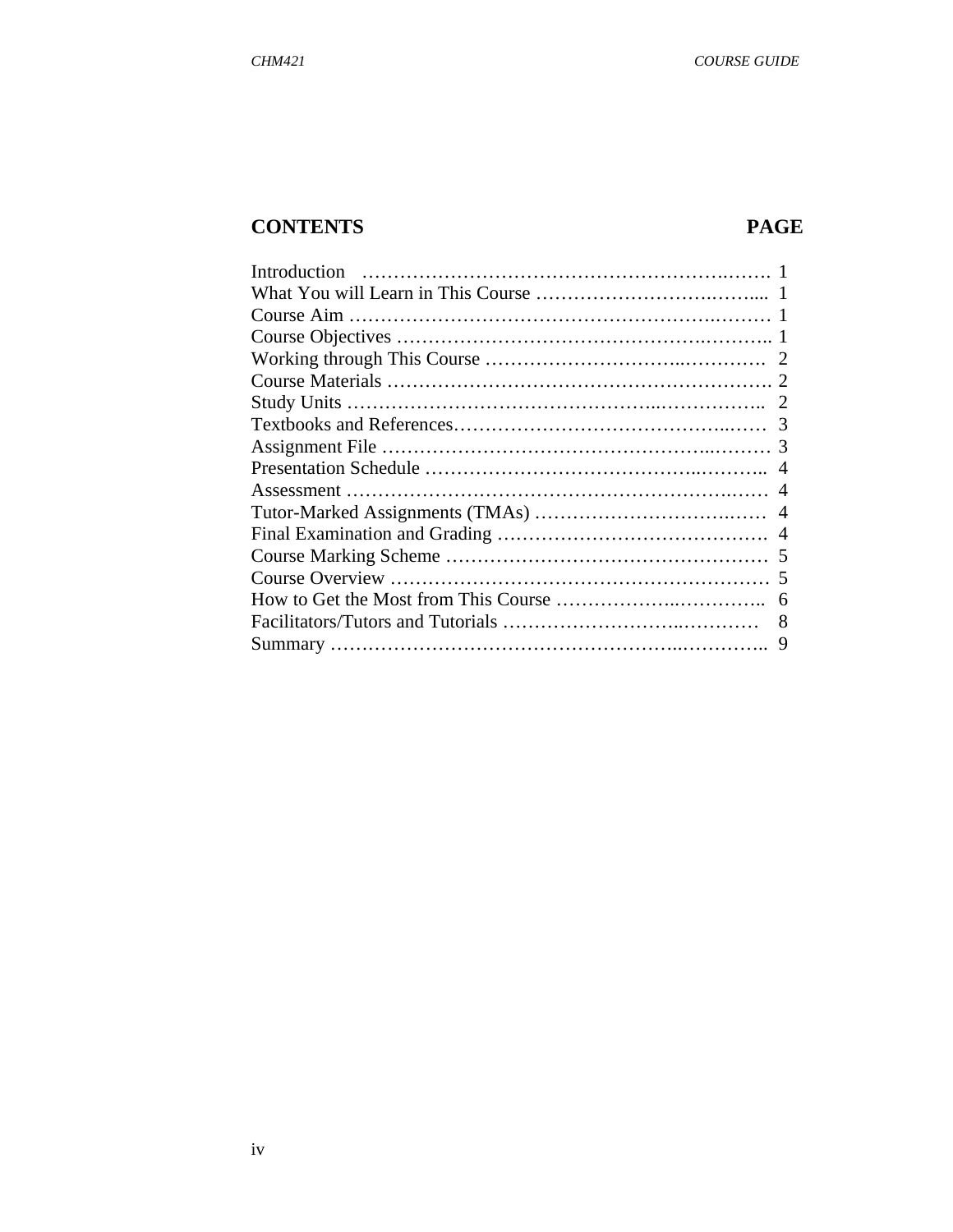# **Introduction**

CHM421: Heterocyclic Chemistry is a 2 -credit course for B.Sc. Chemistry.

The course is broken down into 3 modules of 15 study units. At the end of this course, a student is expected to be conversant with the chemistry and mechanistic aspects of fused heterocycles, their synthesis and applications in drug synthesis. This course further provides insight into the design of synthetic routes for related heterocyclic compounds.

## **What You Will Learn in This Course**

You will learn about the chemistry and synthesis of some fused heterocyclic systems such as Quinolines, Iso-quinolines, Benzofurans, Benzothiophenes, Indoles, Benzopyrilium salts, Coumarins and Chromones. You will also learn about their applications in drug synthesis.

## **Course Aims**

The aim of this course is for you to understand the chemistry of some fused heterocyclic systems and so you will be able to predict the chemistry of other compounds containing similar ring structures. Also you will have an in-depth knowledge on how to synthesise various fused heterocyclic structures and you will also be able to appreciate why heterocyclic chemistry is so important to mankind.

# **Course Objectives**

In order to achieve the course aims, there are some set objectives for the course. Besides, each module and each unit has their respective objectives which you and your facilitator must constantly refer to, so that no objective is skipped. All the modules and unit objectives are specifics of the course objectives. At the end of the course, you should be able to:

- identify the structures of different types of fused heterocyclic structures
- explain the chemistry and mechanistic aspects of fused heterocyclic structures particularly those of quinolones, Isoquinolones, benzofurans, benzothiophenes, Indoles, Benzopyrilium salts, Coumarins and Chromones
- describe the synthesis of fused heterocyclic systems and design synthetic routes to the synthesis of similar compounds
- explain the application of heterocyclic systems in drug synthesis
- identify heterocyclic structures in certain biologically active compounds.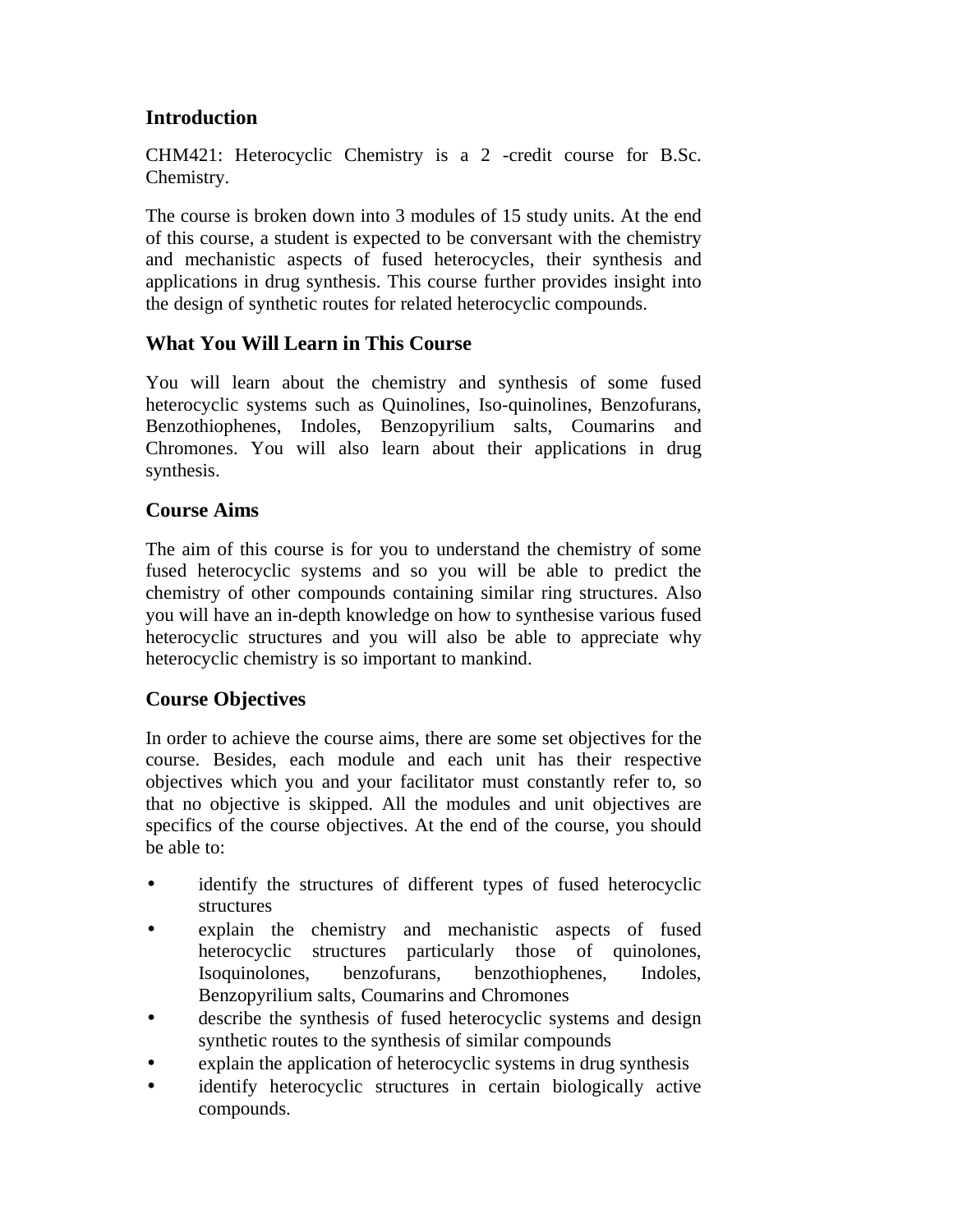## **Working through This Course**

This course contains some packages that you will be given at the beginning of the semester: one of them is the course material. Your full participation in both the continuous assessment and the final written examination are two areas expected of you to fulfill at the end of the course. Stated below are the components of this course and what you have to do.

#### **Course Materials**

Major course materials for the course are as follows:

- 1. Course Guide
- 2. Study Units
- 3. Assignment Files
- 4. Presentation Schedule

#### **Study Units**

There are 3 modules and 15 study units in this course. They are:

#### **Module 1 Benzopyridines**

- Unit 1 Reactions of Quinolines
- Unit 2 Synthesis of Quinolines
- Unit 3 Application of the Quinoline Ring System in Drug Synthesis
- Unit 4 Synthesis and Reactions of Iso-quinolines
- Unit 5 Application of the Iso-quinoline Ring System in Drug Synthesis

#### **Module 2 Benzofuran, Benzothiophene and Indoles**

- Unit 1 Reactions of Benzopyrrole (Indole)
- Unit 2 Synthesis of Benzopyrrole (Indole)
- Unit 3 Application of Indole in Drug Synthesis
- Unit 4 Synthesis and Reactions of Benzofuran and Benzothiophene
- Unit 5 Applications of the Benzofuran and Benzothiophene Ring System in Drug Synthesis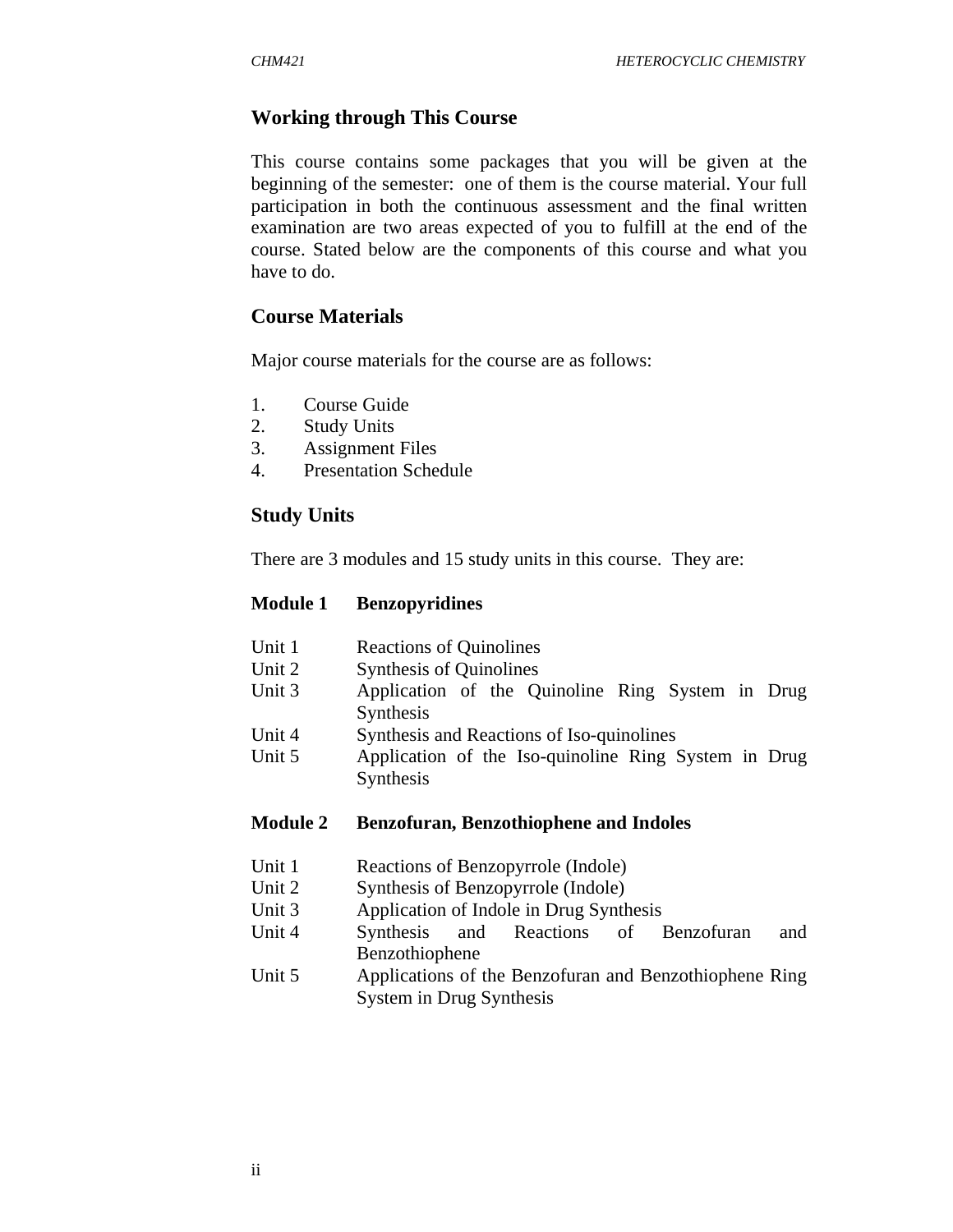#### **Module 3 Dibenzopyrones, Pyrilium Salts and Other Benzopyrones**

- Unit 1 Synthesis and Reactions of Coumarins
- Unit 2 Reactions of Chromones
- Unit 3 Synthesis of Chromones
- Unit 4 Synthesis and Reactions of Dibenzopyrilium Salts
- Unit 5 Application of the Coumarin and Chromones Ring Systems in Drug Synthesis

From all indications, you should be able to complete two credit units about 15 weeks in a semester. Well spread out in each unit is: Introduction to the unit, specific objectives, body of the unit, conclusion, summary, Tutor-Marked Assignments and References.

Details of the study units have earlier been presented. It is spelt out in modules with corresponding units and titles. You will be expected to spend 2-3 hours in studying a unit.

### **Textbooks and References**

These texts will be of immense benefit to this course:

- Norman, R. O. C. & Coxon, J. M. (1993). *Principles of Organic Synthesis* (3rd ed.). Glasgow: Blackie Academic & Professional. An Imprint of Chapman & Hall, pp. 696-723.
- Olaniyi, A. A.; Ayim, J. S. K.; Ogundaini, A. O. & Olugbade, T. A. (1998). *Essential Inorganic and Organic Pharmaceutical Chemistry.* Shaneson C.I. Limited, pp. 363-450.
- Sainsbury, M. (2001). *Heterocyclic Chemistry*. Royal Society of Chemistry, pp. 142.

## **Assignment File**

The assignment file will be given to you in due course. In this file, you will find all the details of the work you must submit to your tutor for marking. The marks you obtain for these assignments will count towards the final mark for the course. Altogether, there are 15 tutor-marked assignments for this course.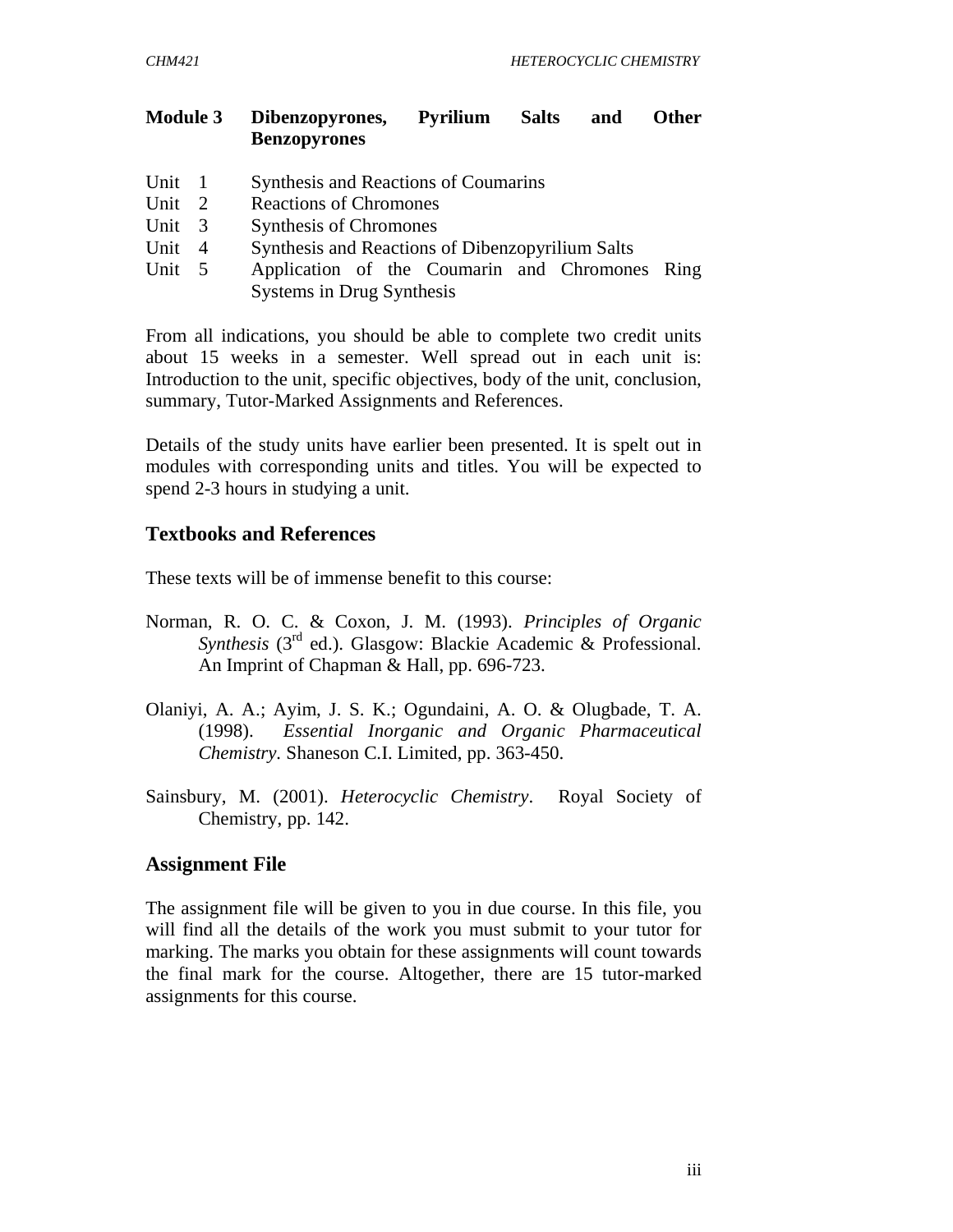#### **Presentation Schedule**

The presentation schedule included in this course guide provides you with important dates for completion of each tutor-marked assignment. You should therefore try to meet the deadlines.

#### **Assessment**

There are two aspects to the assessment of this course. First, there are tutor-marked assignments and second, the written examination.

You will be expected to complete at least ten assignments by the end of the course. Some of these will be in the form of a project and continuous assessment (CA). You will be expected to write a final examination in the course. The overall score in the course will be a sum of 40% of CA and 60% of written examination.

#### **Tutor-Marked Assignment**

There are 15 TMAs in this course. You need to submit all the TMAs. The best 4 will therefore be counted. When you have completed each assignment, send them to your tutor as soon as possible and make sure that it gets to your tutor on or before the stated deadline. If for any reason you cannot complete your assignment on time, contact your tutor before the assignment is due to discuss the possibility of extension. Extension will not be granted after the deadline, unless on exceptional cases.

#### **Final Examination and Grading**

The end of course examination for this course will be for about 3 hours and it has a value of 60% of the total course work. The examination will consist of questions, which will reflect the type of self-testing, practice exercise and tutor-marked assignment problems you have previously encountered. All areas of the course will be assessed.

The time between the last unit and the final examination can be used for revision. You might find it useful to review your self-test, TMAs and comments on them before the examination. The end of course examination covers information from all parts of the course.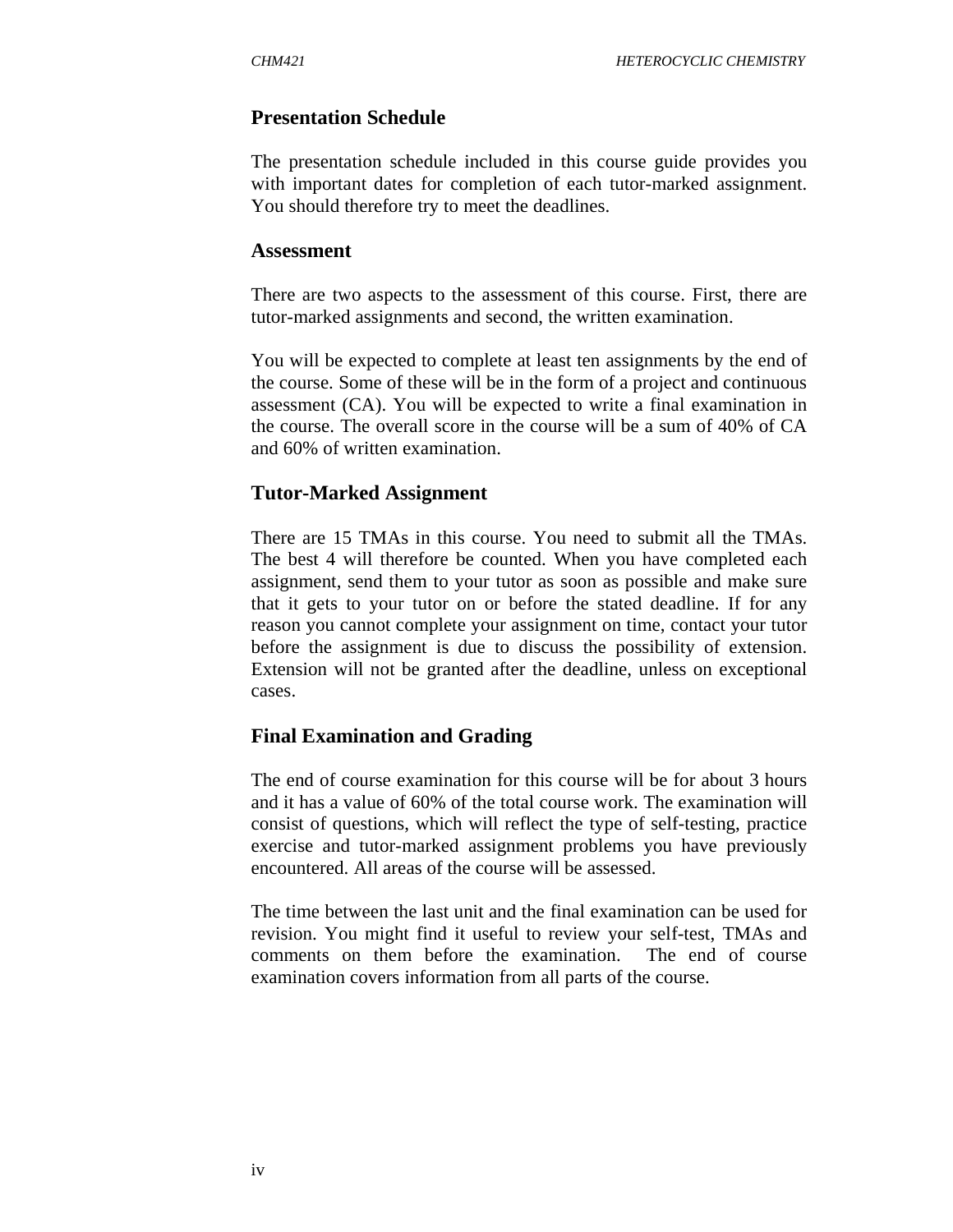# **Course Marking Scheme**

| <b>Assignment</b>         | <b>Marks</b>                       |
|---------------------------|------------------------------------|
| Assignments 1-15          | 15 assignments, 40% for the best 4 |
|                           | Total = $10\% \times 4 = 40\%$     |
| End of Course Examination | 60% of overall course marks        |
| Total                     | 100% of course materials           |

# **Course Overview**

This table indicates the units, the number of weeks required to complete them and the assignments.

| Unit                                                               | <b>Title of Work</b>                                     | <b>Weeks</b>    | <b>Assessment</b> |  |  |
|--------------------------------------------------------------------|----------------------------------------------------------|-----------------|-------------------|--|--|
|                                                                    |                                                          | <b>Activity</b> | (End of Unit)     |  |  |
|                                                                    | Course Guide                                             |                 |                   |  |  |
| <b>Module 1</b><br><b>Benzopyridines</b>                           |                                                          |                 |                   |  |  |
| $\mathbf{1}$                                                       | <b>Reactions of Quinolines</b>                           | Week 1          | Assignment 1      |  |  |
| $\overline{c}$                                                     | <b>Synthesis of Quinolines</b>                           | Week 2          | Assignment 2      |  |  |
| $\overline{3}$                                                     | Application of the Quinoline                             | Week 3          | Assignment 3      |  |  |
|                                                                    | Ring<br>System<br>$\overline{\text{in}}$<br>Drug         |                 |                   |  |  |
|                                                                    | Synthesis                                                |                 |                   |  |  |
| $\overline{4}$                                                     | Synthesis and Reactions of                               | Week 4          | Assignment 4      |  |  |
|                                                                    | Isoquinolines                                            |                 |                   |  |  |
| 5                                                                  | $\sigma$<br>Application<br>the                           | Week 5          | Assignment 5      |  |  |
|                                                                    | Isoquinoline Ring System in                              |                 |                   |  |  |
|                                                                    | Drug Synthesis                                           |                 |                   |  |  |
|                                                                    | <b>Module 2</b><br>Benzopyrrole (Indole), Benzofuran and |                 |                   |  |  |
|                                                                    | <b>Benzothiophene</b>                                    |                 |                   |  |  |
| $\mathbf{1}$                                                       | of<br>Benzopyrrole<br>Reaction                           | Week 6          | Assignment 6      |  |  |
|                                                                    | (Indole)                                                 |                 |                   |  |  |
| $\overline{c}$                                                     | Synthesis of Benzopyrrole                                | Week 7          | Assignment 7      |  |  |
| $\overline{3}$                                                     | Application of Indole in Drug                            | Week 8          | Assignment 8      |  |  |
|                                                                    | Synthesis                                                |                 |                   |  |  |
| $\overline{4}$                                                     | Synthesis and Reactions of                               | Week 9          | Assignment 9      |  |  |
|                                                                    | Benzofuran<br>and                                        |                 |                   |  |  |
|                                                                    | Benzothiophene                                           |                 |                   |  |  |
| 5                                                                  | <sub>of</sub><br>the<br>Applications                     | Week 10         | Assignment 10     |  |  |
|                                                                    | Benzofuran<br>and                                        |                 |                   |  |  |
|                                                                    | Benzothiophene Ring System                               |                 |                   |  |  |
|                                                                    | in Drug Synthesis                                        |                 |                   |  |  |
| <b>Module 3</b><br><b>Dibenzipyrones, Pyrilium Salts and Other</b> |                                                          |                 |                   |  |  |
| $\mathbf{1}$                                                       | <b>Benzopyrones</b><br>of<br>and Reactions<br>Synthesis  | Week 11         |                   |  |  |
|                                                                    | Coumarins                                                |                 | Assignment 11     |  |  |
|                                                                    |                                                          |                 |                   |  |  |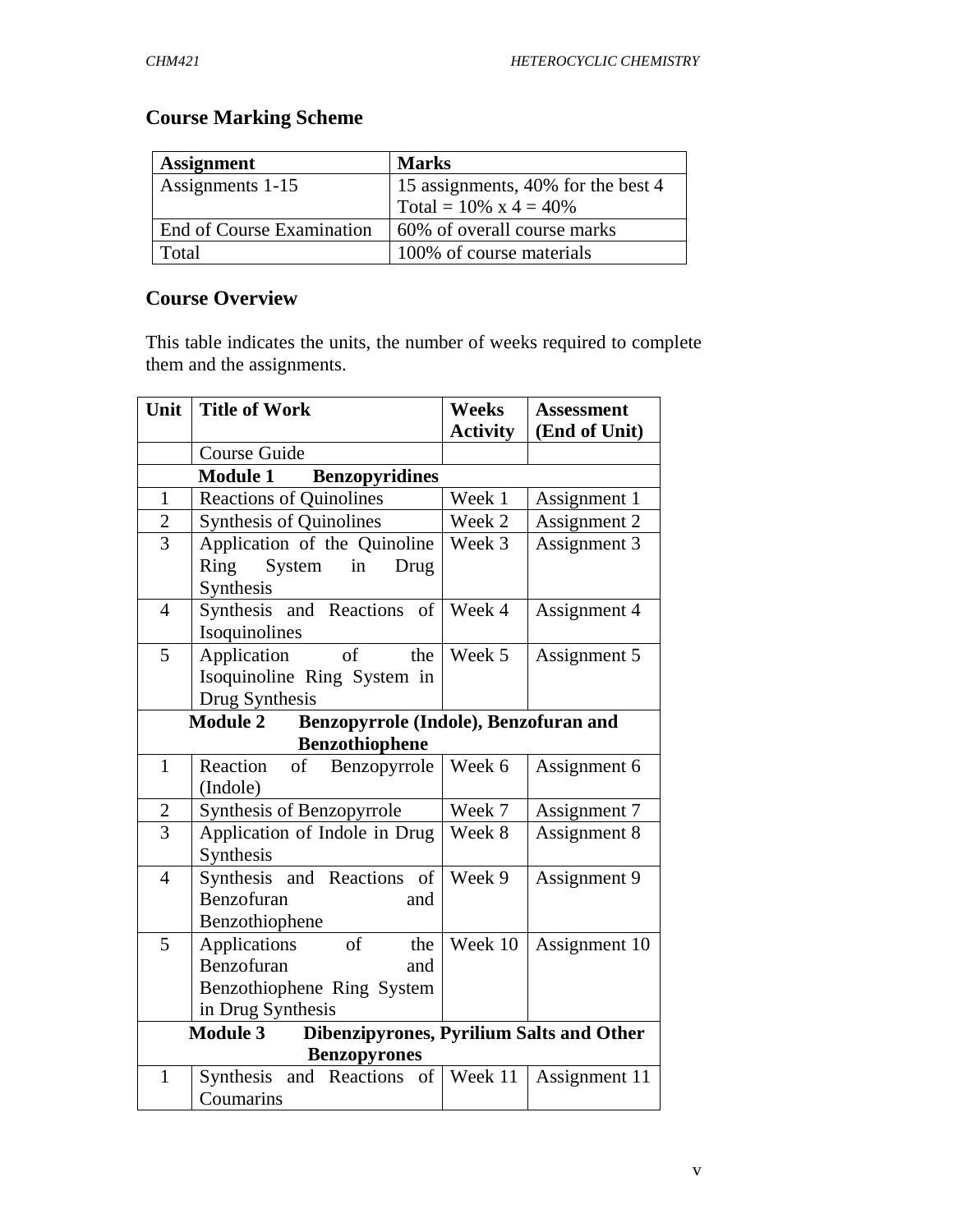| 2              | <b>Reactions of Chromones</b>      | Week $12$ | Assignment 12             |
|----------------|------------------------------------|-----------|---------------------------|
| 3              | <b>Synthesis of Chromones</b>      | Week 13   | Assignment 13             |
| $\overline{4}$ | Synthesis and Reactions of Week 14 |           | Assignment 14             |
|                | Benzopyrilium<br>and               |           |                           |
|                | Dibenzopyrilium Salts              |           |                           |
|                | Application of the Coumarin        |           | Week $15$   Assignment 15 |
|                | and Chromone Ring Systems          |           |                           |
|                | in Drug Synthesis                  |           |                           |

#### **How to Get the Most from This Course**

In distance learning, the study units replace the university lecturer. This is one of the huge advantages of distance learning mode; you can read and work through specially designed study materials at your own pace and at a time and place that suit you best. Think of it as reading form the teacher, the study guide tells you what to read, when to read and the relevant texts to consult. You are provided exercises at appropriate points, just as a lecturer might give you an in-class exercise.

Each of the study units follows a common format. The first item is an introduction to the subject matter of the unit and how a particular unit is integrated with the other units and the course as a whole. Next to this is a set of learning objectives. These learning objectives are meant to guide your studies. The moment a unit is finished, you must go back and check whether you have achieved the objectives. If this is made a habit, then you will significantly improve your chances of passing the course. The main body of the units also guides you through the required readings from other sources. This will usually be either from a set book or from other sources.

Self-assessment exercises are provided throughout the unit, to aid personal studies and answers are provided at the end of the unit. Working through these self-tests will help you to achieve the objectives of the unit and also prepare you for tutor marked assignments and examinations. You should attempt each self test as you encounter them in the units.

The following are practical strategies for working through this course:

- 1. Read the course guide thoroughly
- 2. Organise a study schedule. Refer to the course overview for more details. Note the time you are expected to spend on each unit and how the assignment relates to the units. Important details, e.g. details of your tutorials and the date of the first day of the semester are available. You need to gather together all these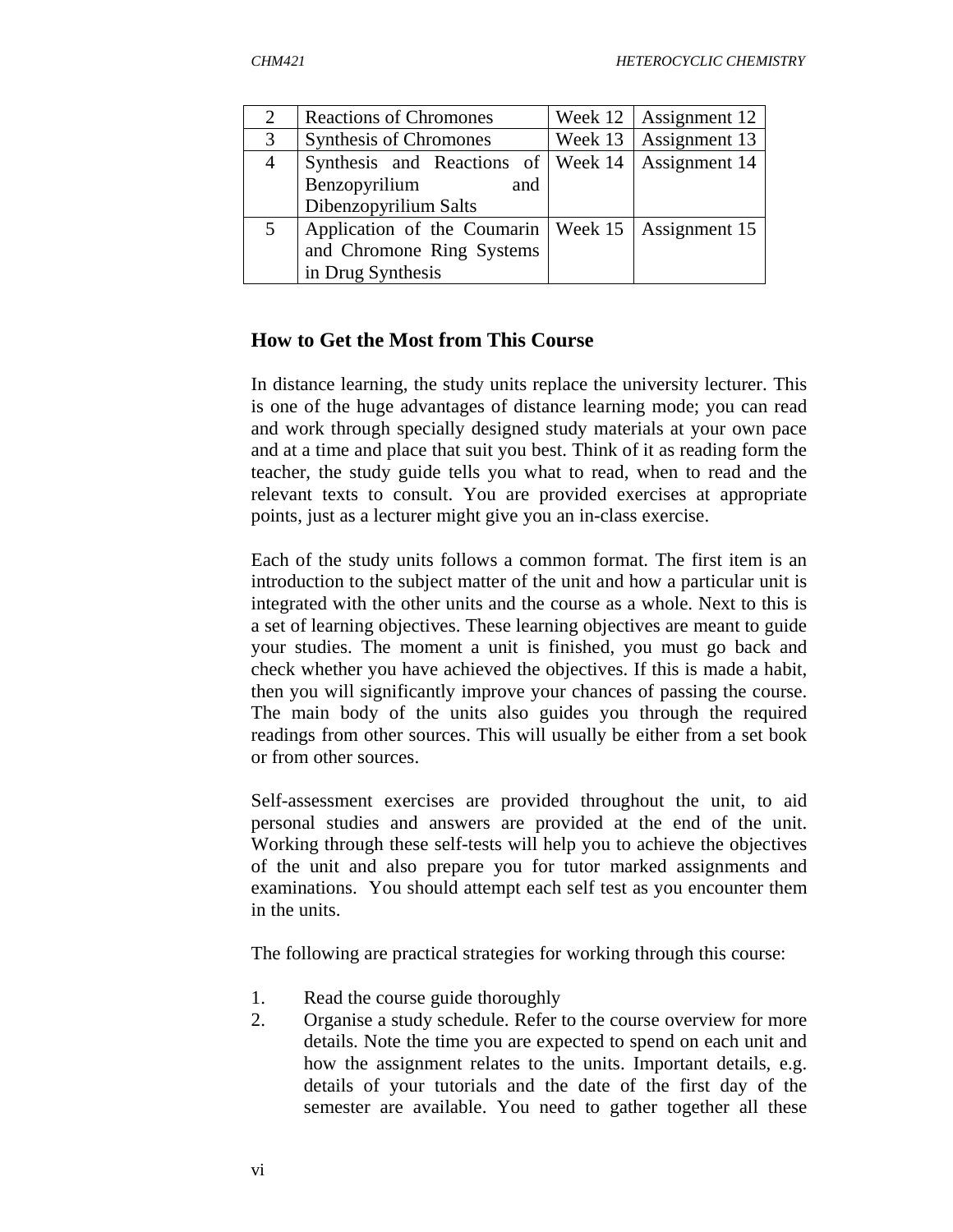information in one place such as a diary, a wall chart calendar or an organiser. Whatever method you choose, you should decide on and write in your own dates for working on each unit

- 3. Once you have created your own study schedule, do everything you can to stick to it. The major reason that students fail is that they get behind with their course works. If you get into difficulties with your schedule, please let your tutor know before it is too late for help
- 4. Turn to unit 1 and read the introduction and the objectives for the unit
- 5. Assemble the study materials. Information about what you need for a unit is given in the table of content at the beginning of each unit. You will almost always need both the study unit your are working on and one of the materials recommended for further readings, on your desk at the same time
- 6. Work through the unit, the content of the unit itself has been arranged to provide a sequence for you to follow. As you work through the unit, you will be encouraged to read from your set books
- 7. Keep in mind that you will learn a lot by doing all your assignments carefully. They have been designed to help you meet the objectives of the course and will help you pass the examination
- 8. Review the objectives of each study unit to confirm that you have achieved them. If you are not certain about any of the objectives, review the study material and consult your tutor
- 9. When you are confident that you have achieved a unit's objectives, you can start on the next unit. Proceed unit by unit through the course and try to pace your study so that you can keep yourself on schedule
- 10. When you have submitted an assignment to your tutor for marking, do not wait for its return before starting on the next unit. Keep to your schedule. When the assignment is returned, pay particular attention to your tutor's comments, both on the tutor marked assignment form and also written on the assignment. Consult your tutor as soon as possible if you have any questions or problems
- 11. After completing the last unit, review the course and prepare yourself for the final examination. Check that you have achieved the unit objectives (listed at the beginning of each unit) and the course objectives (listed in this course guide).

## **Facilitators/Tutors and Tutorials**

There are 8 hours of tutorials provided in support of this course. You will be notified of the dates, times and location of these tutorials as well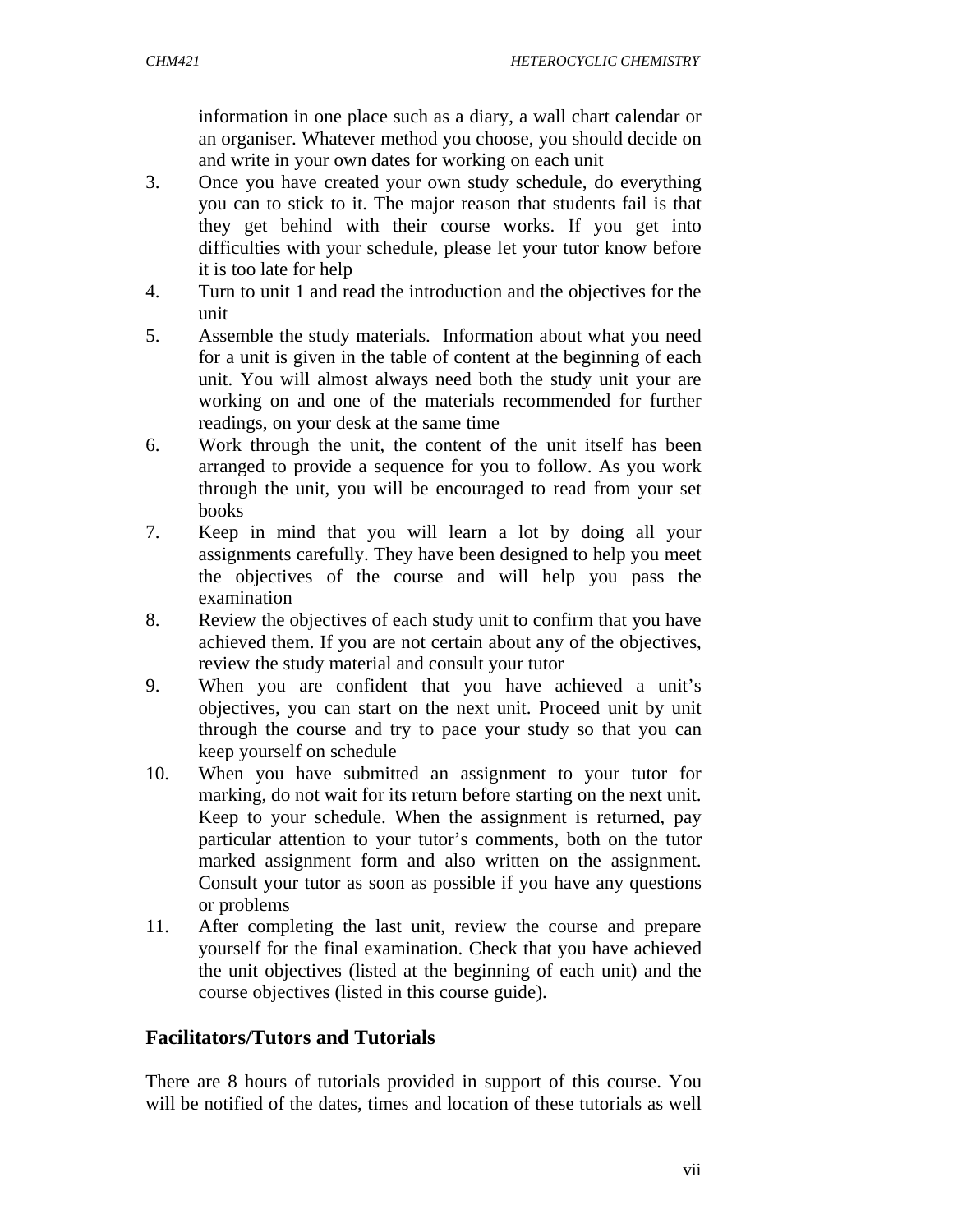as the name and phone number of your facilitator, as soon as you are allocated a tutorial group.

Your facilitator will mark and comment on your assignments, keep a close watch on your progress and any difficulties you might face and provide assistance to you during the course. You are expected to mail your Tutor-Marked Assignment to your facilitator before the schedule date (at least two working days are required). They will be marked by your tutor and returned to you as soon as possible.

Do not hesitate to contact your facilitator by telephone or e-mail if you need assistance. The following might be circumstances in which you would find assistance necessary, hence you would have to contact your facilitator if you:

- do not understand any part of the study or the assigned readings.
- have difficulty with the self-tests
- have a question or problem with an assignment, with your tutor's comments or with the grading of an assignment.

You should endeavour to attend the tutorials. This is the only chance to have face to face contact with your course facilitator and to ask questions which are answered instantly. You can raise any problem encountered in the course of your study.

To gain much benefit form course tutorials, prepare a question list before attending them. You will learn a lot from participating actively in discussions.

#### **Summary**

Heterocyclic chemistry is a very vast subject so this course has focused on fused heterocyclic systems such as Quinolines, Isoquinolines, Benzofurans, Benzothiophenes, Indoles, benzopyrilium salts, Coumarins and Chromones. The synthesis of drug molecules containing these heterocyclic structures has also been covered. Upon completion of this course, you will be equipped with the basic knowledge of heterocyclic chemistry of fused systems. You will be able to answer the following questions:

- What is a fused heterocyclic system?
- How are quinolines synthesised?
- What are the major reactions of quinolines?
- How are Isoquinolines synthesised?
- What are the major reactions of Isoquinolines?
- How are indoles synthesised?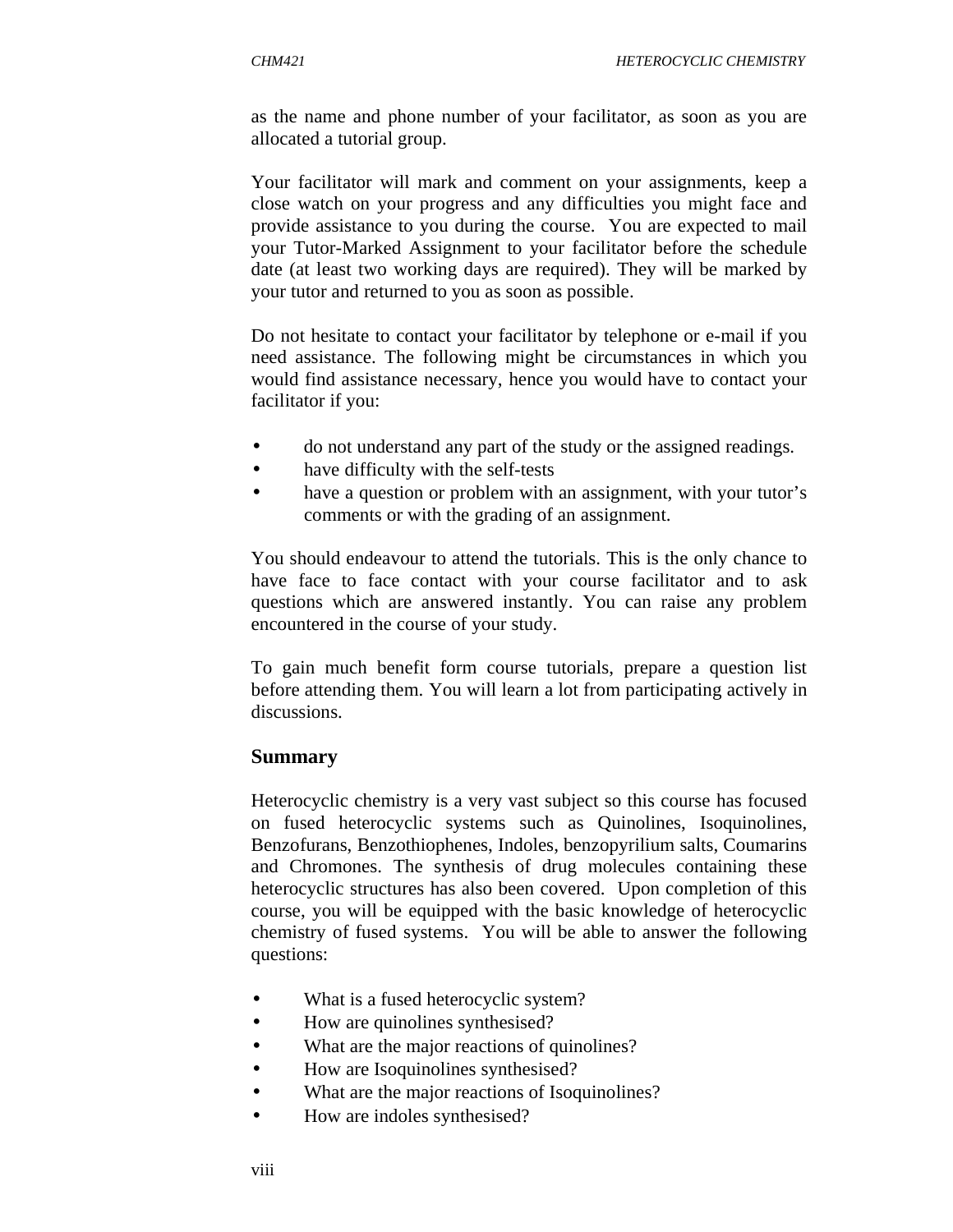- What are the major reactions of indoles?
- How are benzothiophenes and benzofurans synthesised?
- What are the major chemical reactions that benzothiophenes and benzofurans undergo?
- How are benzopyrilium salts, Coumarins and Chromones synthesised?
- What are the major reactions of benzopyrilium salts, Coumarins and Chromones?
- What are the advantages of the various synthetic routes for each class of heterocyclic compound?
- What are the importance/applications of the chemistry of these compounds?

Of course, the list of questions that you can answer is not limited to the above list. To gain the most from this course, you should endeavour to apply the principles you have learnt to your understanding of the chemistry of similar heterocyclic compounds.

I wish you success in the course and I hope that you will find it both interesting and useful.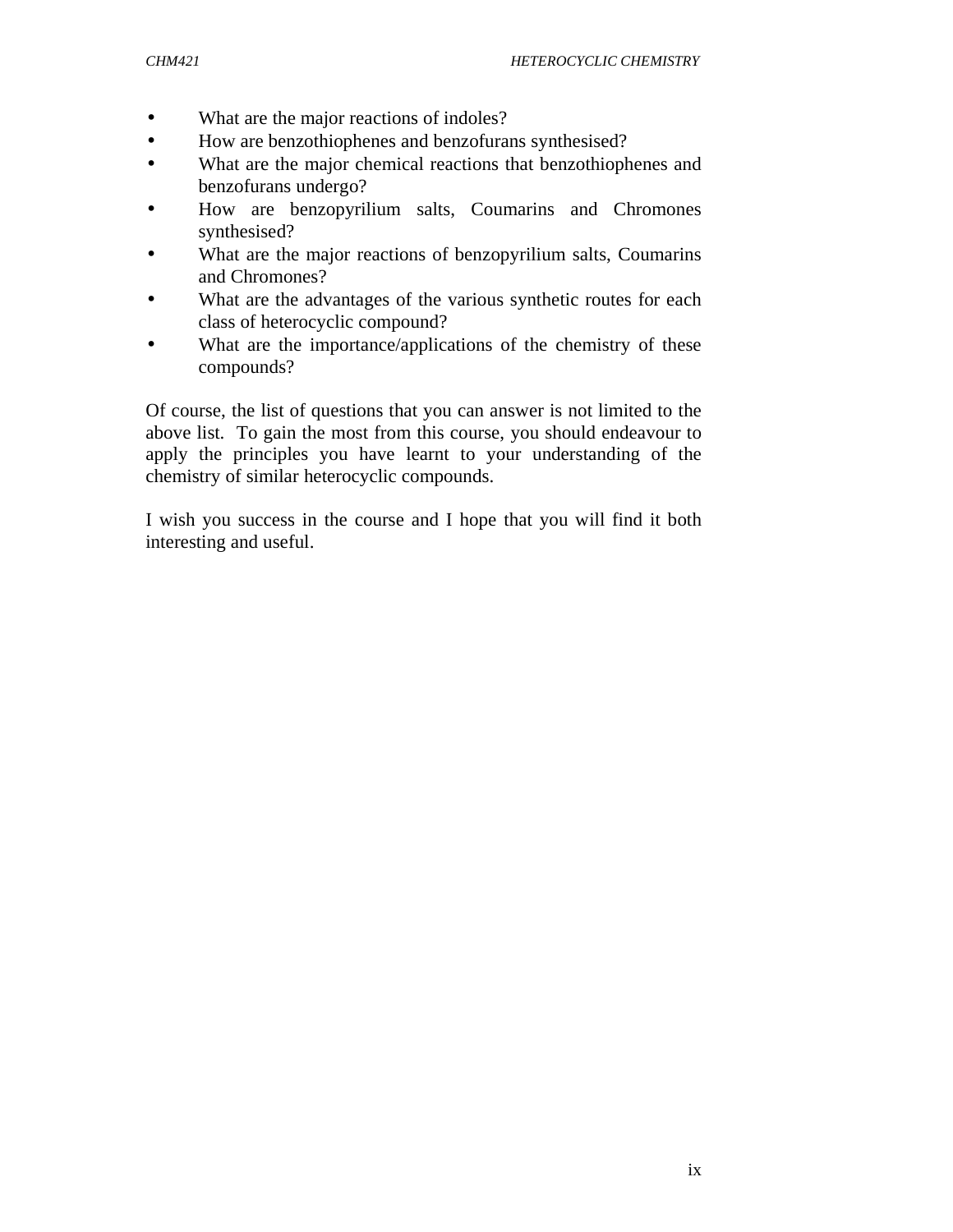Course Code CHM421<br>Course Title Heterocyc Heterocyclic Chemistry

Course Team Dr. Gloria Abiodun Ayoola (Developer/Writer) - UNILAG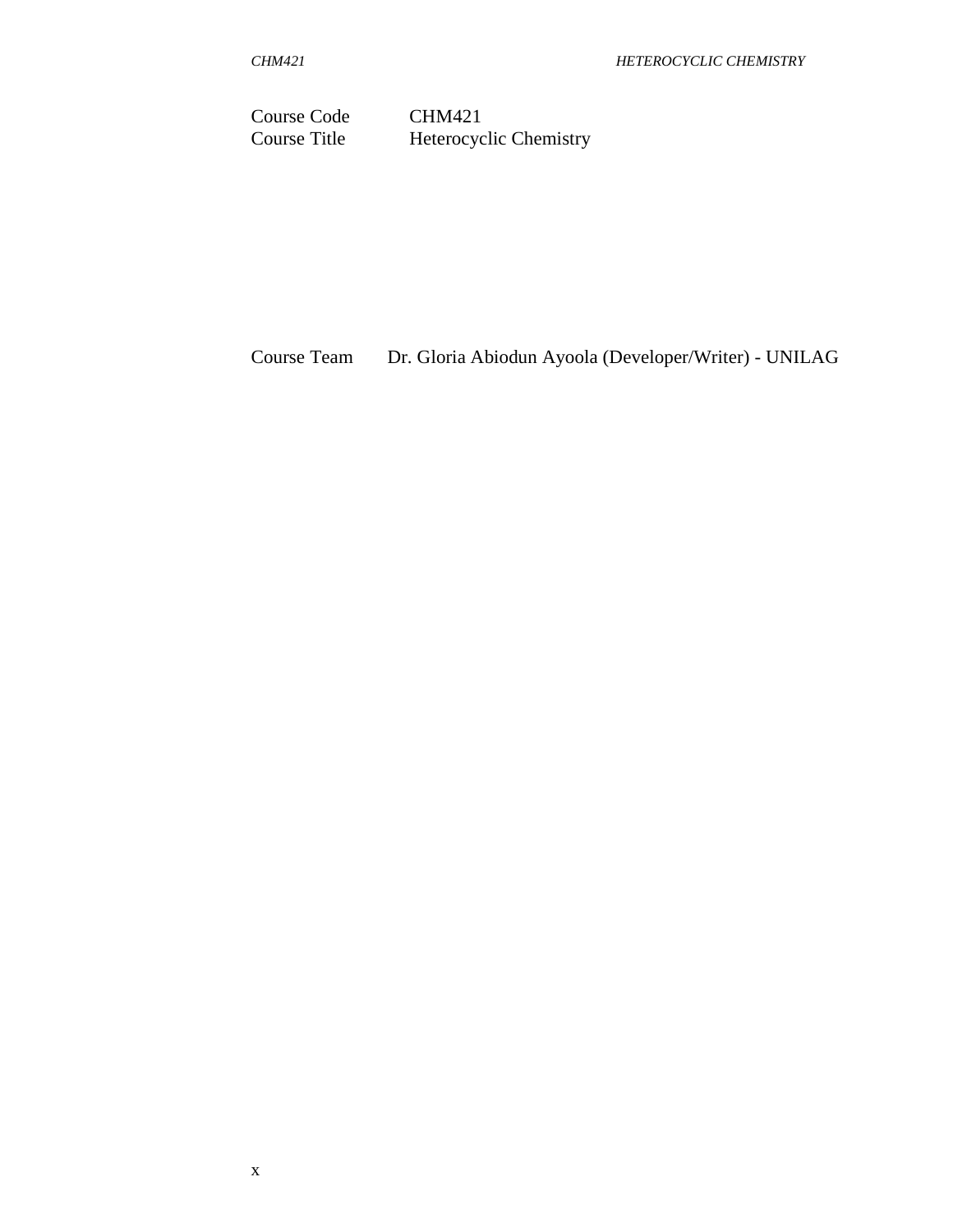

National Open University of Nigeria Headquarters 14/16 Ahmadu Bello Way Victoria Island Lagos

Abuja Office No. 5 Dar es Salaam Street Off Aminu Kano Crescent Wuse II, Abuja

e-mail: centralinfo@nou.edu.ng URL: www.nou.edu.ng

Published By: National Open University of Nigeria

First Printed 2012

ISBN: 978-058-827-2

All Rights Reserved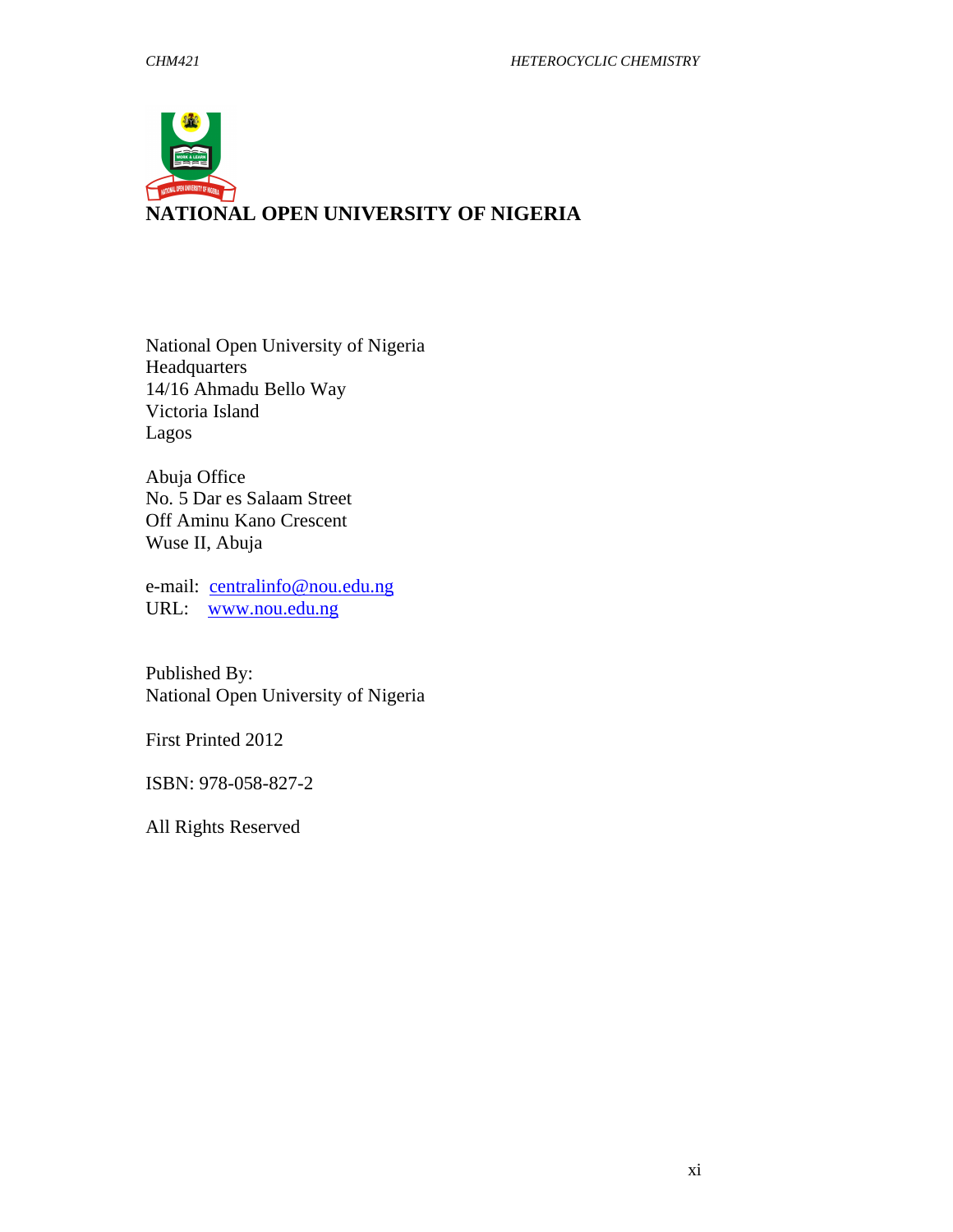# **CONTENTS PAGE**

| <b>Module 1</b> |                                                      |                |
|-----------------|------------------------------------------------------|----------------|
| Unit 1          |                                                      | 1              |
| Unit 2          |                                                      | $\overline{7}$ |
| Unit 3          | Application of the Quinoline Ring System in Drug     |                |
|                 |                                                      |                |
| Unit 4          | Synthesis and Reactions of Iso-quinolines            | 18             |
| Unit 5          | Application of the Iso-quinoline Ring System in Drug |                |
|                 |                                                      |                |
| <b>Module 2</b> | Benzopyrrole (Indoles), Benzofuran and               |                |
|                 |                                                      |                |
|                 |                                                      |                |
| Unit 1          |                                                      |                |
| Unit 2          |                                                      |                |
| Unit 3          |                                                      |                |
| Unit 4          | Synthesis and Reactions of Benzofuran and            |                |
|                 |                                                      |                |
| Unit 5          | Applications of the Benzofuran and Benzothiophene    |                |
|                 |                                                      |                |
| <b>Module 3</b> | <b>Dibenzopyrones, Pyrilium Salts and Other</b>      |                |
|                 |                                                      |                |
| Unit 1          | Synthesis and Reactions of Coumarins                 | 59             |
| Unit 2          |                                                      | 65             |
| Unit 3          |                                                      | 68             |
| Unit 4          | Synthesis and Reactions of Benzopyrilium and         |                |
|                 |                                                      |                |
| Unit 5          | Applications of the Coumarins and Chromone           |                |
|                 |                                                      |                |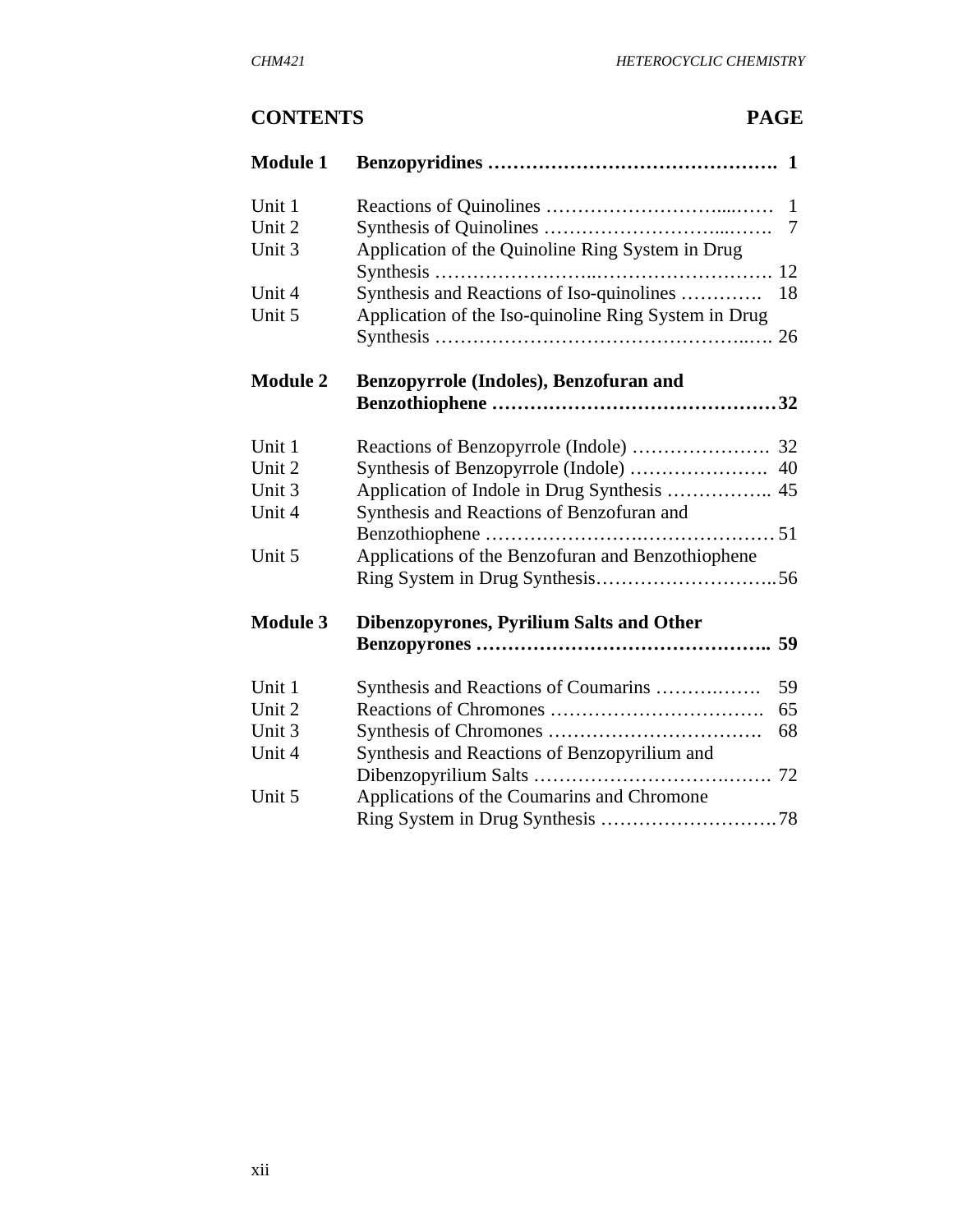# **MODULE 1 BENZOPYRIDINES**

- Unit 1 Reactions of Quinolines
- Unit 2 Synthesis of Quinolines
- Unit 3 Application of the Quinoline Ring System in Drug Synthesis
- Unit 4 Synthesis and Reactions of Iso-quinolines
- Unit 5 Application of the Iso-quinoline Ring System in Drug Synthesis

## **UNIT 1 REACTIONS OF QUINOLINES**

### **CONTENTS**

- 1.0 Introduction
- 2.0 Objectives
- 3.0 Main Content
	- 3.1 General Physical and Chemical Properties of Quinoline
	- 3.2 Electrophilic Substitution
	- 3.3 Nucleophilic Substitution
- 4.0 Conclusion
- 5.0 Summary
- 6.0 Tutor-Marked Assignment
- 7.0 References/Further Reading

# **1.0 INTRODUCTION**

Quinolines are a class of organic compound of the heteroaromatic series characterised by a double-ring structure composed of benzene and a pyridine ring **fused** at two adjacent carbon atoms (Figure 1). The benzene ring contains six carbon atoms, while the pyridine ring contains five carbon atoms and a nitrogen atom (compare with the structure of Naphthalene below). The simplest member of the quinoline family is quinoline itself, a compound with molecular structure  $C_9H_7N$ .



*Fig. 1:* Structures of Quinoline and Naphthalene (the Hydrocarbon Analogue)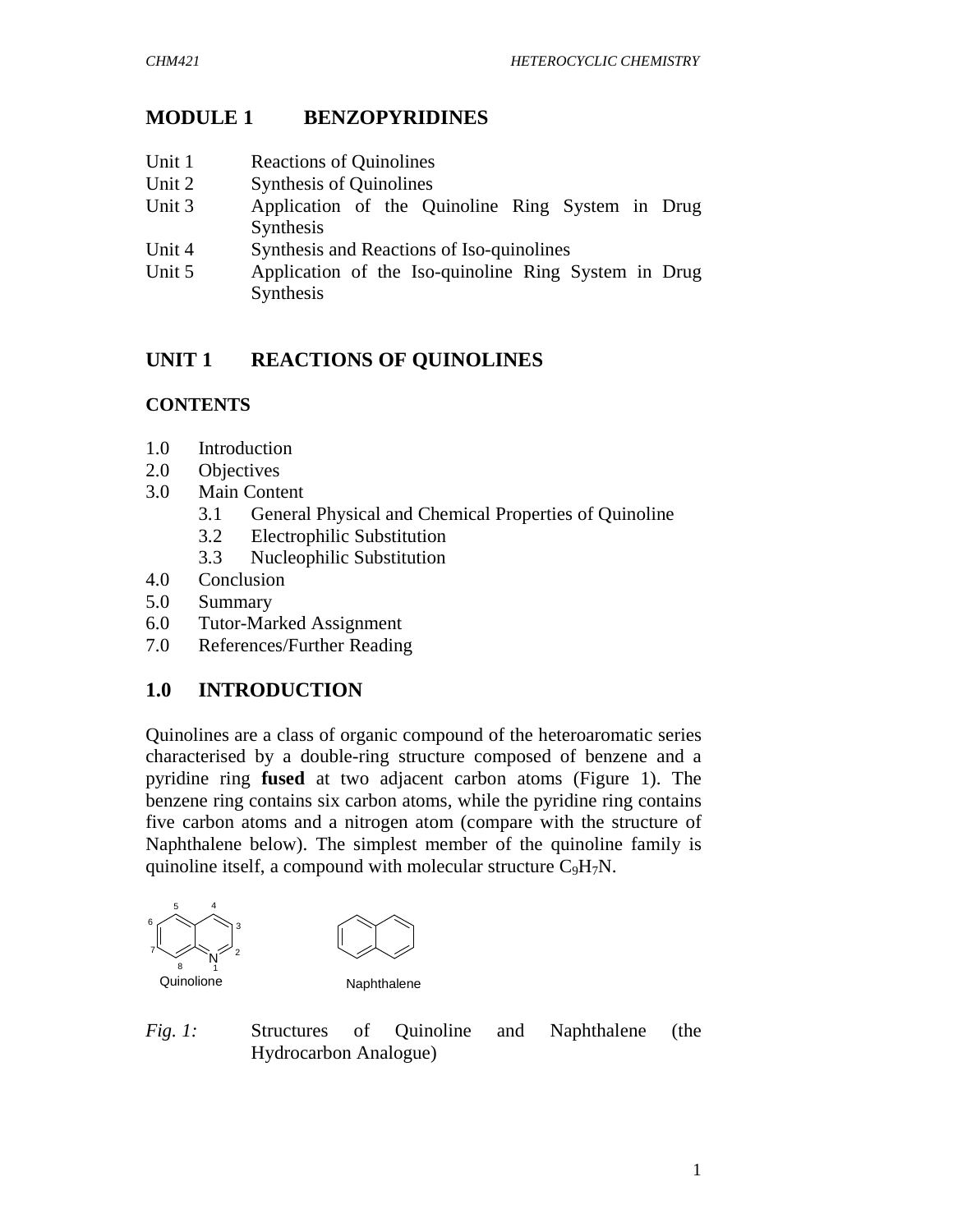## **2.0 OBJECTIVES**

At the end of this unit, you should be able to:

- identify the quinoline ring
- explain how the presence of the benzene ring influences the chemistry of quinolines compared to that of pyridine
- write at least three reactions of quinolines with other compounds.

## **3.0 MAIN CONTENT**

### **3.1 General Physical and Chemical Properties of Quinoline**

Quinoline is a colourless hygroscopic liquid with a strong odour. It becomes yellow on exposure to light and later turns brown. Quinoline is only slightly soluble in cold water but dissolves readily in hot water and most organic solvents. Quinoline is a slightly weaker base (pKa 4.9) than pyridine (pKa 5.2).

The general properties are based on those of the individual ring structures forming that system. It can be predicted that the benzene ring in quinoline would undergo electrophilic substitution by electrophiles but be resistant to oxidation and reduction whilst the pyridine ring would act as a base, undergo nucleophilic substitution and reduction but be resistant to oxidation and electrophilic substitution since electrophilic substitution of the benzene ring is easier. Furthermore, by comparison with its aromatic analogue naphthalene, one would expect position 3 to be relatively unreactive.

In practice, quinoline is a weak base (pKa 4.9). It usually undergoes electrophilic substitution at positions 5 and 8 of the benzene ring. Nucleophilic substitution occurs mainly at positions 2 and 4 of the pyridine ring. Reduction of the pyridine ring is comparatively easy but reduction of the benzene ring is comparatively difficult. Oxidation of both rings is difficult. (Scheme 1).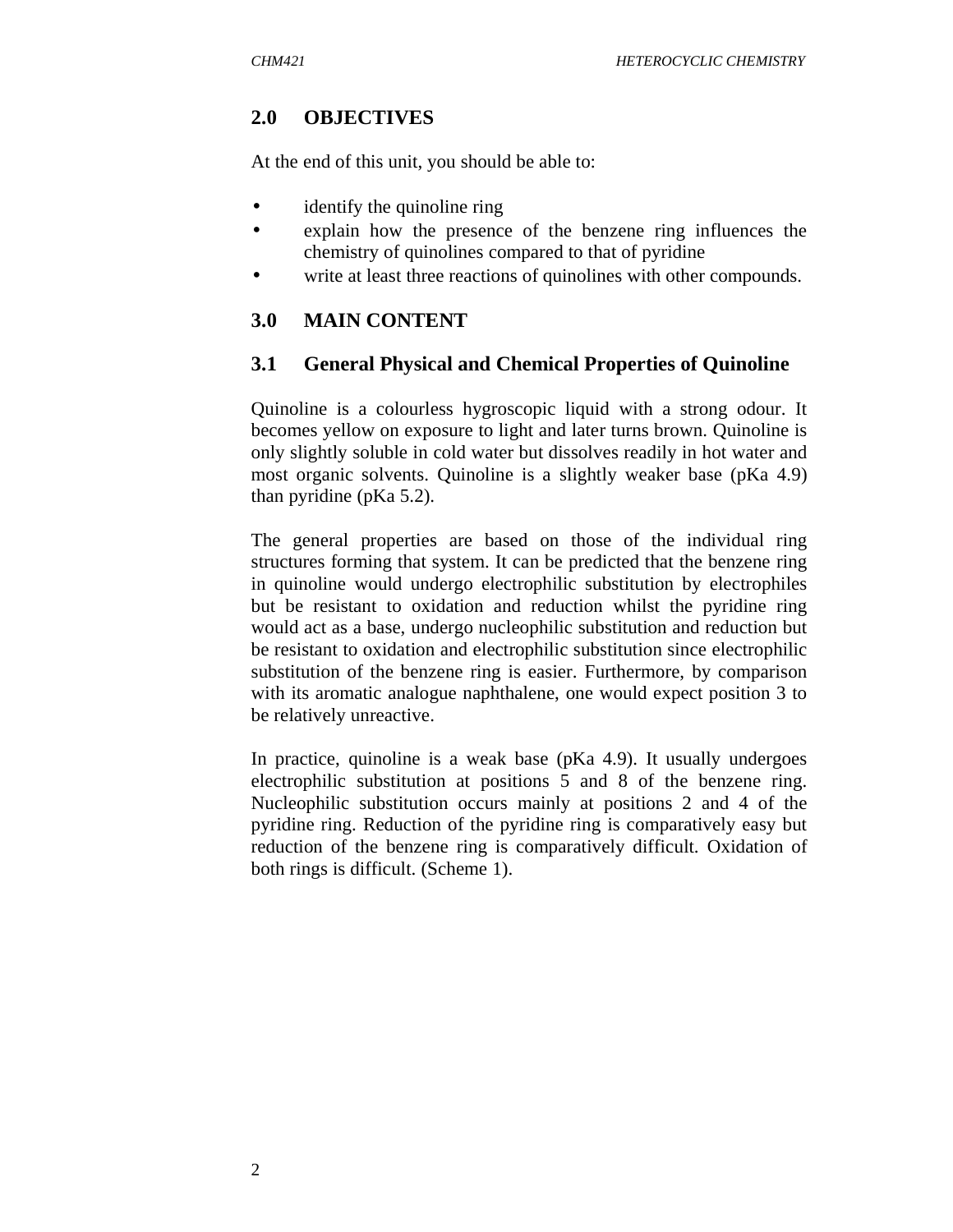

*Scheme 1:* Examples of the General Types (in brackets) of Reaction of Quinoline

#### **3.2 Electrophilic Substitution**

Acids and Lewis acids react with quinoline at the basic nitrogen atom to form quinolinium salts, and there is a question over the nature of the substrate for electrophilic attack, i.e. is it quinoline or the quinolinium substrate for electrophilic attack. The answer is not a simple one and appears to depend upon the reagents and reaction conditions. Thus whereas acetyl nitrate at  $20^{\circ}$ C gives 3-nitroquinoline (Scheme 2), fuming nitric acid in concentrated sulphuric acid containing sulphur trioxide at  $15-20^{\circ}$ C yields a mixture of 5-nitroquinoline (35%) and 8-nitroquinoline (43% - Scheme 3). In the case of acetyl nitrate, the reaction may proceed by the 1,4-addition of the reagent to quinoline, followed by electrophilic attack upon the 1,4-dihydro derivative.



*Scheme 2:* Reaction of Quinoline with Acetyl Nitrate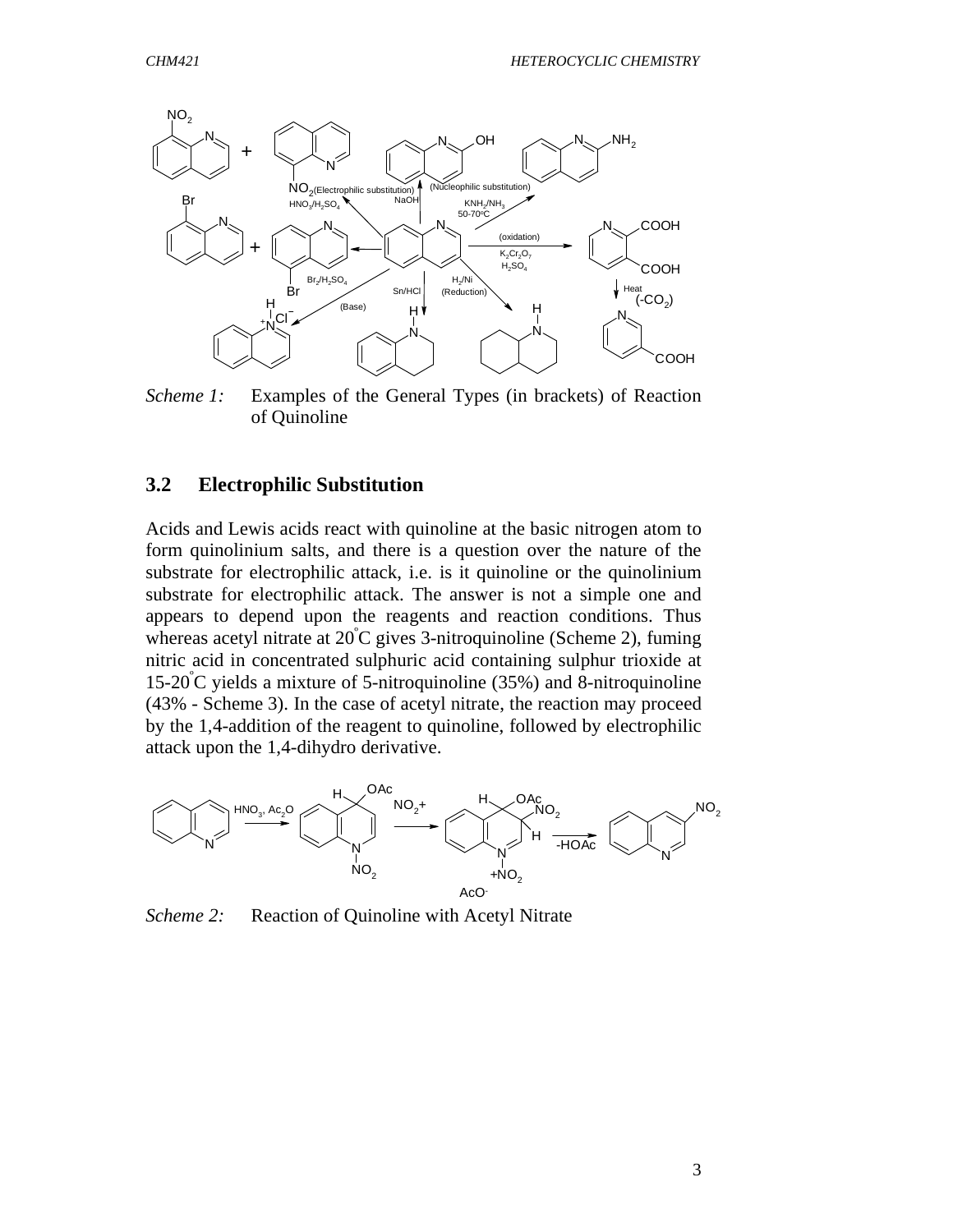

*Scheme 3:* Reaction of Quinoline with Fuming Nitric Acid in Concentrated Sulphuric Acid

However, the rate of nitration of quinoline in 80-99% sulphuric acid is of the same order as that of N-methylquinolinium salts, suggesting that here the quinolinium cation may be the target for attack.

Sulphonation with oleum at  $90^{\circ}$ C affords mainly the 8-sulphonic acid, but as this product is sterically hindered, at higher temperatures it rearranges into the 6-sulphonic acid (Scheme 3). This rearrangement is similar to that shown by naphthalene-1-sulphonic acid, the kinetic sulphonation product of naphthalene, which isomerises on heating into the thermodynamically favoured (less hindered) 2-isomer.

Alkyl and acyl halides react directly with quinoline to give N-alkyl or N-acylquinoliniumm salts (Scheme 4), whereas the N-alkyl salts are stable and can often be isolated as crystalline solids; the N-acyl analogues are unstable and undergo rapid hydrolysis in moist air or in aqueous solution.



*Scheme 4:* Reactions of Quinoline with Acyl and Alkyl Halides

#### **3.3 Nucleophilic Addition/Substitution**

N-Acyl- or N-sulphonylquinolinium salts can be trapped by cyanide ion to form what are known generally as Reissert adducts. The easy removal of the N-substituent in a subsequent reaction with a base provides access to 2-cyanoquinoline(Scheme 5).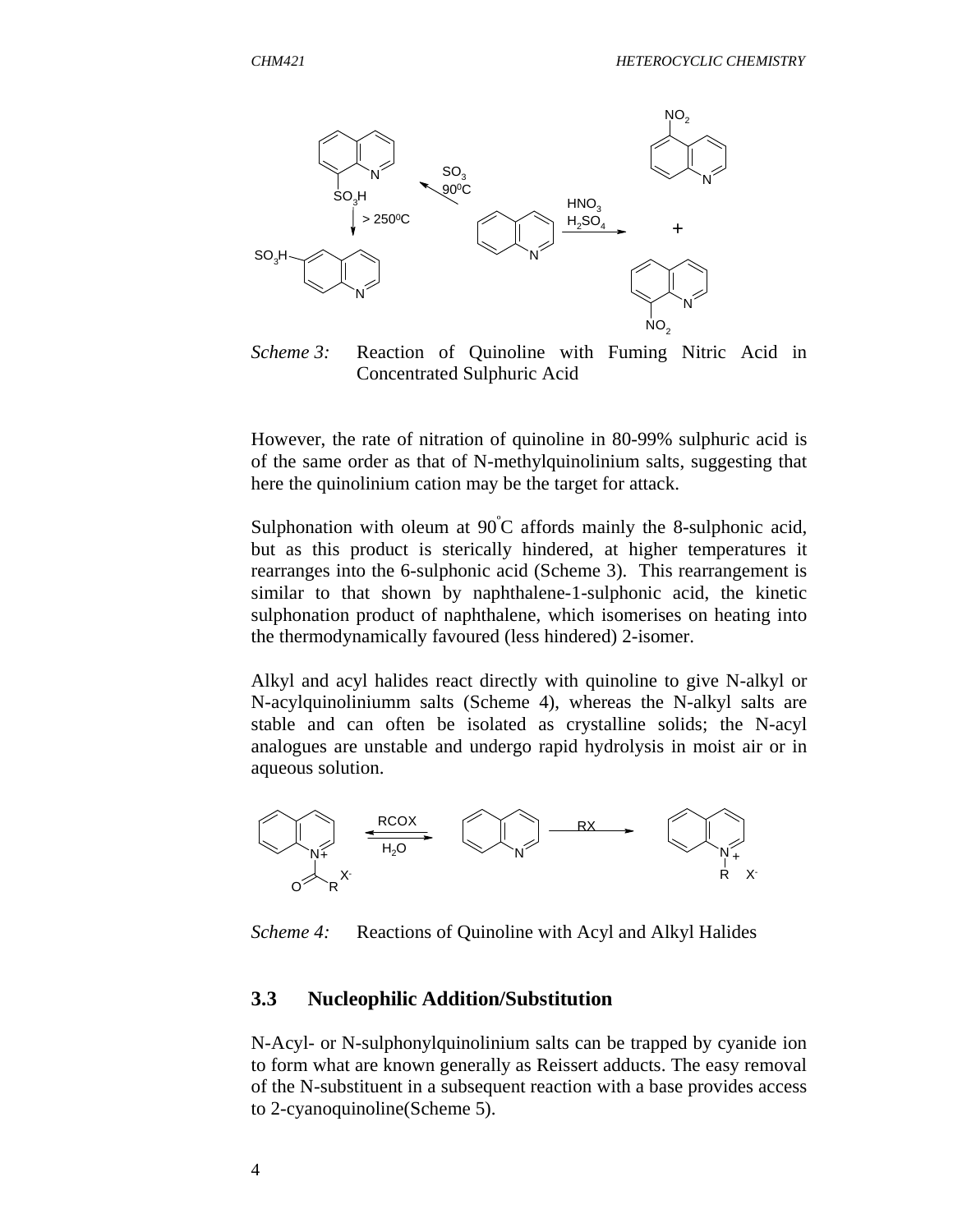

*Scheme 5:* Reaction of Quinoline with Potassium Cyanide

There is a strong similarity between the reactions of pyridines and quinolines towards nucleophiles. Addition occurs mainly at C-2 giving 1,2-dihydroquinolines, but the locus of the reaction can be diverted to C-4, particularly if there is a good leaving group located at this position.

In a Chichibabin-type reaction quinoline reacts with potassamide  $(KNH<sub>2</sub>)$  in liquid ammonia at -70°C to give 2-amino-1,2dihydroquinoline and this is oxidised by potassium permanganate [manganate(VII)] at the same temperature to yield 2-aminoquinoline (Scheme 6). If the temperature is allowed to increase to  $-45^{\circ}$ C the adduct rearranges into 4-amino-3,4-dihydroquinoline, and upon oxidation this product gives 4-aminoquinoline.



*Scheme 6:* Reaction of Quinoline with Potassamide

## **4.0 CONCLUSION**

In this unit, we have learnt that the quinoline ring is bicyclic consisting of the benzene ring fused to a pyridine ring. We have also learnt that quinolines can undergo electrophilic substitution, Nucleophilic addition/substitution, and oxidation and reduction reactions. You will be exposed to synthesis of quinolines in the next unit.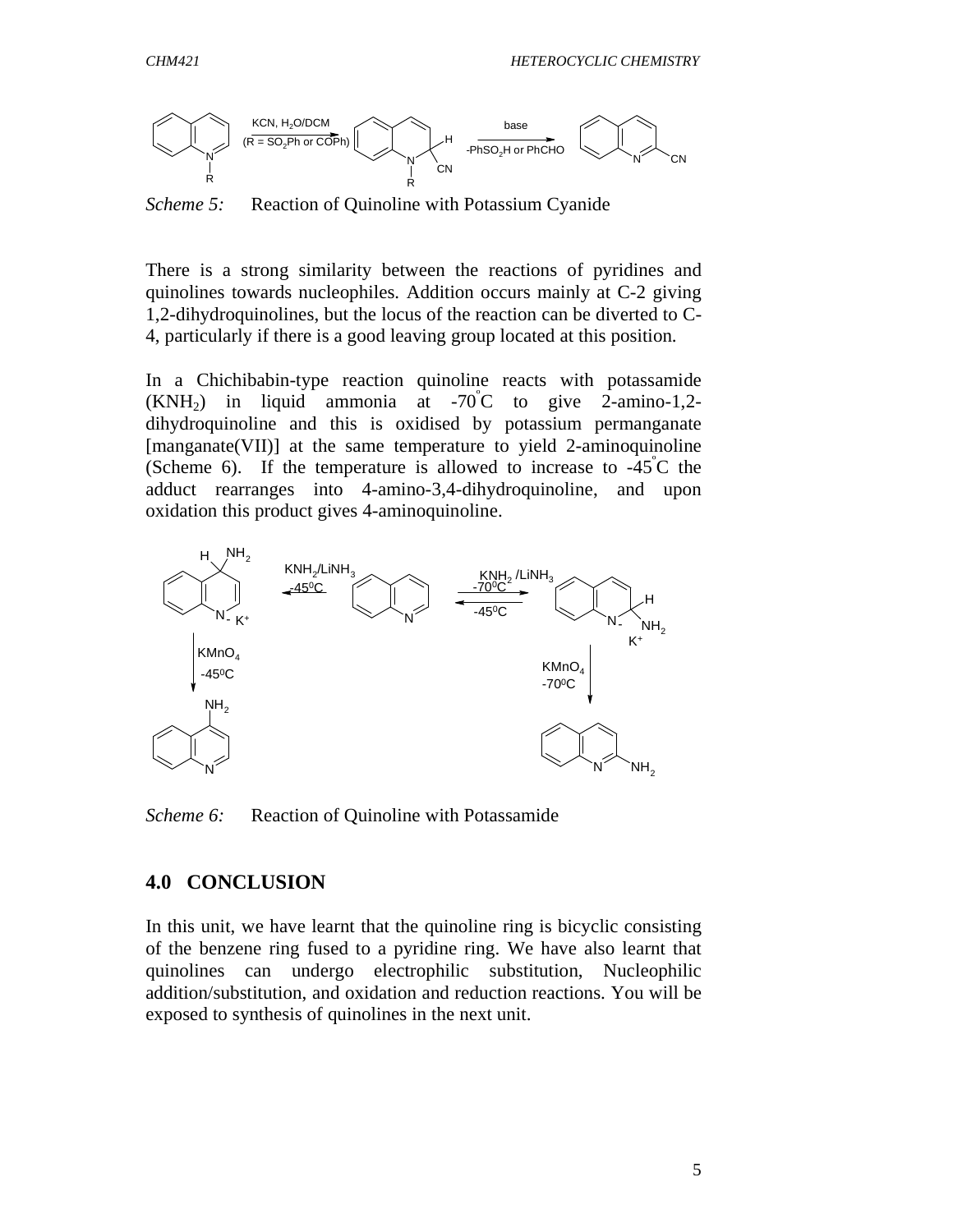## **5.0 SUMMARY**

In this unit you have learnt that quinoline ring is bicyclic consisting of the benzene ring fused to the pyridine ring. Quinoline is a weak base and hence reacts with strong acids to give salts. It undergoes electrophilic substitution at positions 5 and 8 of the benzene ring. Electrophilic substitution reaction at position 3 can take place by nitration with acylnitrate via 1,4-addition of the reagent to quinoline followed by electrophilic attack upon the 1,4-dihydro derivative obtained.

You also learnt that nucleophilic substitution occurs mainly at positions 2 and 4 of the pyridine ring. Reduction takes place on the pyridine ring while oxidations of both rings are difficult.

## **6.0 TUTOR-MARKED ASSIGNMENT**

- 1. What are the physical properties of Quinoline?
- 2. Explain why nitration of quinoline with acetyl nitrate yields 3 nitroquinoline, while nitration with fuming nitric acid and sulphuric acid yields 5 and 8-nitroquinoline. Write the equations for the reactions.
- 3. Write 2 nucleophilic addition/substitution reactions of quinoline.

## **7.0 REFERENCES/FURTHER READING**

- Olaniyi, A. A.; *et al.* (1998). *Essential Inorganic and Organic Pharmaceutical Chemistry.* Shaneson, C.I. Limited. pp. 363-450.
- Sainsbury, M. (2001). Heterocyclic Chemistry. *Royal Society of Chemistry*, pp.42-49.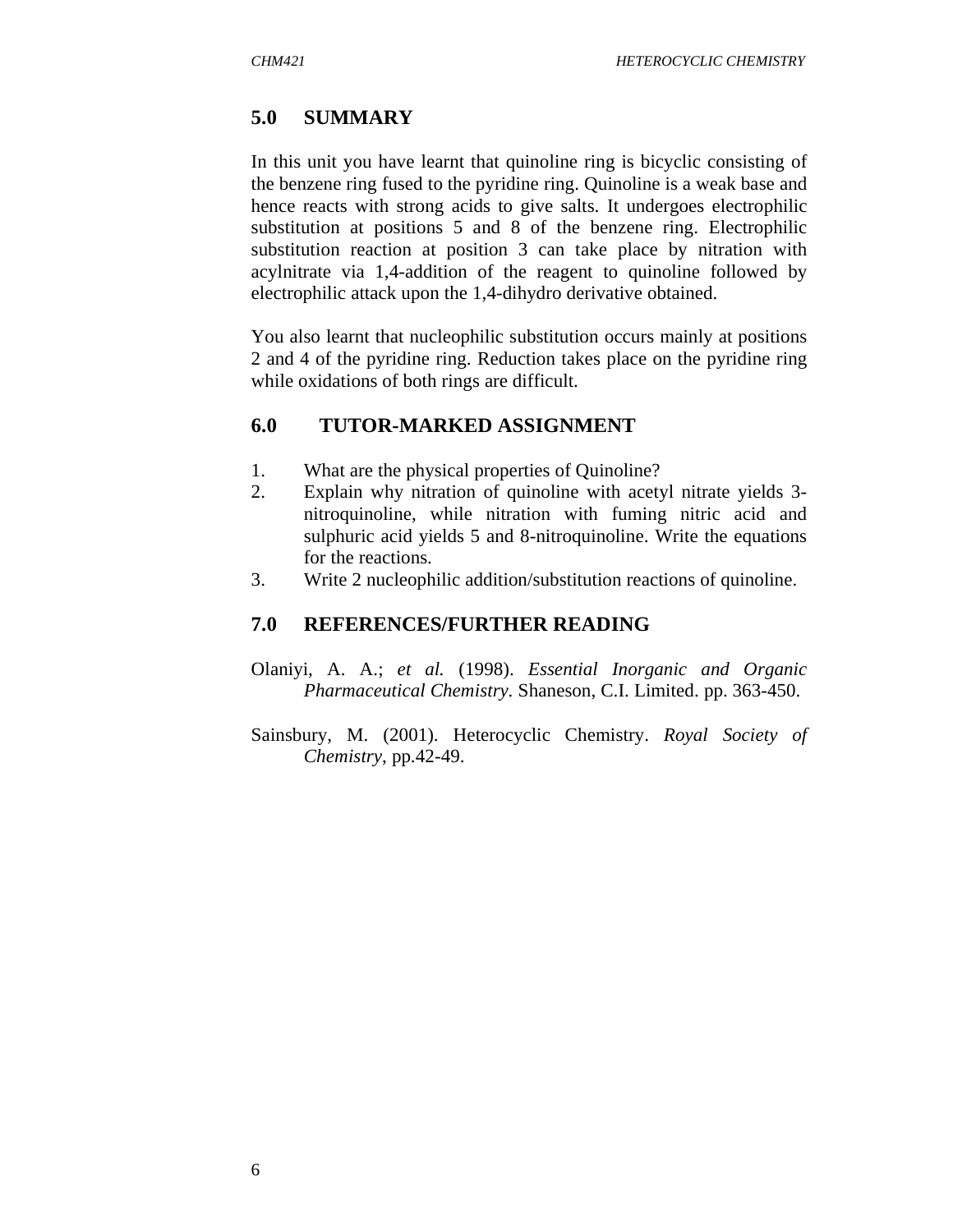# **UNIT 2 SYNTHESIS OF QUINOLINES**

## **CONTENTS**

- 1.0 Introduction
- 2.0 Objectives
- 3.0 Main Content
	- 3.1 Skraup Synthesis of Quinoline
	- 3.2 Dӧbner-von Miller synthesis
	- 3.3 Conrad-Limpach Synthesis of Quinolones
	- 3.4 Friedlaender Synthesis
	- 3.5 Pfitzinger Synthesis
- 4.0 Conclusion
- 5.0 Summary
- 6.0 Tutor-Marked Assignment
- 7.0 References/Further Reading

# **1.0 INTRODUCTION**

Quinoline was first extracted from coal tar in 1834 by Friedlieb Ferdinand Runge. Coal tar remains the principal source of commercial quinoline. It can be synthesised by various methods such as the Skraup, Dobner-von Miller Synthesis, Conrad-Limpach, Friedlaender and Pfitzinger synthesis.

# **2.0 OBJECTIVES**

At the end of this unit, you should be able to:

- explain the synthesis of quinolines
- design synthesis of quinoline derivatives.

# **3.0 MAIN CONTENT**

## **3.1 Skraup Synthesis of Quinoline**

Aniline, glycerol, nitrobenzene, iron (II) sulphate and sulphuric acid are mixed and gently heated. A vigorous exothermic reaction occurs which is completed by further heating. After removal of the residual nitrobenzene by distillation in steam, quinoline is liberated from the reaction mixture by basification and is isolated by steam-distillaton. The yield of the purified product is 84-91%.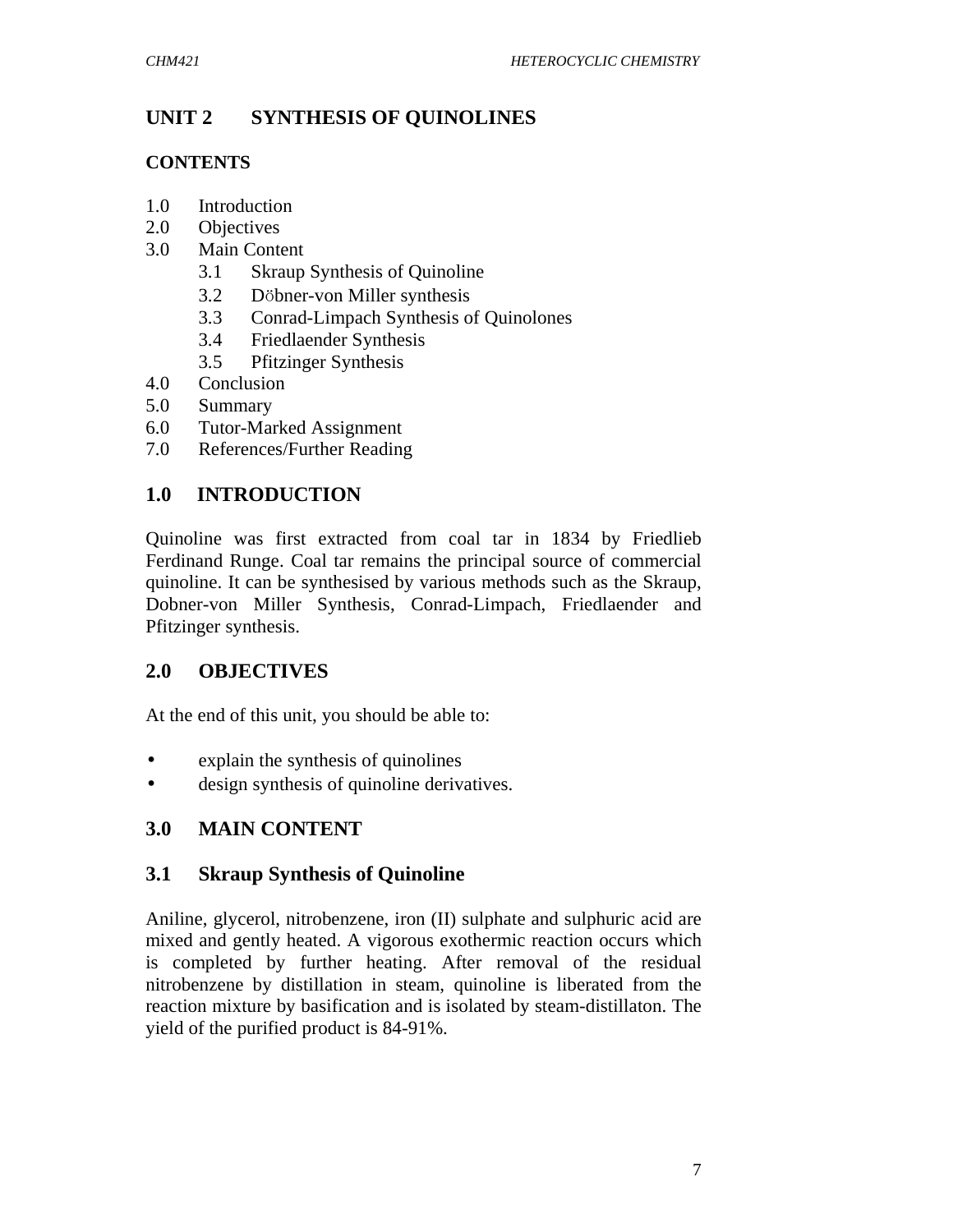

*Scheme 7:* Skraup Synthesis of Quinoline

The synthesis is of wide application especially for synthesis of quinoline substituted in the benzene ring. The aniline may contain nuclear substituents: ortho- and para-substituted anilines give 8- and 6 substituted quinolines, respectively, and meta-substituted anilines give mixtures of 5- and 7-substituted quinolines, the latter predomination with activating substituents such as methoxyl and the former predominating with deactivating substituents such as nitro. Propenal may be replaced by 2-butenal giving 2-methylquinolines and by butanone, giving 4-methylquinolines.

#### **3.2 The D**ӧ**bner-von Miller Synthesis**

The reaction uses pre-formed  $\alpha$ , β-unsaturated carbonyl compounds instead of acrolein. It is used to provide alkyl and aryl substituents in the "pyridine" half of the quinoline.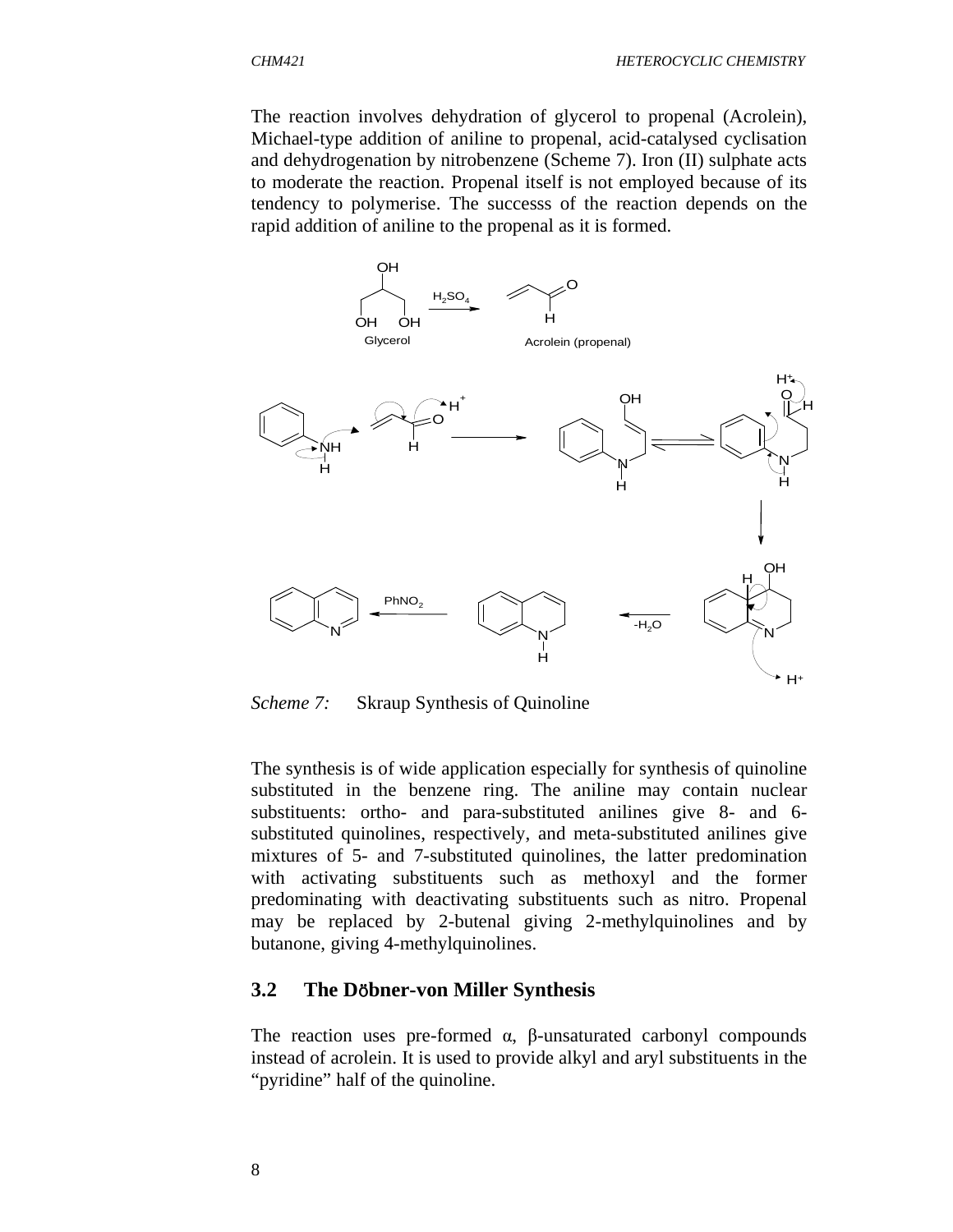The intermediate β-aminocarbonyl compound can be isolated and this shows that the mechanism starts with a conjugate addition. The intermediate may then be subsequently cyclised under a variety of conditions (Scheme 8).



*Scheme 8:* Dӧbner-von Miller Synthesis

#### **3.3 The Conrad-Limpach Synthesis**

β-keto esters react with aniline in each of two ways; at low temperatures reaction occurs at the keto-group to give an imine and at high temperatures reaction occurs at the ester group to give an amide. The resulting compounds can each be cyclised to quinolines (see Scheme 9).



Scheme 9: The Conrad-Limpach Synthesis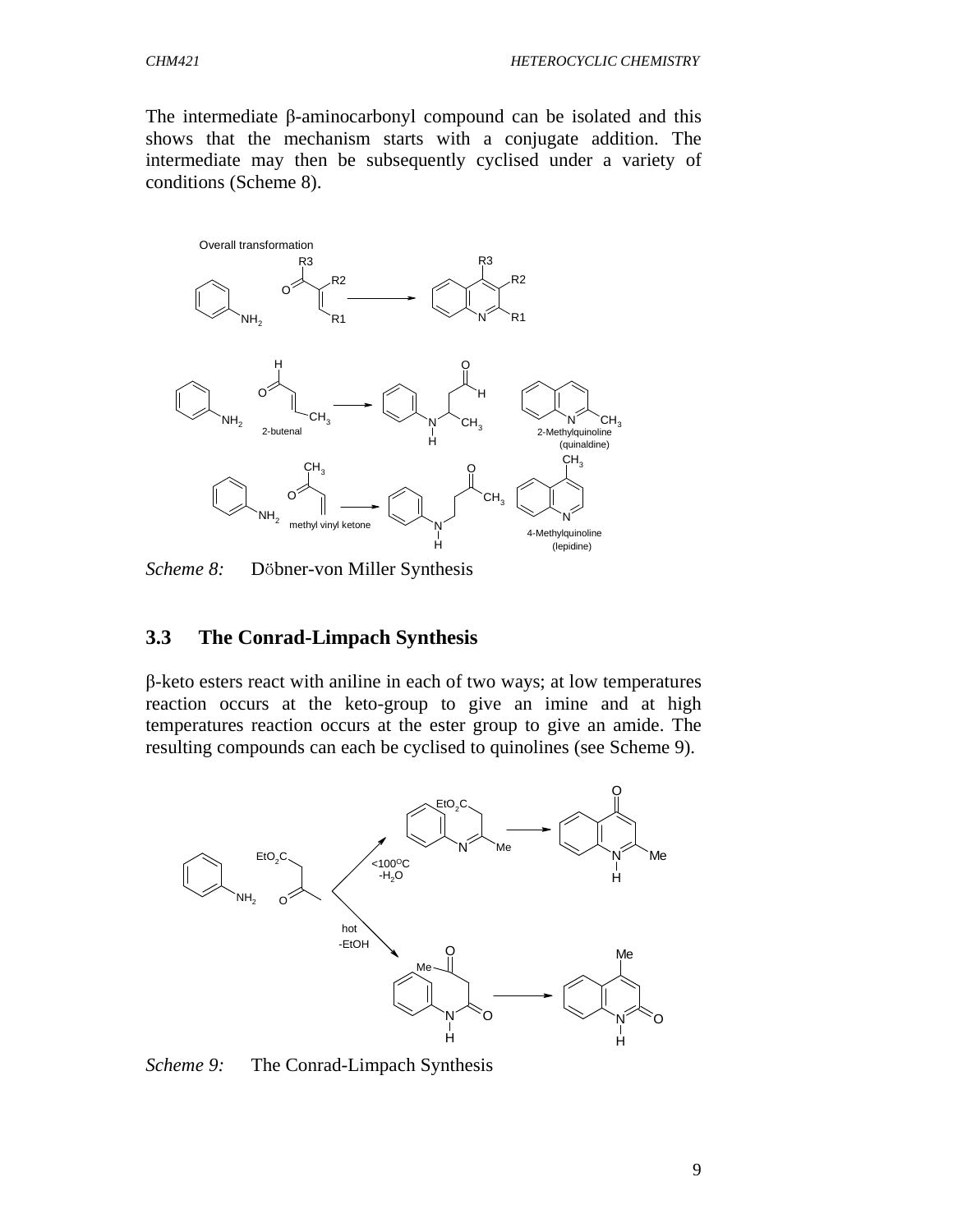#### **3.4 The Friedlaender Synthesis**

An o-aminobenzaldehyde is treated with an aldehyde or ketone in a basic medium; formation of the imine is followed by dehydrative cyclisation (Scheme 10).



*Scheme 10:* Friedlaender Synthesis

The main problem with this synthesis is that o-aminobenzaldehydes are very unstable, readily undergoing self-condensation. One way of overcoming this is to start instead with an o-nitrobenzaldehyde: acid- or base-catalysed reaction gives an intermediate which cyclises spontaneously on reduction (Scheme 11 cf. the Reissert indole synthesis).



*Scheme 11:* Variation of Friedlaender Synthesis

#### **3.5 The Pfitzinger Synthesis**

This is a modification of Friedlaender's method and employs isatin in place of 0-aminobenzaldehyde. Reaction with the base gives oaminobenzoylformate ion which reacts with an aldehyde or ketone to give a 4-carboxyquinoline from which the carboxyl group can be removed thermally (Scheme 12).





*Scheme 12:* Pfitzinger Synthesis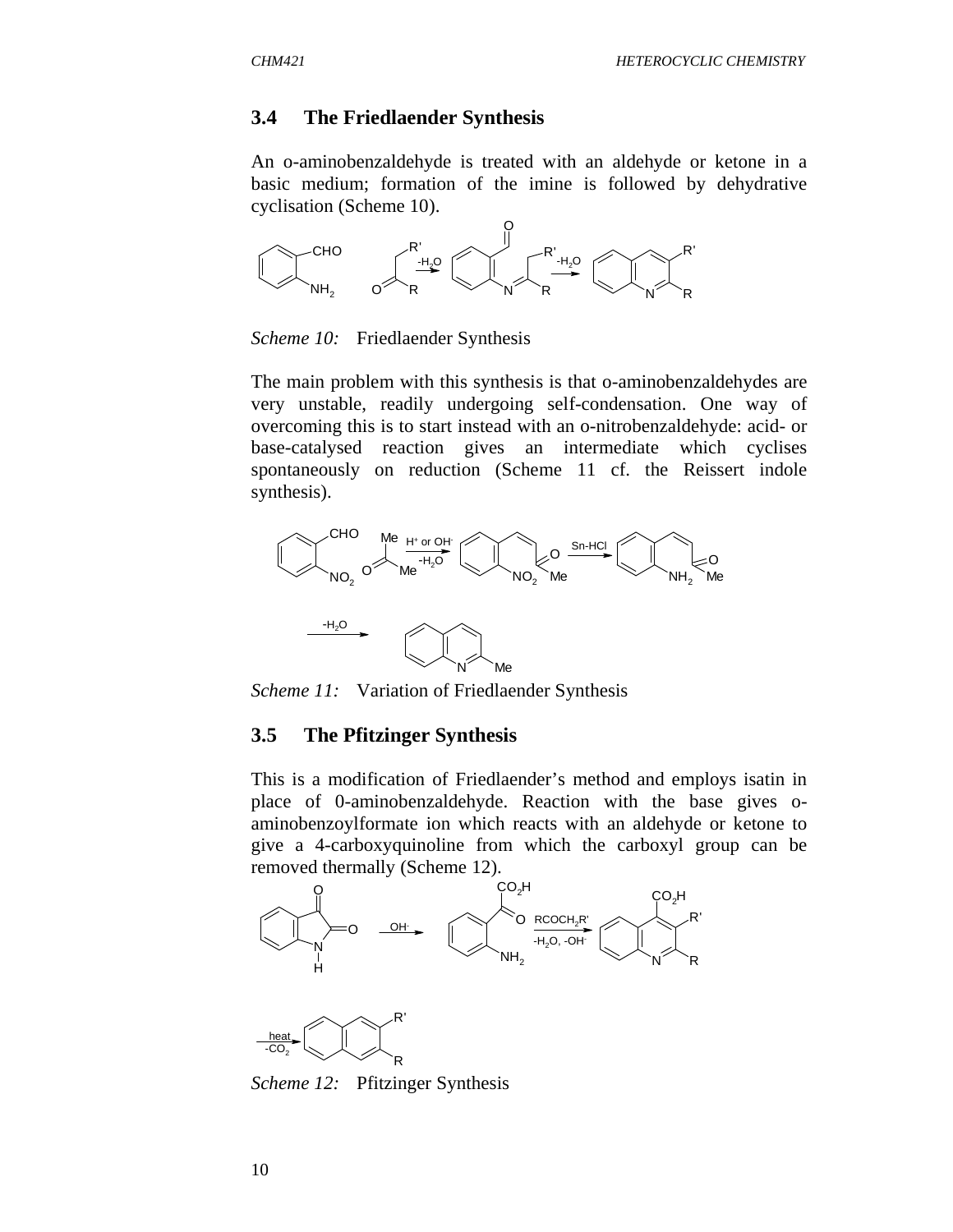# **4.0 CONCLUSION**

In this unit we have looked at the various methods used in the synthesis of quinoline and its derivatives. These methods normally start from phenylamines or similar compounds with an intact benzene ring.

# **5.0 SUMMARY**

In this unit, you have learnt the following.

- Quinolines are synthesised from phenylamines or similar nitrogen containing benzenoid compounds.
- Skraup synthesis, Dobner-von Miller and Conrad-Limpach synthesis involves the use of phenylalanine and a 3-carbon fragment as starting materials.
- Friedlaender and Pfitzinger synthesis involve the use of oaminobenzaldehydes and o-aminobenzoylformate respectively and a two carbon fragment as starting materials.
- Conrad-Limpach synthesis is used to synthesise quinolone derivatives.

## **6.0 TUTOR-MARKED ASSIGNMENT**

- 1. Devise a synthesis of 1-benzyl-1,2,3,4-tetrahydroquinoline from quinoline.
- 2. Provide synthetic routes to the following quinoline derivatives  $(a)-(c)$ .



## **7.0 REFERENCES/FURTHER READING**

- Norman, R. O. C. & Coxon, J. M. (1993). Principles of Organic Synthesis (3rd ed.). *Blackie Academic & Professional, Glasgow*. An Imprint of Chapman & Hall. pp. 703-706.
- Olaniyi, A. A.; *et al*. (1998). *Essential Inorganic and Organic Pharmaceutical Chemistry.* Shaneson, C.I. Limited. pp. 363-450.
- Sainsbury, M. (2001). Heterocyclic Chemistry. *Royal Society of Chemistry.* pp. 42-49.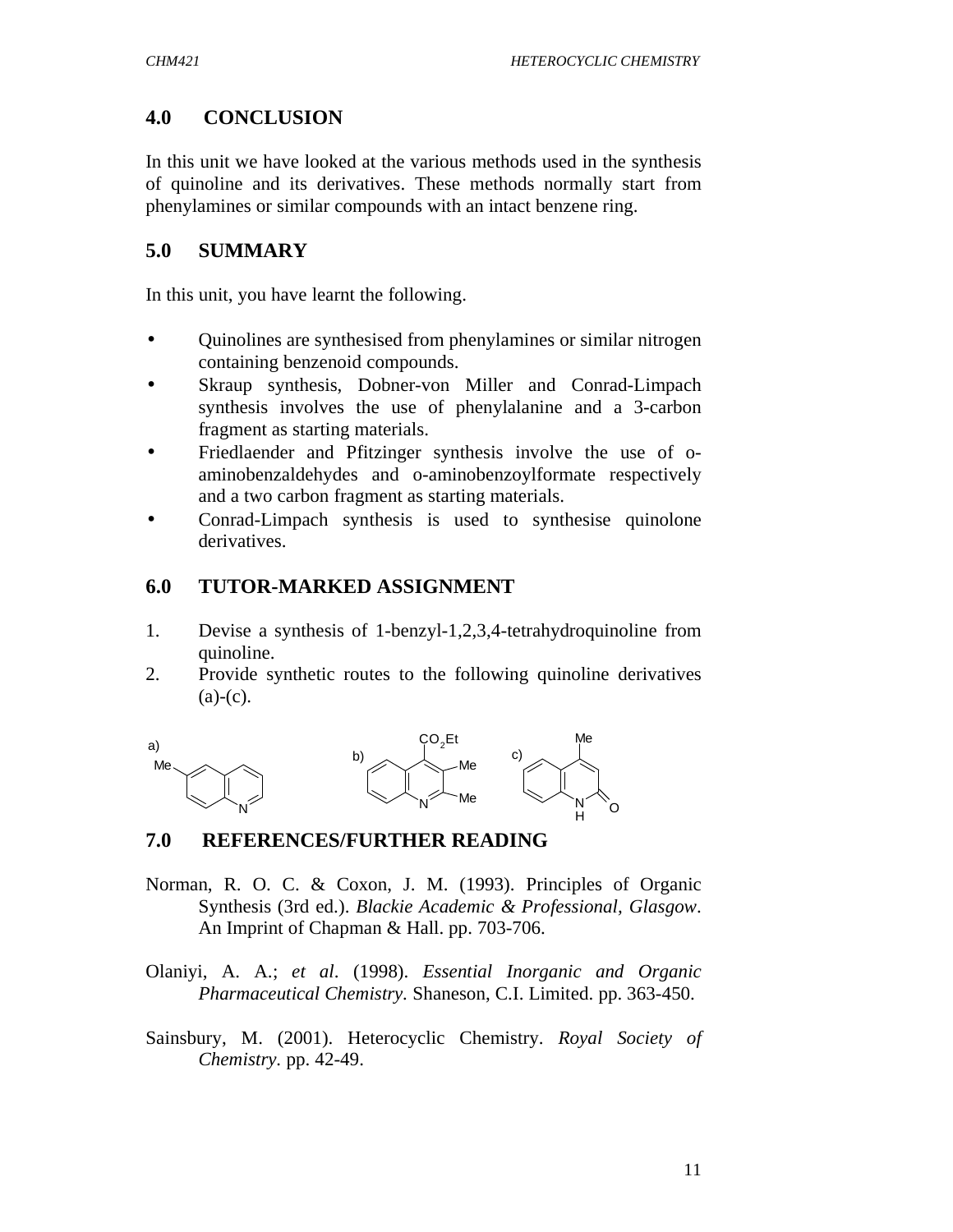## **UNIT 3 APPLICATION OF THE QUINOLINE RING SYSTEM IN DRUG SYNTHESIS**

#### **CONTENTS**

- 1.0 Introduction
- 2.0 Objectives
- 3.0 Main Content
	- 3.1 Quinine
	- 3.2 Chloroquine
	- 3.3 Nicotinic Acid
	- 3.4 Other Applications of Quinoline
- 4.0 Conclusion
- 5.0 Summary
- 6.0 Tutor-Marked Assignment
- 7.0 References/Further Reading

### **1.0 INTRODUCTION**

Quinoline is used principally for the manufacture of nicotinic acid which prevents pellagra in humans and in the manufacture of other specialty chemicals. Approximately 4 tonnes are produced annually according to a report published in 2005. It is used as a precursor to 8 hydroxyquinoline, which is a versatile chelating agent and precursor to pesticides. Its 2- and 4-methyl derivatives are precursors to cyanine dyes. Oxidation of quinoline affords quinolinic acid (pyridine-2,3 dicarboxylic acid), a precursor of the herbicide sold under the name 'Assert'. The quinoline nucleus is contained in several groups of alkaloids (e.g. quinine), in a number of synthetic materials with important physiological properties such as the antimalarial plasmoquin and chloroquine, in the cyanine dyes and in the analytical reagent, oxine (8-hydroxyquinoline).

#### **2.0 OBJECTIVES**

At the end of this unit, you should be able to:

- identify some biologically active compounds containing the quinoline nucleus
- describe the synthetic routes to some quinoline derivatives of medicinal importance.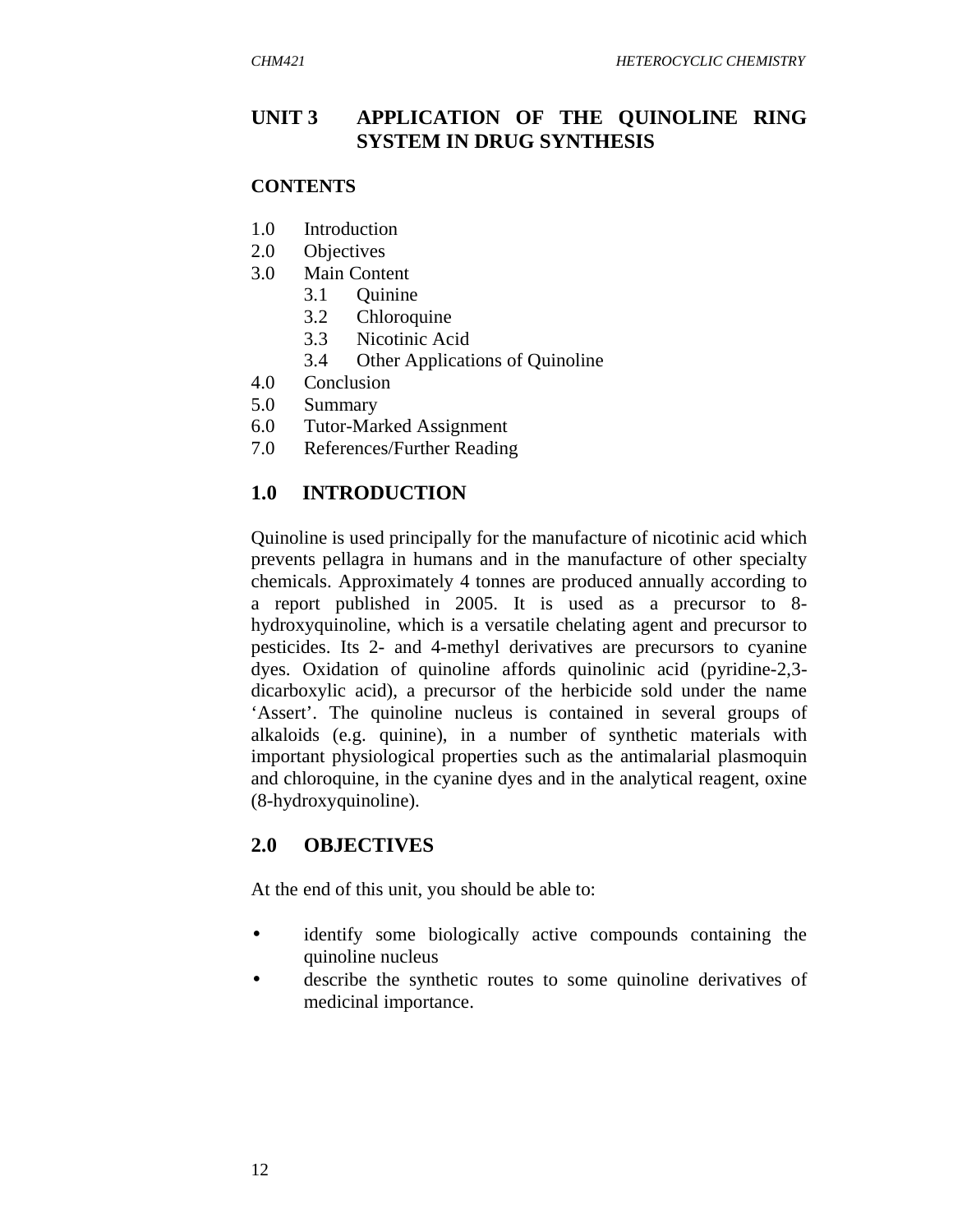## **3.0 MAIN CONTENT**

#### **3.1 Quinine**

**Quinine** is a natural white crystalline alkaloid having antipyretic (feverreducing), antimalarial, analgesic (painkilling), anti-inflammatory properties and a bitter taste. It is a stereoisomer of quinidine which, unlike quinine, is an anti-arrhythmic. Quinine contains two major fusedring systems; the aromatic quinoline and the bicyclic quinuclidine. The aromatic part of the quinine molecule is a quinoline with a methoxy substituent. The amine component has a quinuclidine skeleton and the methylene bridge in between has a hydroxide group. The substituent at the carbon-3 position is a vinyl group. The molecule is optically active with four stereogenic (Figure 2).



*Fig. 2:* Structure of Quinine (the Asymmetric Centres are Shown as  $*$ )

Though it has been synthesised in the laboratory, the bark of the cinchona tree is the only known natural source of quinine. The medicinal properties of the cinchona tree were originally discovered by the Quechua Indians of Peru and Bolivia; later, the Jesuits were the first to bring the cinchona to Europe.

Quinine was the first effective treatment for malaria caused by *Plasmodium falciparum*, appearing in therapeutics in the 17th century. It remained the antimalarial drug of choice until the 1940s, when other drugs replaced it. Since then, many effective antimalarials have been introduced, although quinine is still used to treat the disease in certain critical situations.. Quinine is also used to treat lupus and arthritis. Quinine is very sensitive to ultraviolet light (UV) and will fluoresce in direct sunlight, due to its highly conjugated resonance structure.

Quinine is a flavour component of tonic water and bitter lemon. Quinine is also used in photochemistry as a common fluorescence standard, because of its relatively constant and well-known fluorescence quantum yield.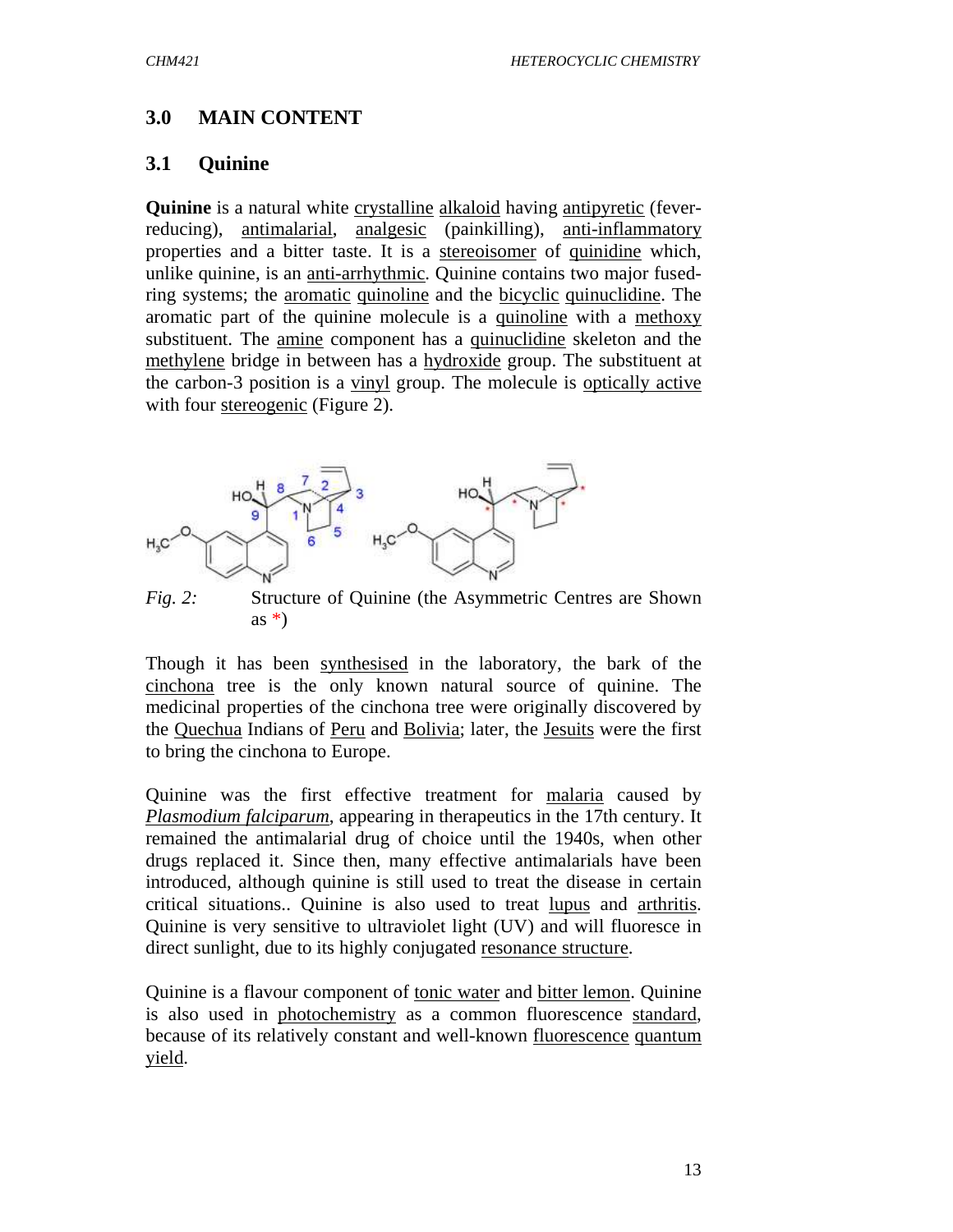#### **Synthetic quinine**

Cinchona trees remain the only economically practical source of quinine. However, under wartime pressure, research towards its synthetic production was undertaken. A formal chemical synthesis was accomplished in 1944 by American chemists R.B. Woodward and W.E. Doering. Since then, several more efficient quinine total syntheses have been achieved, but none of them can compete in economic terms with isolation of the alkaloid from natural sources. The first synthetic organic dye, mauveine, was discovered by William Henry Perkin in 1856 while he was attempting to synthesise quinine.

### **3.2 Chloroquine**

Chloroquine (CQ), N'-(7-chloroquinolin-4-yl)-N,N-diethyl-pentane-1,4 diamine was discovered in 1934 by Hans Andersag and co-workers at the Bayer laboratories who named it "Resochin". It was ignored for a decade because it was considered too toxic for human use. During World War II United States government-sponsored clinical trials for anti-malarial drug development showed unequivocally that CQ has a significant therapeutic value as an anti-malarial drug. It was introduced into clinical practice in 1947 for the prophylactic treatment of malaria.

#### **Uses**

- a. It has long been used in the treatment or prevention of malaria. After the malaria parasite *Plasmodium falciparum* started to develop widespread resistance to chloroquine new potential utilisations of this cheap and widely available drug have been investigated. Chloroquine has been extensively used in mass drug administrations which may have contributed to the emergence and spread of resistance.
- b. As it mildly suppresses the immune system, it is used in some autoimmune disorders, such as rheumatoid arthritis and lupus erythematosus.
- c. Chloroquine is in clinical trials as an investigational antiretroviral in humans with HIV-1/AIDS and as a potential antiviral agent against chikungunya fever.
- d. The radiosensitising and chemosensitising properties of chloroquine are beginning to be exploited in anticancer strategies in humans.
- e. Synthesis
- f. Chloroquine can be synthesised using the Conrad-Limpach quinolone method as shown below: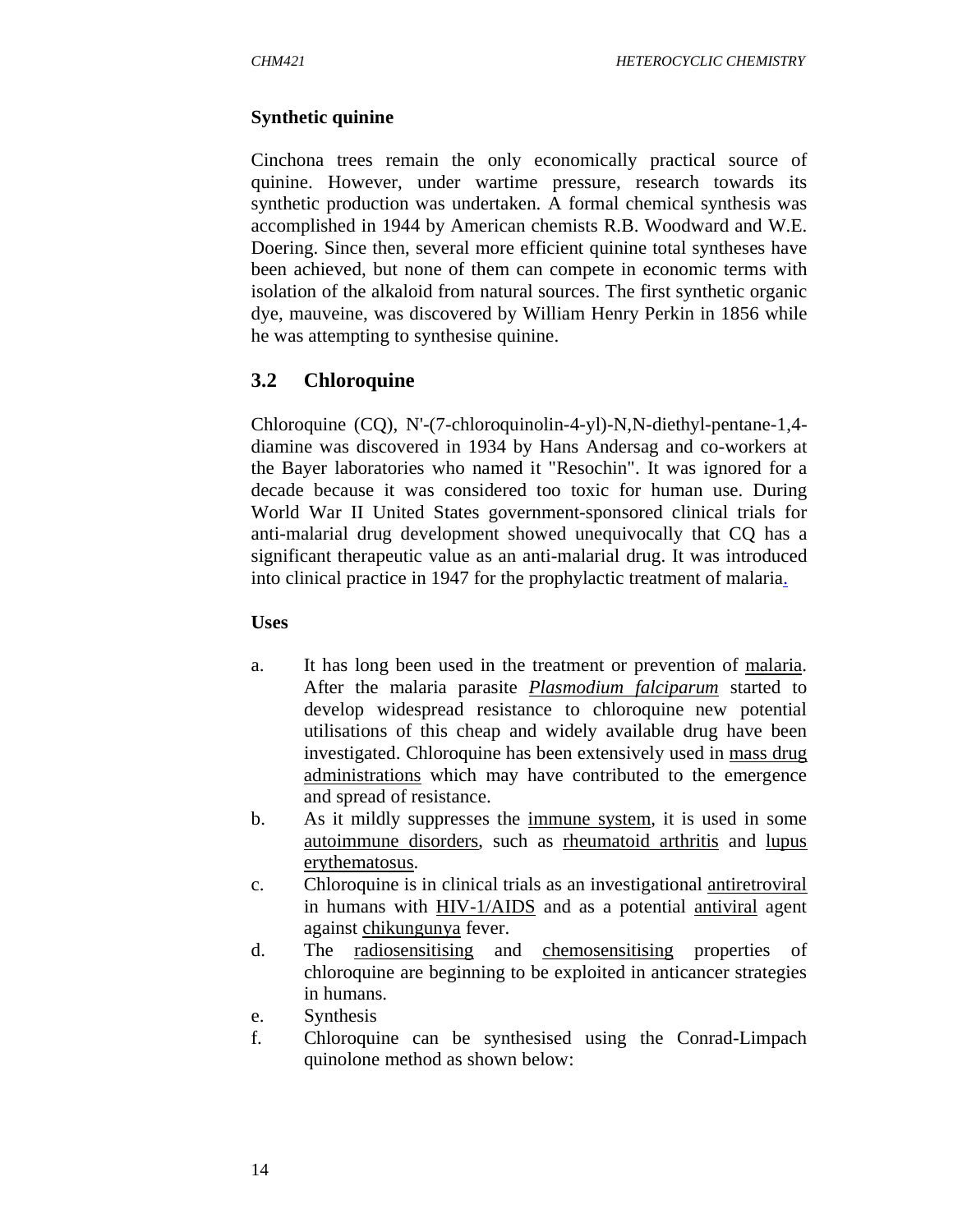

*Scheme 13:* Synthesis of Chloroquine

#### **3.3 Nicotinic Acid**

**Niacin** (also known as **vitamin B3**, **nicotinic acid** and **vitamin PP**) is an organic compound with the formula  $C_6H_5NO_2$  and, depending on the definition used one of the forty to eighty essential human nutrients. This colourless, water-soluble solid is a derivative of pyridine, with a carboxyl group (COOH) at the 3-position. Other forms of vitamin  $B_3$ include the corresponding amide, nicotinamide ("niacinamide"), where the carboxyl group has been replaced by a carboxamide group  $(CONH<sub>2</sub>)$ , as well as more complex amides and a variety of esters. The terms niacin, nicotinamide, and vitamin  $B_3$  are often used interchangeably to refer to any member of this family of compounds, since they have similar biochemical activity.

Niacin is one of five vitamins associated with a pandemic deficiency disease, niacin deficiency (pellagra), vitamin C deficiency (scurvy), thiamin deficiency (beriberi), vitamin D deficiency (rickets), vitamin A deficiency.

Niacin has been used to increase levels of HDL cholesterol in the blood and has been found to modestly decrease the risk of cardiovascular events in a number of controlled human trials. However, in a recent trial AIM-HIGH, a slow-release form of niacin was found to have no effect on cardiovascular event and stroke risk in a group of patients with LDL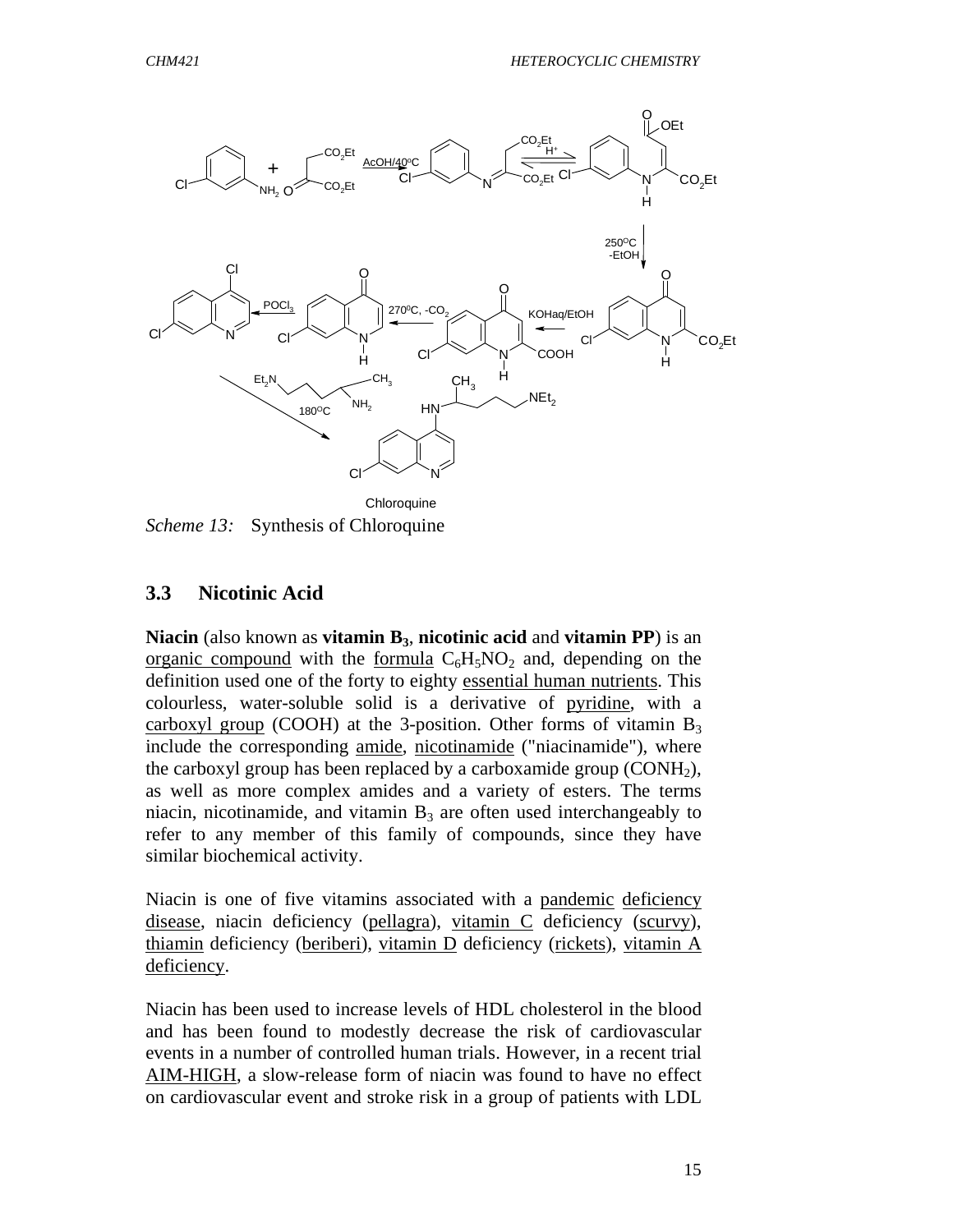levels already well-controlled by a statin drug, and the trial was halted prematurely on evidence that niacin addition actually increased stroke risk in this group. The role of niacin in treating cardiovascular risk remains under debate.

Nicotinic acid is synthesised by the oxidation of quinoline with Chromium (vi) oxide. Quinoline oxidises to pyridine-2,3-dicarboxylic acid which readily loses the 2-carboxyl-substituent on being heated to form nicotinic acid (Scheme 14).



*Scheme 14:* Synthesis of Nicotinic Acid from Quinoline

### **3.4 Other Applications of Quinoline**

The quinoline nucleus is also contained in plasmoquin (an antimalarial agent), in cyanine dyes and in the analytical reagent, oxine (8 hydroxyquinoline).

#### **4.0 CONCLUSION**

This unit has shown that Quinolines are important because their derivates exhibit useful biological activities. Some of these derivatives like quinine have been recognised for centuries.

#### **5.0 SUMMARY**

In this unit, you have learnt that many derivatives of quinolines show very useful biological activities and some have been in use for decades e.g. quinine. Quinine can be obtained naturally from the bark of Cinchona trees.

You also learnt that antimalarial agents such as quinine, chloroquine and plasmoquine are quinoline derivatives. Chloroquine can be synthesised via the Conrad-Limpach synthesis. Nicotinic acid known as niacin is used in the treatment of pellagra and hypercholesterolaemia and it can be synthesised by the oxidation of quinoline. The quinoline nucleus is also contained in cyanine dyes and in the analytical agent, oxine (8 hydroxyquinoline).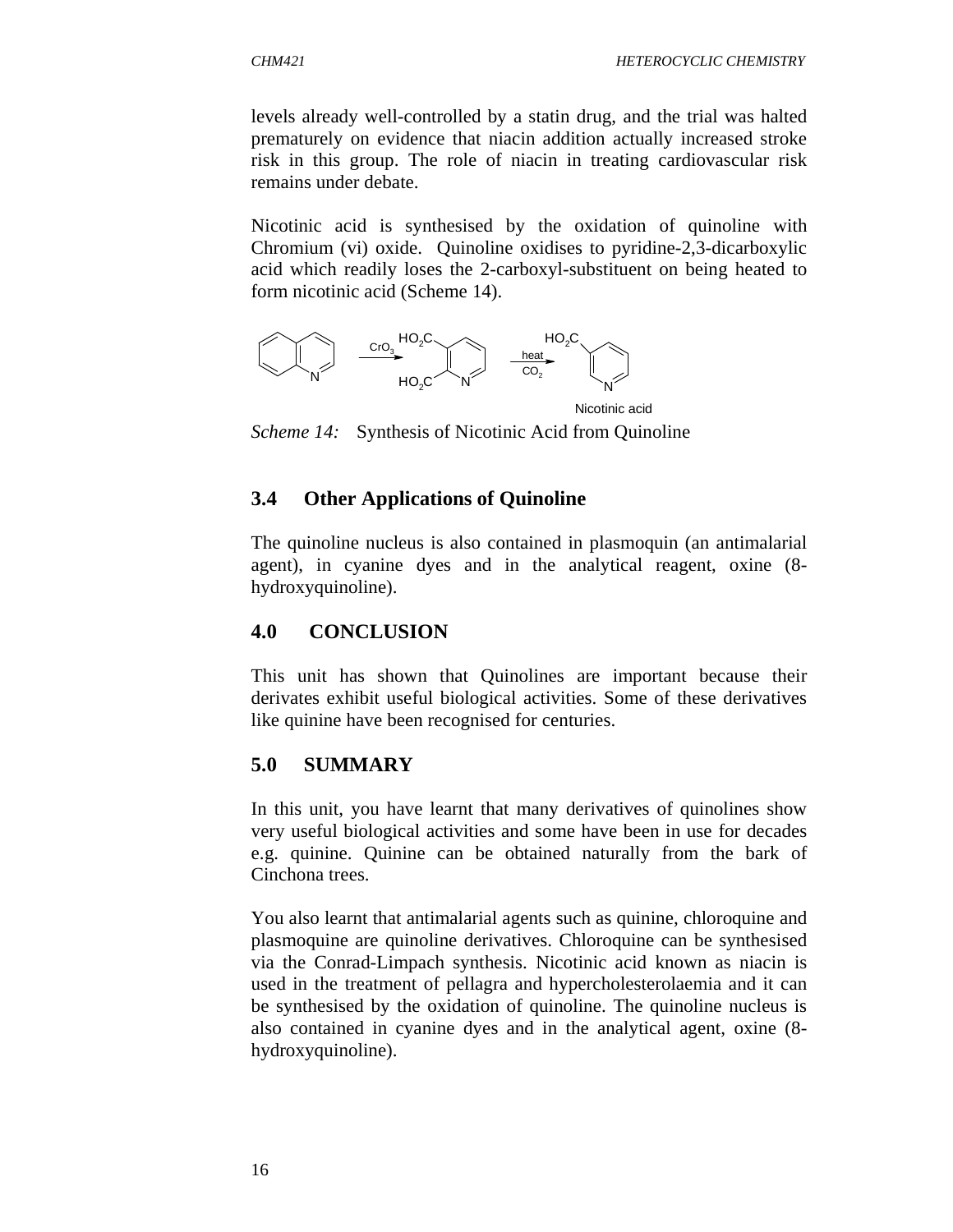## **6.0 TUTOR-MARKED ASSIGNMENT**

- 1. Write briefly on two medicinal agents containing the quinoline nucleus.
- 2. Outline the synthesis of chloroquine via the Conrad-Limpach synthesis.
- 3. Outline the synthesis of nicotinic acid from quinoline. What are the medicinal uses of nicotinic acid?

## **7.0 REFERENCES/FURTHER READING**

- Norman, R. O. C. & Coxon, J. M. (1993). Principles of Organic Synthesis (3rd ed.). *Blackie Academic & Professional, Glasgow*. An Imprint of Chapman & Hall. pp. 703-706.
- Olaniyi, A. A.; *et al.* (1998). *Essential Inorganic and Organic Pharmaceutical Chemistry.* Shaneson, C.I. Limited. pp. 363-450.
- Sainsbury, M. (2001). Heterocyclic Chemistry. *Royal Society of Chemistry.* pp. 42-49.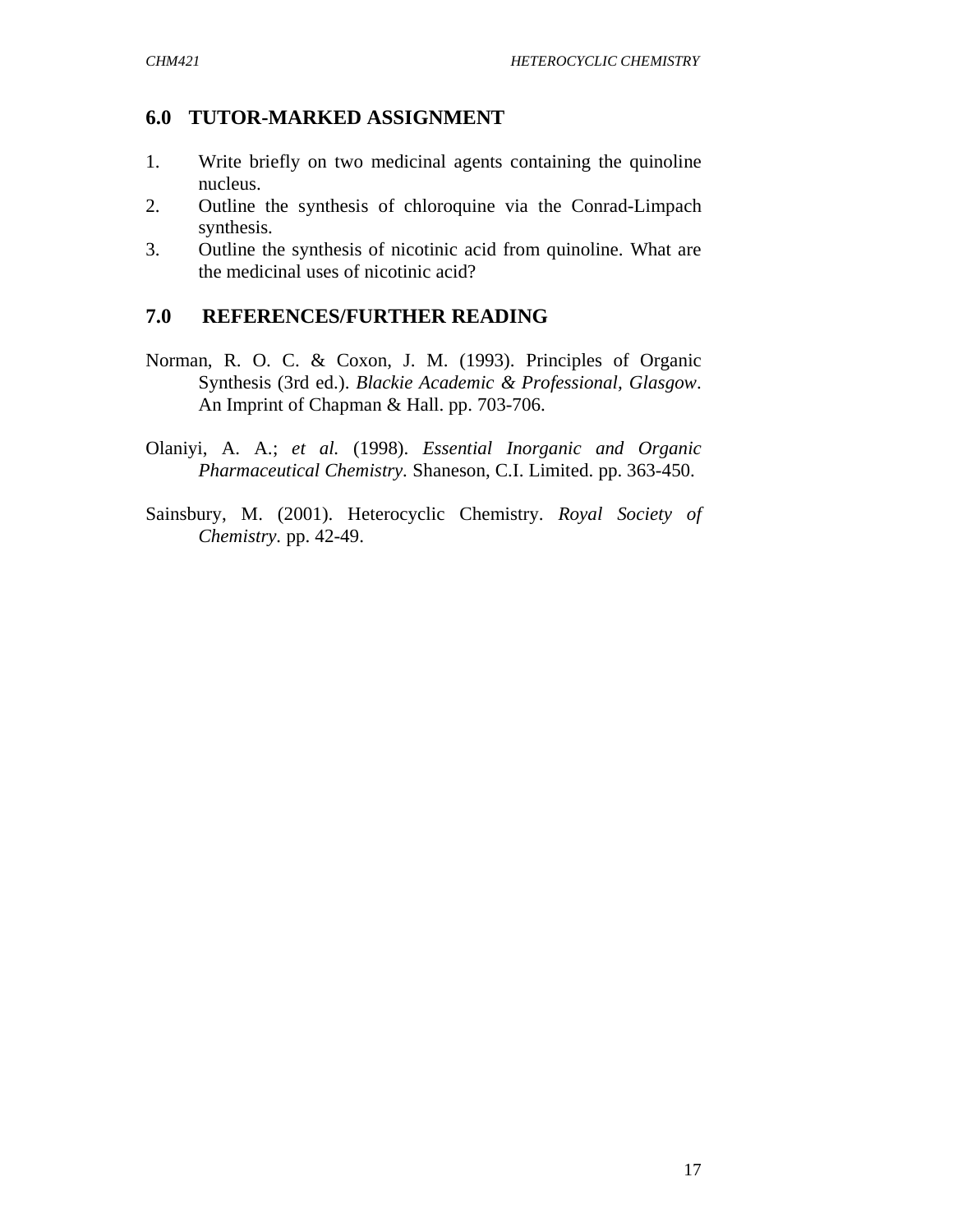#### **UNIT 4 SYNTHESIS AND REACTIONS OF ISO-QUINOLINES**

#### **CONTENTS**

- 1.0 Introduction
- 2.0 Objectives
- 3.0 Main Content
	- 3.1 General Physical and Chemical Properties Isoquinoline
		- 3.1.1 Reactions with Electrophiles
		- 3.1.2 Reduction and Reactions with Nucleophiles
	- 3.2 Synthesis of Isoquinoline
		- 3.2.1 Bischler-Napieralski Synthesis
		- 3.2.2 Picket-Spengler Synthesis
		- 3.2.3 The Pomeranz-Fritsch Synthesis
- 4.0 Conclusion
- 5.0 Summary
- 6.0 Tutor-Marked Assignment
- 7.0 References/Further Reading

#### **1.0 INTRODUCTION**

**Isoquinoline** is a heterocyclic aromatic organic compound. It is a structural isomer of quinoline. Isoquinoline and quinoline are benzopyridines, which are composed of a benzene ring fused to a pyridine ring. The nitrogen in isoquinoline is on position 2 while the nitrogen is on position 1 in quinoline (Figure 3). In a broader sense, the term isoquinoline is used to make reference to isoquinoline derivatives. 1-Benzylisoquinoline is the structural backbone in naturally occurring alkaloids including papaverine and morphine. The isoquinoline ring in this natural compound derives from the aromatic amino acid tyrosine.



*Fig. 3:* Structures of Quinoline and Isoquinoline

#### **2.0 OBJECTIVES**

At the end of this unit, you should be able to:

- differentiate between isoquiniline and its isomer quinoline
- appreciate the similarities and differences in their physical and chemical properties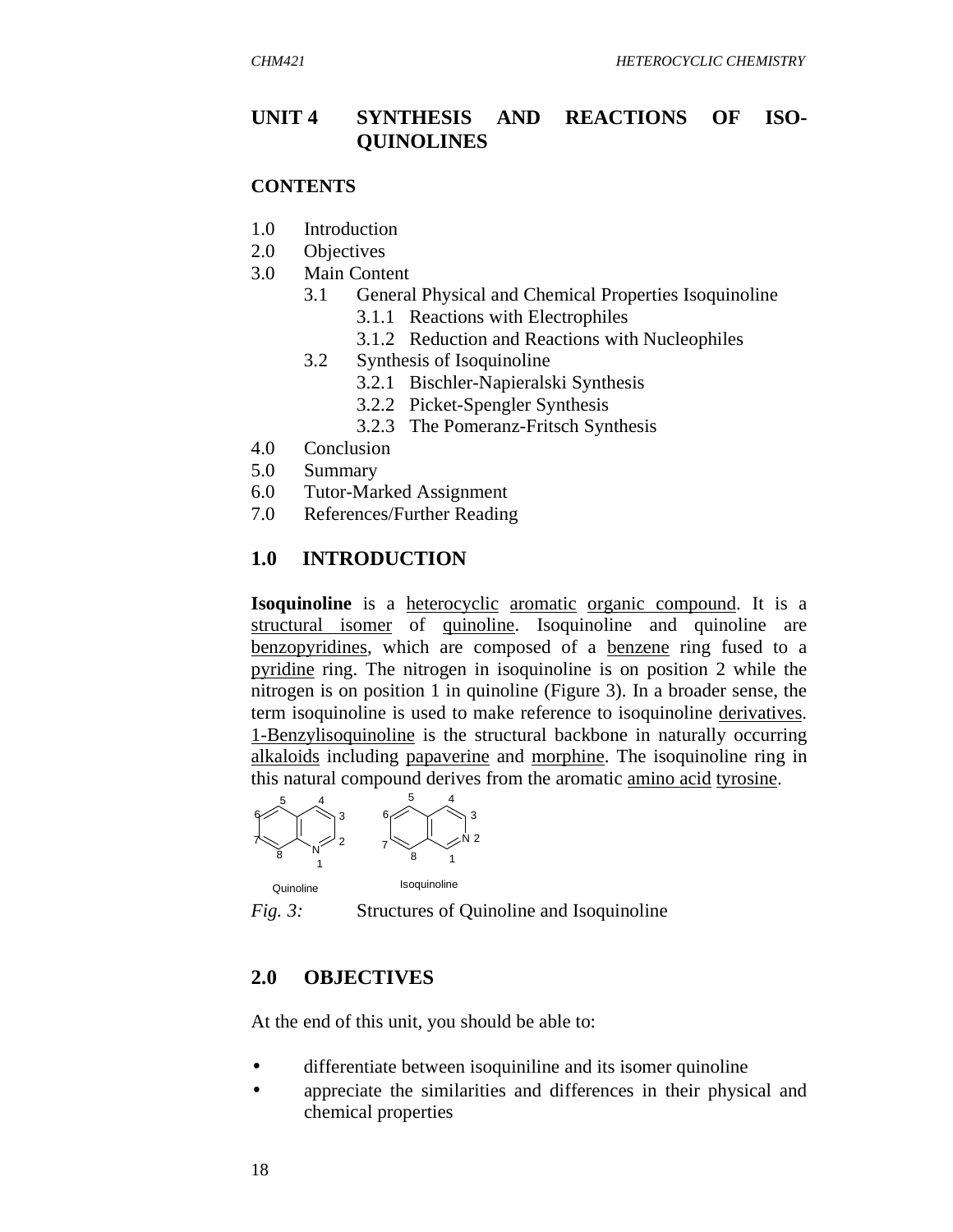- describe the influence of presence of the benzene nucleus on the chemistry of isoquinolines compared to that of pyridine
- explain the main methods used for the synthesis of isoquinolines and their derivatives.

# **3.0 MAIN CONTENT**

## **3.1 General Physical and Chemical Properties Isoquinoline**

Isoquinoline is a colourless hygroscopic liquid at room temperature with a penetrating, unpleasant odour. Impure samples can appear brownish, as is typical for nitrogen heterocycles. It crystallises to platelets and have a low solubility in water but dissolve well in ethanol, acetone, diethyl ether, carbon disulphide, and other common organic solvents. It is also soluble in dilute acids as the protonated derivative.

Being an <u>analog</u> of pyridine, isoquinoline is a weak base, with a  $pK_b$  of 5.1. It protonates upon treatment with strong acids, such as HCl to form salts.. It forms adducts with Lewis acids, such as  $BF_3$ .

 Isoquinoline is closely related to quinoline in physical and chemical properties. Modifications are only as a result of the different position of the nitrogen atom relative to the cabocyclic ring.

# **3.1.1 Reactions with Electrophiles**

Isoquinoline like quinoline is protonated and alkylated at the nitrogen atom and undergoes electrophilic substitution in the benzene ring. Sulphonation with oleum gives mainly the 5-sulphonic acid, but fuming nitric acid and concentrated sulphuric acid at 0˚C produce a 1:1 mixture of 5- and 8-nitroisoquinolines. Bromination in the presence of aluminium trichloride at 75˚C gives a 78% yield of 5-bromoisoquinoline (Scheme 15).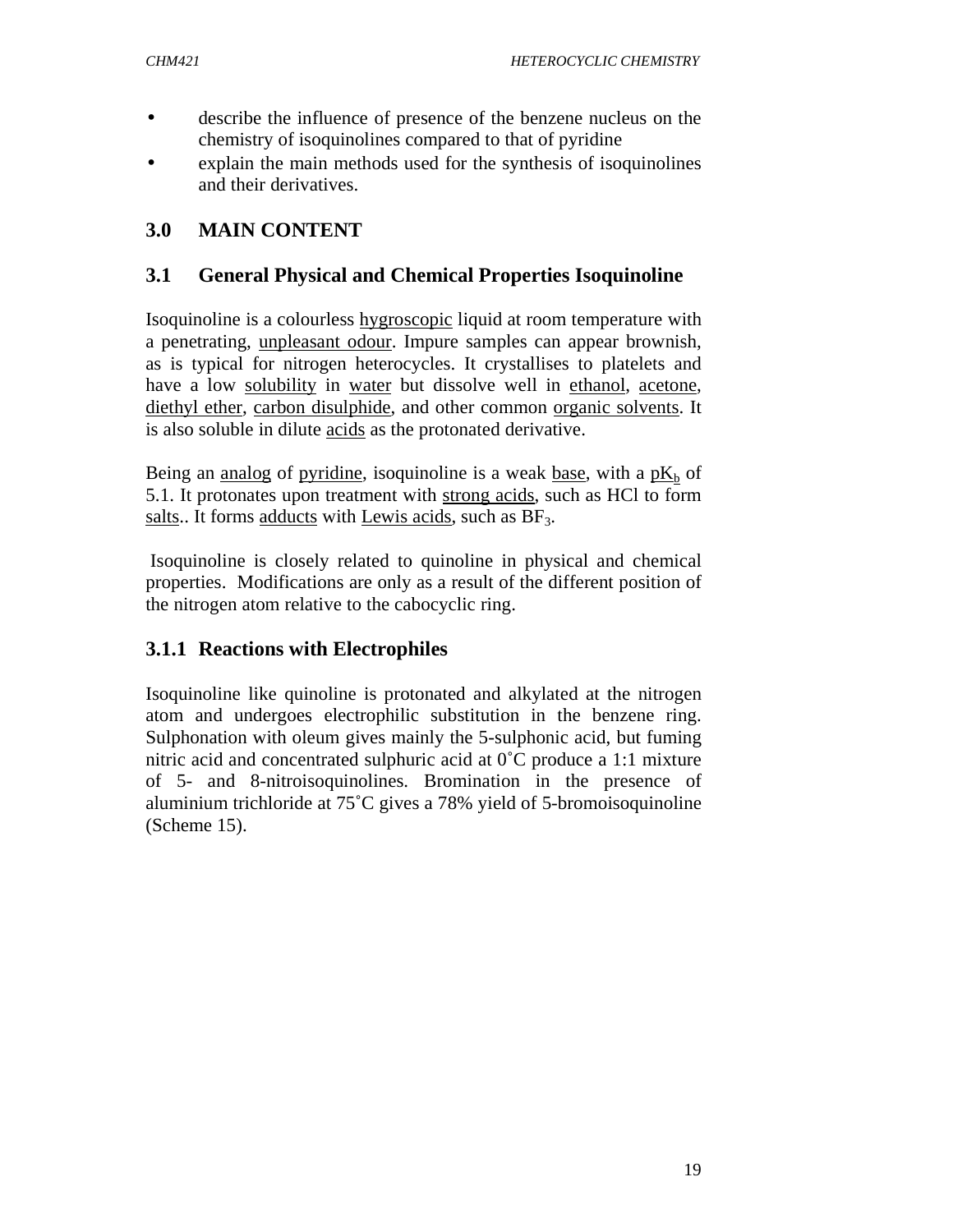

*Scheme 15:* Reactions of Isoquinolines with Electrophiles

#### **3.1.2 Reduction and Reactions with Nucleophiles**

Nucleophilic addition takes place at C-1 and this is considerably enhanced if the reaction is carried out upon an isoquinolinium salt. Reduction with lithium aluminium hydride {tetrahydroaluminate(III)} in THF (tetrahydrofuran) for example gives a 1,2-dihydroisoquinoline. These products behave as cyclic enamines and if isoquinolium salts are reacted with sodium borohydride [tetrahydroboronate(III)] in aqueous ethanol, further reduction to 1,2,3,4-tetrahydroisoquinolines is effected through protonation at C-4 and then hydride tranfer from the reagent to C-3 (Scheme 16).



*Scheme 16:* Reduction of Isoquinoline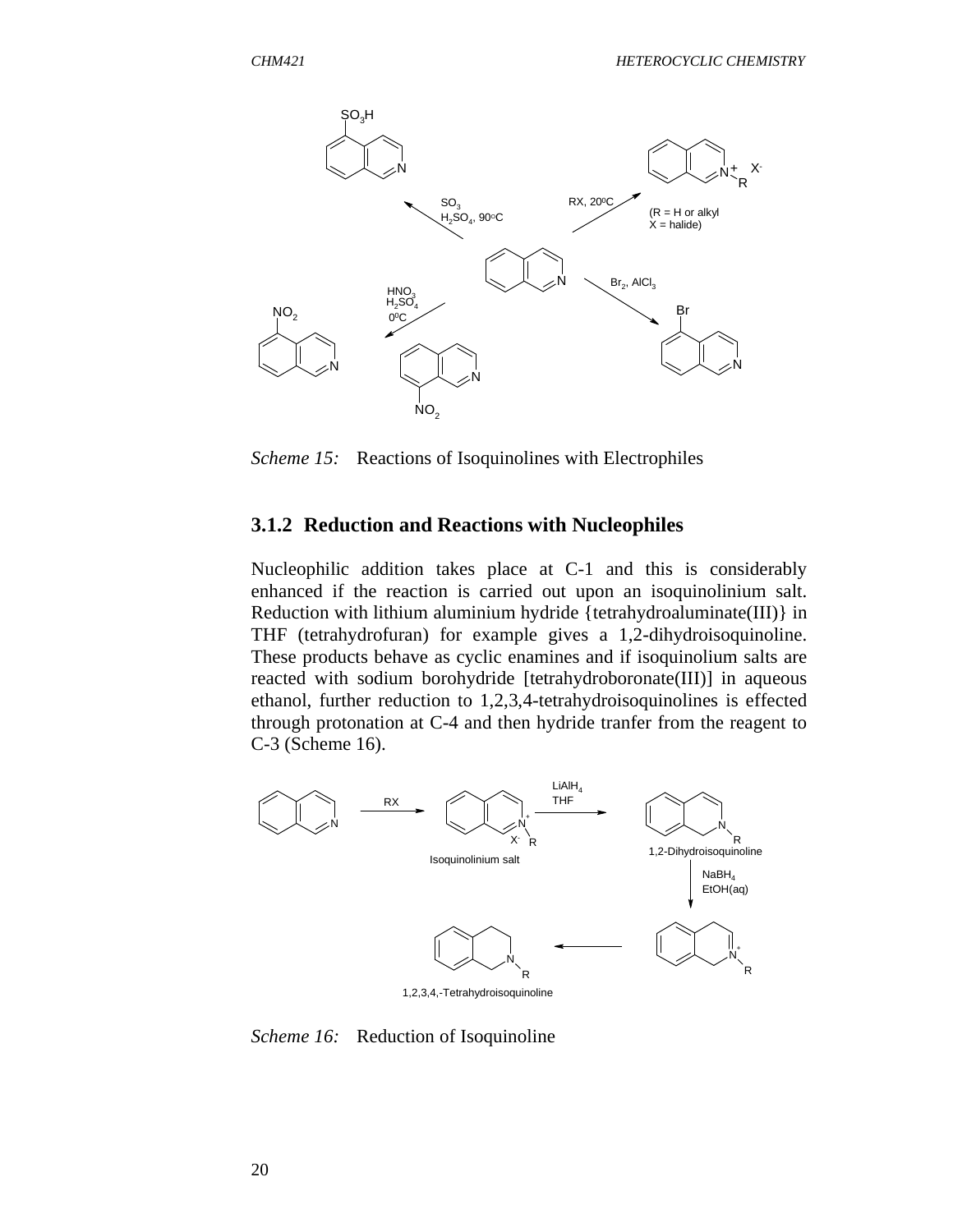The cyanide anion adds to C-1 in 2-benzoylisoquinolinium salts in water/DCM (dichloromethane), forming Reissert compounds; then, just like their quinoline counterparts, the adducts can be deprotonated by a base with the loss of the N-substituent and the formation of a 1 cyanoisoquinoline (Scheme 17).



*Scheme 17:* Reaction of Isoquinoline with Nucleophiles

### **3.2 Synthesis of Isoquinolines**

Isoquinoline was first isolated from coal tar in 1885 by Hoogewerf and van Dorp. They isolated it by fractional crystallisation of the acid sulphate. Weissgerber developed a more rapid route in 1914 by selective extraction of coal tar; exploiting the fact that isoquinoline is more basic than quinoline. Isoquinoline can then be isolated from the mixture by fractional crystallisation of the acid sulphate.

Although isoquinoline derivatives can be synthesised by several methods, relatively few direct methods deliver the unsubstituted isoquinoline. The **Pomeranz-Fritsch reaction** provides an efficient method for the preparation of isoquinoline.

 The biological properties of many derivatives have ensured the development of a number of syntheses providing access to all types of isoquinolines, both natural and manmade. Three important routes are the Bischer-Napieralski, Picted-splenger and Pomeranz-Fritsch methods.

## **3.2.1 Bischler-Napieralski Synthesis**

This method is very useful for the construction of 1-substituted 3,4 dihydroisoquinolines, which if necessary can be oxidised to isoquinolines. A β-phenylethylamine (1-amino-2-phenylethane) is the starting material, and this is usually preformed by reaction of an aromatic aldehyde with nitromethane in the presence of sodium methoxide, and allowing adduct to eliminate methanol and give a βnitrosytrene (1-nitro-2-phenylethene). This product is then reduced to βphenylethylamine commonly by the action of lithium aluminium hydride (Scheme 18). Once prepared, the β-phenylethylamine is reacted with an acyl chloride and a base to give the corresponding amide  $(R1 =$ H) and then this is cyclised to a 3,4-dihydroisoquinoline by treatment with either phosphorus pentoxide or phosphorus oxychloride. Finally,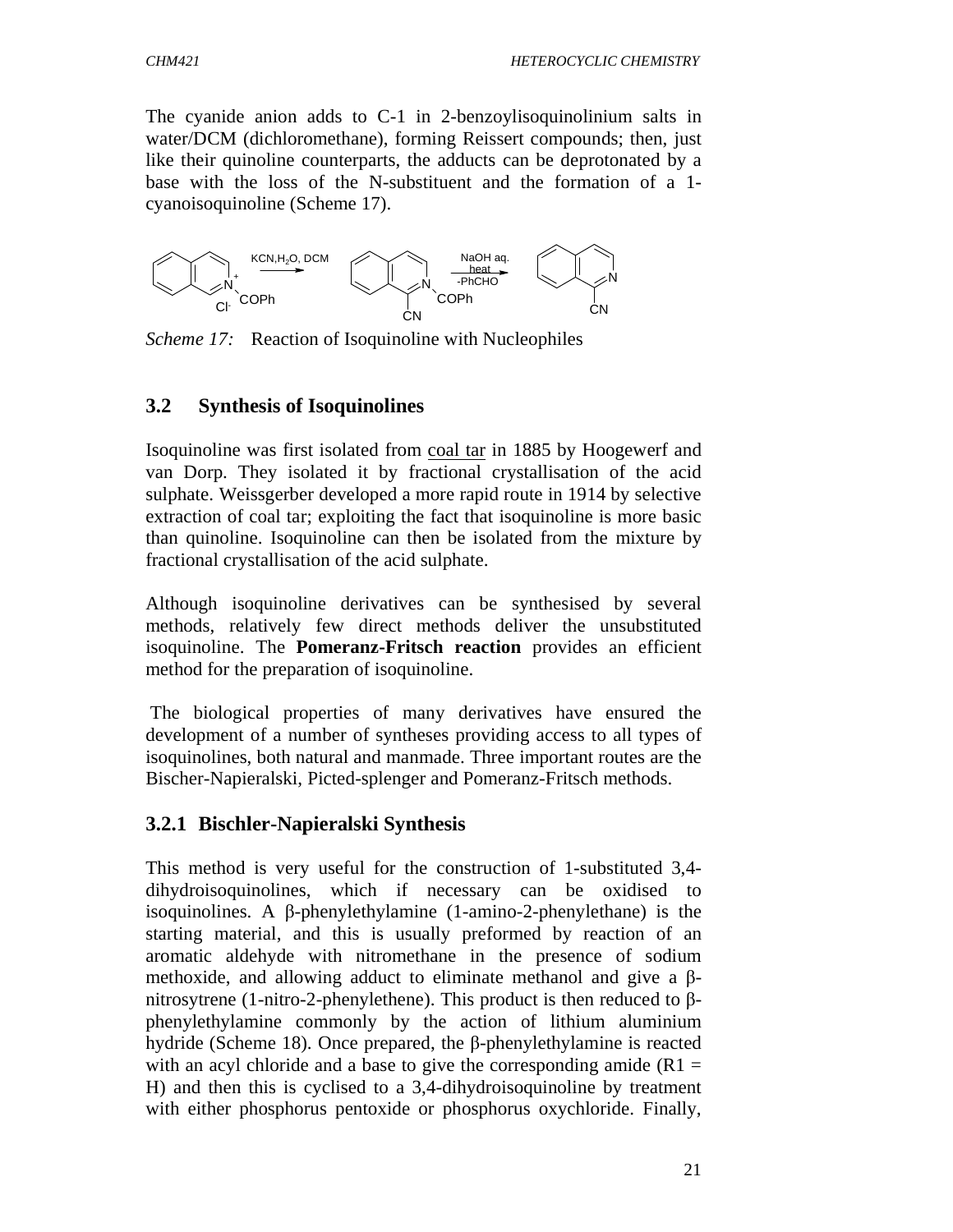aromatisation is accomplished by heating the 3,4-dihydroisoquinoline over palladium on charcoal (Scheme 19).



*Scheme 18:* Synthesis of β-phenylethylamine



*Scheme 19:* Bischler-Napieralski Synthesis of Isoquinoline

Alternatively, a β-methoxy-β-phenylethylamine can be used to circumvent the oxidation step after the conventional Bischler-Naperialski cyclisation. Here, when treated with the phosphorus reagent the amide  $(R1 = OMe)$  undergoes both cyclisation and the elimination of methanol to give the isoquinoline (R=H) directly. This is known as the Pictet-Gams modification of the Bischer-Napieralski synthesis.

#### **3.2.2 Picket-Spengler Synthesis**

A β-phenylethylamine is treated with an aldehyde in the presence of dilute acid; ring closure occurs by a reaction of Mannish type reaction and the tetrahydroisoquinoline formed is dehydrogenated on palladium (Scheme 20).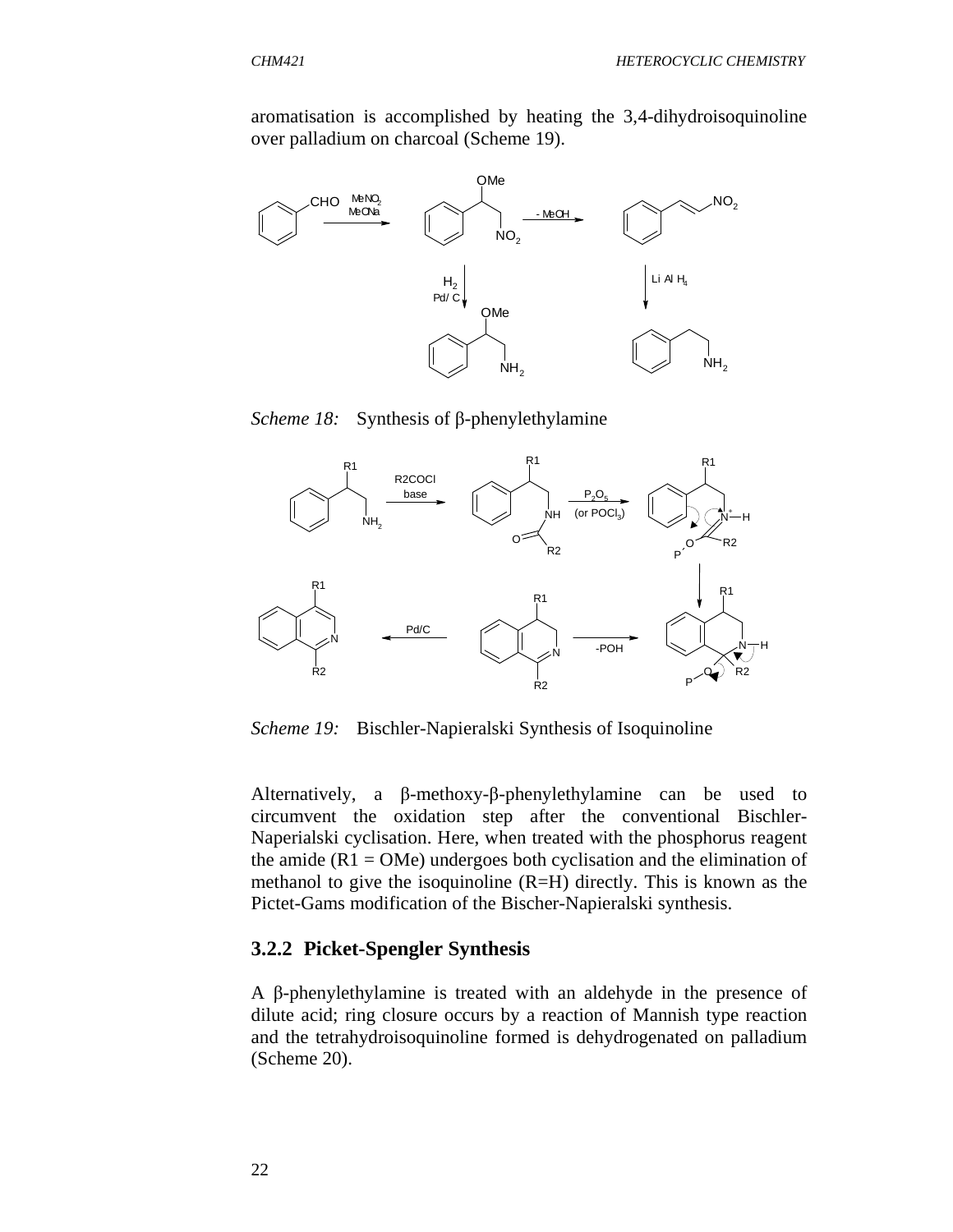

*Scheme 20:* Picket-Spengler Synthesis

#### **3.2.3 The Pomeranz-Fritsch Synthesis**

Whereas both the previous two routes depend upon a cyclisation of the benzene ring to what becomes C-1 of the heterocycle, the key step in the Pomeranz-Fritsch synthesis is the formation of a bond to C-4. A benzaldehyde is the starting material, and it is reacted with an aminoacetaldehyde dialkyl acetal to form an imine, which is then cyclised directly under relatively severe acidic conditions (e.g. conc.  $H_2SO_4$  at 100˚C) to give the isoquinoline. Although the Pomeranz-Fritsch ringclosure conditions permit the cyclisation of unsubstitued imines, the reaction is accelerated greatly if electron-donating groups are present in the benzene ring (Scheme 21).



*Scheme 21:* Pomeranz-Fritsch Synthesis

Through slight modification the Pomeranz-Fritsch synthesis can be made particularly useful for the preparation of 1,2-dihydroisoquinolines. The imine is first reduced with sodium borohydride in 98% ethanol to the corresponding benzylamine, prior to cyclisation, by treatment with 6M hydrochloric acid. When electron-donating groups (such as a methoxyl) are present in the aromatic unit of the benzylamine, the ring closure step occurs at room temperature to give a 1,2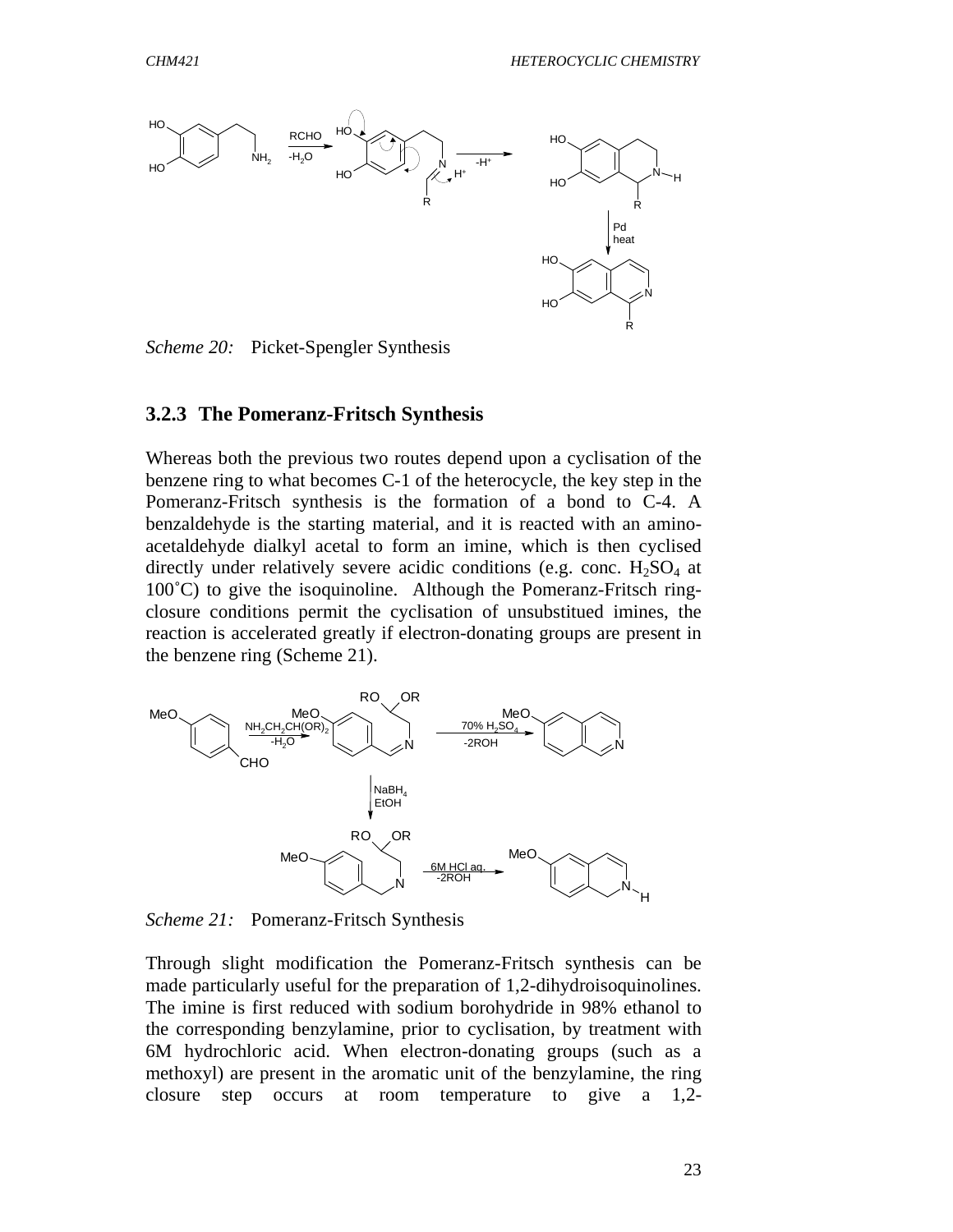dihydroisoquinoline. As 1,2-dihydroisoquinolines are unstable in air, it is customary to carry out the reaction under an atmosphere of oxygenfree nitrogen.

An advantange of the modified Pomeranz-Fritsch synthesis is that the 1,2-dihydroisoquinolinium salts can be reacted in situ with electrophiles, yielding 3,4-dihydroisoquinolinium salts that react with nucleophiles at C-3. Such a 'single pot' procedure can be used to form complex 1,2,3,4 tetrahydroisoquinolines.

# **4.0 CONCLUSION**

In this unit, we have learnt that the isoquinoline ring is bicyclic consisting of the benzene ring fused to a pyridine ring. The nitrogen on the isoquinoline ring is at position 2 compared to position 1 on quinoline. We have also learnt that isoquinolines can undergo similar reactions of quinolines. Synthesis of isoquinolines and derivatives are usually via phenylamines or similar nitrogen containing benzenoid compounds.

# **5.0 SUMMARY**

Isoquinoline ring is bicyclic consisting of the benzene ring fused to the pyridine ring however the nitrogen in the pyridine ring is on position 2 compared to position 1 in quinoline. Isoquinoline like quinoline is a weak base and hence reacts with strong acids to give salts. It undergoes electrophilic substitution at positions 5 and 8 of the benzene ring.

Also nucleophilic substitution occurs mainly at positions 1 compared to positions 2 and 4 of the pyridine ring in quinolines. Reduction takes place on the pyridine ring and oxidation of both rings are difficult. Synthesis is via the reaction of β-phenylethylamine and acyl chloride or an aldehyde in the Bischler-Napieralski synthesis and Picket-Spengler synthesis respectively. Pomeranz-Frisch synthesis also occurred via the reaction of a benzaldehyde with an amino-acetaldehyde.

# **6.0 TUTOR-MARKED ASSIGNMENT**

- 1. How does isoquinoline react with fuming nitric acid and sulphuric acid?
- 2. Which reagent will you use to synthesise N-methylisoquinolium salt?
- 3. Outline the synthesis of 1-methylisoquinoline from benzaldehyde and suitable reagents via a multi-step synthesis.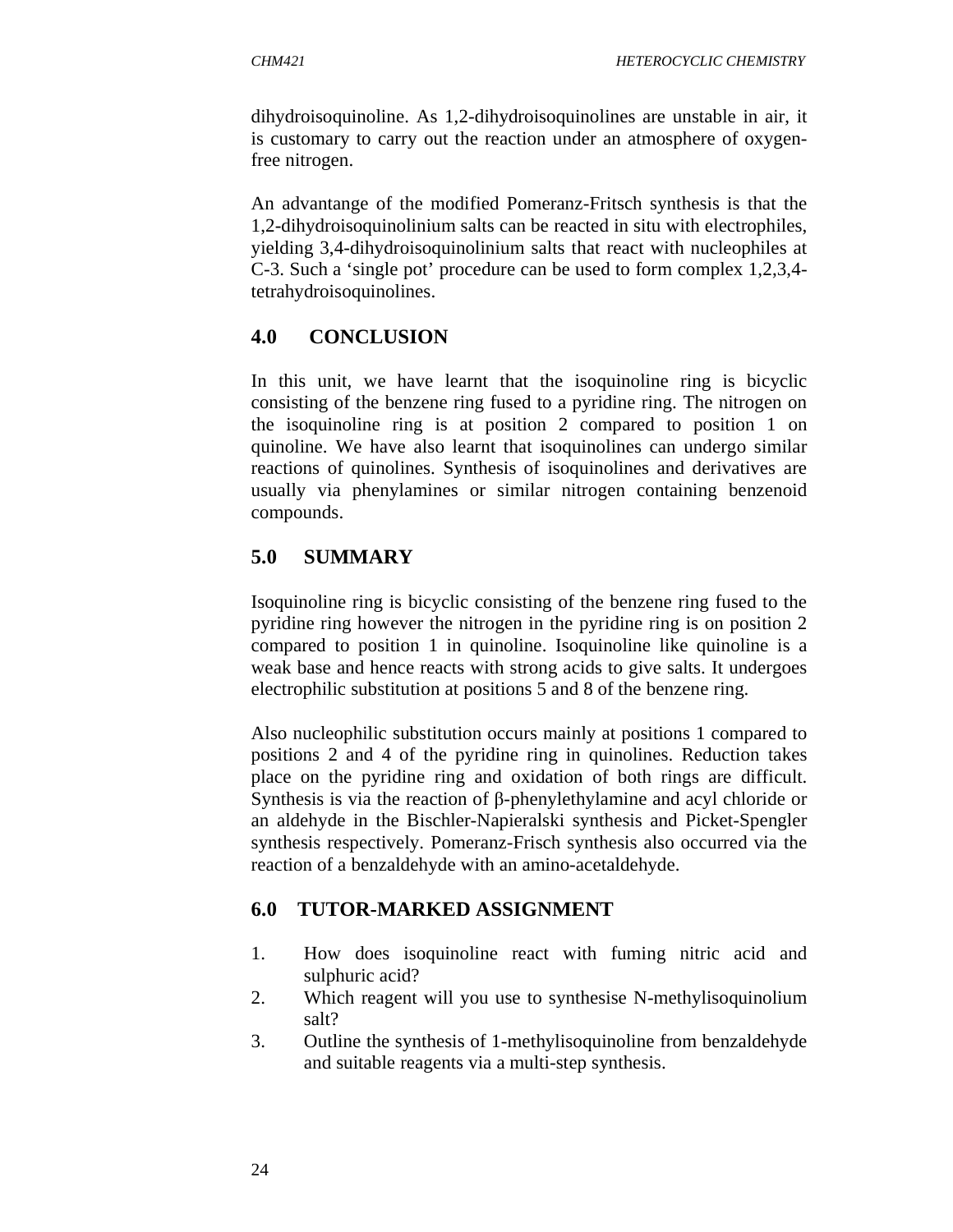### **7.0 REFERENCES/FURTHER READING**

- Norman, R. O. C. & Coxon, J. M. (1993). Principles of Organic Synthesis (3rd ed.). *Blackie Academic & Professional, Glasgow.* An Imprint of Chapman & Hall. pp. 706-708.
- Olaniyi, A. A.; *et al*. (1998). *Essential Inorganic and Organic Pharmaceutical Chemistry.* Shaneson, C.I. Limited. pp. 363-450.
- Sainsbury, M. (2001). Heterocyclic Chemistry. *Royal Society of Chemistry*. pp. 50-54.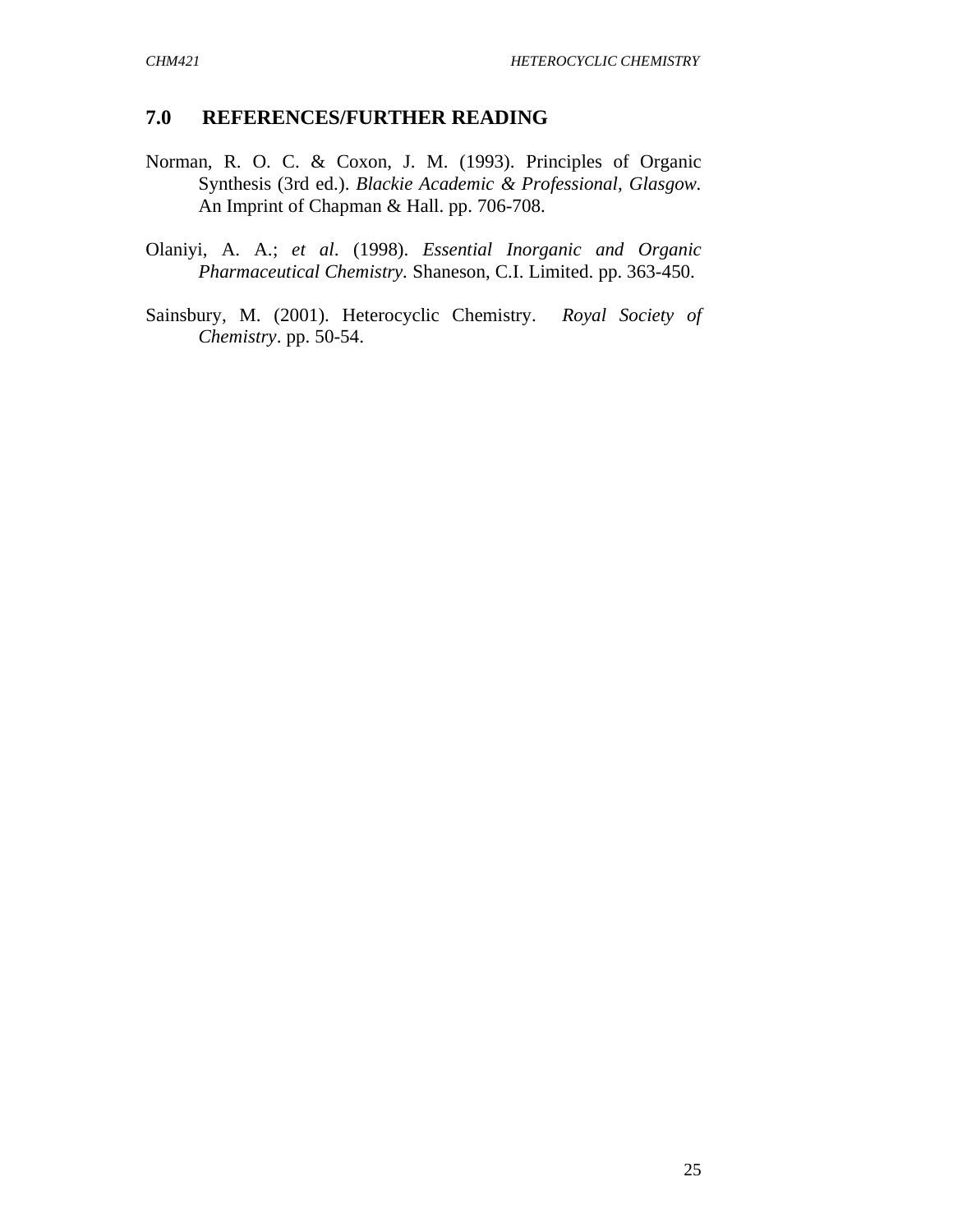## **UNIT 5 APPLICATION OF THE ISO-QUINOLINE RING SYSTEM IN DRUG SYNTHESIS**

#### **CONTENTS**

- 1.0 Introduction
- 2.0 Objectives
- 3.0 Main Content
	- 3.1 Papaverine
	- 3.2 Morphine
	- 3.3 Other Applications of Isoquinolines
	- 3.4 Isoquinoline and Parkinson's disease
- 4.0 Conclusion
- 5.0 Summary
- 6.0 Tutor-Marked Assignment
- 7.0 References/Further Reading

### **1.0 INTRODUCTION**

Isoquinolines are very important because of their derivatives. A large proportion of which are alkaloids, show useful biological effects. Indeed, the medicinal properties of the plants that biosynthesise these alkaloids have been recognised for centuries, long before the nature of the compounds responsible was known. Papaverine and morphine are found in the latex from poppy seed capsules. Papaverine is a vasodilator while morphine is an analgesic agent. Antihypertensive agents such as debrisoquine, quinalapril and quinalaprilat all contain the isoquinoline ring system.

### **2.0 OBJECTIVES**

At the end of this unit, you should be able to:

- identify various medicinal agents containing the isoquinoline ring system
- list the importance of isoquinoline derivatives in medicine
- design the synthesis of some of the medicinal agents.

## **3.0 MAIN CONTENT**

### **3.1 Papaverine**

**Papaverine** is an opium alkaloid that is a vasodilator used primarily in the treatment of visceral spasm, vasospasm (especially those involving the heart and the brain), and occasionally in the treatment of erectile dysfunction. While both are found in the opium poppy, papaverine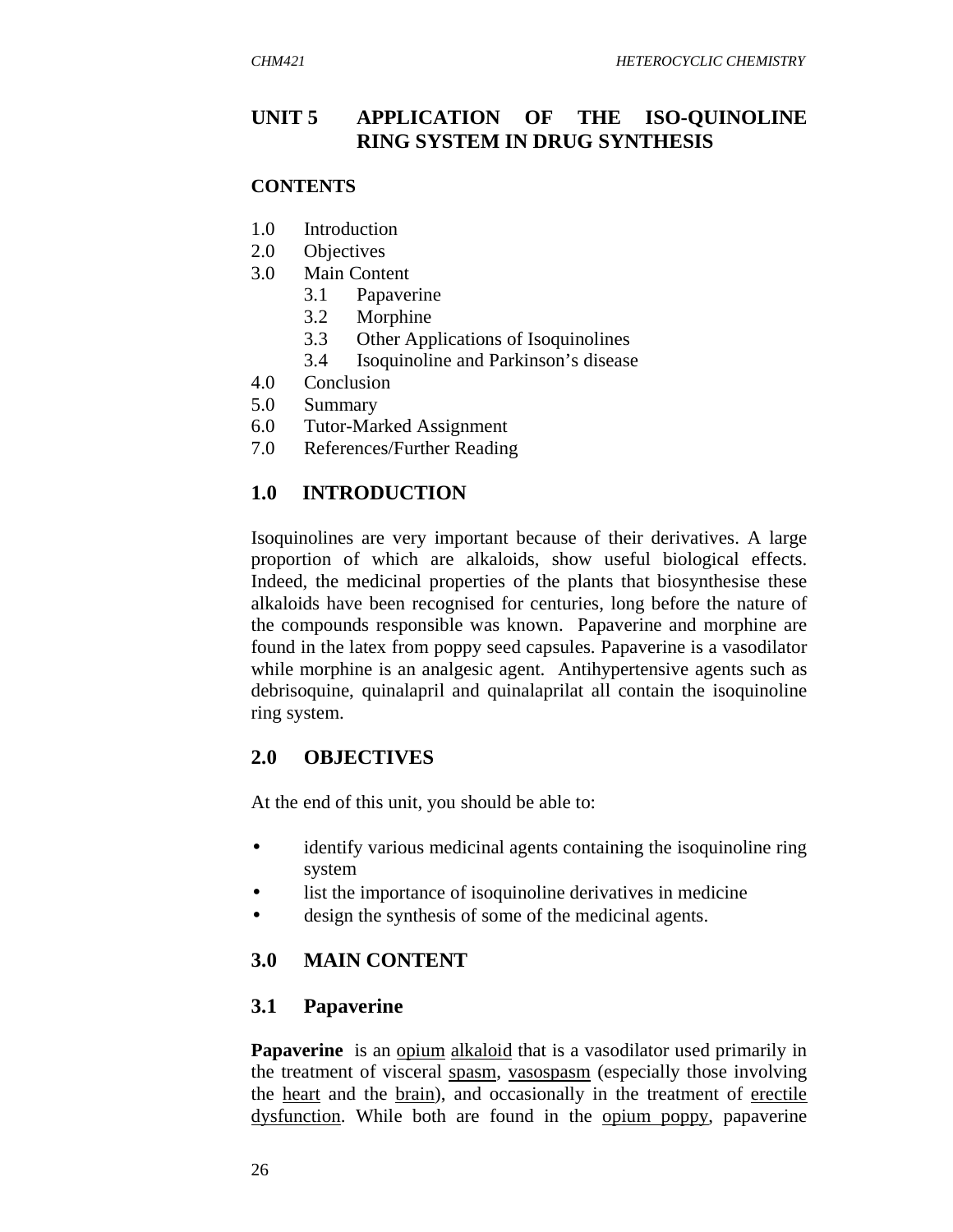differs in both structure and pharmacological action from the analgesic (morphine-related) opium alkaloids (opioids).



*Fig. 4:* Structure of Papaverine



*Scheme 22:* Synthesis of Papaverine Based on the Bischler-Napieralski Procedure

### **3.2 Morphine**

**Morphine** (**MS Contin**, **MSIR**, **Avinza**, **Kadian**, **Oramorph**, **Roxanol**) Morphine is a benzylisoquinoline alkaloid with two additional ring closures. It is a potent opiate analgesic medication and is considered to be the prototypical opioid. It was first isolated in 1804 by Friedrich Sertürner, first distributed by same in 1817, and first commercially sold by Merck in 1827, which at the time was a single small chemists' shop. It was more widely used after the invention of the hypodermic needle in 1857. It took its name from the Greek god of dreams, Morpheus.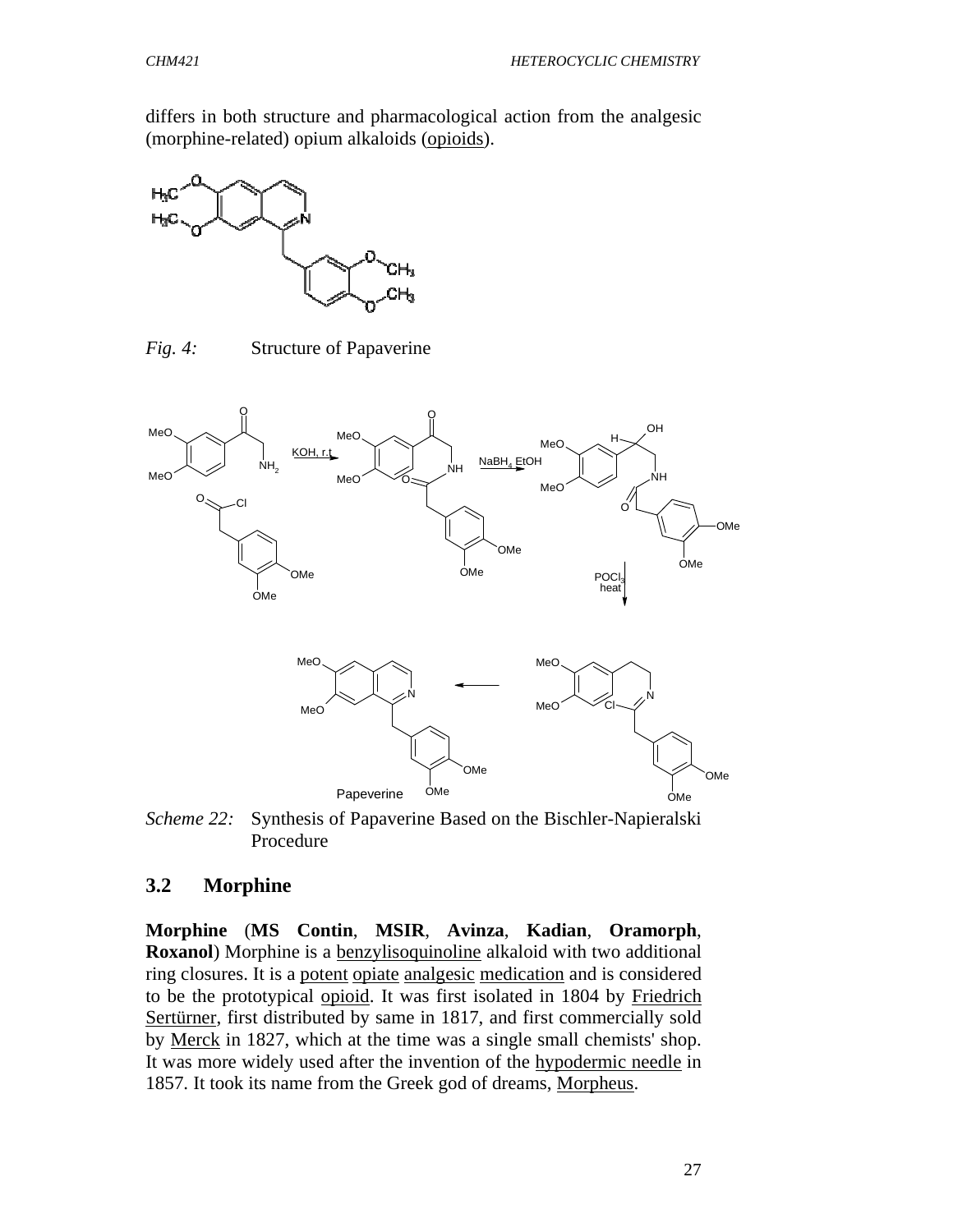Morphine is the most abundant alkaloid found in opium, the dried sap (latex) derived from shallowly slicing the unripe seedpods of the opium, or common edible, poppy, *Papaver somniferum*. Morphine was the first active principle purified from a plant source and is one of at least 50 alkaloids of several different types present in opium, Poppy Straw Concentrate, and other poppy derivatives.

In clinical medicine, morphine is regarded as the gold standard, or benchmark, of analgesics used to relieve severe or agonising pain and suffering. Like other opioids, such as <u>oxycodone</u>, hydromorphone, and diacetylmorphine (heroin), morphine acts directly on the central nervous system (CNS) to relieve pain. Unlike many other opioids, morphine is an opiate and a natural product. Morphine has a high potential for addiction; tolerance and psychological dependence develop rapidly, although physiological dependence may take several months to develop.



*Fig. 5:* Structure of Morphine

## **3.3 Other Applications of Isoquinolines**

anesthetics; dimethisoquin is one example (shown below).



*Fig. 6:* Structure of Dimethisoquine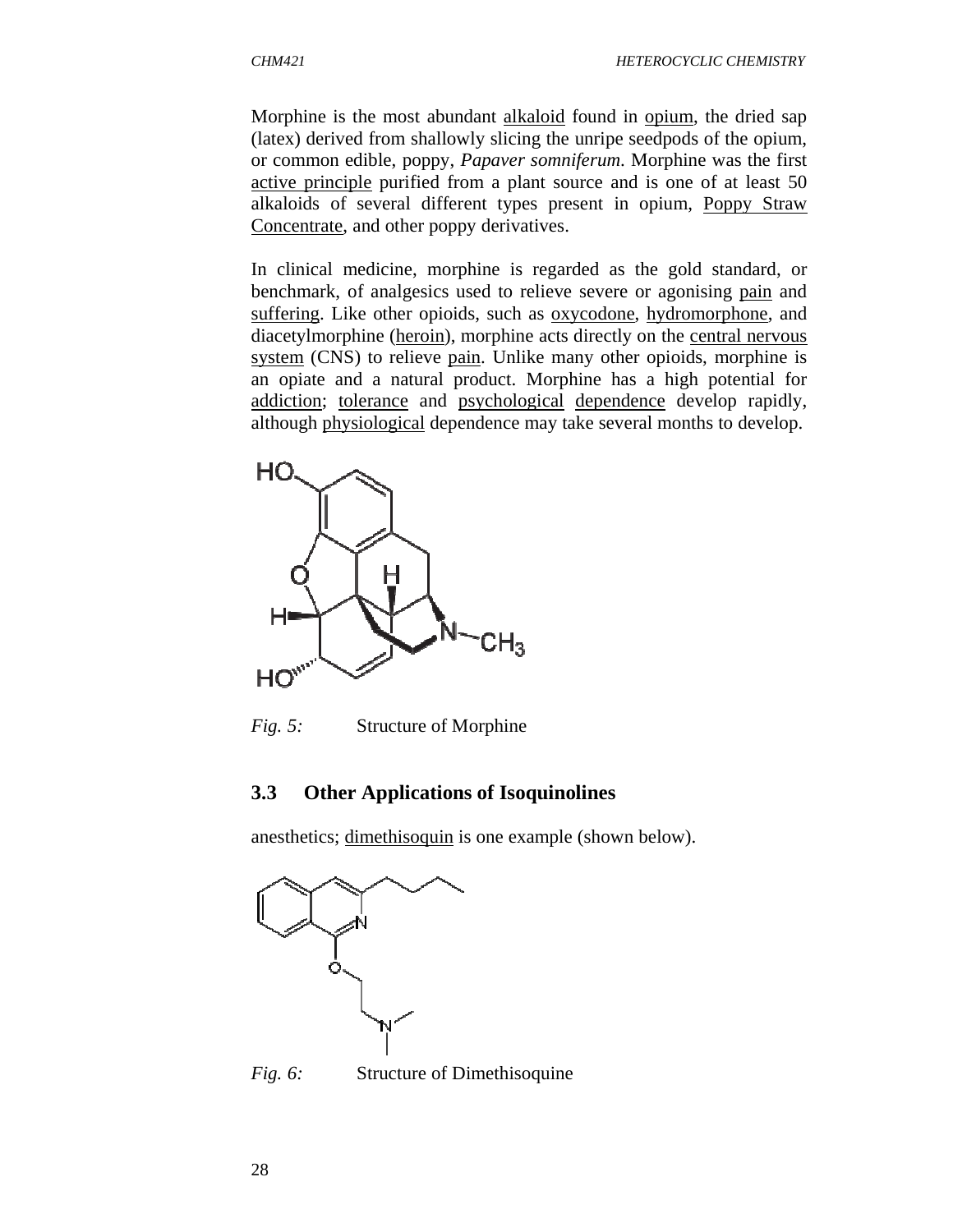- b) antihypertension agents, such as quinapril, quinapirilat, and debrisoquine (all derived from 1,2,3,4-tetrahydroisoquinoline).
- c) antifungal agents, such as  $2,2'$ -Hexadecamethylenediisoquinolinium dichloride, which is also used as a topical antiseptic. This derivative, shown below, is prepared by N-alkylation of isoquinoline with the appropriate dihalide.



*Fig. 7:* Structure of 2,2'-Hexadecamethylenediisoquinolinium Dichloride

d) disinfectants, like N-laurylisoquinolinium bromide (shown below), which is prepared by simple N-alkylation of isoquinoline.



*Fig. 8:* Structure of N-laurylisoquinolinium Bromide

**Bisbenzylisoquinolinium** compounds are compounds similar in structure to tubocurarine. They have two isoquinolinium structures, linked by a carbon chain, containing two ester linkages.

### **3.4 Isoquinolines and Parkinson's Disease**

Parkinson's disease, a slowly progressing movement disorder, is thought to be caused by certain neurotoxins. A neurotoxin called MPTP (1[N] methyl-4-phenyl-1,2,3,6-tetrahydropyridine), the precursor to MPP+, was found and linked to Parkinson's disease in the 1980s. The active neurotoxins destroy dopaminergic neurons, leading to parkinsonism and Parkinson's disease. Several tetrahydroisoquinoline derivatives have been found to have the same neurochemical properties as MPTP. These derivatives may act as neurotoxin precursors to active neurotoxins.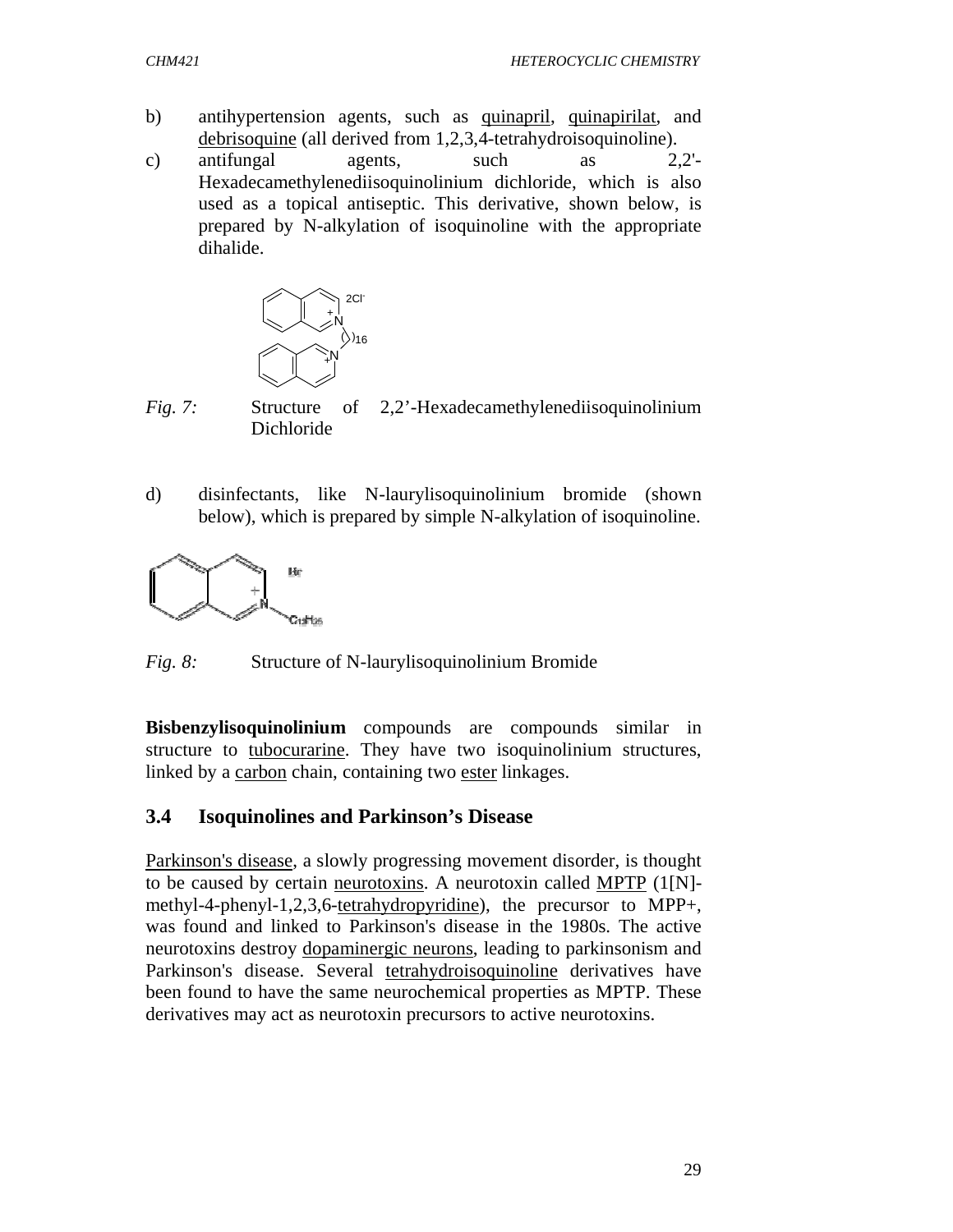### **Other Uses:**

Isoquinolines are used in the manufacture of dyes, paints, insecticides and antifungals. It is also used as a solvent for the extraction of resins and terpenes, and as a corrosion inhibitor.

## **4.0 CONCLUSION**

This unit has shown that Isoquinolines are important because their derivates exhibit useful biological activities. Some of these derivatives like morphine and papaverine have been recognised for centuries.

# **5.0 SUMMARY**

- Many derivatives of isoquinolines show very useful biological activities and some have been in use for decades e.g. morphine and papaverine.
- Papaverine is a vasodilator and can be synthesised based on the Bischler-Napieralski procedure.
- Morphine and papaverine can be obtained naturally from the opium poppy seeds.
- Other medicinal agents containing the isoquinoline ring include dimethisoquine, and anaesthetic agent, quinalapril, debrisoquie and quinalaprilat which are antihypertensive agents.
- Isoquinolines are also used in the synthesis of disinfectants such as N-laurylisoquinolinium bromide.
- Isoquinoline derivatives may act as neurotoxin precursors to active neurotoxins.

# **6.0 TUTOR-MARKED ASSIGNMENT**

- 1. Show the structures of two medicinal agents containing the isoquinoline ring.
- 2. Mention the medicinal uses of the compounds mentioned in (i).
- 3. Outline the synthesis of Papaverine using the Bischler-Naprieski procedure.
- 4. Design a synthetic route for N-laurylisoquinolinium bromide from isoquinoline.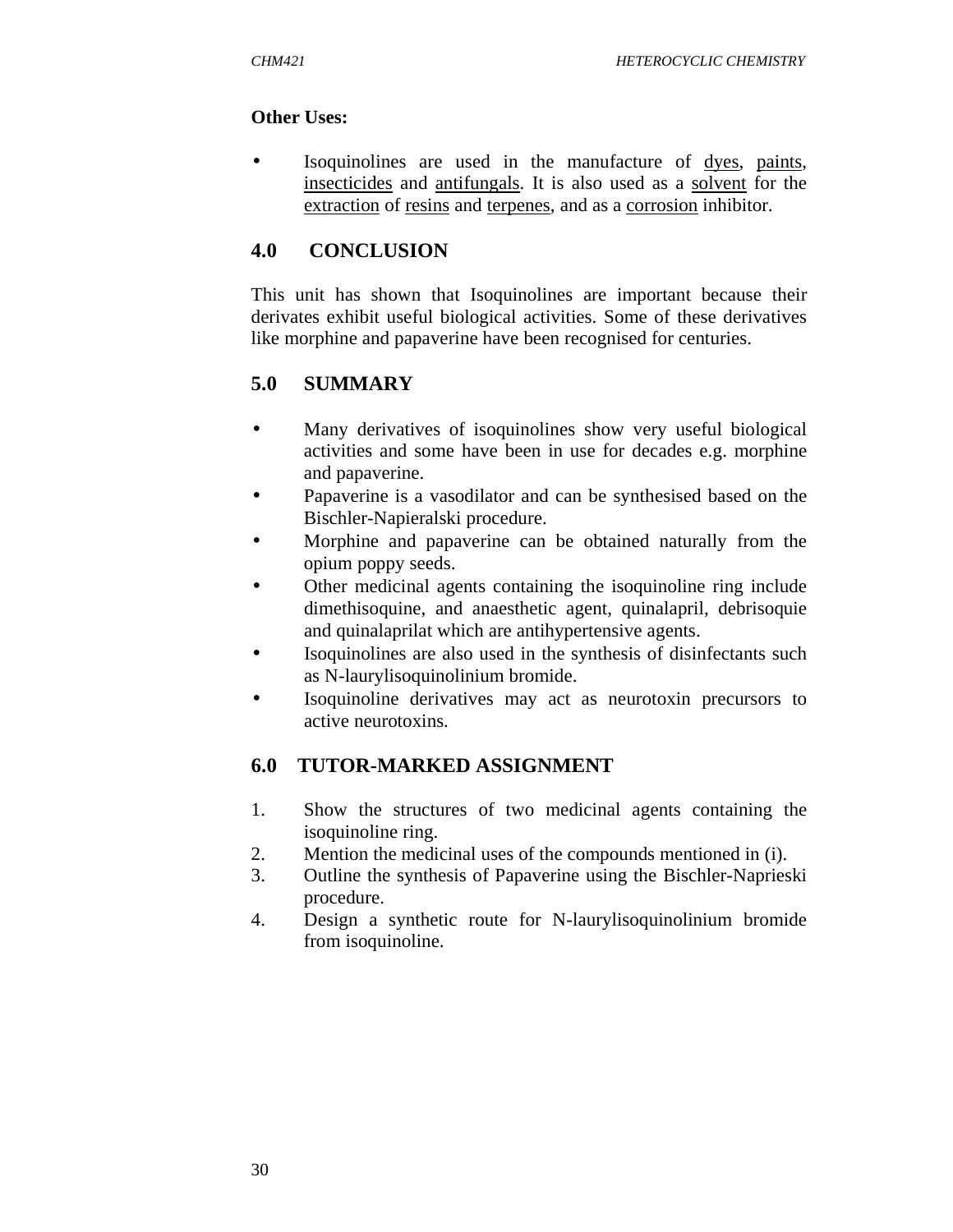#### **7.0 REFERENCES/FURTHER READING**

- Sainsbury, M. (2001). Heterocyclic Chemistry. *Royal Society of Chemistry.* pp. 50-54.
- Olaniyi, A. A.; *et al.* (1998). *Essential Inorganic and Organic Pharmaceutical Chemistry.* Shaneson, C.I. Limited. pp. 363-450.
- Norman, R. O. C. & Coxon, J. M. (1993). Principles of Organic Synthesis (3rd ed.). *Blackie Academic & Professional, Glasgow.* An Imprint of Chapman & Hall. pp. 706-708.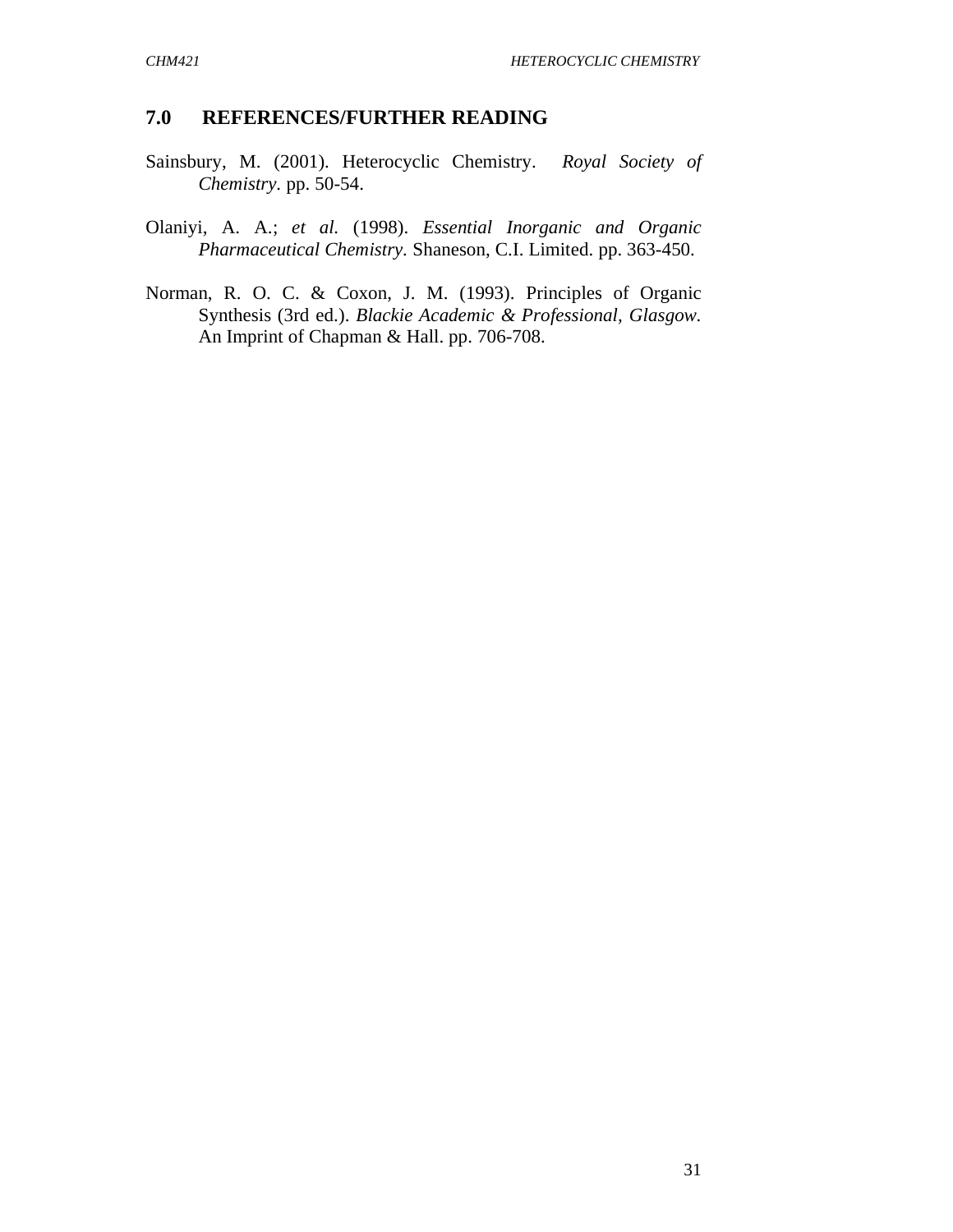## **MODULE 2 BENZOPYRROLE (INDOLES), BENZOFURAN AND BENZOTHIOPHENE**

- Unit 1 Reactions of Benzopyrrole (Indole)
- Unit 2 Synthesis of Benzopyrrole (Indole)
- Unit 3 Application of Indole in Drug Synthesis
- Unit 4 Synthesis and Reactions of Benzofuran and Benzothiophene
- Unit 5 Applications of the Benzofuran and Benzothiophene Ring System in Drug Synthesis

### **UNIT 1 REACTIONS OF BENZOPYRROLE (INDOLE)**

#### **CONTENTS**

- 1.0 Introduction
- 2.0 Objectives
- 3.0 Main Content
	- 3.1 General Physical and Chemical Properties of Indoles
	- 3.2 Electrophilic substitution
		- 3.2.1 3-substituted Indoles
			- 3.2.2 Vilsmeier Formylation
			- 3.2.3 Reaction with Triethyl Orthoformate (Triethoxymethane)
			- 3.2.4 Mannich Reaction
			- 3.2.5 Formation of the Indolyl Anion; N-1 versus C-3 Substitution
			- 3.2.6 C-2 Lithiation
	- 3.3 Ring Expansion with Dichlorocarbene
	- 3.4 Reduction Reactions of Indole
	- 3.5 Oxidation of Indole
- 4.0 Conclusion
- 5.0 Summary
- 6.0 Tutor-Marked Assignment
- 7.0 References/Further Reading

### **1.0 INTRODUCTION**

**Indole** is an aromatic heterocyclic organic compound. It has a bicyclic structure, consisting of a six-membered benzene ring fused to a fivemembered nitrogen-containing pyrrole ring (Figure 9). Indole is a popular component of fragrances and the precursor to many pharmaceuticals. Compounds that contain an indole ring are called indoles. The indolic amino acid tryptophan is the precursor of the neurotransmitter serotonin. Indole is a solid at room temperature. Indole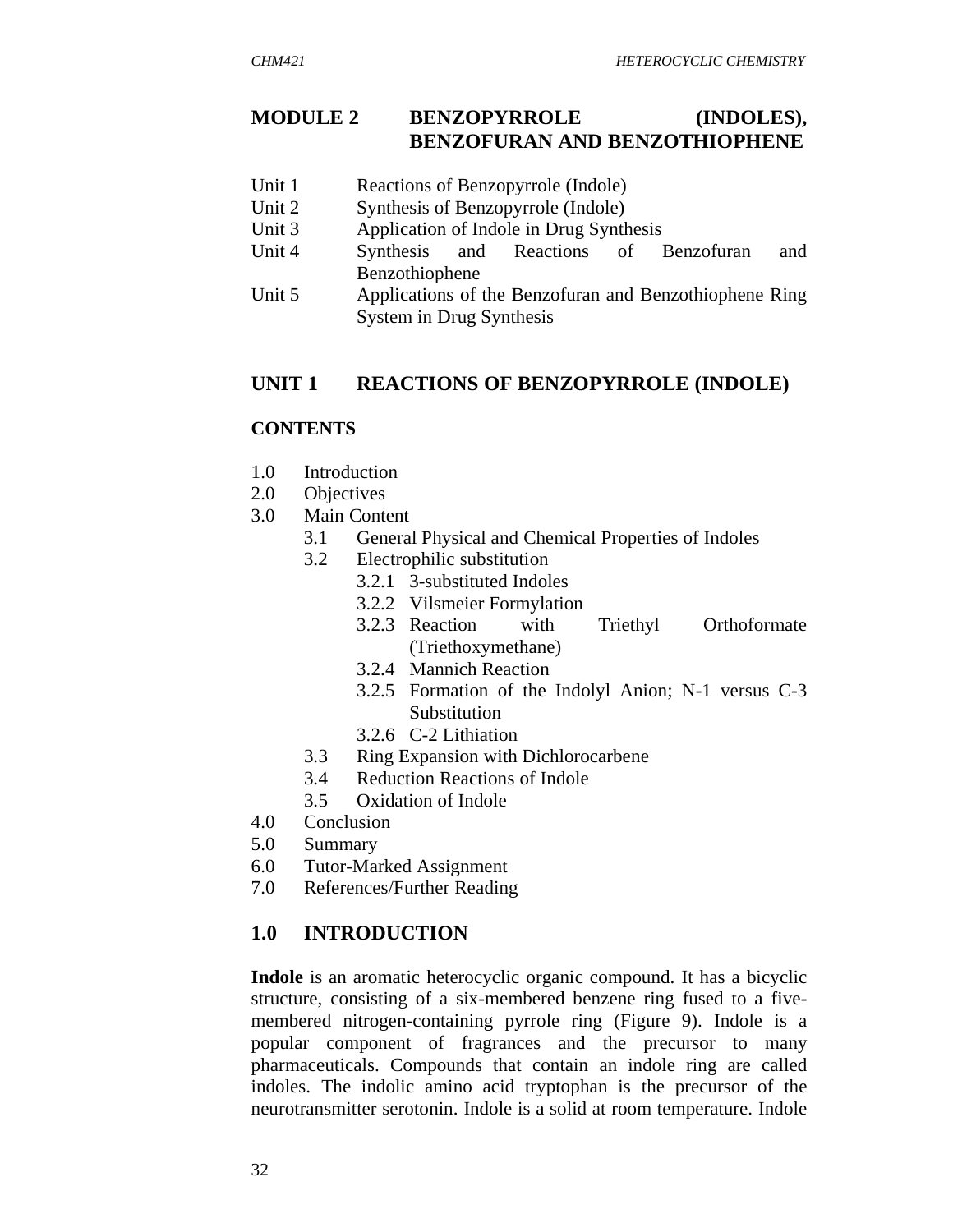can be produced by bacteria as a degradation product of the amino acid tryptophan. It occurs naturally in human faeces and has an intense faecal odour. At very low concentrations, however, it has a flowery smell, and is a constituent of many flower scents (such as orange blossoms) and perfumes. It also occurs in coal tar.



*Fig. 9:* Structure of Indole

# **2.0 OBJECTIVES**

At the end of this unit, you should be able to:

- identify and draw the indole structure
- explain the general physical and chemical properties of Indole
- describe the effect that the fusion of a benzene ring has upon the reactions of the pyrrole ring.

# **3.0 MAIN CONTENT**

# **3.1 General Physical and Chemical Properties of Indoles**

Indole is a solid at room temperature with a melting point between 52- 54ºC. Unlike most amines, indole is non basic. The bonding situation is completely analogous to that in pyrrole. Very strong acids such as hydrochloric acid are required to protonate indole. The protonated form has a p $K_a$  of  $-3.6$ . The sensitivity of many indolic compounds (e.g., tryptamines) under acidic conditions is caused by this protonation.

# **3.2 Electrophilic Substitution**

Electrophiles attack indole at C-3, rather than at C-2. This is the opposite result to that observed for pyrroles, but can be explained if the intermediates for each type of reaction are considered. For a reaction at C-3, the energy of activation of the intermediate is lowered because it is possible to delocalise the positive charge through resonance involving the nitrogen lone pair of electrons. This favourable situation is not possible in the corresponding intermediate for attack at C-2. Any attempt to delocalise the positive charge would now disrupt the  $6\pi$ electron system of the benzene ring (Scheme 23).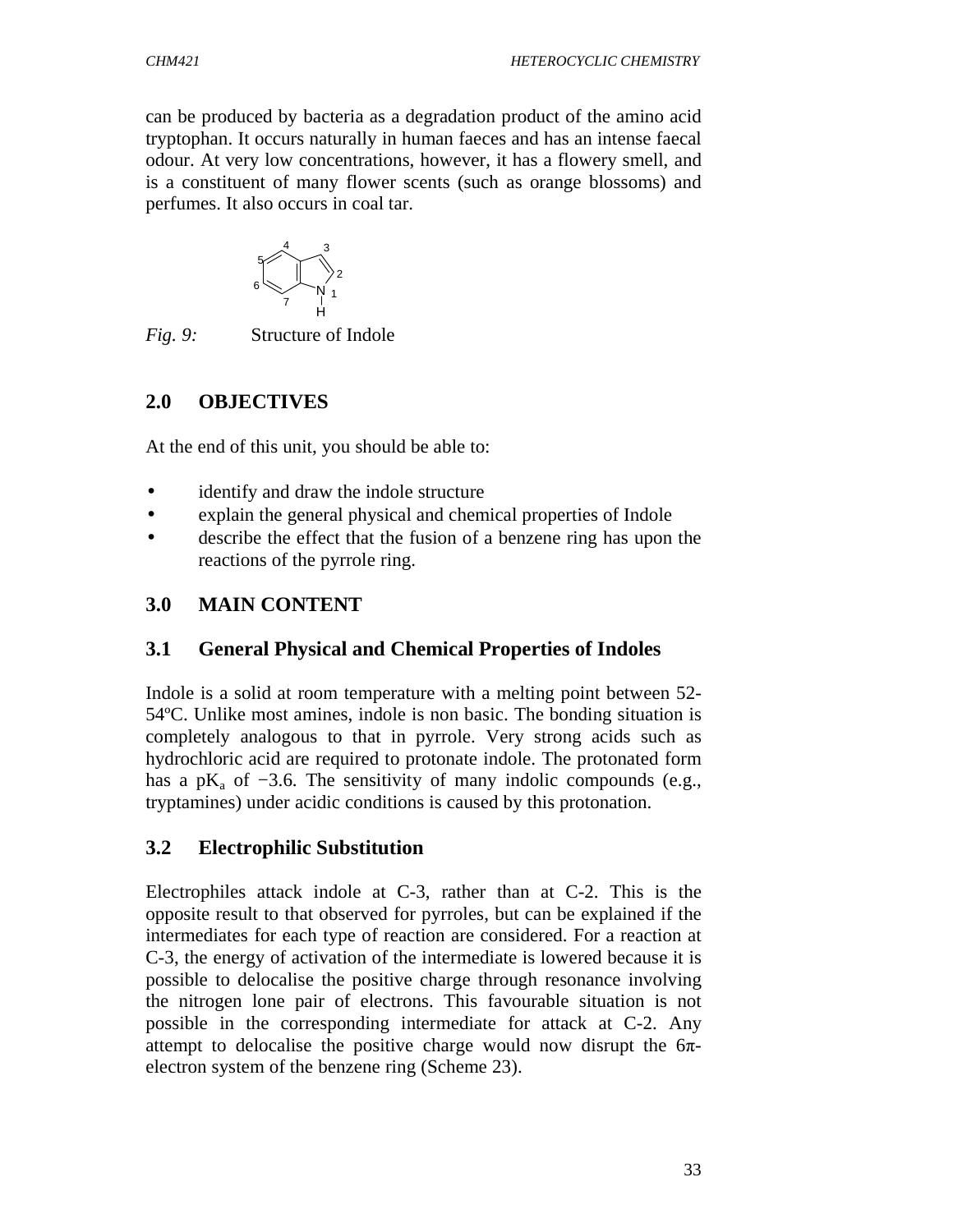

*Scheme 23:* Electrophilic Substitution of Indole- C-3 versus C-2

#### **3.2.1 3-Substituted Indoles**

Sulphonation of indole with pyridinium-N-sulphonate yields indolyl-3 sulphonic acid, and bromine in pyridine at  $0^{\circ}$ C affords 3-bromoindole (Scheme 19). Acetylation with a heated mixture of acetic anhydride and acetic acid gives 1,3-diacetylindole. Methylation requires heating with methyl iodide in DMF (N,N-dimethylformamide) at 80-90˚C and yields 3-methylindole. This compound reacts further, giving 2,3 dimethylindole and finally 1,2,3,3-tetramethyl-3H-indoleninium iodide (Scheme 24).



*Scheme 24:* Reactions of Indole with Electrophiles

#### **3.2.2 Vilsmeier Formylation**

When DMF and phosphorus oxychloride are reacted together in the Vilsmeler reaction, the N,N-dimethylamino(chloro)methyleniminium cation is generated, and this reacts with indole at 5˚C to give 3-(N,Ndimethylaminomethylene)indolenine. When hydrolysed by treatment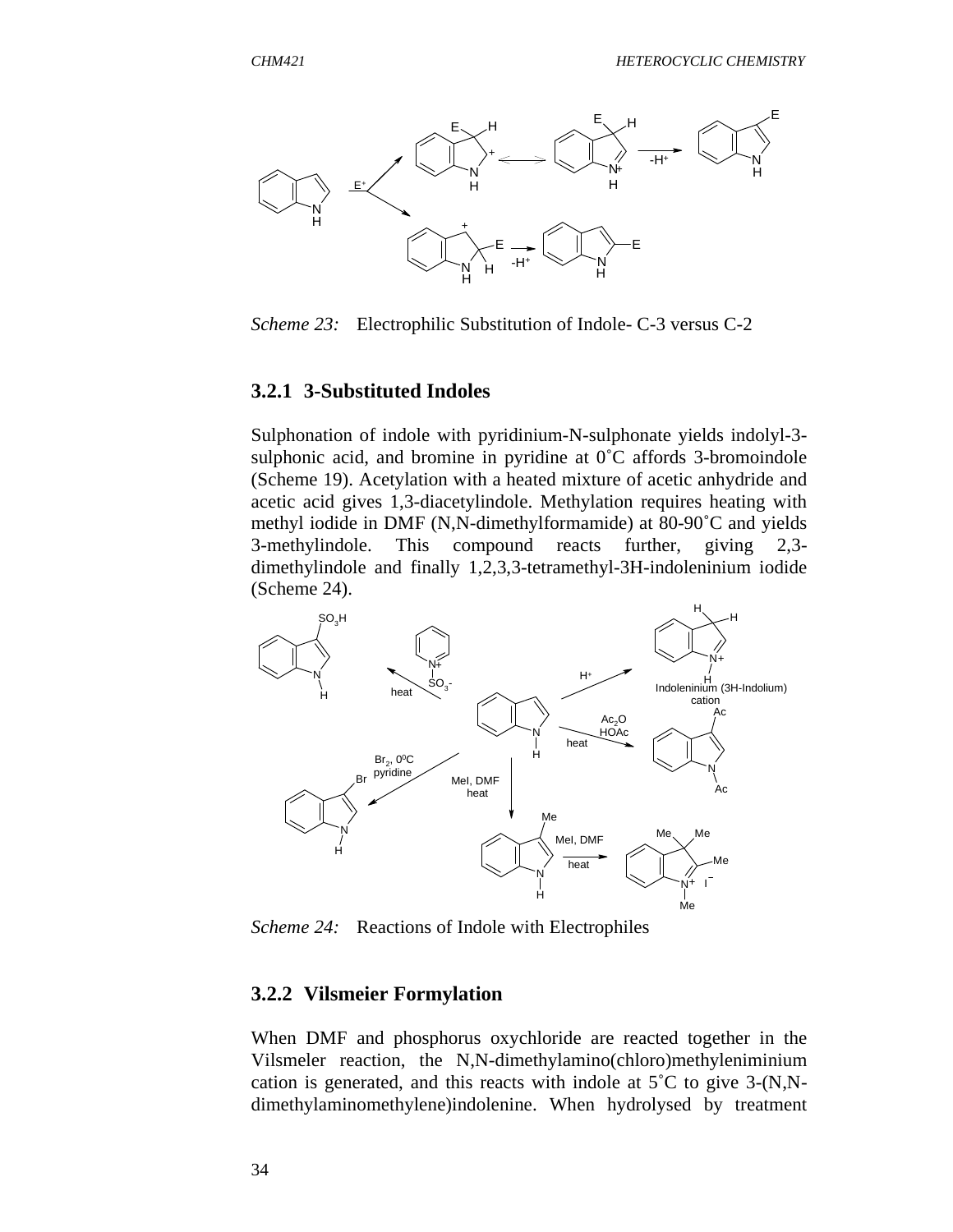with dilute sodium hydroxide, this gives an excellent yield of 3 formylindole (Scheme 25).



*Scheme 25:* Vilsmeier Formylation

### **3.2.3 Reaction with Triethyl Orthoformate (Triethoxymethane)**

Triethyl orthoformate is often used in ractions with enolates and carbanions to form diethyl acetals that on treatment with dilute acid give the corresponding formyl derivatives. However, when indole is heated at 160˚C with triethyl orthoformate the locus of reaction is at N-1 rather than at C-3, and 1-(diethoxymethyl)indole is formed (Scheme 26). The N-substituent is easily removed by acidic hydrolysis to reform indole.



*Scheme 26:* Reaction on Indole with Triethyl Orthoformate

#### **3.2.4 Mannish Reaction**

The mechanism of the Mannish reaction is similar to that of the Vilsmeier reaction as the electrophile is also a methyleniminium cation, formed this time from a condensation of dimethylamine and formaldehyde in acetic acid solution (Scheme 27). This reacts with indole to yield 3-(N,N-dimethylaminomethyl)indole (although not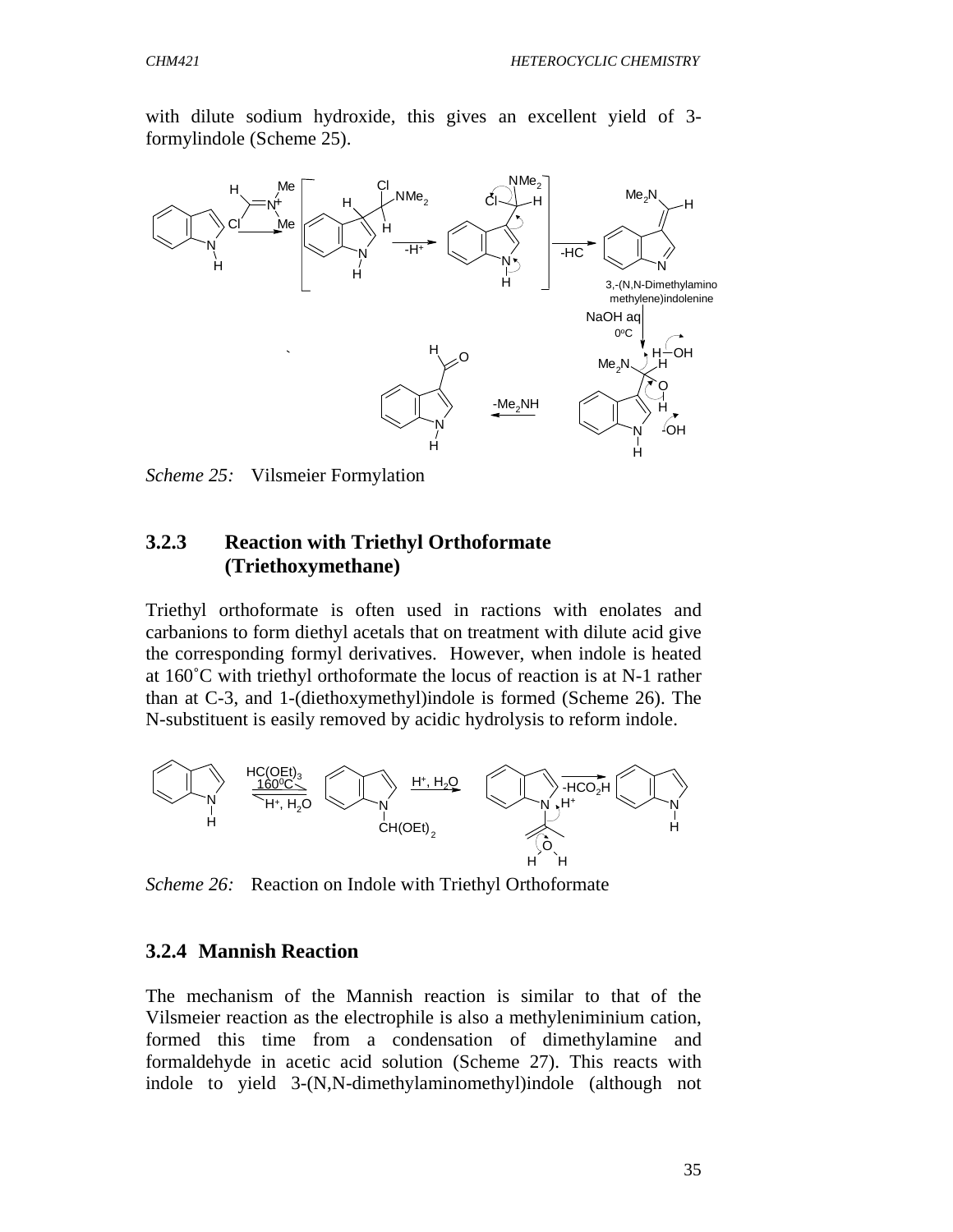shown, it is possible that initial attack occurs at N-1 and rearrangement of the side chain to C-3 takes place as a follow-up step (Scheme 27).



*Scheme 27:* Mannish Reaction

## **3.2.5 Formation of the Indoyl Anion; N-1 versus C-3 Substitution**

The indole anion is easily formed by reactions with bases such as sodium hydride, sodamide, Grignard reagents or alkyllithiums. Although the indolyl anion is resonance stabilised, the nature of the cation has an influence upon future reactions (as does the solvent used). Thus, if the conjugate cation is not easily polarised, e.g. a sodium ion (or potassium ion), the indolyl anion is attacked at the site of highest electron density, i.e. at N-1. However, if the metal in the cation is magnesium, then it is assumed that partial covalent bonding to nitrogen prevents attack there. Now the electrophilic attack is diverted to C-3.

N-Alkylation, -acylation and sulphonation are also promoted by a polar solvent, such as HMPA (hexamethylphosphoric triamide), DMF and DMSO. This acts to solvate the ions (promoting dissociation), but in a non-polar solvent like toluene, diethylether or tetrahydrofuran (THF), attack by most carbon electrophiles upon indolylmagnesium bromide proceeds at C-3 (Scheme 28).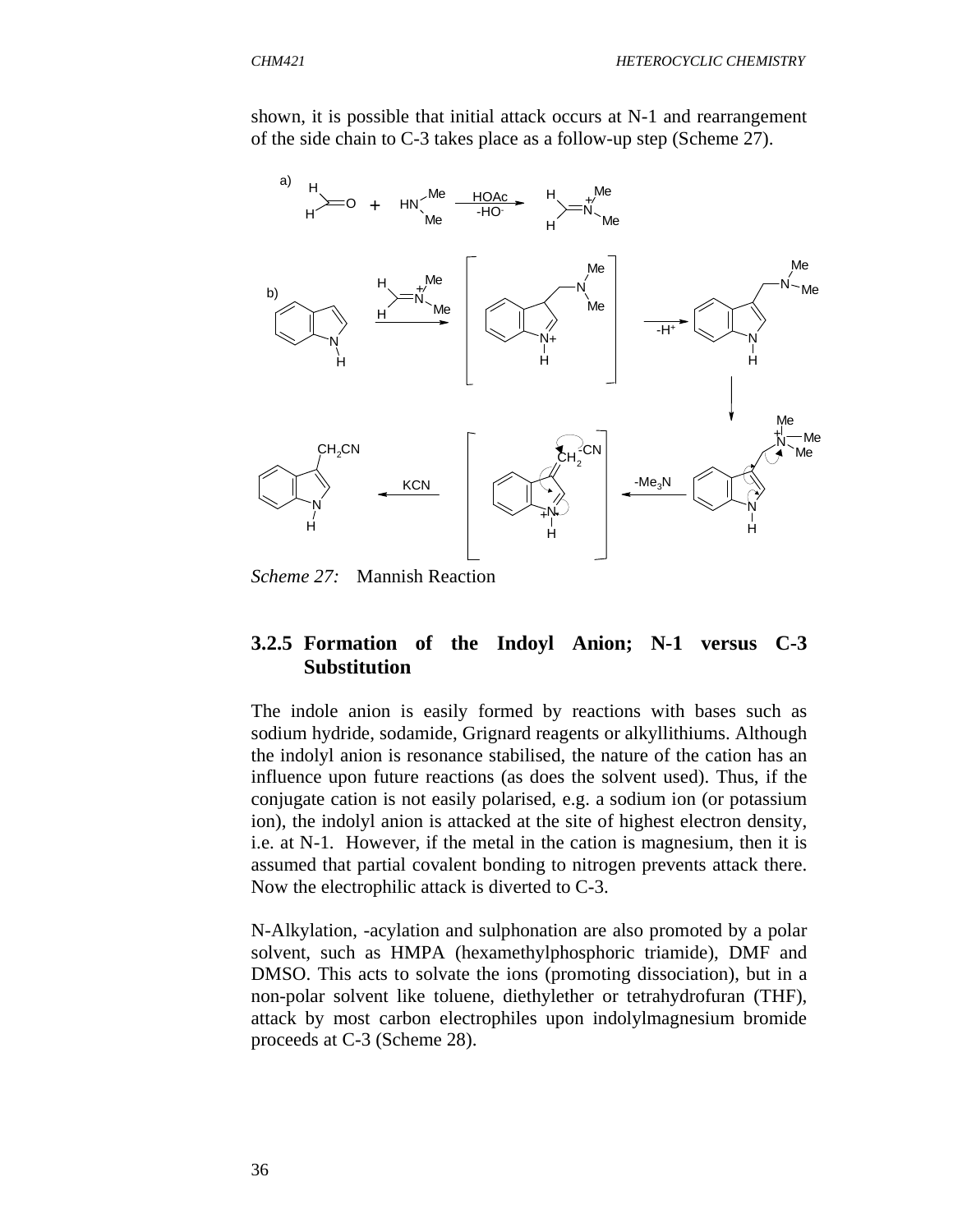

*Scheme 28:* N-1 versus C-3 Substitution

## **3.2.6 C-2 Lithiation**

#### **Carbon acidity and C-2 lithiation**

After the N-H proton, the hydrogen at C-2 is the next most acidic proton on indole. Reaction of N-protected indoles with butyl lithium or lithium diisopropylamide results in lithiation exclusively at the C-2 position. This strong nucleophile can then be used as such with other electrophiles (Scheme 29).

Bergman and Venemalm developed a technique for lithiating the 2 position of unsubstituted indole.



*Scheme 29:* C-2 Lithiation

### **3.3 Ring Expansion with Dichlorocarbene**

Indole can be reacted with dichlorocarbene to yield 3-chloroquinoline (Scheme 30). Initially, the carbene adds across the C-2- C-3 double bond to form a cyclopropanoindole, this product then ring-expand with the elimination of hydrogen chloride.



*Scheme 30:* Ring Expansion of the Indole Ring with Dichlorocarbene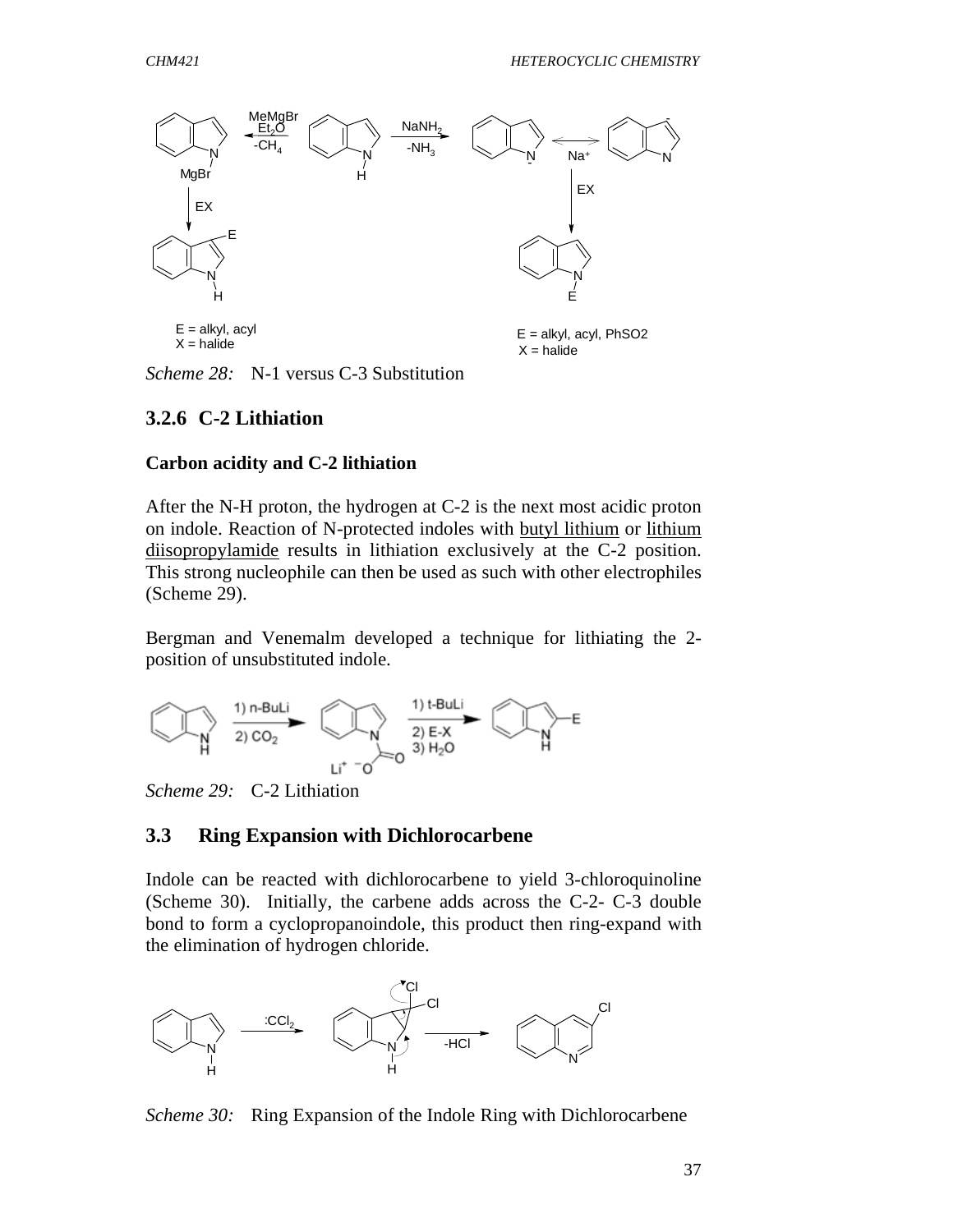#### **3.4 Reduction**

Indole can be reduced under Birch conditions (lithium in liquid ammonia containing a hydrogen donor e.g. methanol) to give a 4:1 mixture of 4,7-di and 4,5,6,7-tetrahydroindoles (Scheme 31a). Sodium cyanoborohydride (Na $BH<sub>3</sub>CN$ ) in acetic acid, however, forms indoline (2,3-dihydroindole). In this reduction, 3-protonation gives the indoleninium salt, which is then 'set-up' to undergo hydride transfer at C-2 from the boron reagent (Scheme 31b).



*Scheme 31:* Reduction of Indole

#### **3.5 Oxidation of Indole**

Due to the electron-rich nature of indole, it is easily oxidised. Simple oxidants such as *N*-bromosuccinimide will selectively oxidise indole **1** to oxindole (**4** and **5**) (Scheme 32).



*Scheme 32:* Oxidation of Indole

#### **4.0 CONCLUSION**

In this unit, we have learnt that the benzopyrrole (indole) ring is bicyclic consisting of the benzene ring fused to a pyrrole ring. We have also learnt that Indole undergo electrophilic substitution reactions, reduction and oxidation reactions.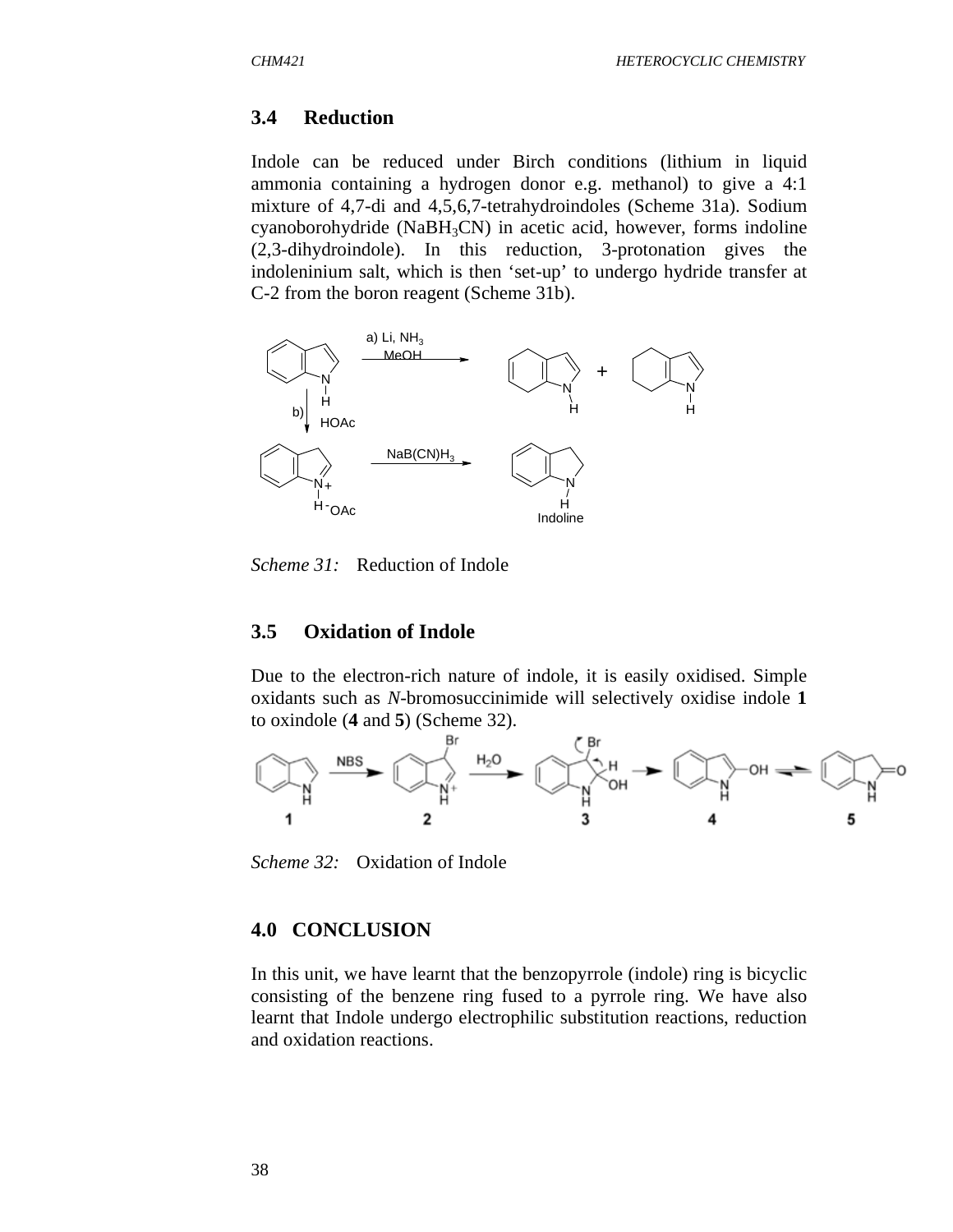# **5.0 SUMMARY**

The highlights of this unit are as follows:

- Indole is a solid at room temperature and unlike most amines, it is non-basic.
- Very strong acids such as HCl are required to protonate indole.
- E-substitution reactions take place more readily at position 3 compared to position 2 in pyrrole.
- E-substitution at position 2 can be facilitated via C-2 Lithiation.
- Reduction of indole with lithium in liquid ammonia containing a hydrogen donor e.g. methanol takes place in the benzene ring while reduction with sodium cyanoborohydride  $(NaBH<sub>3</sub>CN)$ takes place in the pyrrole ring.
- Indole can be oxidised to oxindole with N-bromosuccinimide.

# **6.0 TUTOR-MARKED ASSIGNMENT**

- 1. Explain why electrophilic substitution on the indole ring is favoured at the C-3 position compared to C-2 in pyrrole.
- 2. Describe an indirect method that can be used to facilitate electrophilic substitution reaction on the indole ring at the C-2 position.
- 3. Outline the synthesis of 2-acetyl-1-(phenylsulfonyl)indole starting from indole.

## **7.0 REFERENCES/FURTHER READING**

- Olaniyi, A. A.; *et al.* (1998). *Essential Inorganic and Organic Pharmaceutical Chemistry.* Shaneson, C.I. Limited. pp. 363-450.
- Sainsbury, M. (2001). Heterocyclic Chemistry. *Royal Society of Chemistry.* pp. 97-105.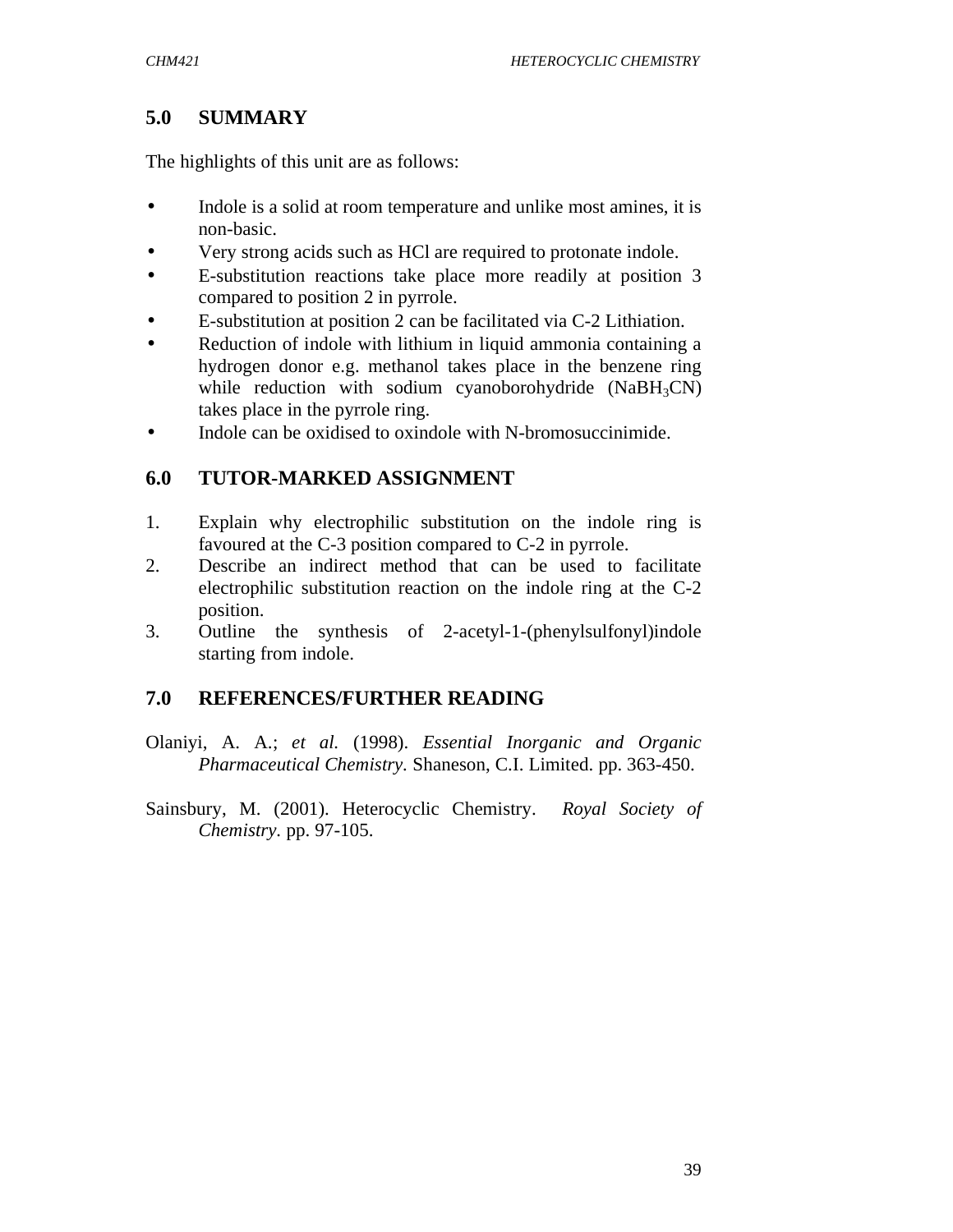## **UNIT 2 SYNTHESIS OF BENZOPYRROLE (INDOLE)**

#### **CONTENTS**

- 1.0 Introduction
- 2.0 Objectives
- 4.0 Main Content
	- 3.1 Industrial Synthesis of Indole
	- 3.2 Fischer-Indole Synthesis
	- 3.3 The Reissert Synthesis
	- 3.4 The Wender Synthesis
	- 3.5 Leinmgruber-Batcho Indole Synthesis
- 4.0 Conclusion
- 5.0 Summary
- 6.0 Tutor-Marked Assignment
- 7.0 References/Further Reading

### **1.0 INTRODUCTION**

Indole is a major constituent of coal-tar, and the 220–260°C distillation fraction is the main industrial source of the material. Indole and its derivatives can also be synthesised by a variety of methods. The main industrial routes start from aniline. Other methods of synthesising indole include the Fischer Indole, the Reissert, Wender and the Leimgruber-Batcho synthesis.

### **2.0 OBJECTIVES**

At the end of this unit, you should be able to:

- explain the synthesis of quinolines
- design synthesis of quinoline derivatives.

## **3.0 MAIN CONTENT**

### **3.1 Industrial Synthesis of Indole**

Illustrative of such large-scale syntheses, indole (and substituted derivatives) forms via vapour-phase reaction of aniline with ethylene glycol in the presence of catalysts (Scheme 33).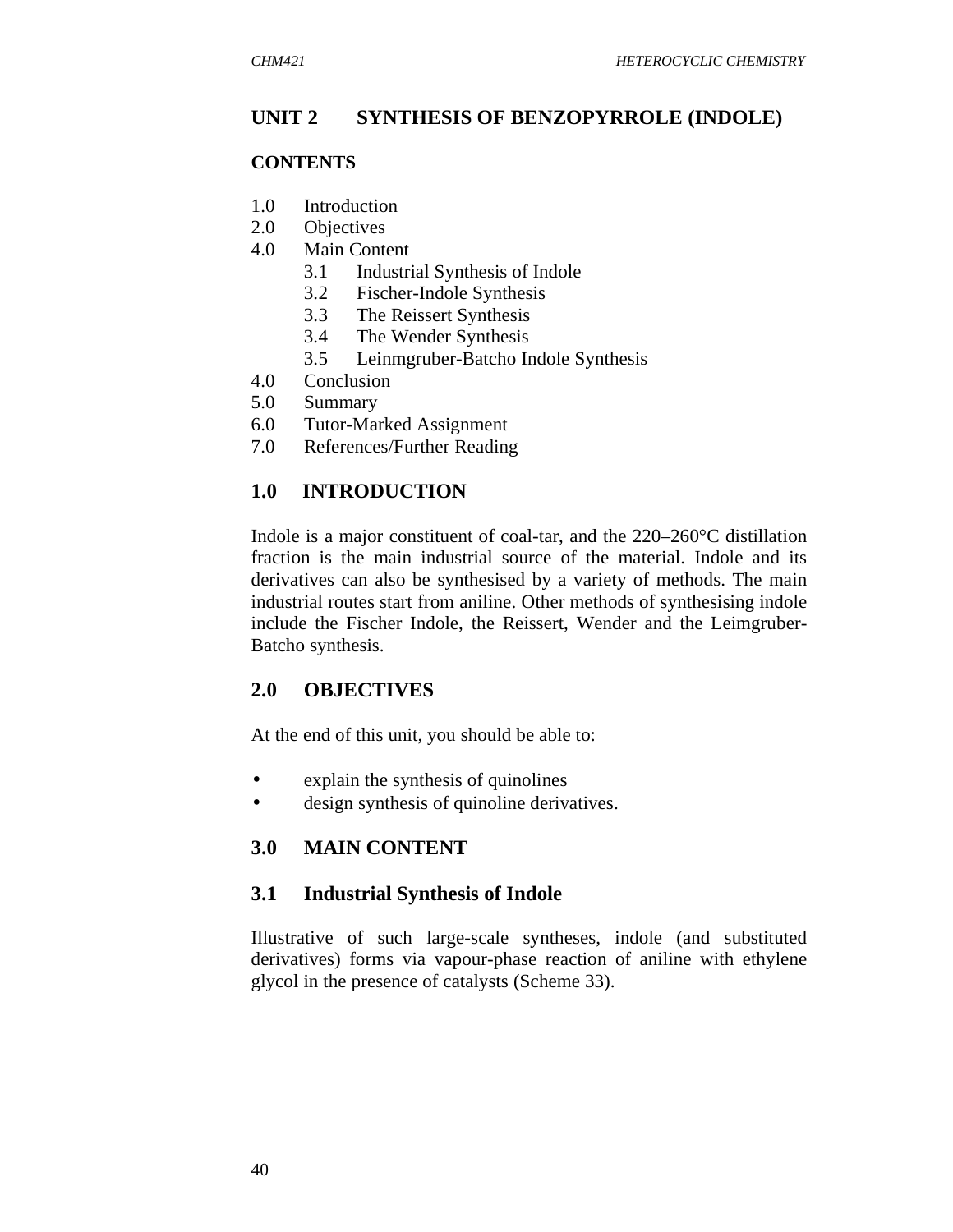

*Scheme 33:* Industrial Synthesis of Indole

In general, synthesis is conducted between 200 and 500°C. Yields can be as high as 60%. Other precursors to indole include formyltoluidine, 2-ethylaniline, and 2-(2-nitrophenyl) ethanol, all of which undergo cyclisations. Many other methods have been developed that are applicable.

#### **3.2 Fischer-Indole Synthesis**

One of the oldest and most reliable methods for synthesising substituted indoles is the Fischer indole synthesis, developed in 1883 by Emil Fischer (Scheme 34). Although the synthesis of indole itself is problematic using the Fischer indole synthesis, it is often used to generate indoles substituted in the 2- and/or 3-positions. Indole can still be synthesised, however, using the Fischer indole synthesis by reacting phenylhydrazine with pyruvic acid followed by decarboxylation of the formed indole-2-carboxylic acid. This has also been accomplished in a one-pot synthesis using microwave irradiation



*Scheme 34:* Fischer Indolisation Reaction

Phenylhydrazine is first reacted with an aldehyde, or ketone carrying  $\alpha$ methylene group (not acetaldehyde). The corresponding hydrazone is heated with an acid catalyst such as boron trifluoride, zinc chloride or polyphosphoric acid. The reaction is analogous to the benzidine rearrangement. Ring closure occurs through a [3,3]-sigmatropic change and ammonia (as the ammonium cation ) is lost. For example, acetaphenone phenylhydrazone (R1-Ph, R2=H), treated with zinc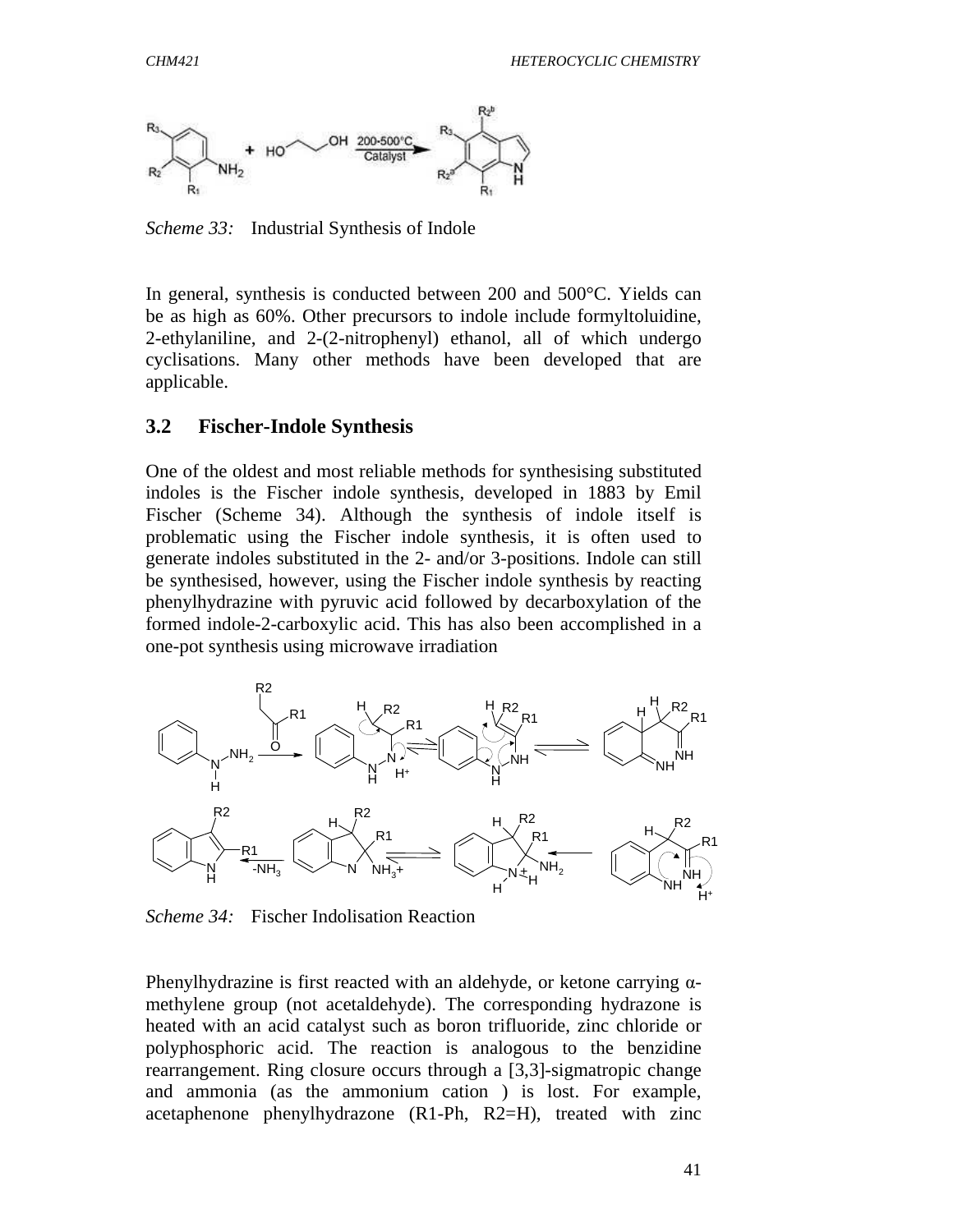chloride at 170˚C gives 2-phenylindole in up to 80% yield however, the reaction fails with acetaldehyde phenyl hydrazone  $(R1, R2 = H)$  so that indole itself must be made indirectly. A simple method is to carry out the Fischer reaction on the phenylhydrazone of pyruvic acid  $(R1 =$ COOH,  $R2 = H$ ) and to decarboxylate the resulting indole-2-carboxylic acid thermally.

Substituent on the phenyl ring of the hydrazone influence the regiochemistry of the [3,3-rearrangement. For example, electronreleasing meta-substituents give mainly 6-substituted indoles (i.e. para ring closure) whereas electron-attracting substituents give mainly 4 substituted indoles (i.e. ortho ring closure).

### **3.3 The Reissert Synthesis**

An o-nitrotoluene is reacted with diethyl oxalate in the presence of a base. The nitro group of the resulting  $\alpha$ -keto-ester is reduced to amino and cyclisation then occurs spontaneously. The ester substituent in the indole may be removed, if required by hydrolysis and thermal decarboxylation (Scheme 35).



*Scheme 34:* Reissert Synthesis

### **3.4 The Wender Synthesis**

In this synthesis, 2-bromo-N-(trifluoroacetyl) aniline in THF is deprotonated by butyllithium and then in the same pot, reacted with tertbutyllithium to effect halogen metal exchange to give the dilithiated derivative. To this intermediate is added α-bromo ketone. A carboncarbon bond is established first between the reactants, and then cyclisation occurs to form a hydroxyindoline. Finally, dehydration generates the indole (Scheme 36).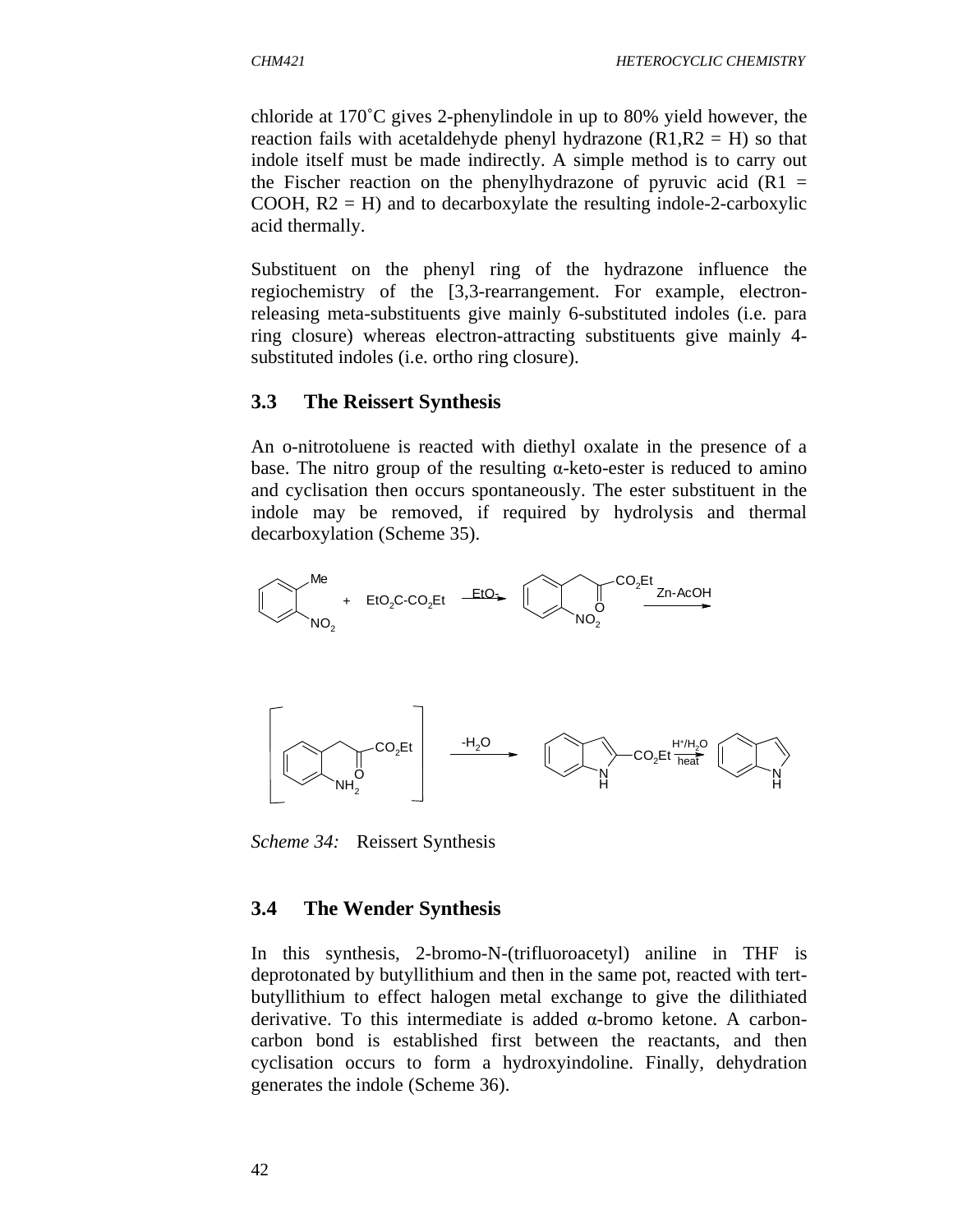

*Scheme 36:* Wender Synthesis

#### **3.5 Leimgruber-Batcho indole Synthesis**



*Scheme 37:* Leimgruber-Batcho Indole Synthesis

The Leimgruber-Batcho indole synthesis is an efficient method of sythesising indole and substituted indoles (Scheme 37). Originally disclosed in a patent in 1976, this method is high-yielding and can generate substituted indoles. This method is especially popular in the pharmaceutical industry, where many pharmaceutical drugs are made up of specifically substituted indoles. The method utilises o-nitrotoluene, which when heated in a mixture containing the base pyrrolidine and N,N-dimethylformamide dimethyl acetal (DMFDMA) gives the corresponding β-(N,N-dimethylaminophenylethene. Reduction of this product form the appropriate indole.

#### **4.0 CONCLUSION**

In this unit we have looked at the various methods used in the synthesis of indole and its derivatives. These methods normally start from nitrogen containing benzenoid compound.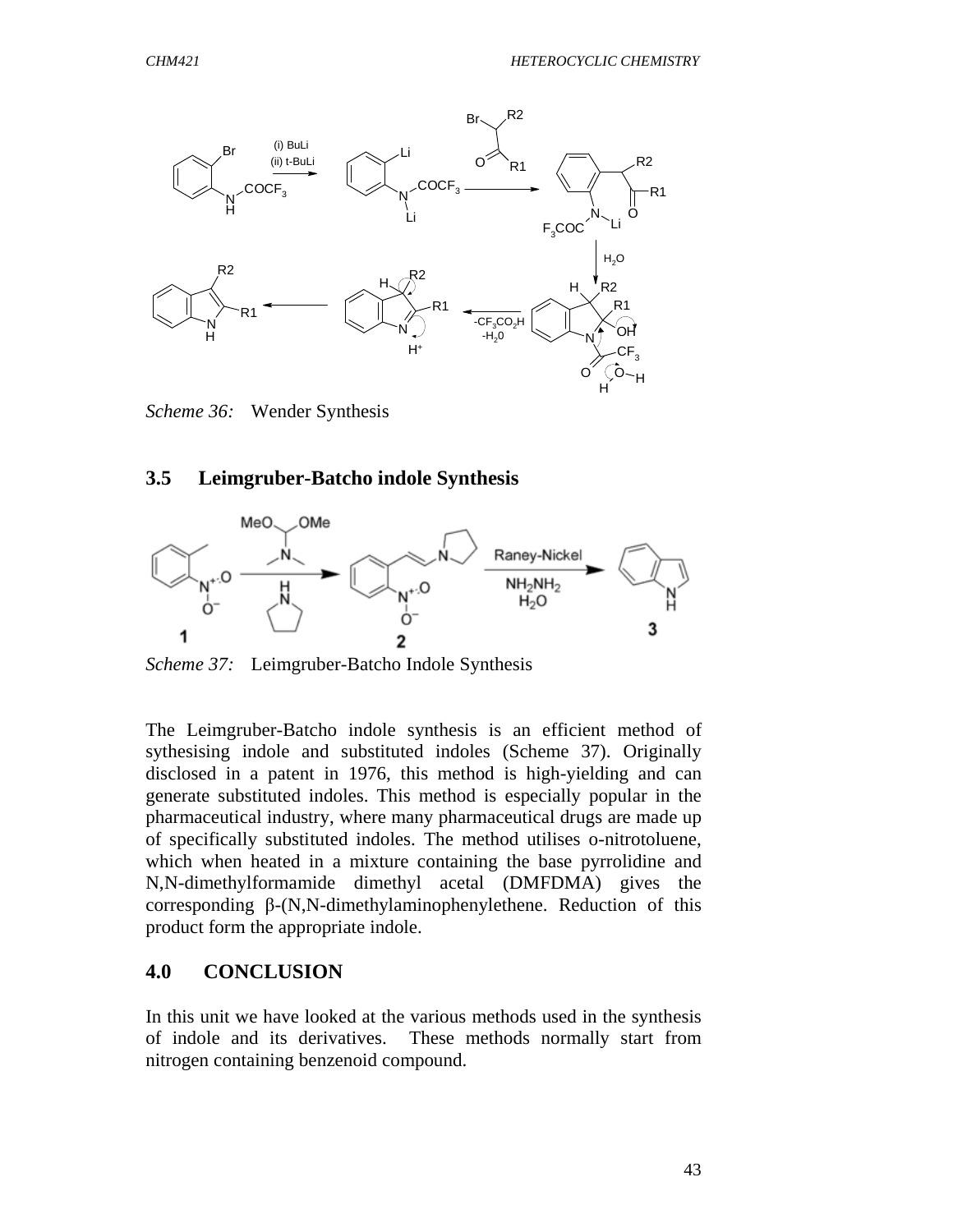# **7.0 SUMMARY**

- Indole is a major constituent of coal tar and can be obtained from fractional distillation of coal tar.
- Indole is obtained on a large-scale by the vapour phase reaction of aniline with ethylene glycol in the presence of catalyst and at high temperatures.
- Fischer-Indole reaction involves the formation of a corresponding hydrazone from a phenylhydrazine and an aldehyde or ketone followed by treatment of the hydrazone with an acid.
- Reissert synthesis involves the reaction of o-nitrotoluene with diethyloxalate in the presence of a base followed by the reduction of the α-ketoester formed.
- Wender synthesis involves the reaction of 2-bromo-N-(trifluoroacetyl) aniline in THF with butyllithium followed by tert-butyllithium to yield the dilithiated derivative. Treatment with  $\alpha$ -bromoketone gives the indole.
- Leimgruber-Batcho synthesis involves heating o-nitrotoluene with DMFDMA in pyridine to give β-N,Ndimethylaminophenylethene. Reduction of this product gives the indole.
- A variety of methods are used to synthesise indoles; the most versatile for indoles substituted in the benzene ring is still the Fischer indolisation process.
- The Leimgruber-Batcho synthesis is good for the synthesis of indoles unsubstituted in the heterocyclic ring.

# **8.0 TUTOR-MARKED ASSIGNMENT**

- 1. Outline the synthesis of 2-ethyl-3-methylindole using the Fischer Indole reaction.
- 2. Explain the mechanism of reaction in (i)
- 3. Outline a feasible route for the synthesis of serotonin

# **7.0 REFERENCES/FURTHER READING**

- Norman, R. O. C. & Coxon, J. M. (1993). Principles of Organic Synthesis (3rd ed.). *Blackie Academic & Professional, Glasgow*. An Imprint of Chapman & Hall. pp. 703-706.
- Olaniyi, A. A.; *et al*. (1998). *Essential Inorganic and Organic Pharmaceutical Chemistry.* Shaneson, C.I. Limited. pp. 363-450.
- Sainsbury, M. (2001). Heterocyclic Chemistry. *Royal Society of Chemistry.* pp. 42-49.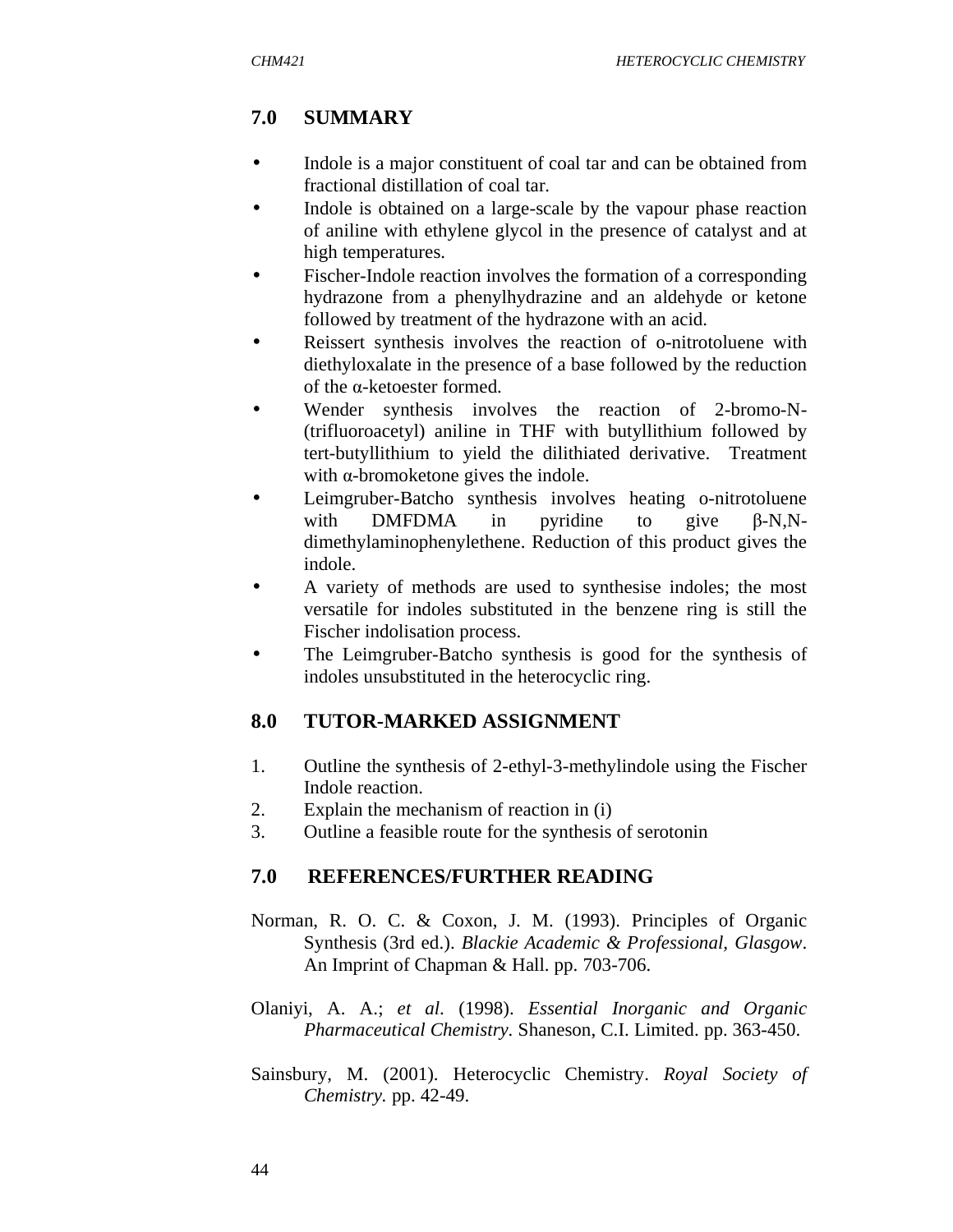## **UNIT 3 APPLICATION OF INDOLE IN DRUG SYNTHESIS**

### **CONTENTS**

- 1.0 Introduction
- 3.0 Objectives
- 3.0 Main Content
	- 3.1 Indomethacin
	- 3.2 Vinca Alkaloids
	- 3.3 Other Applications of Indole
- 4.0 Conclusion
- 5.0 Summary
- 6.0 Tutor-Marked Assignment
- 7.0 References/Further Reading

## **1.0 INTRODUCTION**

Indole is the parent of a very large number of alkaloids and medicinally important compounds. The indole ring system is found in Indomethacin (anti-inflammatory agent) vinca alkaloids, used in the treatment of various cancers, reserpine (an antihypertensive agent), serotonin (a neurotransmitter) and tryptophan (an essential amino acid) to mention but few.

## **2.0 OBJECTIVES**

At the end of this unit, you should be able to:

- state the importance of the indole nucleus in medicine
- trace the synthetic route of some of these indole containing medicinal agents
- design the synthesis of some of the medicinal agents containing indole nucleus.

# **3.0 MAIN CONTENT**

## **3.1 Indomethacin**

Indomethaciun is a non-steroidal anti-inflammatory drug (NSAID) discovered in 1963. It is a non-selective inhibitor of cyclooxygenase 1 and 2 (COX1 and COX2) enzymes that participate in biosynthesis of prostaglandins from arachidonic acid. Prostaglandins are hormone-like molecules which have a wide variety of effects, some of which lead to pain, fever and inflammation. It is commonly used to reduce fever, pain, stiffness, and swelling. It is marketed under many trade names,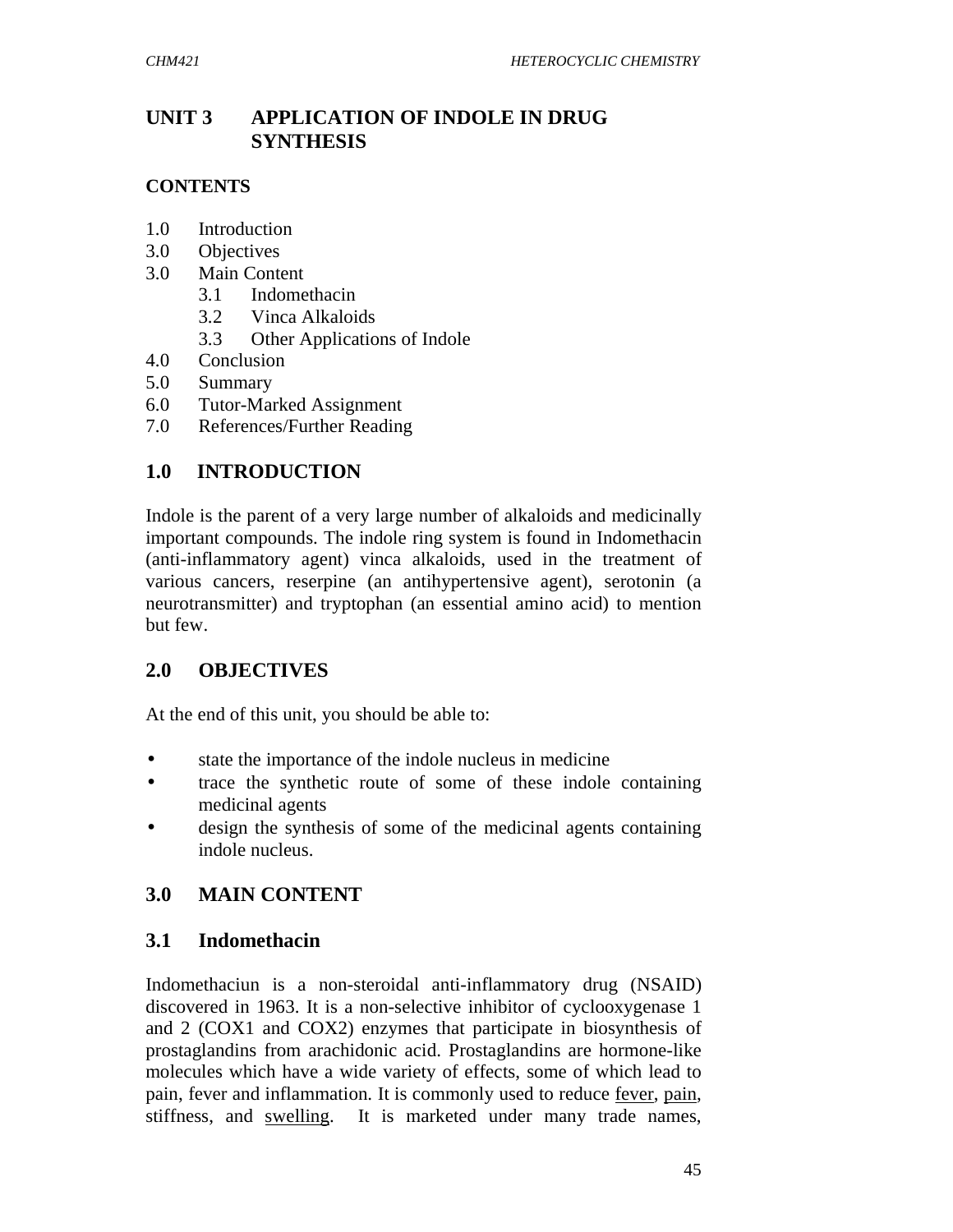including **Indocin**, **Indocid**, **Indochron E-R**, and **Indocin-SR**. Indomethacin can be synthesised using the Fischer indole synthesis (Scheme 38).



*Scheme 38:* Synthesis of Indomethacin

#### **3.2 Vinca Alkaloids**

**Serotonin** or **5-hydroxytryptamine (5-HT)** (Figure 10) is a monoamine neurotransmitter. Biochemically derived from tryptophan, serotonin is primarily found in the gastrointestinal (GI) tract, platelets, and in the central nervous system (CNS) of animals including humans. It is a well-known contributor to feelings of well-being; therefore it is also known as a "happiness hormone" despite not being a hormone.

Approximately 80% of the human body's total serotonin is located in the enterochromaffin cells in the gut, where it is used to regulate intestinal movements. The remainder is synthesised in serotonergic neurons in the CNS where it has various functions. These include the regulation of mood, appetite, sleep, as well as muscle contraction. Serotonin also has some cognitive functions, including memory and learning. Modulation of serotonin at synapses is thought to be a major action of several classes of pharmacological antidepressants.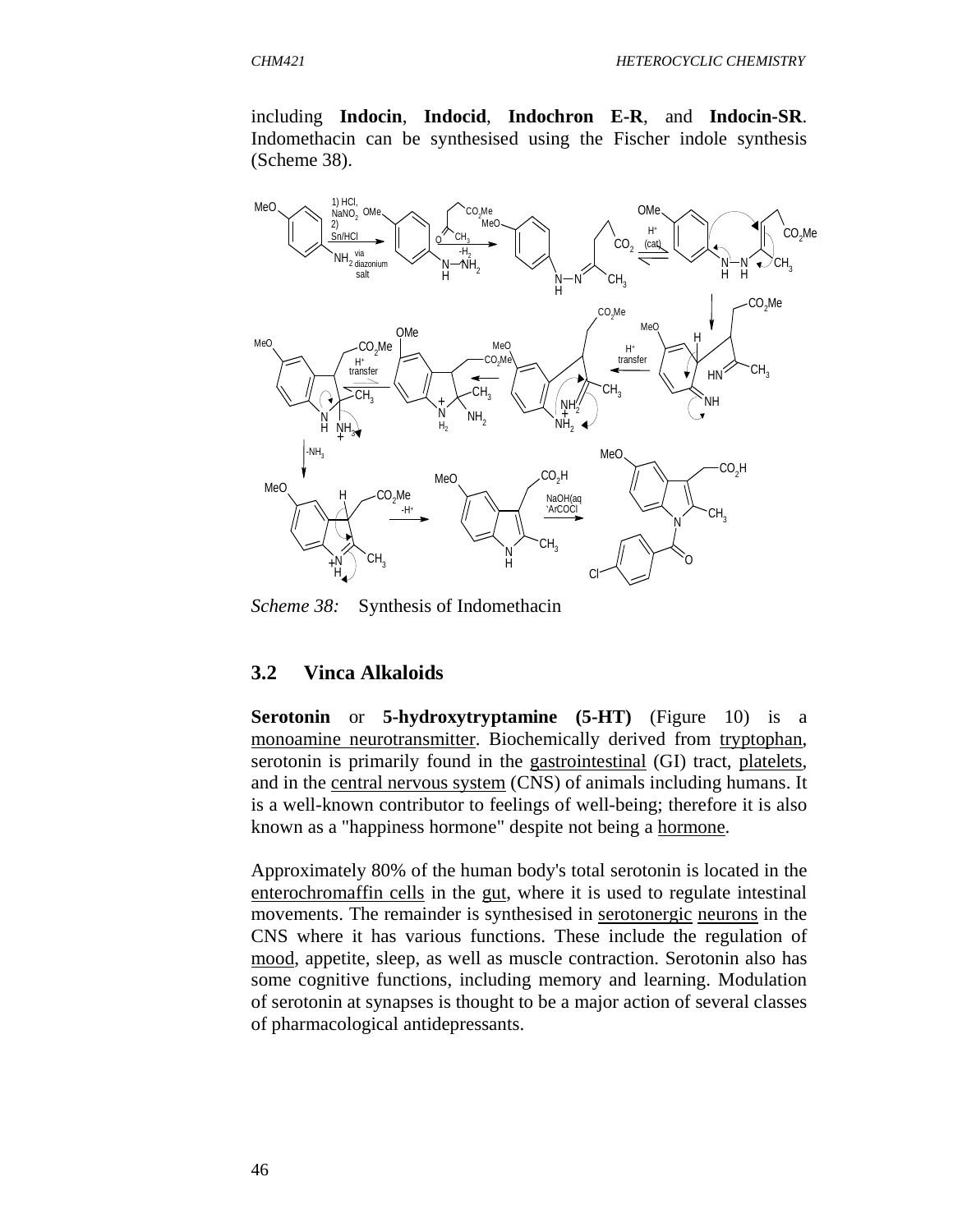**Tryptophan** (L-Trp or D-Trp; sold for medical use as **Tryptan**) is one of the 20 standard amino acids, as well as an essential amino acid in the human diet. It is encoded in the standard genetic code as the codon *UGG*. Only the L-stereoisomer of tryptophan is used in structural or enzyme proteins, but the D-stereoisomer is occasionally found in naturally produced peptides (for example, the marine venom peptide contryphan). The distinguishing structural characteristic of tryptophan is that it contains an indole functional group. It is an essential amino acid as demonstrated by its growth effects on rats.

For many organisms (including humans), tryptophan is an essential amino acid. This means that it cannot be synthesised by the organism and therefore must be part of its diet. Amino acids, including tryptophan, act as building blocks in protein biosynthesis. In addition, tryptophan functions as a biochemical precursor for the following compounds (see also Figure10).

Serotonin (a neurotransmitter), synthesised via tryptophan hydroxylase. Serotonin, in turn, can be converted to melatonin (a neurohormone), via N-acetyltransferase and 5-hydroxyindole-O-methyltransferase activities. Niacin is synthesised from tryptophan via kynurenine and quinolinic acids as key biosynthetic intermediates.

Auxin (a phytohormone) when sieve tube elements undergo apoptosis tryptophan is converted to auxins.

The disorders fructose malabsorption and lactose intolerance cause improper absorption of tryptophan in the intestine, reduced levels of tryptophan in the blood and depression.

# **3.3 Other Applications of Indole**

Other indoles of biological importance include tryptophan which is the precursor of two hormones; serotonin, a vasoconstrictor, and melatonin (Figure 10), which is involved in the control of circadian rhythm. In addition the amino acid tryptophan is an essential component of proteins and anxin (Indole-3-acetic acid) is a plant hormone that co-ordinates many growth and behavioural processed in the life of a plant. Others include, ergot alkaloids, reserpine and vinca alkaloids.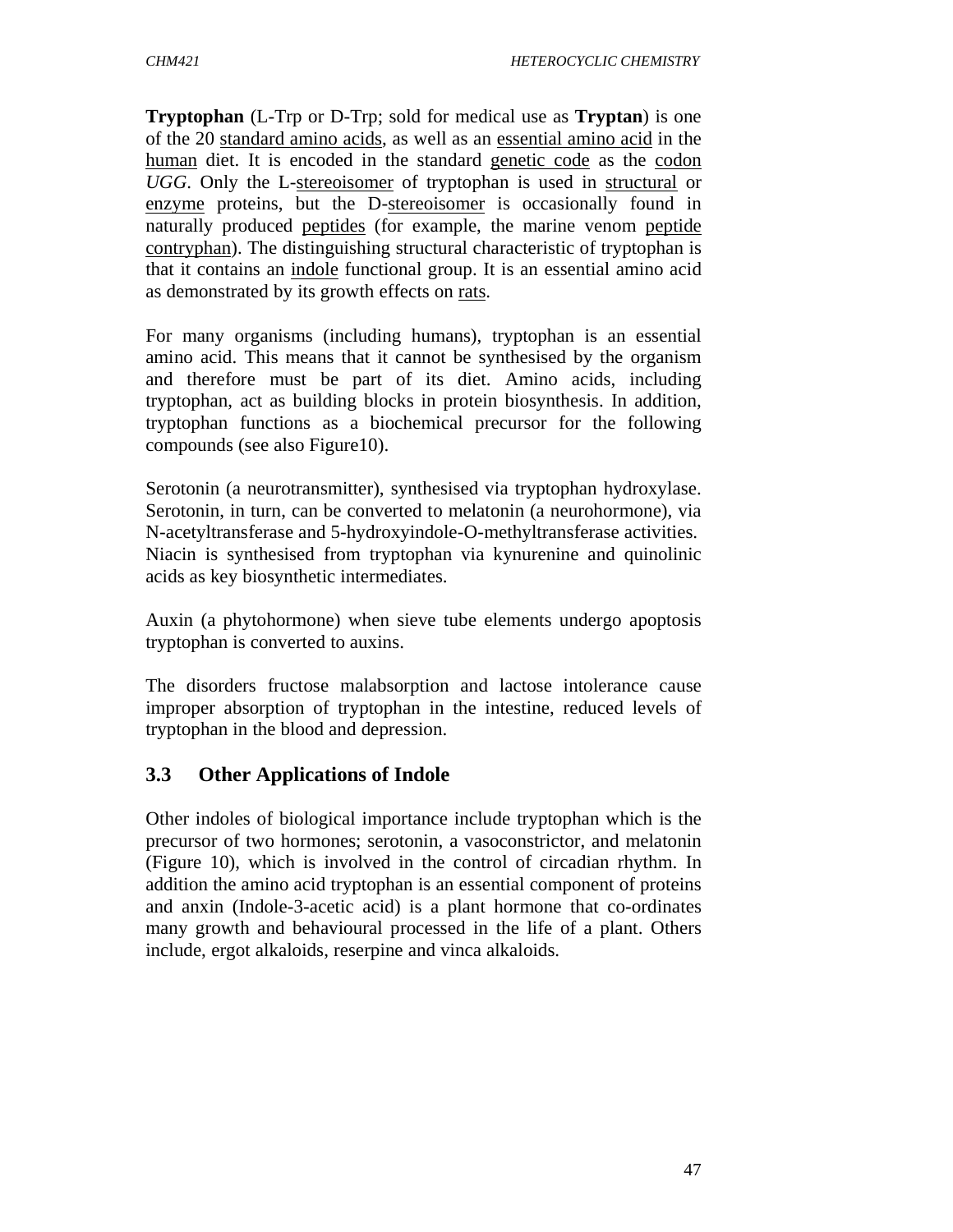

*Fig. 10:* Some Important Derivatives of Indole

# **4.0 CONCLUSION**

This unit has shown that indoles are important because their derivates exhibit useful biological activities. Some of these derivatives like the vinca alkaloids are used in the treatment of various cancers.

# **7.0 SUMMARY**

- There are various indole derivatives that are of medicinal importance
- Indomethacin is an anti-inflammatory agent that can be synthesised via the Fischer Indole method.
- Serotonin a monoamine oxidase neurotransmitter is an indole derivative.
- Tryptophan, an essential amino acid is an indole derivative.
- The vinca alkaloids such as Vincristine, Vinorelbine from *Catharanthus roseus* contain the indole nucleus and these are potent anticancer agents.
- Other indole derivatives that are biologically active include reserpine, melatonin and tryptamine.

# **8.0 TUTOR-MARKED ASSIGNMENT**

- 1. Write briefly on two indoles of medicinal importance. Include their chemical structures.
- 2. Highlight the synthesis of indomethacin via the Fischer Indole synthesis.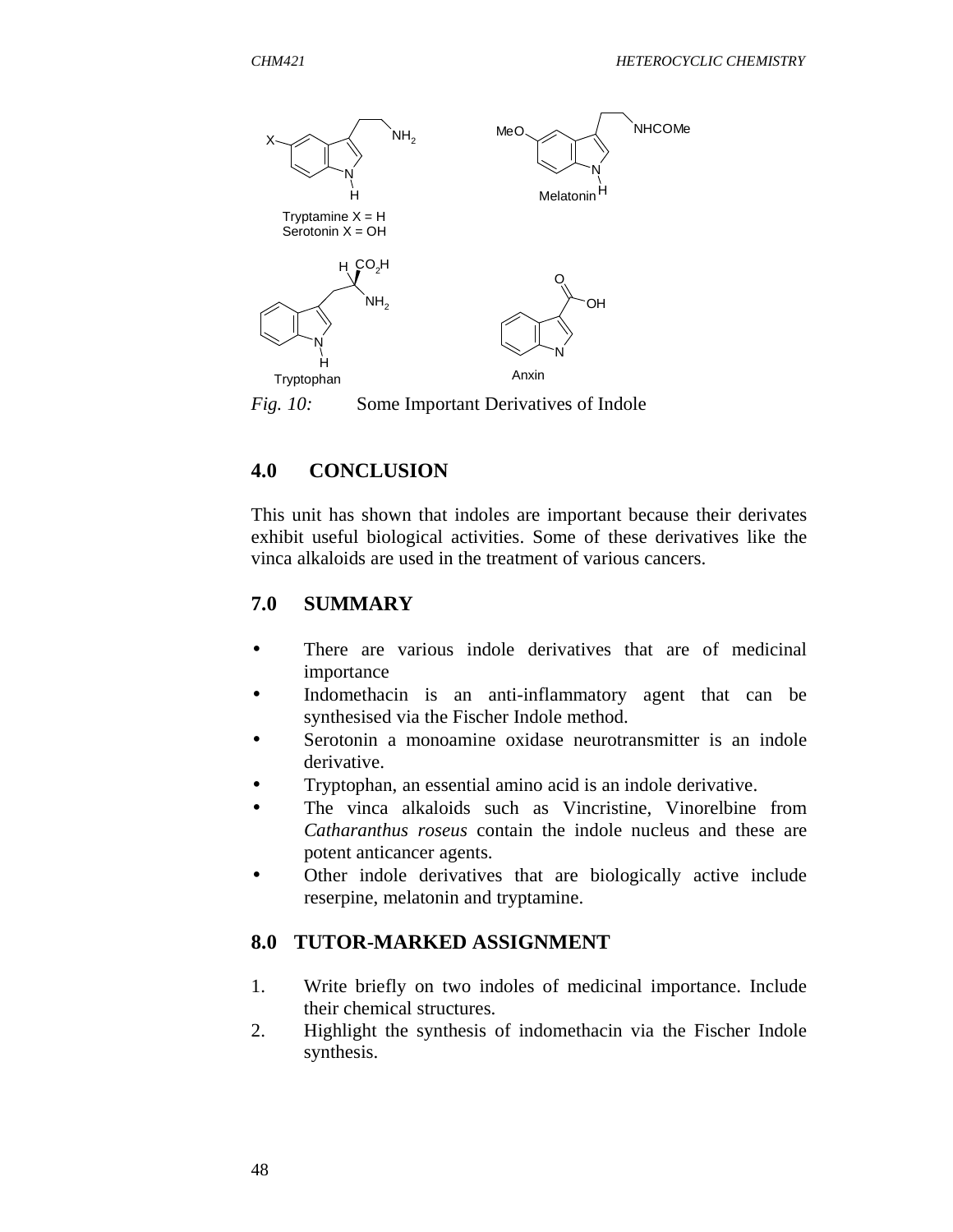### **7.0 REFERENCES/FURTHER READING**

- Norman, R. O. C. & Coxon, J. M. (1993). Principles of Organic Synthesis (3rd ed.). *Blackie Academic & Professional, Glasgow*. An Imprint of Chapman & Hall. pp. 703-706.
- Olaniyi, A. A.; *et al.* (1998). *Essential Inorganic and Organic Pharmaceutical Chemistry.* Shaneson, C.I. Limited. pp. 363-450.
- Sainsbury, M. (2001). Heterocyclic Chemistry. *Royal Society of Chemistry.* pp. 42-49.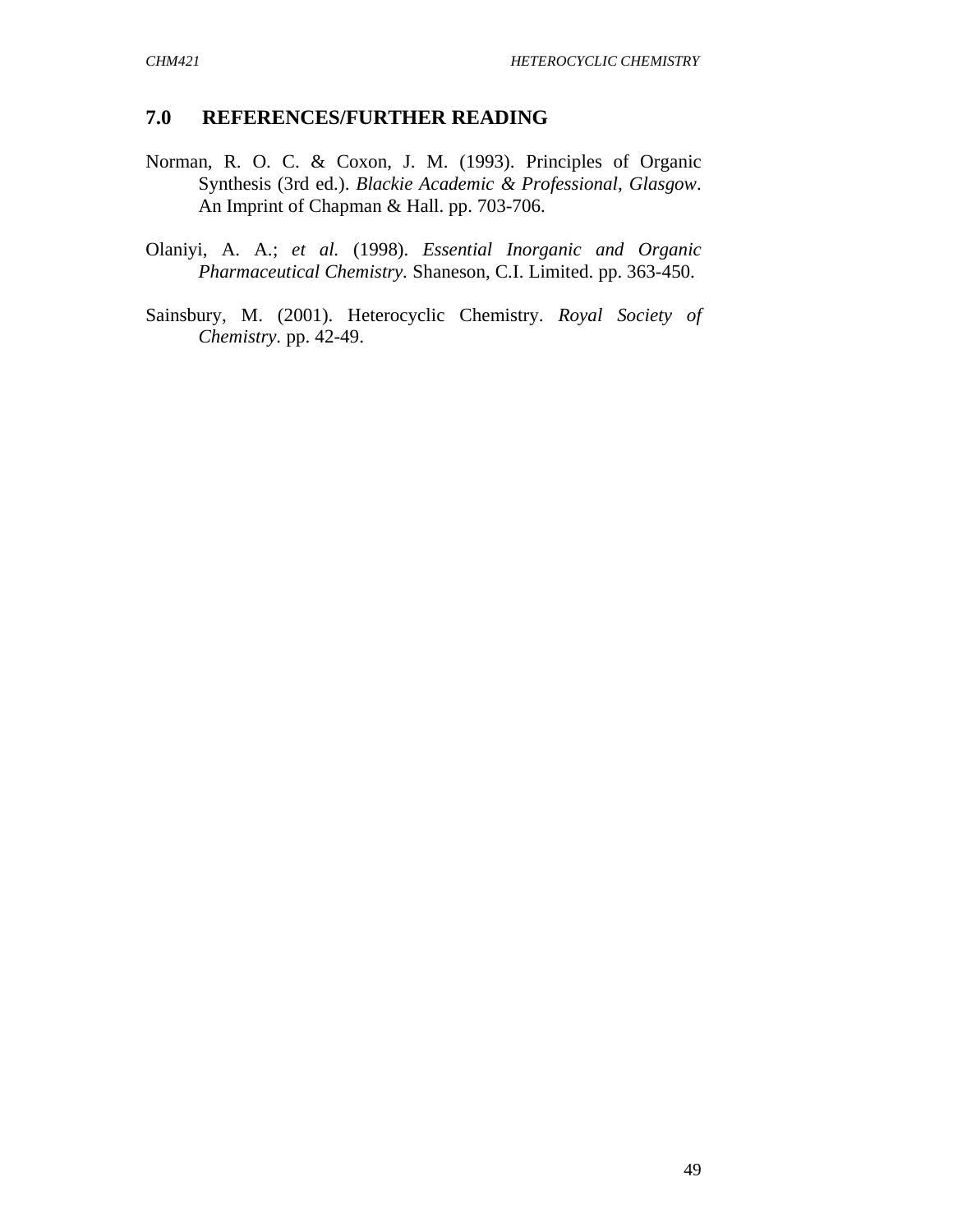## **UNIT 4 SYNTHESIS AND REACTIONS OF BENZOFURAN AND BENZOTHIOPHENE**

#### **CONTENTS**

- 1.0 Introduction
- 3.0 Objectives
- 3.0 Main Content
	- 3.1 General Physical and Chemical Properties
	- 3.2 Synthesis of Benzofurans and Benzothiophenes
- 4.0 Conclusion
- 5.0 Summary
- 6.0 Tutor-Marked Assignment
- 7.0 References/Further Reading

## **1.0 INTRODUCTION**

**Benzofuran** is a heterocyclic compound consisting of fused benzene and furan ring. This colourless solid is a component of coal tar. Benzofuran is the "parent" of many related compounds with more complex structures. For example, psoralen is a benzofuran derivative that occurs in several plants. **Benzothiophene** A bicyclic aromatic heterocycle in which a benzene ring is fused to that of a thiophene molecule; with a molecular formula  $C_8H_6S$  and an odour similar to naphthalene (mothballs). It occurs naturally as a constituent of petroleum-related deposits such as lignite tar. Benzothiophene has no household use. It is used primarily in industry and research.

The aromaticity of benzothiophene makes it relatively stable, although as a heterocycle, it has reactive sites which allow for functionalisation.

## **2.0 OBJECTIVES**

At the end of this unit, you should be able to:

- draw the structure of benzofuran and benzothiophene and identify compounds containing these structures
- state general physical and chemical properties of benzofuran and benzothiophene
- explain the effect of the fusion of a benzene ring upon the reactions of a five –membered parent heterocycle
- predict the chemistry of compounds containing the benzofuran or benzothiophene structure
- describe the syntheses of benzofuran and benzothiophene.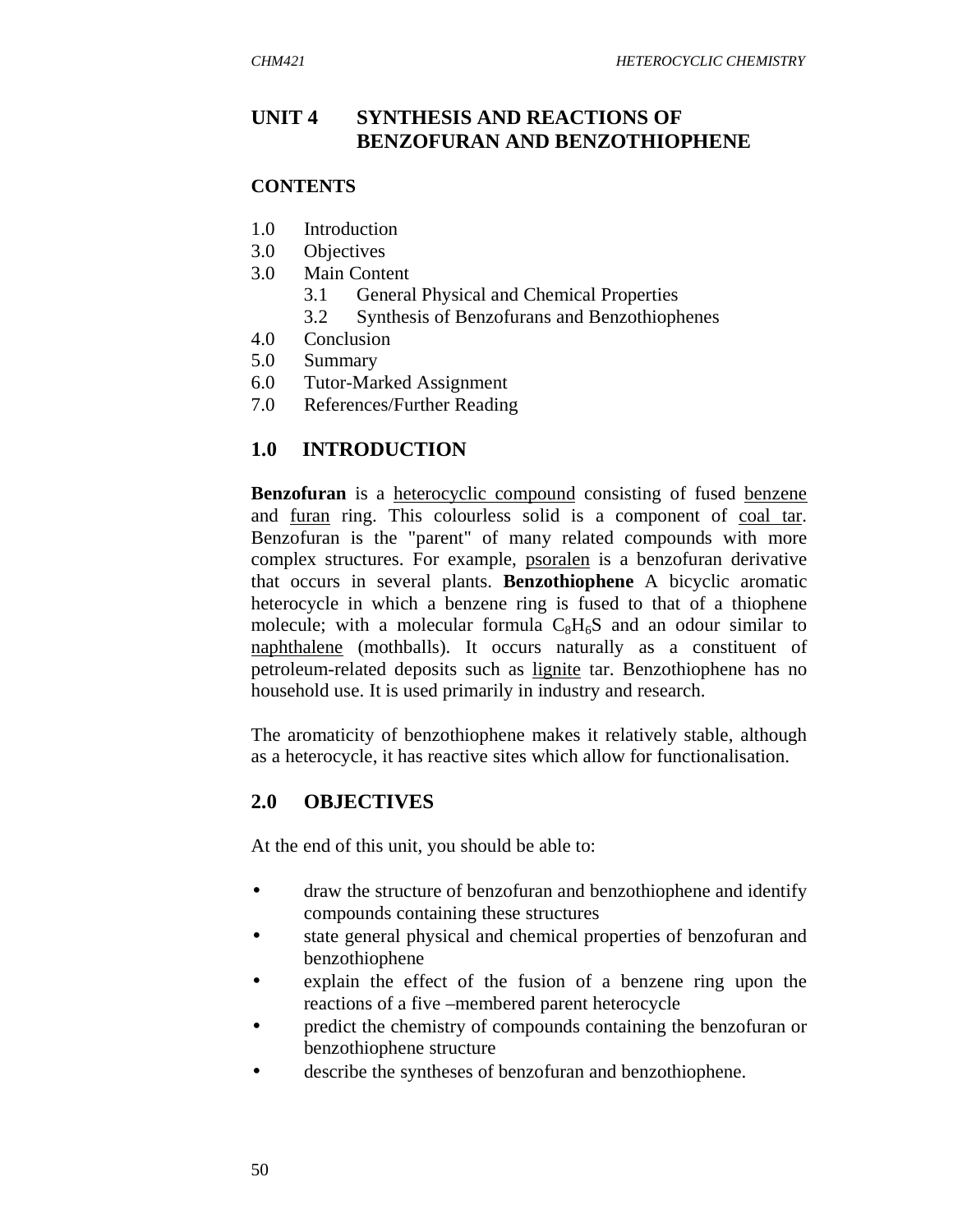## **3.0 MAIN CONTENT**

### **3.1 General Physical and Chemical Properties**

The aromaticity of benzofuran is weaker than in indole and this ring is easily cleaved by reduction and oxidation. Electrophilic reagents tend to react with benzofuran at C-2 in preference to C-3 (Scheme 39), reflecting the reduced ability of the heteroatom to stabilise the intermediate for 3-substitution. Attack in the heterocycle is often accompanied by substitution in the benzenoid ring. Nitration with nitric acid in acetic acid gives mainly 2-nitrobenzofuran, plus the 4-,6-,7 isomers. When the reagent is  $N_2O_4$  in benzene maintained at 10<sup>°</sup>C, both 3- and 2- nitrofurans are formed in the ratio 4:1. Under Vilsmeier reaction conditions, benzofuran gives 2-formylbenzofuran in 40% yield. Chlorine or bromine add across the  $C = C$  bond of the furan ring giving 2,3-dihalo-2,3-dihydrobenzo-furans.Base-promoted ehydrohalogenation of the dihalides affords mixture of the corresponding 2-and 3 halobenzofurans.



*Scheme 39:* Reactions of Benzofuran

For benzothiophene the heterocycle is rather more resistant to ring opening and oxidation with hydrogen peroxide in acetic acid at 95˚C, for example, gives the 1,1-dioxide. Reduction with either sodium and ethanol or triethylsilane in trifluoroacetic acid affords 2,3 dihydrobenzothiophene. Electrophiles give mainly 3-substituted benzothiophenes, although these products are often accompanied by smaller amounts of the 2-isomers (Scheme 40).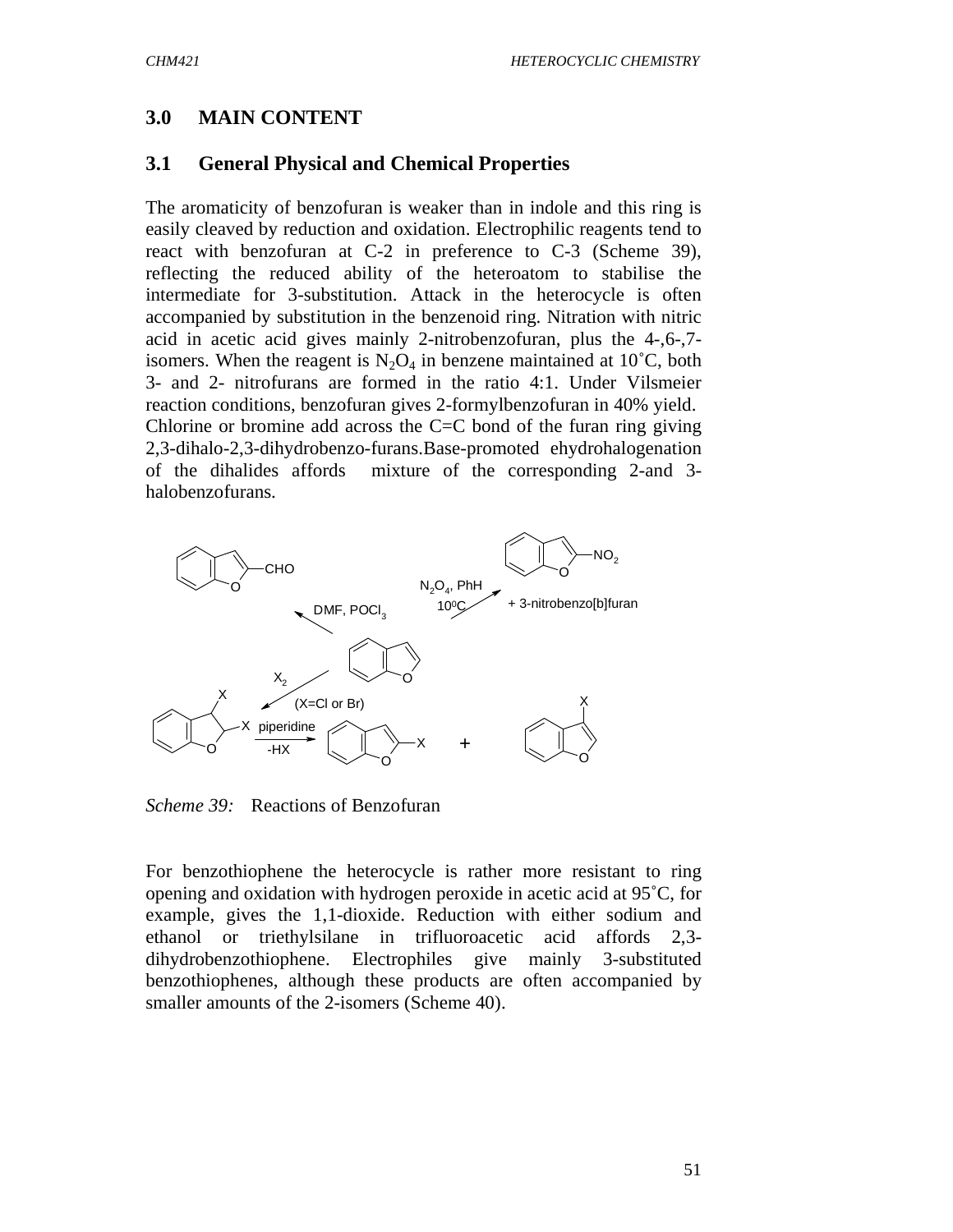

*Scheme 40:* Reactions of Benzothiophene

### **3.2 Synthesis of Benzofurans and Benzothiophenes**

A general route to both benzofurans and benzothiophenes depends upon the cyclodehydration of either 2-hydroxyl or 2-sulfanylbenzyl ketones or aldehydes (Scheme 41a). 2-Acetylbenzofuran can be obtained by reacting sodium salt of 2-formylphenolwith chloroacetone (chloropropanone) (Scheme 41b). A similar reaction using sodium 2 formylbenzenethiolate yields 2-acetylbenzothiophene.

3-Methylbenzothiophene is available through the interaction of sodium benzenethiolate and chloracetone, followed by the cyclisation of the initial product by the action of a Lewis acid, zinc chloride (Scheme 41c).



*Scheme 41:* Synthesis of Benzofuran and Benzothiophene

#### **4.0 CONCLUSION**

In this unit, we have learnt that the benzofuran ring is bicyclic consisting of the benzene ring fused to a furan ring, while the benzothiophene ring consists of the benzene ring fused together to a thiophene. Benzothiophenes and Benzofurans mainly undergo electrophilic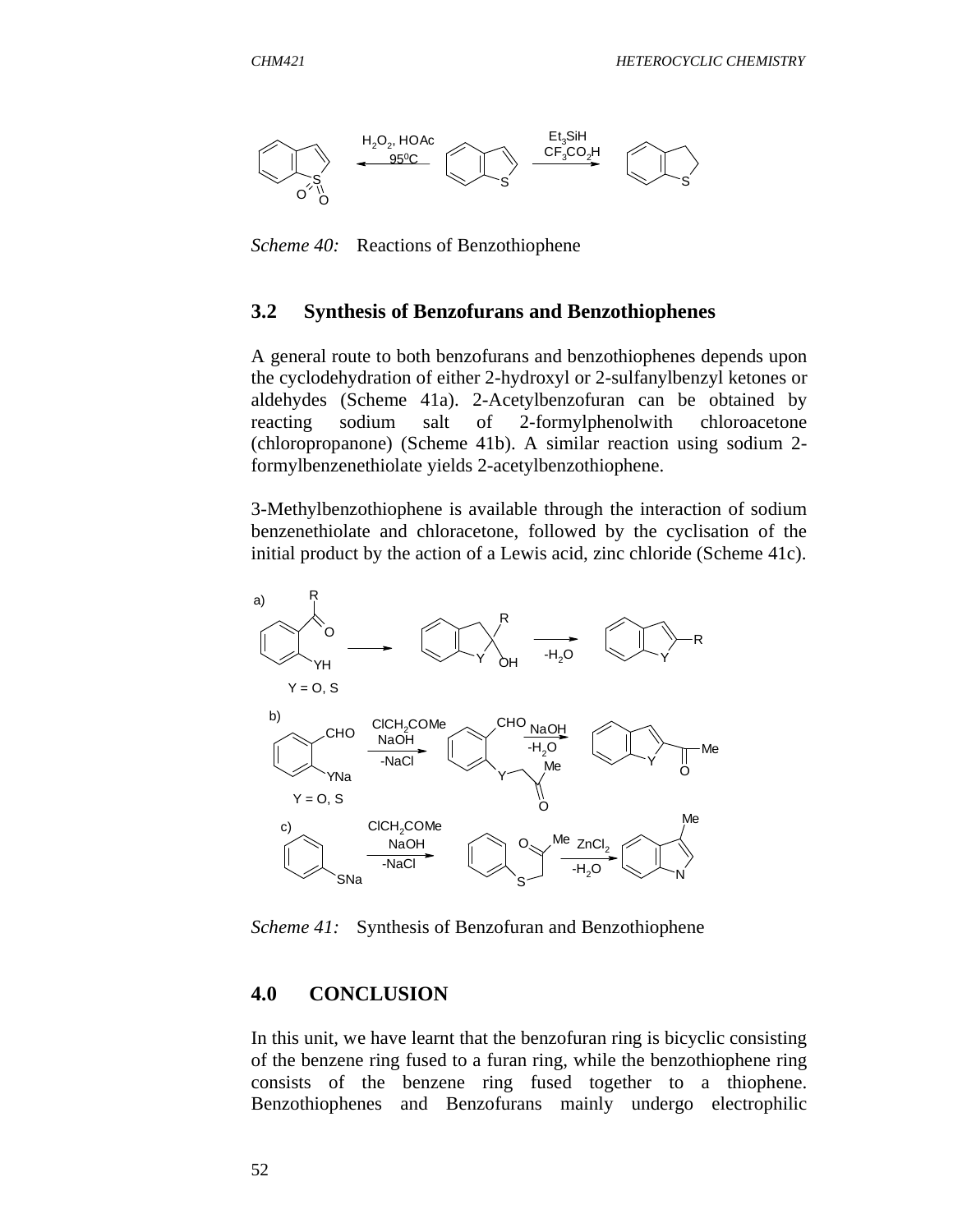substitution reactions. A general synthetic approach is via dehydration of 2-hydroxyl or 2-sulphanyl benzylketones or aldehydes.

# **5.0 SUMMARY**

In this unit, you have learnt that benzofuran is a bicyclic heterocyclic compound consisting of fused benzene and furan ring. It is less aromatic compared to benzopyrrole and easily cleaved by reduction and oxidation. Benzothiophene is a bicyclic compound consisting of fused benzene and thiophen ring. It is oxidised to the 1,1-dioxide with hydrogen peroxide in acetic acid at  $95^{\circ}$ C and reduced to dihydrobenzothiophene with reducing agents.

You also learnt that electrophilic substitution reaction takes place at C-2 in benzofurans, while e-substitution reactions takes place at C-3 position in benzothiophenes. Chlorine and bromine add across the C=C bond of furan giving 2,3-dihalo-2,3-dihydrobenzo furans. Base promoted dehyrohalogenation of dihalides affords mixture of the corresponding 2 and 3-halobenzofurans. Synthesis depends on cyclodehydration of either 2-hydroxyl or 2-sulfanylbenzyl ketones or aldehydes.

Also the reaction of chloroacetone with the sodium salt of 2 formylphenol or 2-formylbenzene thiole yields 2-acetylbenzofuran and 2-acetylbenzothiophene respectively. Reaction of chloroacetone with sodium benzenethiolate followed by cyclisation of the initial product with a lewis acid  $(ZnCl<sub>2</sub>)$  gives 3-Methylbenzothiophene.

# **6.0 TUTOR-MARKED ASSIGNMENT**

- 1. Write an equation for the reaction of benzofuran with
- 2. nitric acid in acetic acid and
- 3.  $N_2O_4$  in benzene at 10°C.
- 4. Write an equation for the reaction of benzofuran with chlorine.
- 5. What is the name given to this type of reaction?
- 6. What is the oxidation product obtained by oxidising thiophene with hydrogen peroxide in acetic acid at  $95^{\circ}$ C?
- 7. Outline the synthesis of:
- a) benzofuran and
- b) benzothiophene starting from a suitable aldehyde or ketone.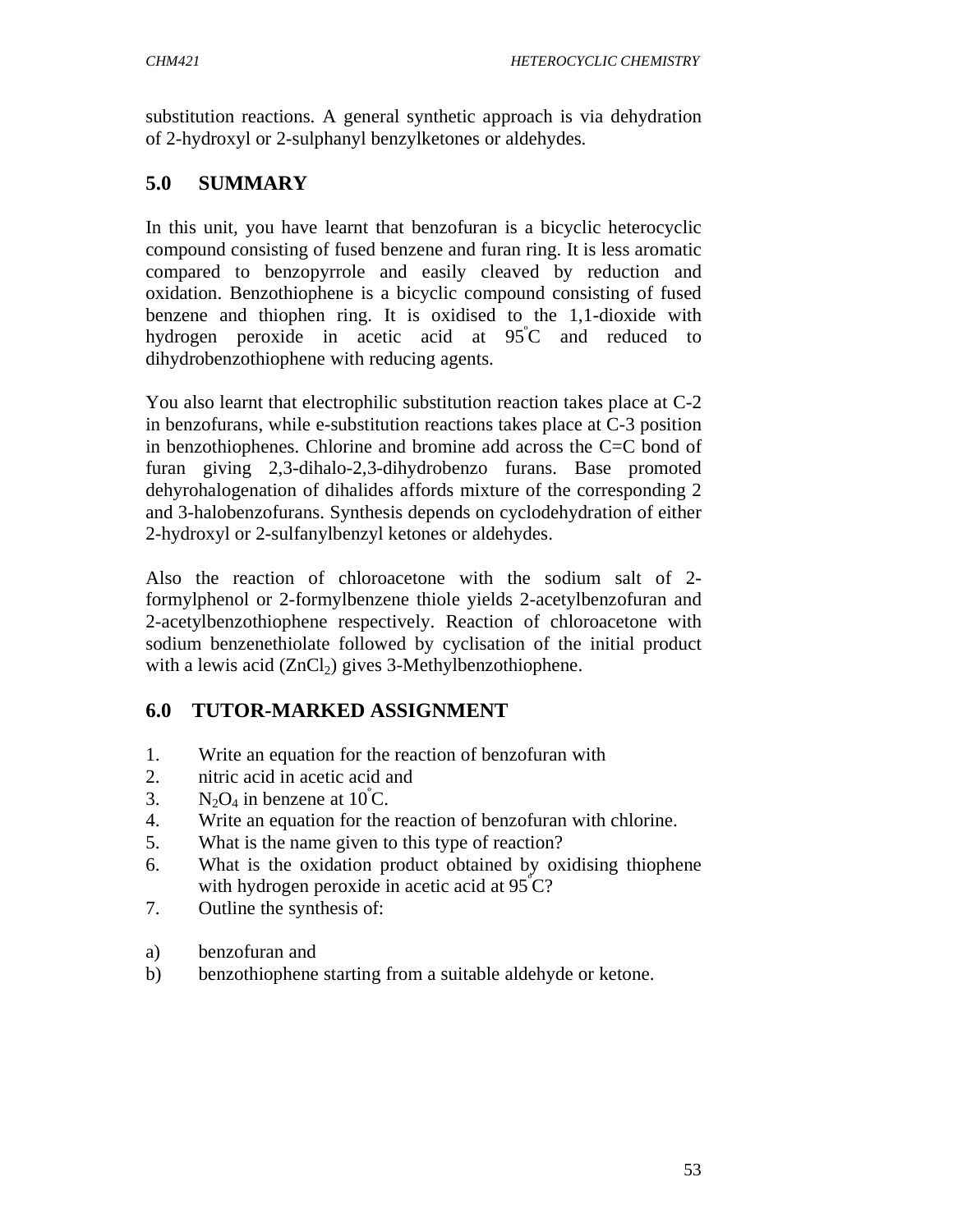#### **7.0 REFERENCES/FURTHER READING**

- Norman, R. O. C. & Coxon, J. M. (1993). Principles of Organic Synthesis (3rd ed.). *Blackie Academic & Professional, Glasgow.* An Imprint of Chapman & Hall. pp. 706-708.
- Olaniyi, A. A.; *et al*. (1998). *Essential Inorganic and Organic Pharmaceutical Chemistry.* Shaneson, C.I. Limited. pp. 363-450.
- Sainsbury, M. (2001). Heterocyclic Chemistry. *Royal Society of Chemistry*. pp. 50-54.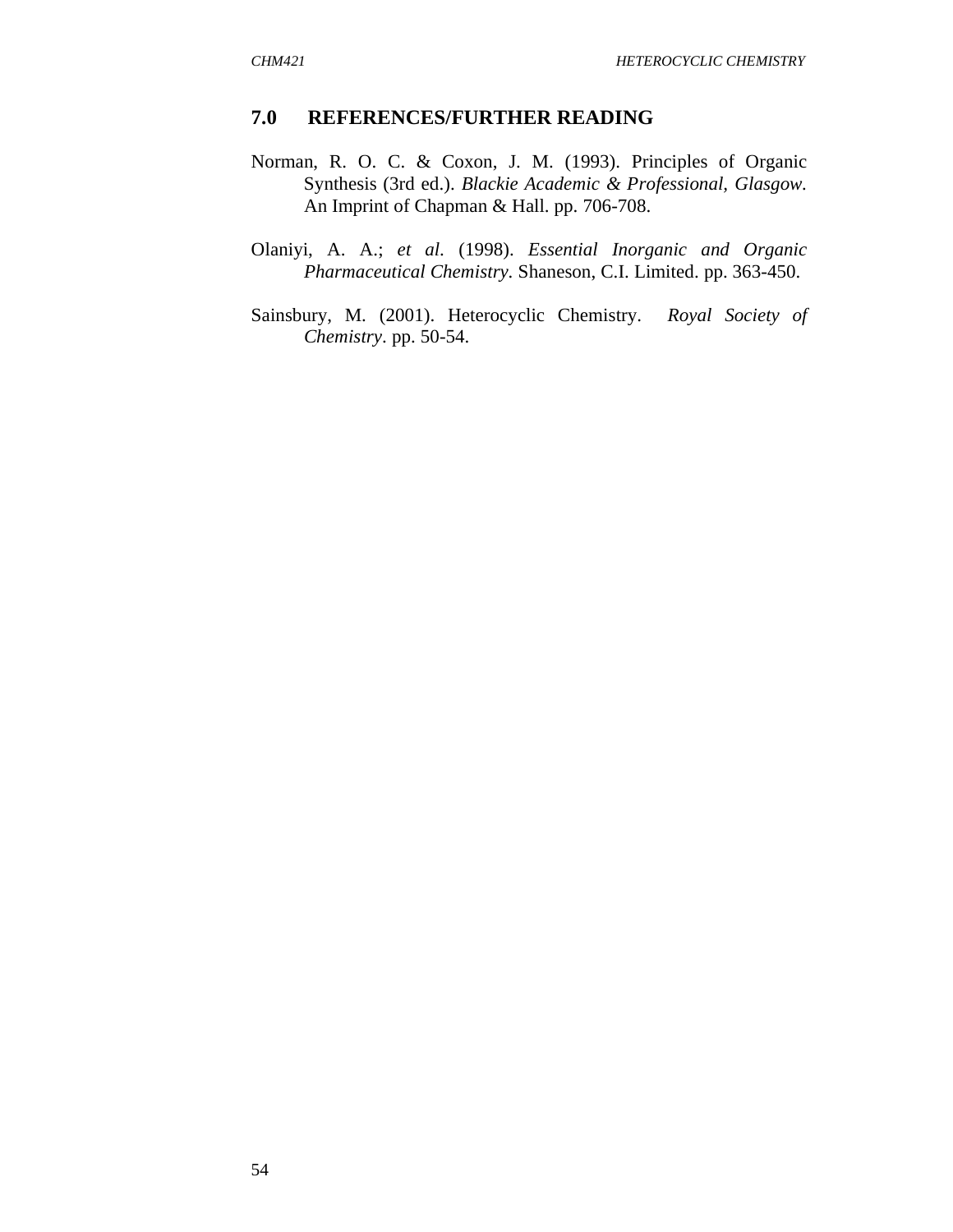## **UNIT 5 APPLICATIONS OF THE BENZOFURAN AND BENZOTHIOPHENE RING SYSTEM IN DRUG SYNTHESIS**

## **CONTENTS**

- 1.0 Introduction
- 3.0 Objectives
- 3.0 Main Content
	- 3.1 Amiodarone
	- 3.2 Sertaconazole
	- 3.3 Raloxifene
- 4.0 Conclusion
- 5.0 Summary
- 6.0 Tutor-Marked Assignment
- 7.0 References/Further Reading

## **1.0 INTRODUCTION**

Being heterocyclic compounds, benzofuran and benzothiophene find use in research as starting materials for the synthesis of larger, usually bioactive structures. They are found within the chemical structures of pharmaceutical drugs such as amiodarone, raloxifene, zileuton, and sertaconazole. Benzothiophene is also used in the manufacturing of dyes such as thioindigo.

## **2.0 OBJECTIVES**

At the end of this unit, you should be able to:

- explain how certain pharmacological active compounds are derived from benzofuran and benzothiophene structure
- state the importance of benzofuran and benzothiophene derivatives in medicine.

# **3.0 MAIN CONTENT**

## **3.1 Amiodarone**

Amiodarone (Figure 11) is an antiarrhythmic agent (medication used for irregular heart beat), used for various types of tachyarrhythmias (fast forms of irregular heart beat), both ventricular and supraventricular (atrial) arrhythmias. Discovered in 1961, it was not approved for use in the United States until 1985. Despite relatively common side-effects, it is used in arrhythmias that are otherwise difficult to treat with medication. Related newer compounds, such as dronedarone that contain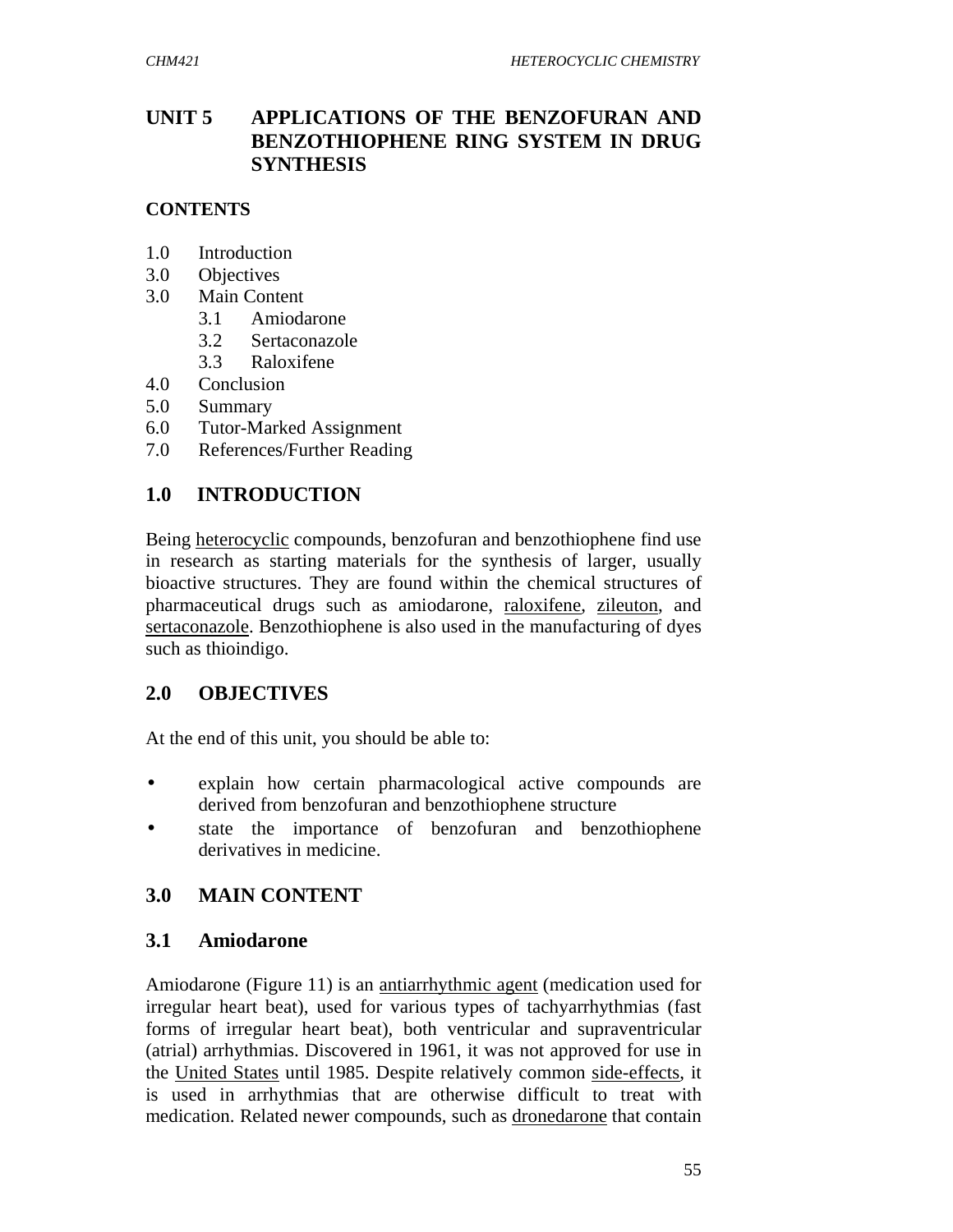the benzofuran ring system, have lower efficacy. But they have reduced rate of side-effects. It contains the benzofuran ring system.



*Fig. 11:* Structure of Amiodarone (2-{4-[(2-butyl-1-benzofuran-3 yl) carbonyl]-2,6-diiodophenoxy}ethyl)diethylamine

#### **3.2 Sertaconazole**

Sertaconazole nitrate (**Ertaczo**, Dermofix) is an antifungal medication of the imidazole class. It is available as a cream to treat skin infections such as athlete's foot. It contains the benzothiophene ring system.



*Fig. 12:* Setraconazole (1-{2-[(7-chloro-1-benzothiophen-3 yl)methoxy]-2-(2,4-dichlorophenyl)ethyl}-1*H*-imidazole)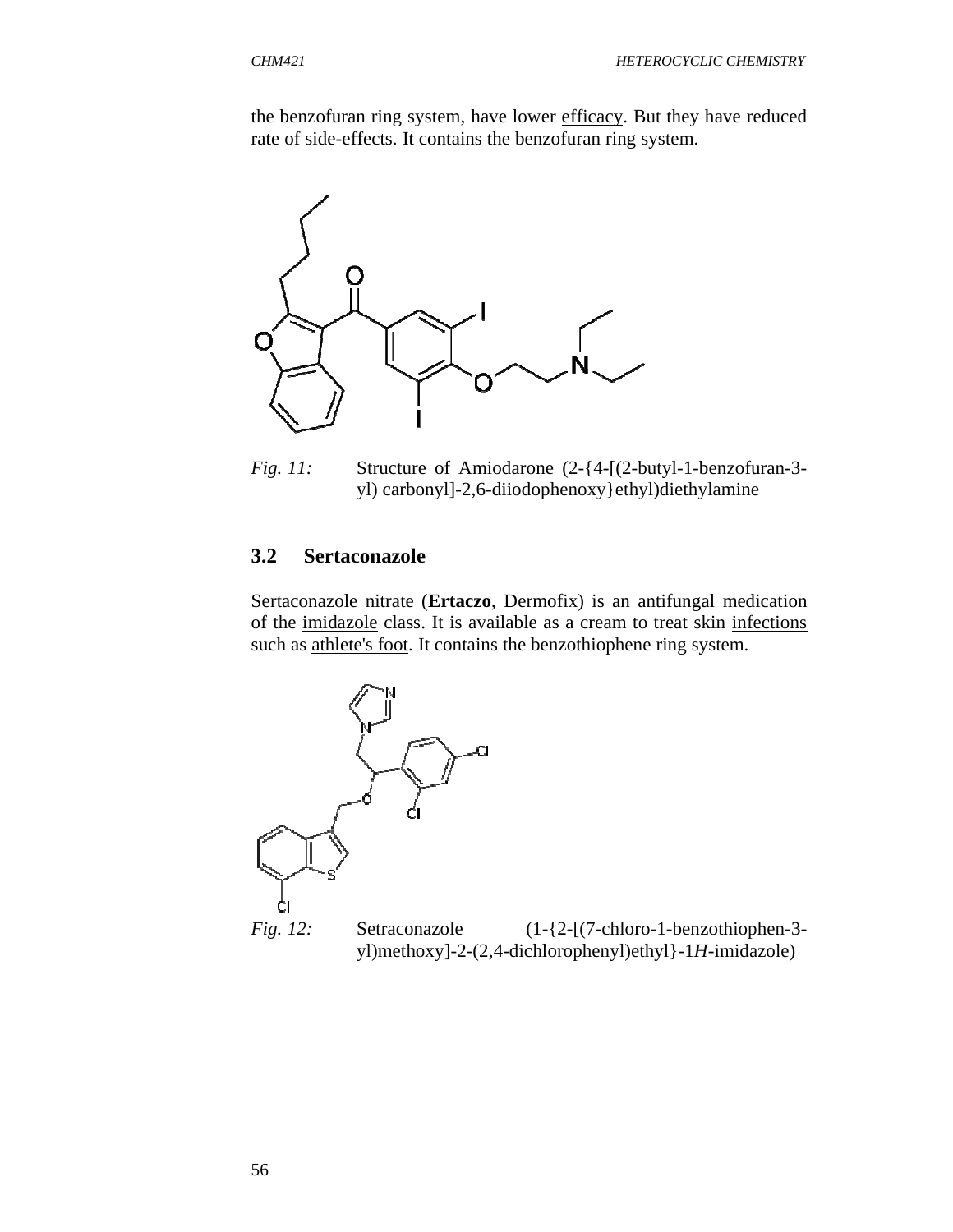# **3.3 Raloxifene**

Raloxifene (marketed as **Evista** by Eli Lilly and Company) is an oral selective estrogen receptor modulator (SERM) that has estrogenic actions on bone and anti-estrogenic actions on the uterus and breast. It is used in the prevention of osteoporosis in postmenopausal women.

In 2006, the National Cancer Institute announced that raloxifene was as effective as tamoxifen in reducing the incidence of breast cancer in postmenopausal women at increased risk. A major adverse effect of tamoxifen is uterine cancer; raloxifene had fewer uterine cancers. Tamoxifen increased the risk of cataracts, but raloxifene did not. Both groups had more blood clots in veins and the lungs, but that side effect was more common with tamoxifen than raloxifene. On September 14, 2007, the U.S. Food and Drug Administration announced approval of raloxifene for reducing the risk of invasive breast cancer in postmenopausal women with osteoporosis and in postmenopausal women at high risk for invasive breast cancer.

Raloxifene hydrochloride (HCl) has the empirical formula  $C_{28}H_{27}NO_4S \cdot HCl$ , which corresponds to a molecular weight of 510.05 g/mol. Raloxifene HCl is an off-white to pale-yellow solid that is slightly soluble in water. Its synthesis is shown in scheme 42.



*Scheme 42:* Synthesis of Raloxifene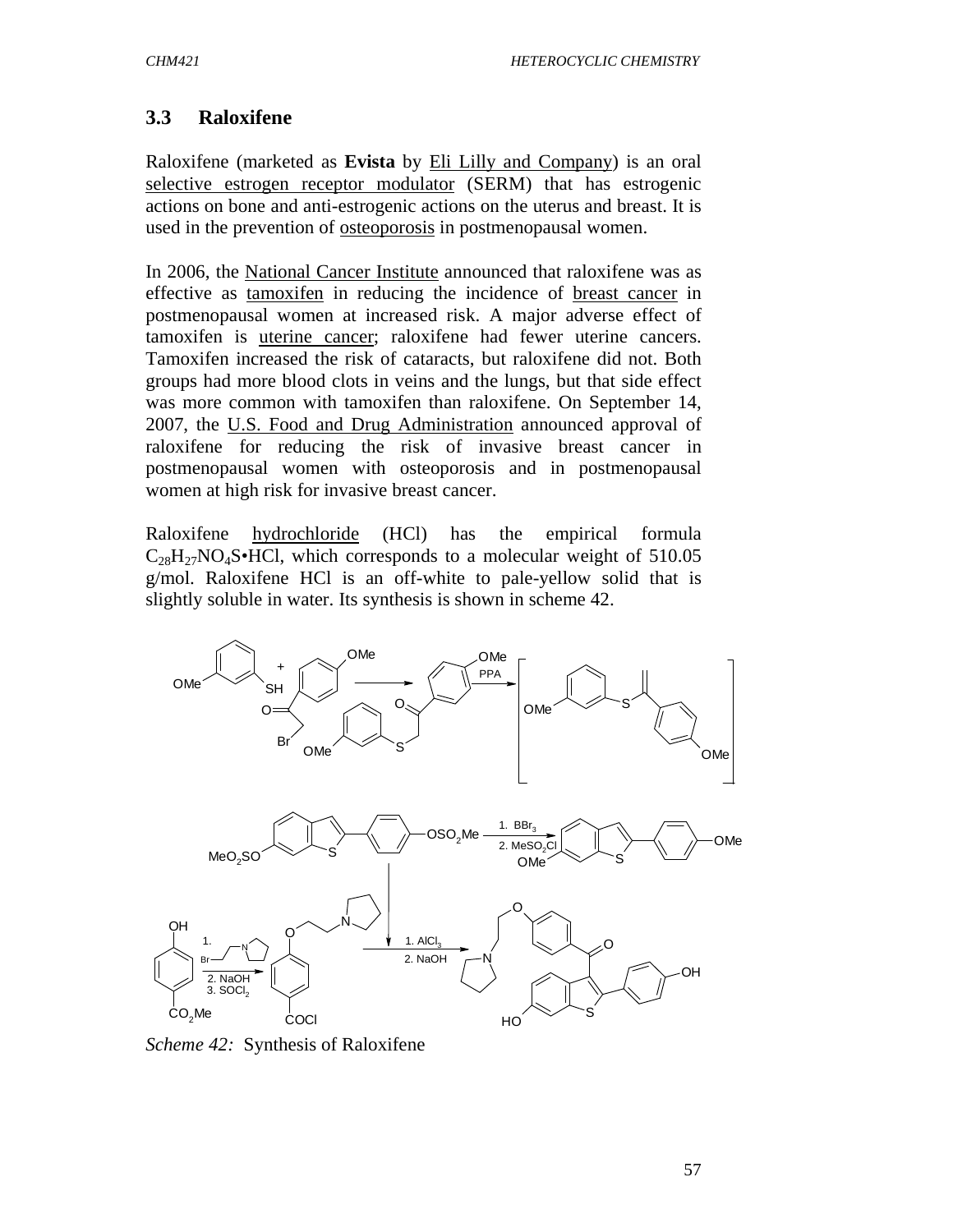# **4.0 CONCLUSION**

This unit has shown that benzofurans and benzothiophenes are important because their derivates exhibit useful biological activities though they are less common compared to benzopyrroles.

# **5.0 SUMMARY**

- There are various benzofuran and benzothiophene derivatives that are of medicinal importance
- Amiodarone is an antiarrhythmic agent containing the benzofuran nucleus.
- Sertaconazole is an antifungal agent that is a derivative of benzothiophene.
- Raloxifene is used to treat invasive breast cancer in women with osteoporosis; it is a derivative of benzothiophene.
- Raloxifene is also used in the prevention of osteoporosis in postmenopausal women.

# **6.0 TUTOR-MARKED ASSIGNMENT**

- 1. Outline the synthesis of raloxifene and write briefly on its medicinal use.
- 2. Mention two medicinal agents containing the benzothiophene structure. Draw the chemical structure of the compounds and mention their uses.
- 3. Give the name and structure of one medicinal agent containing the benzofuran structure. Mention its medicinal use.

# **7.0 REFERENCES/FURTHER READING**

- Olaniyi, A. A. (2005). *Essential Medicinal Chemistry* (3rd ed.). Ibadan, Nigeria: Hope Publications. pp.313-314.
- Victor, V.; Constantino, V. & Wickerman, L*.* (2006). "Effects of Tamoxifen vs. Raloxifene on the Risk of Developing Invasive Breast Cancer and Other Disease Outcomes". *The Journal of the American Medical Association,* 295 (23), 2727–2741.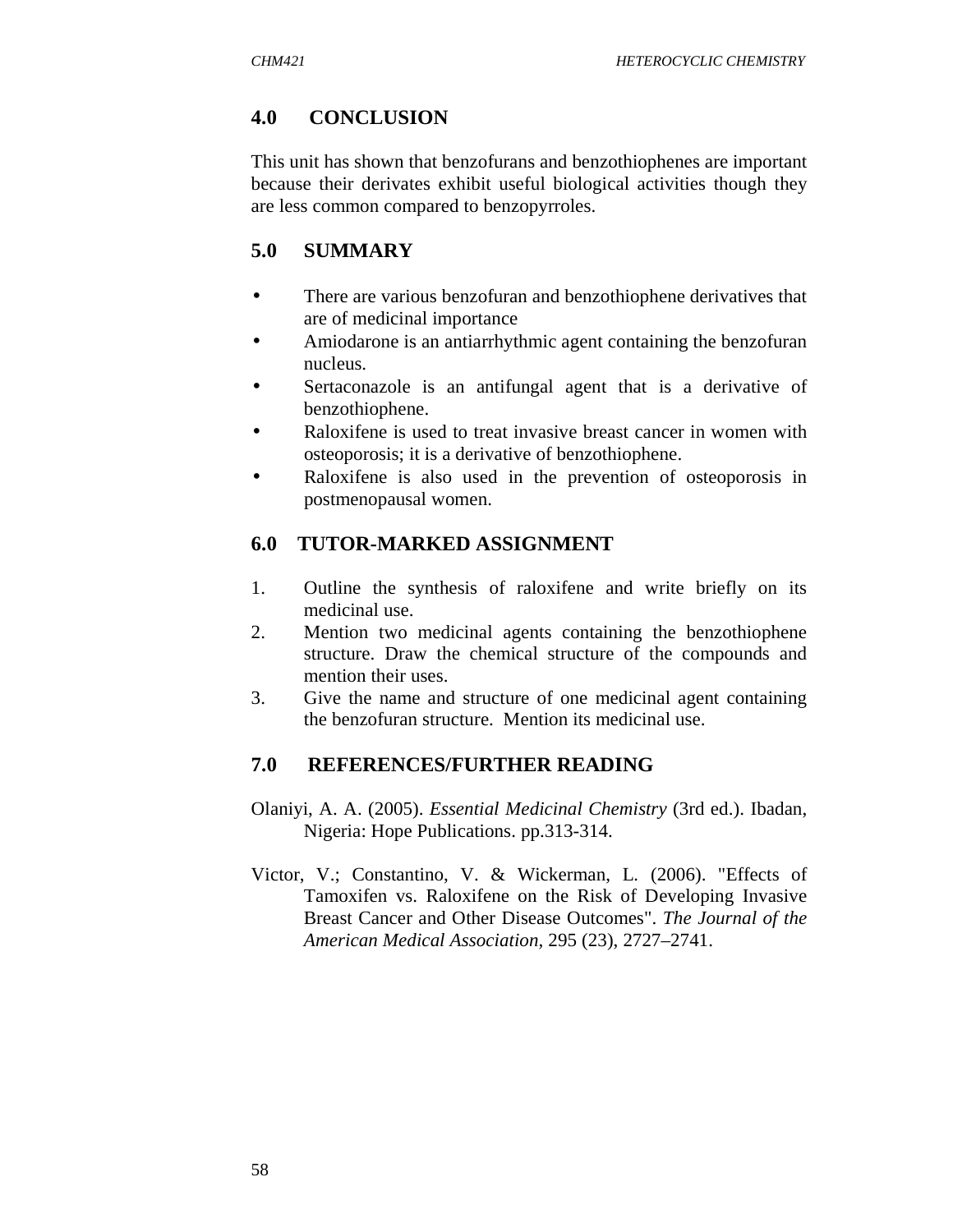# **MODULE 3 DIBENZOPYRONES, PYRILIUM SALTS AND OTHER BENZOPYRONES**

- Unit 1 Synthesis and Reactions of Coumarins
- Unit 2 Reactions of Chromones
- Unit 3 Synthesis of Chromones
- Unit 4 Synthesis and Reactions of Benzopyrilium and Dibenzopyrilium Salts
- Unit 5 Applications of the Coumarins and Chromone Ring System in Drug Synthesis

# **UNIT 1 SYNTHESIS AND REACTIONS OF COUMARINS**

### **CONTENTS**

- 1.0 Introduction
- 2.0 Objectives
- 3.0 Main Content
	- 3.1 General Physical and Chemical Properties of Coumarins 3.1.1 Reactions of Coumarins
	- 3.2 Synthesis of Coumarin
- 4.0 Conclusion
- 5.0 Summary
- 6.0 Tutor-Marked Assignment
- 7.0 References/Further Reading

# **1.0 INTRODUCTION**

**Benzopyrone** may refer to either of two ketone derivatives of benzopyran which constitute the core skeleton of many flavonoid compounds:

- Chromone (1-benzopyran-4-one)
- Coumarin (1-benzopyran-2-one)

**Coumarin** (*2H*-chromen-2-one) is a pleasantly fragrant chemical compound (specifically, a benzopyrone) found in many plants, notably in high concentration in the tonka bean (*Dipteryx odorata*), vanilla grass (*Anthoxanthum odoratum*), sweet woodruff (*Galium odoratum*), mullein (*Verbascum* spp.), sweet grass (*Hierochloe odorata*), Cassia cinnamon (*Cinnamomum aromaticum*) and sweet clover. The name comes from a French word, *coumarou*, for the tonka bean.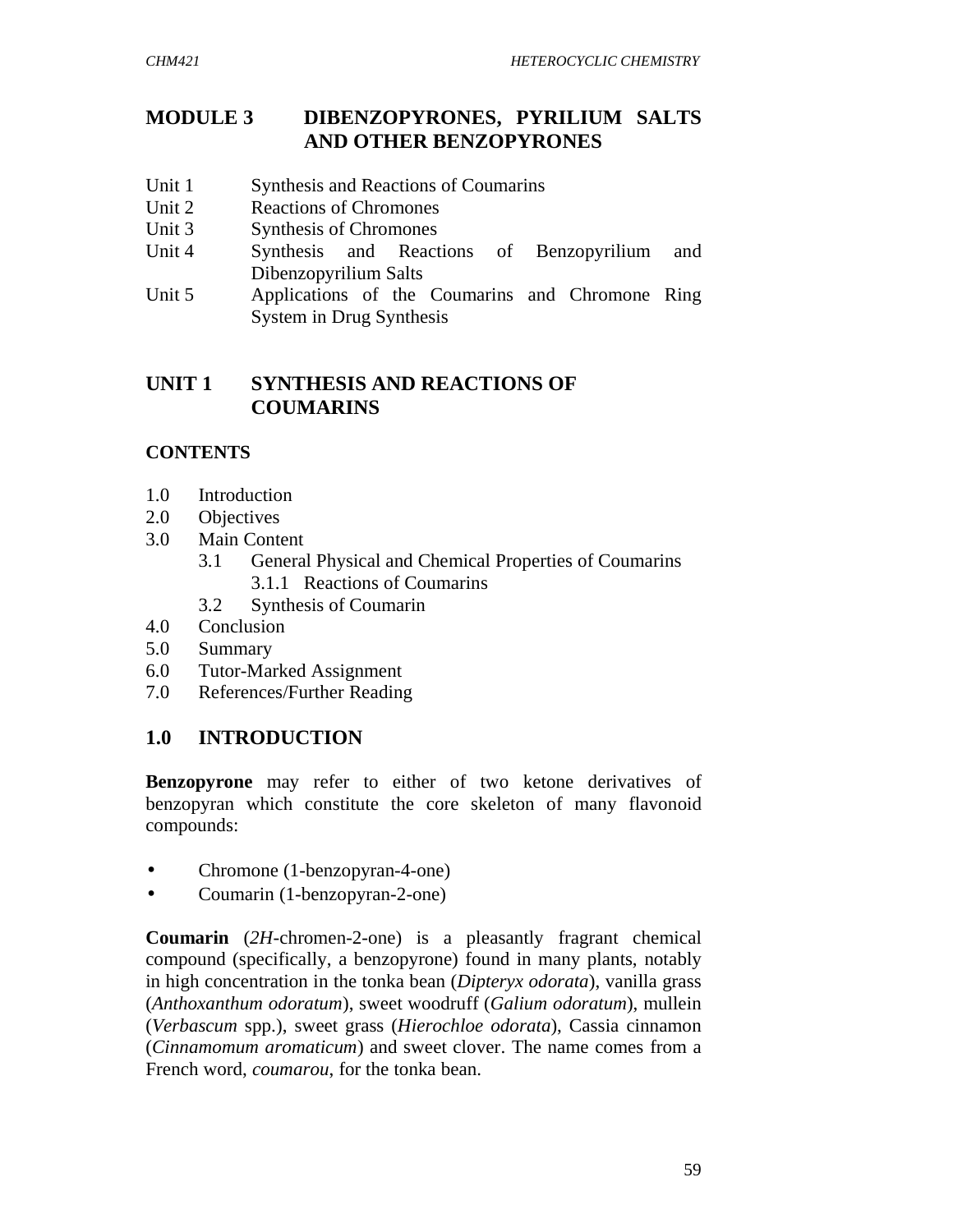

*Fig. 13:* Comparisons of the Structures of Coumarin and Chromone

# **2.0 OBJECTIVES**

At the end of this unit, you should be able to:

- identify the coumarin structure
- state the physical and chemical properties of Coumarins
- predict the chemical reactions of a coumarin derivative
- explain the synthesis of coumarins.

# **3.0 MAIN CONTENT**

### **3.1 General Physical and Chemical Properties of Coumarins**

Coumarin has a sweet odour, readily recognised as the scent of newlymown hay, and has been used in perfumes since 1882. Sweet woodruff, sweet grass and sweet clover in particular are named for their sweet smell, which is due to their high content of this substance. It has been used as aroma enhancer in pipe tobaccos and certain alcoholic drinks, although it is generally banned as a flavorant food additive, due to concerns about hepatotoxicity coumarin causes in animal models. In high concentrations in foods, coumarin is a somewhat bitter-tasting appetite suppressant, and is probably produced by plants as a defense chemical to discourage predation.

### **3.1.1 Reactions of Coumarins**

Resonance within the unsaturated lactone unit of coumarin gives a strong hint as to its likely reactivity. Thus, the oxygen atom of the carbonyl group receives electron density both via the enone chromophore from the internal resonance of the lactone group (Figure 11).



*Fig. 14:* Resonance structures of Coumarin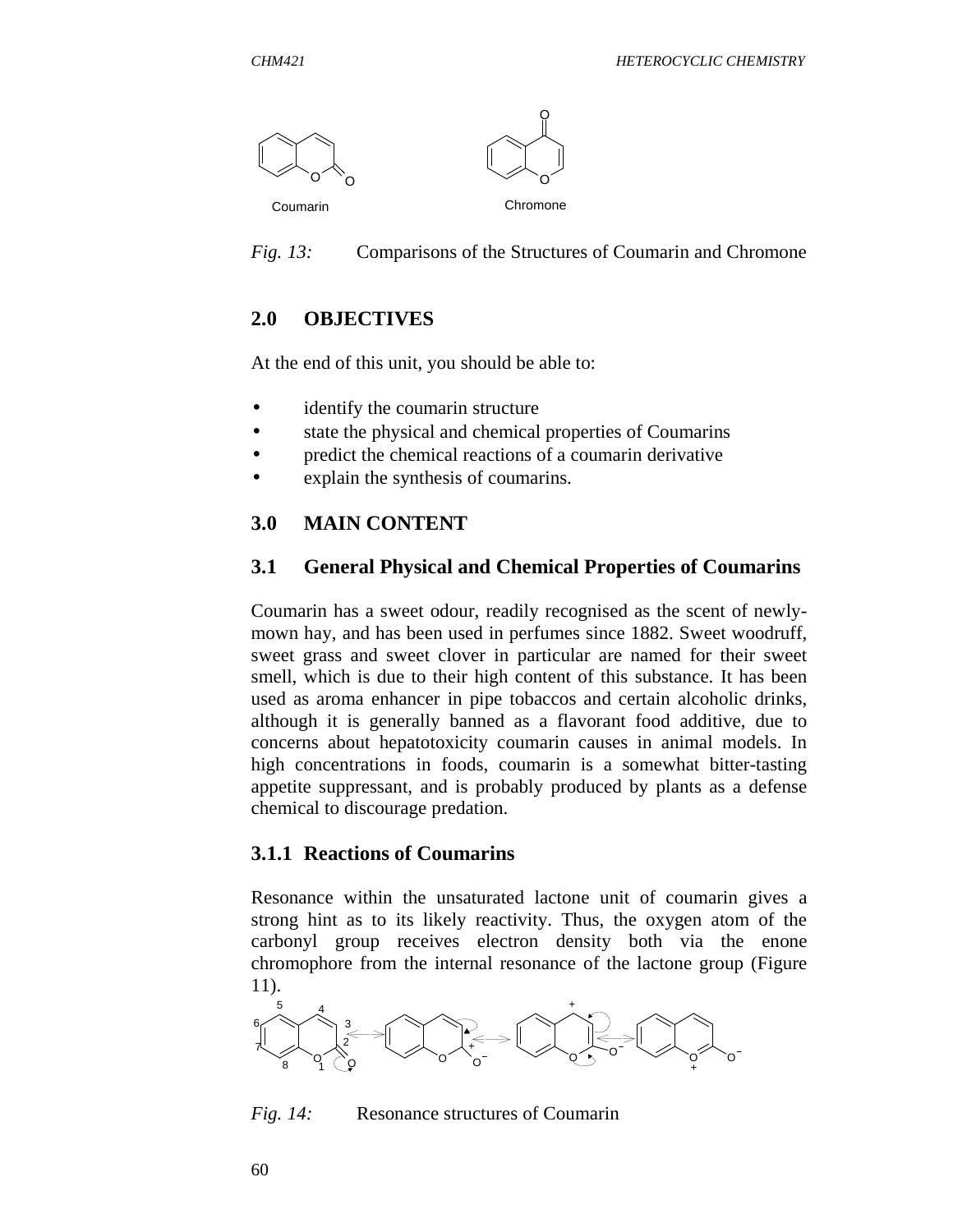Nucleophilic addition occurs mainly at the carbon atom of the carbonyl group causing ring opening. Similarly, electrophilic reagents containing an element capable of forming a strong bond to oxygen (oxophiles) bind to the oxygen atom of the carbonyl group; thus silanes, for example, give 2-(o-silyl)benzopyrilium salts.

Other less oxophilic electrophiles give C-6 substituted coumarins, but it is unclear whether the substrate for such reactions is the free coumarin or a cation formed by protonation or bonded by a Lewis acid at the carbonyl oxygen. Some typical reactions are shown below (Scheme 43).



*Scheme 43:* Some Reactions of Coumarin

In the presence of a Lewis acid e.g.  $AICI_3$ , bromine reacts with coumarin to form 6-bromocoumarin, however in the absence of a lewis acids, bromine adds across the 3,4-double bond to give 3,4-dibromo-3,4 dihydrocoumarin. In the presence of pyridine a dehydrobromination reaction takes place, leading to 3-bromocoumarin as the favoured product.

#### **3.2 Synthesis of Coumarins**

One approach is to use a 2-hdroxybenzaldehyde to form all but two atoms of the molecule. The remaining atoms are supplied by malonic acid (Propain-1,3-dioic acid), which combines with the aldehyde in a Knoevanagel condensation step, before cyclisation (lactonisation) and decarboxylation occur (Scheme 44).



*Scheme 44:* Synthesis of Coumarin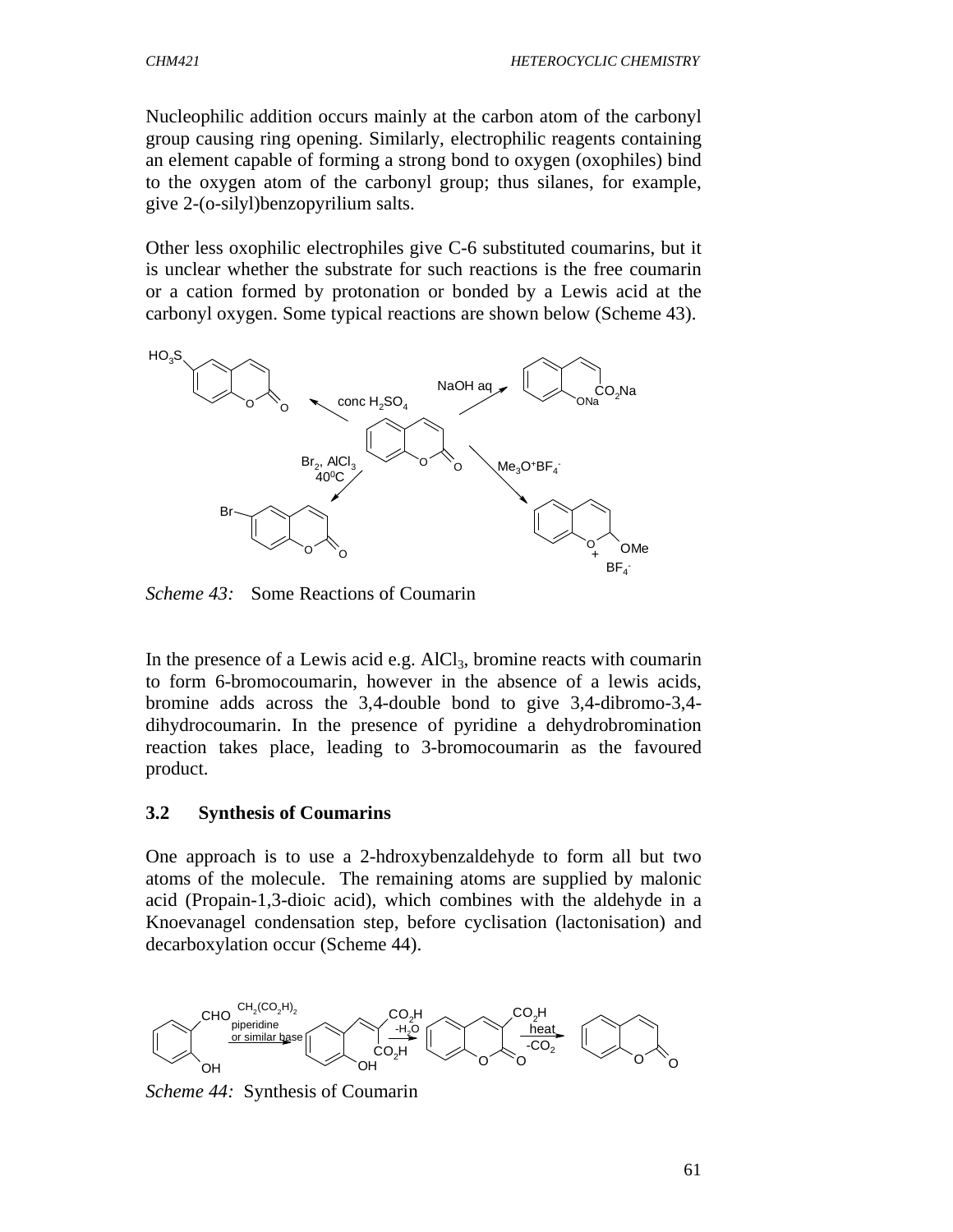Coumarins can also be synthesised by the von Pechmann reaction from Phenol, malic acid and concentrated sulphuric acid.



*Scheme 45:* Synthesis of Coumarins by von Pechmann Reaction

4-Methylcoumarins bearing hydroxy and other electron-donating groups can be synthesised from the corresponding phenols by reaction with ethyl acetoacetate in the presence of sulphuric acid. Hydrolysis of the ester group in the product then allows the lactone ring of the coumarin to form (Scheme 46).



*Scheme 46:* Synthesis of 4-Methylcoumarins

#### **4.0 CONCLUSION**

In this unit, you have learnt that coumarin is a bicyclic heterocyclic compound consisting of benzene fused to pyran-2-one. Coumarins undergo nucleophilic and electrophilic reactions; the product depends on the reagent used. Synthesis is from 2-hydroxybenzaldehyde and malonic acid or via the von Pechmann reaction from phenol, malic acid and conc sulphuric acid.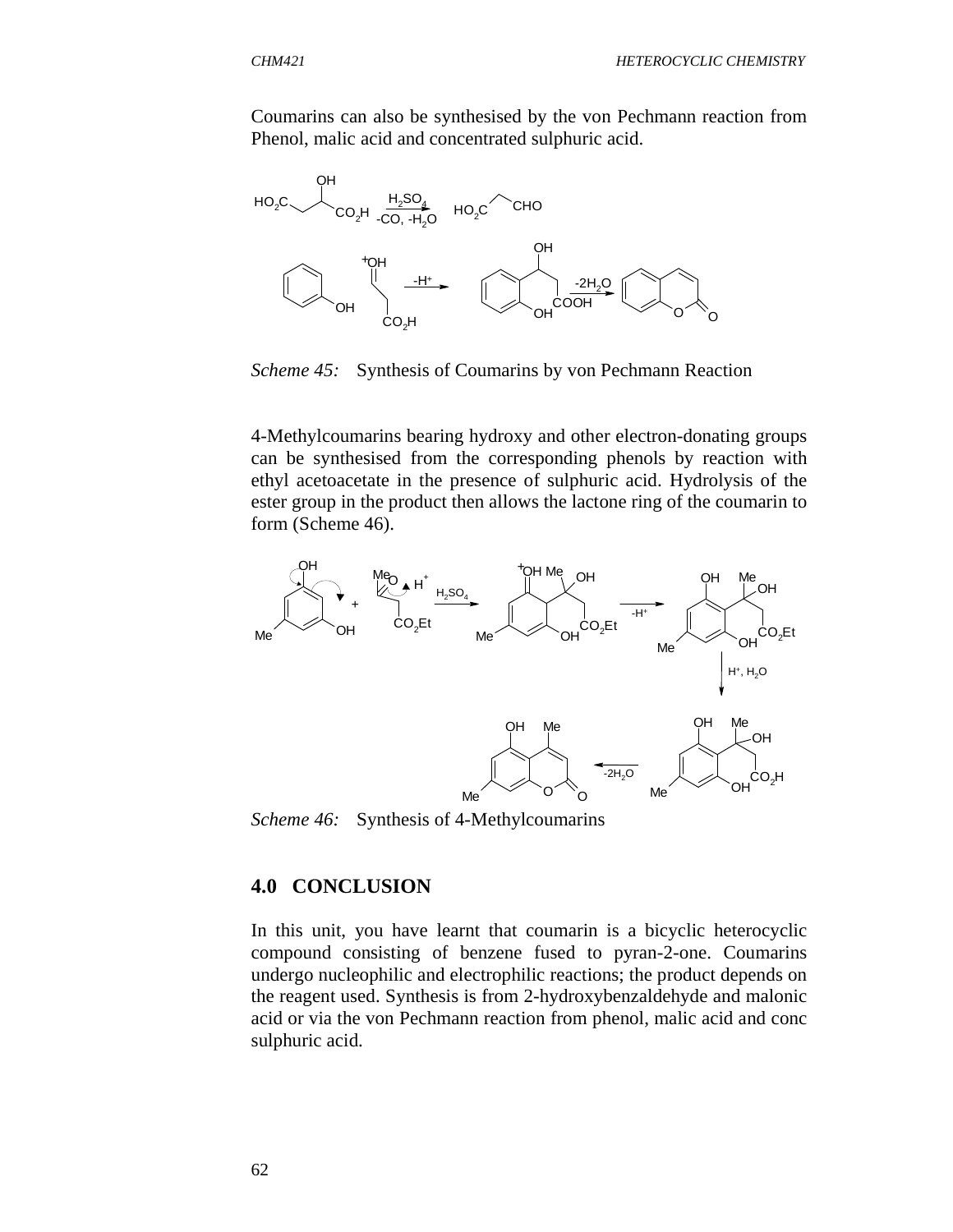# **5.0 SUMMARY**

The highlights of this unit are as follows:

- Coumarins are fused aromatic heterocycles consisting of benzene fused to pyran-2-one.
- Coumarins have a sweet smell and they are often used in perfumes, aroma enhancer in pipe tobaccos and certain alcoholic drinks.
- Nucleophilic addition reactions occur at C-2 of the carbonyl and results in ring opening.
- Electrophilic reaction takes place on the oxygen atom of the carbonyl group for strong oxophiles e.g. silane, however less oxophililc electrophiles give C-6 substituted coumarins.
- Halogenation in the presence of a lewis acid gives the C-6 substituted product while in the absence of a lewis acid, 3,4 addition products are obtained.
- In the presence of pyridine debromation of the 3,4-addition product occurs giving the 3-halogenated product.
- Synthesis is via the reaction of 2-hydroxybenzaldehyde and malonic acid (propane-1,3-dioic acid) in a Knoevenagel condensation step, followed by cyclisation and decarboxylation reactions.
- Reaction of Phenol, malic acid and conc Sulphuric acid also yields coumarin in the von Pechmann reaction.
- 4-Methylcoumarins can be synthesised from a corresponding phenol by reaction with ethyl acetoacetate in the presence of sulphuric acid, followed by hydrolysis of the ester formed.

# **6.0 TUTOR-MARKED ASSIGNMENT**

- 1. Suggest a possible mechanism for the conversion of coumarin into 3-bromocourmarin.
- 2. Write the equation for the conversion of coumarin to 6 bromocoumarin.
- 3. What is the product formed by reacting coumarin with NaOH?
- 4. What is the name given to the reaction in iii?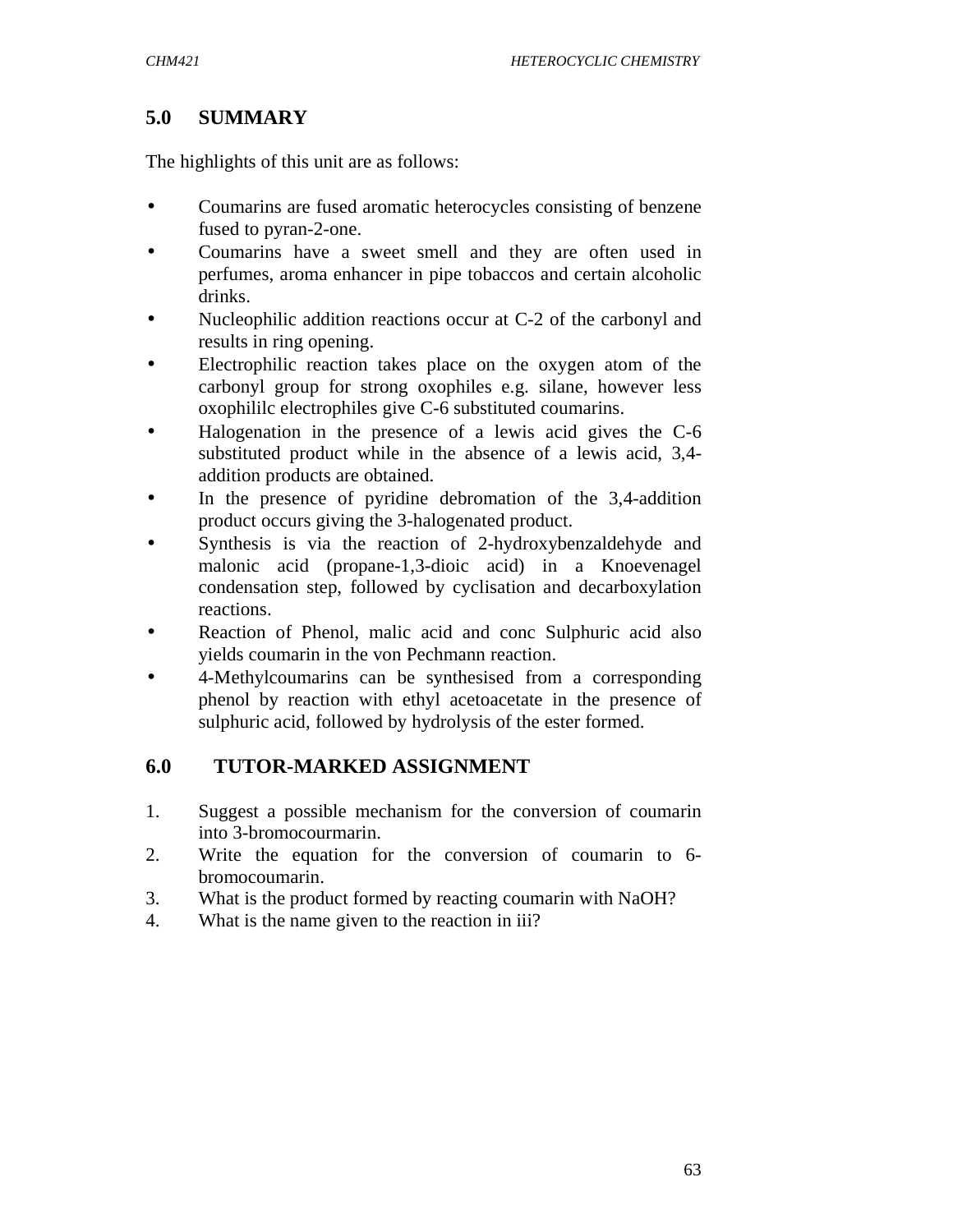#### **7.0 REFERENCES/FURTHER READING**

- Norman, R. O. C. & Coxon, J. M. (1993). Principles of Organic Synthesis (3rd ed.). *Blackie Academic & Professional, Glasgow.* An Imprint of Chapman & Hall. pp. 711-712.
- Olaniyi, A. A.; *et al.* (1998). *Essential Inorganic and Organic Pharmaceutical Chemistry.* Shaneson, C. I. Limited. pp. 363-450.
- Sainsbury, M. (2001). Heterocyclic Chemistry. *Royal Society of Chemistry*. pp.70-72.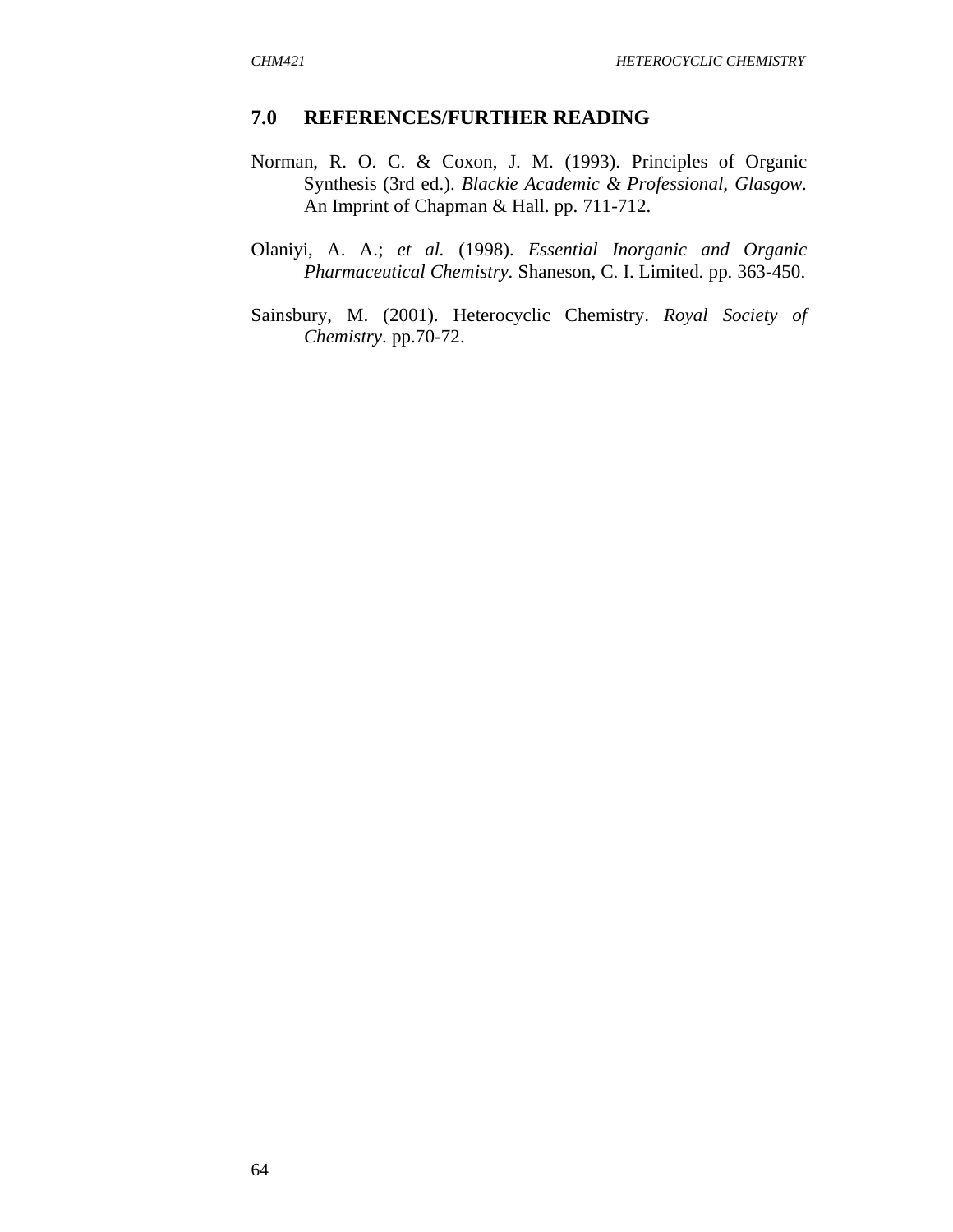# **UNIT 2 REACTIONS OF CHROMONES**

### **CONTENTS**

- 1.0 Introduction
- 2.0 Objectives
- 5.0 Main Content
	- 3.1 General Chemical Reactions of Chromones
- 4.0 Conclusion
- 5.0 Summary
- 6.0 Tutor-Marked Assignment
- 7.0 References/Further Reading

# **1.0 INTRODUCTION**

**Chromone** (or **1,4-benzopyrone**) is a derivative of benzopyran with a substituted keto group on the pyran ring. Derivatives of chromone are collectively known as *chromones*. Most, though not all, chromones are also phenylpropanoids.

# **2.0 OBJECTIVES**

At the end of this unit, you should be able to:

- identify the chromone structure
- write at least two chemical reactions of chromones
- predict the chemical reactions of a chromone derivative.

# **3.0 MAIN CONTENT**

## **3.1 General Chemical Reactions of Chromones**

Chromones differ marginally in their chemistry from coumarins (benzopyran-2-ones) because the carbonyl group is now conjugated with the oxygen atom via the double bond of the heterocycle. This conjuagation does not involve the benzene ring (Figure 15).





Coumarin Chromone

*Fig. 15:* Chromone Conjugation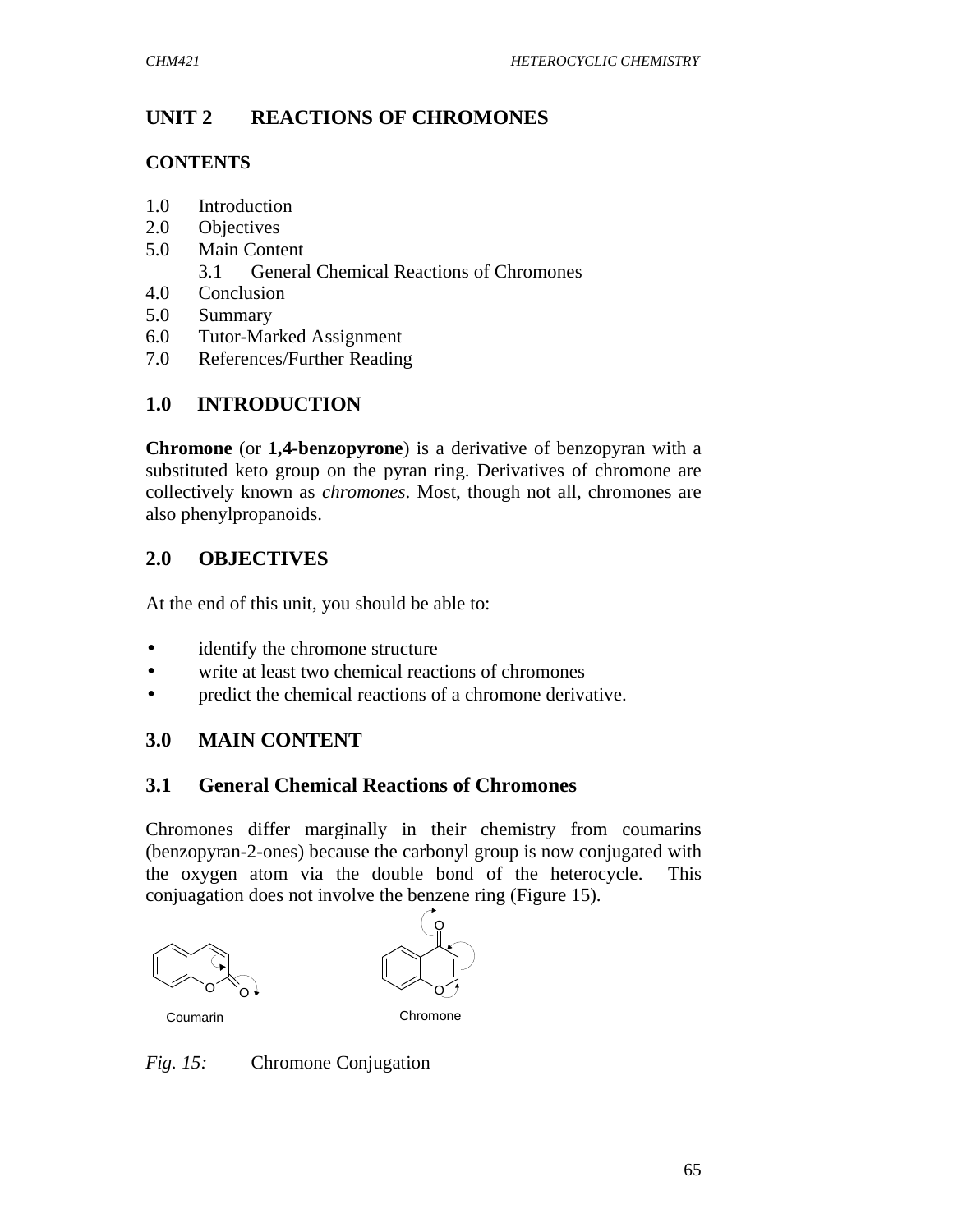As a result, chromones are rather more basic, and strong acids readily protonate the carbonyl oxygen atoms, forming crystalline benzopyrilium salts. Once protonated, the molecule should be resistant to further electrophilic attack, but with fuming nitric acid and concentrated sulphuric acid at between  $0^{\circ}$ C and room temperature, chromone gives the 6-nitro derivative (Scheme 47). Chromone also undergoes a Mannish-type reaction (Scheme 47) with dimethylamine and formaldehyde (methanal) in hydrogen chloride and ethanol; here the product is 3-(N-N-dimethylaminomethyl)chromone.



*Scheme 47:* Reaction of Chromones

Relatively hard nucleophiles, such as Grignard reagents, may attack at the carbonyl carbon, whereas softer nucleophiles, e.g. hydroxide ion, combine at C-2 by conjugative addition, and this may then cause ring opening (Scheme 48).



*Scheme 48:* Reactions of Chromones with Nucleophiles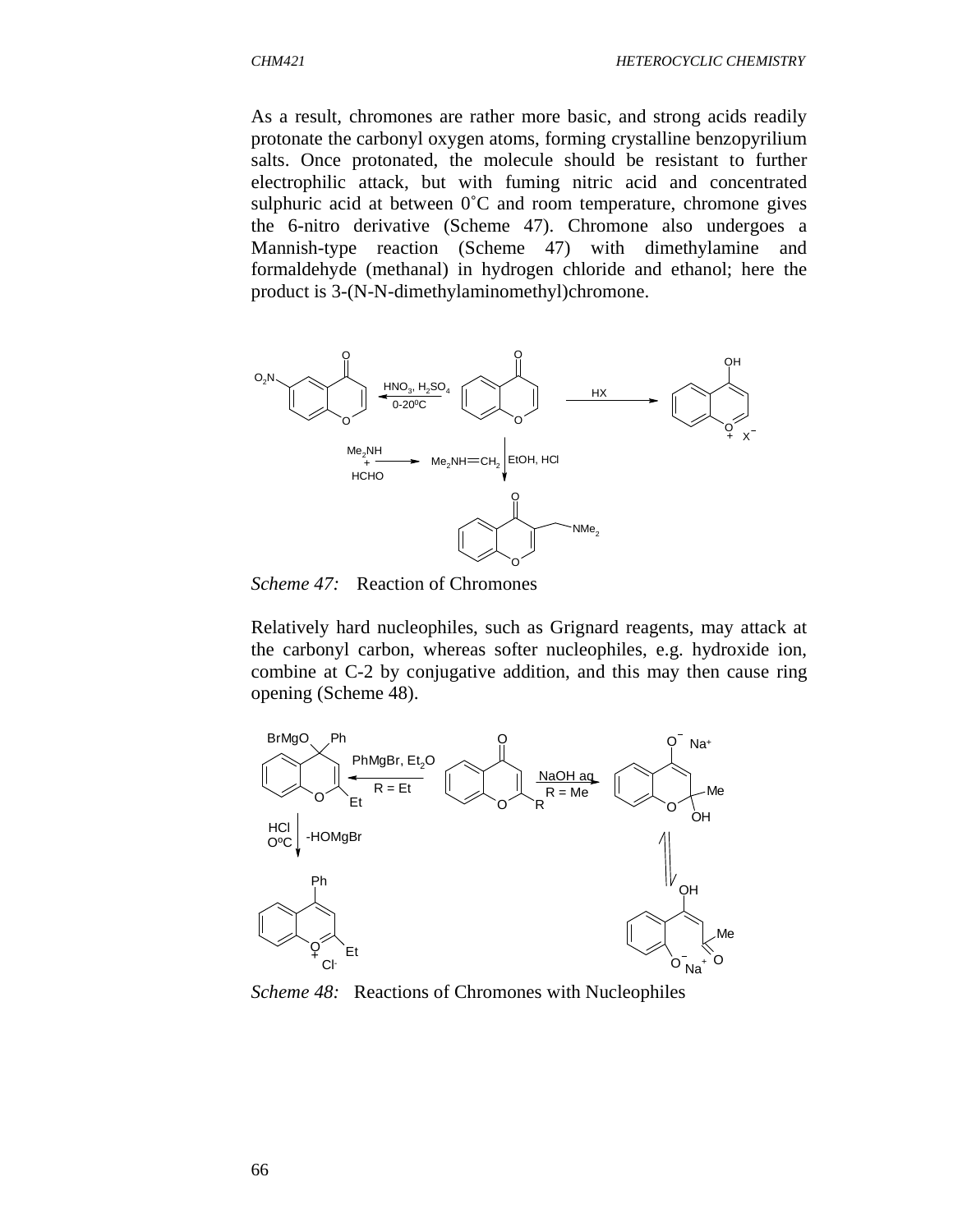# **4.0 CONCLUSION**

From this unit, you know that chromone is a bicyclic heterocyclic compound consisting of benzene fused to pyran-4-one. Moreover, it is now clear why the reactions of chromones differ from that of coumarins despite the similarities in their structures. Chromones undergo electrophilic substitution and nucleophilic addition reactions and forms salts with strong acids.

# **9.0 SUMMARY**

- Indole is a major constituent of coal tar and can be obtained from Chromones are bicyclic heterocyclic compounds consisting of a benzene ring fused to a pyrane-4-one ring.
- The presence of a benzene unit fused to a pyrone ring affects the chemistry of both chromones and coumarins, but there are subtle differences in the reactivity of the two types of compounds.
- Chromones are more basic compared to coumarins so they are readily protonated to form benzopyrilium salts. Once protonated the molecule is resistant to further electrophilic attack.
- E-substitution with fuming nitric acid and concentrated sulphuric acid takes place at C-6.
- Reaction with strong nucleophiles such as Grignard reagents take place at position 2 to give the 2-substituted product, while softer nucleophiles attack at C-2 by conjugative addition followed by ring opening.

## **10.0 TUTOR-MARKED ASSIGNMENT**

- 1. What is the reaction product when chromone is reacted with EtMgBr?
- 2. Explain why chromone is more basic compared to coumarin.
- 3. How does chromone react with NaOH?
- 4. What is the product of the reaction of chromone with hydrochloric acid?

## **7.0 REFERENCES/FURTHER READING**

Olaniyi, A. A.; *et al*. (1998). *Essential Inorganic and Organic Pharmaceutical Chemistry.* Shaneson, C.I. Limited. pp. 363-450.

Sainsbury, M. (2001). Heterocyclic Chemistry. *Royal Society of Chemistry.* pp. 42-49.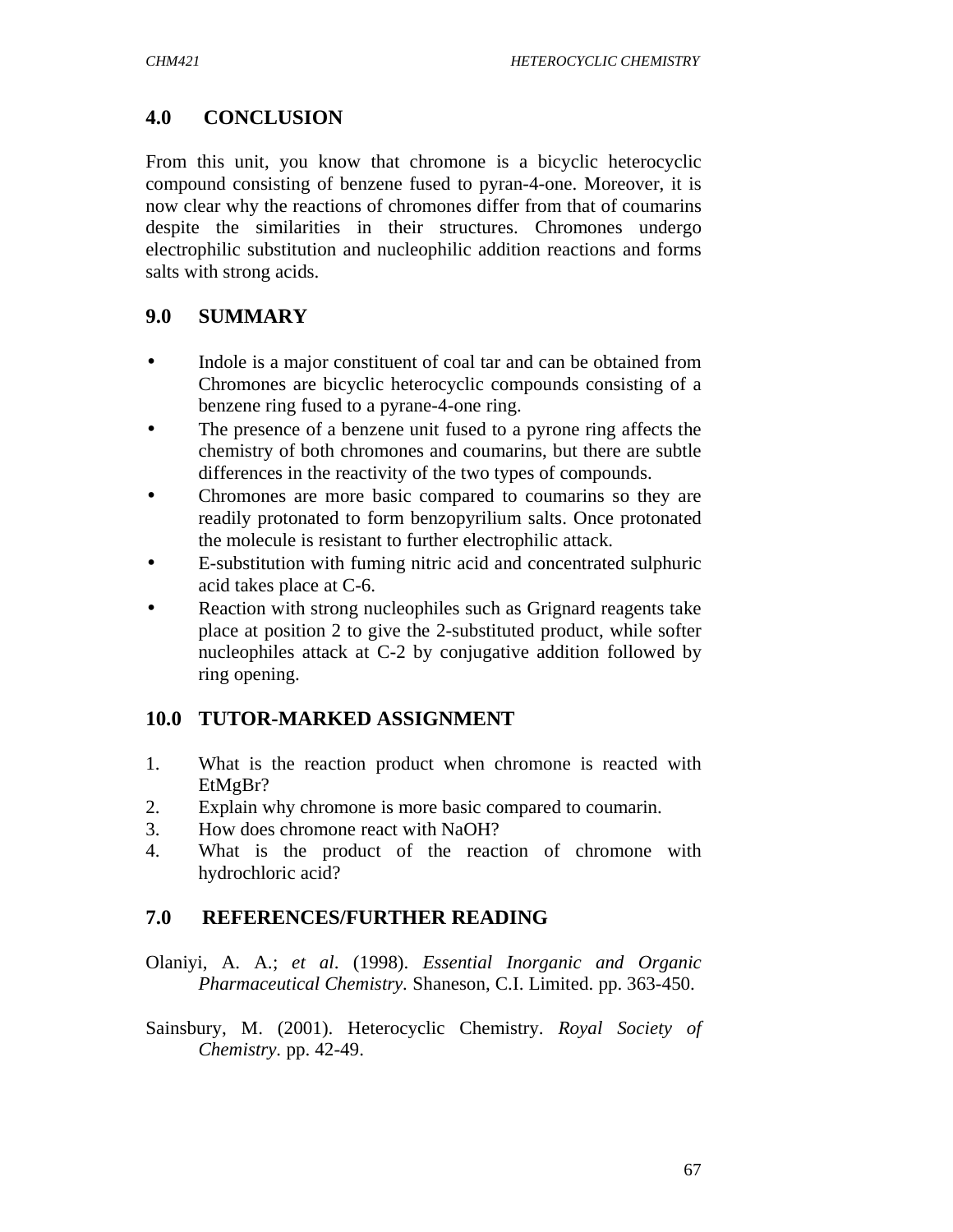#### **UNIT 3 SYNTHESIS OF CHROMONES**

#### **CONTENTS**

- 1.0 Introduction
- 4.0 Objectives
- 3.0 Main Content
	- 3.1 Synthesis of Chromones
- 4.0 Conclusion
- 5.0 Summary
- 6.0 Tutor-Marked Assignment
- 7.0 References/Further Reading

#### **1.0 INTRODUCTION**

Chromone is a parent member of a group of plant colouring pigments, the flavones (2-arylchromones), which are found both free and as glycosides. 2,3-substituted chromones can be synthesised from salicylic acid derivatives and from 2-hydroxyphenyl ketones. 3-substituted chromones can be synthesised via the condensation of the enolate of 2 hydroxyphenyl ketone and ethyl formate.

#### **2.0 OBJECTIVES**

At the end of this unit, you should be able to:

- explain the synthesis of chromones
- design the synthesis of some chromone derivatives

#### **3.0 MAIN CONTENT**

#### **3.1 Synthesis of Chromones**

Synthesis of 2- and 3- substituted chromones normally start from 2 hydroxyphenyl ketones. In the first of two examples, a route to flavone is shown in Scheme 49 using 2-hydroxyacetophenone (2 hydroxyphenylethanone) and benzoyl chloride as starting materials. Initially, the phenolic group of the acetophenone is O-acylated by benzoyl chloride, using pyridine as a base (a Schotten-Baumann type reaction). Under these conditions, the O-benzoyl derivative immediately enolises and is O-acylated again to yield a dibenzoate. Without isolation, this product is cyclised by treatment with aqueous potassium hydroxide to yield 2-hydroxy-2,3-dihydroflavone. Dehydration to flavone is then affected by the action of glacial acetic acid containing sulphuric acid.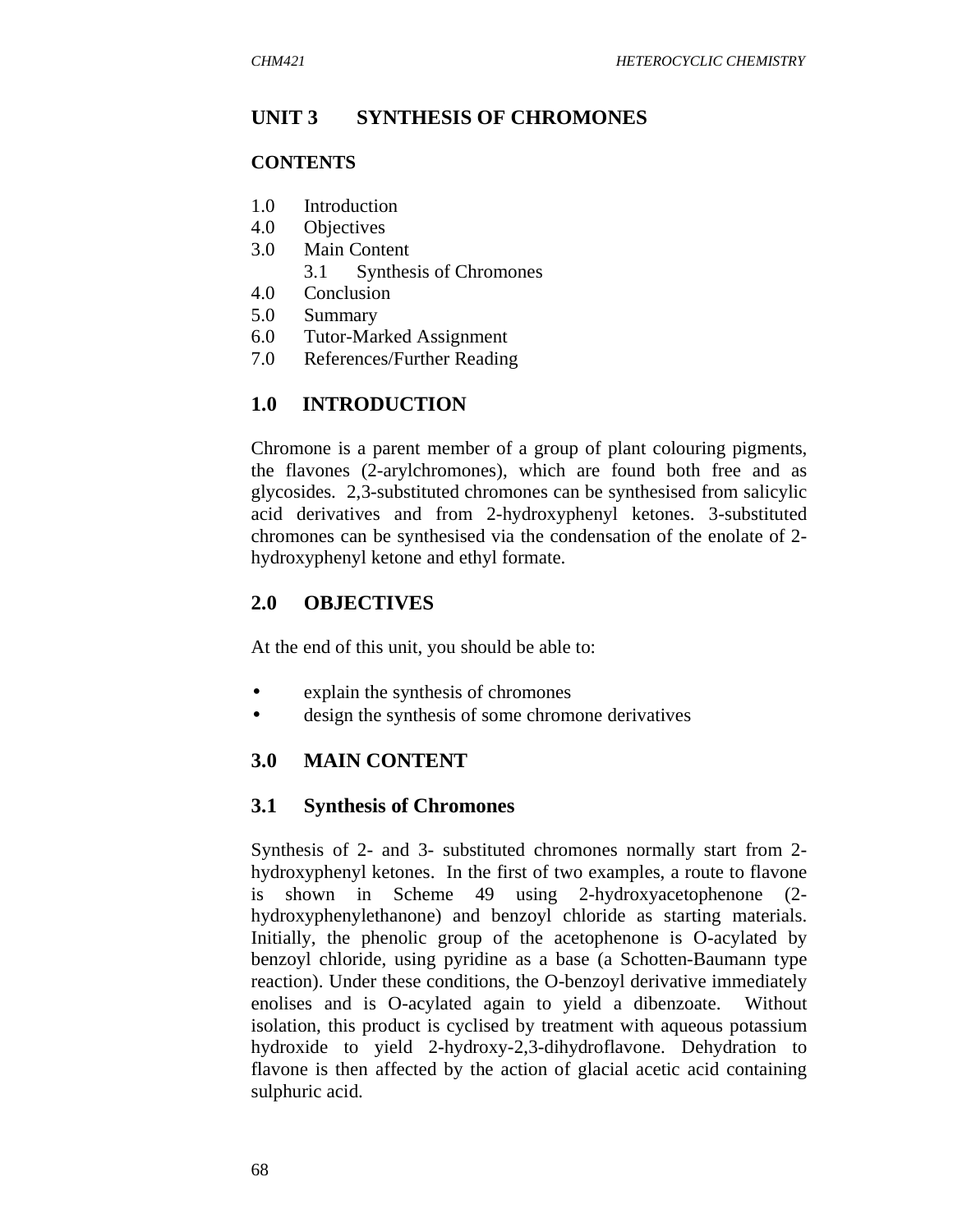

*Scheme 49:* Synthesis of 2-substituted Chromones

2- substituted chromones can also be synthesised from salicylic acid derivatives (Scheme 50).



*Scheme 50:* Synthesis of 2-substituted Chromones from Salicylic Acid Derivatives

A similar route to 3-substituted chromones and isoflavone (R=Ph) relies upon a Claisen-like condensation between the enolate of a 2 hydroxyphenyl ketone and ethyl formate (methanoate) (Scheme 51). This affords a 2-hydroxydihydrochromone that, as in the first example is subjected to an acid-promoted dehydration in the final step.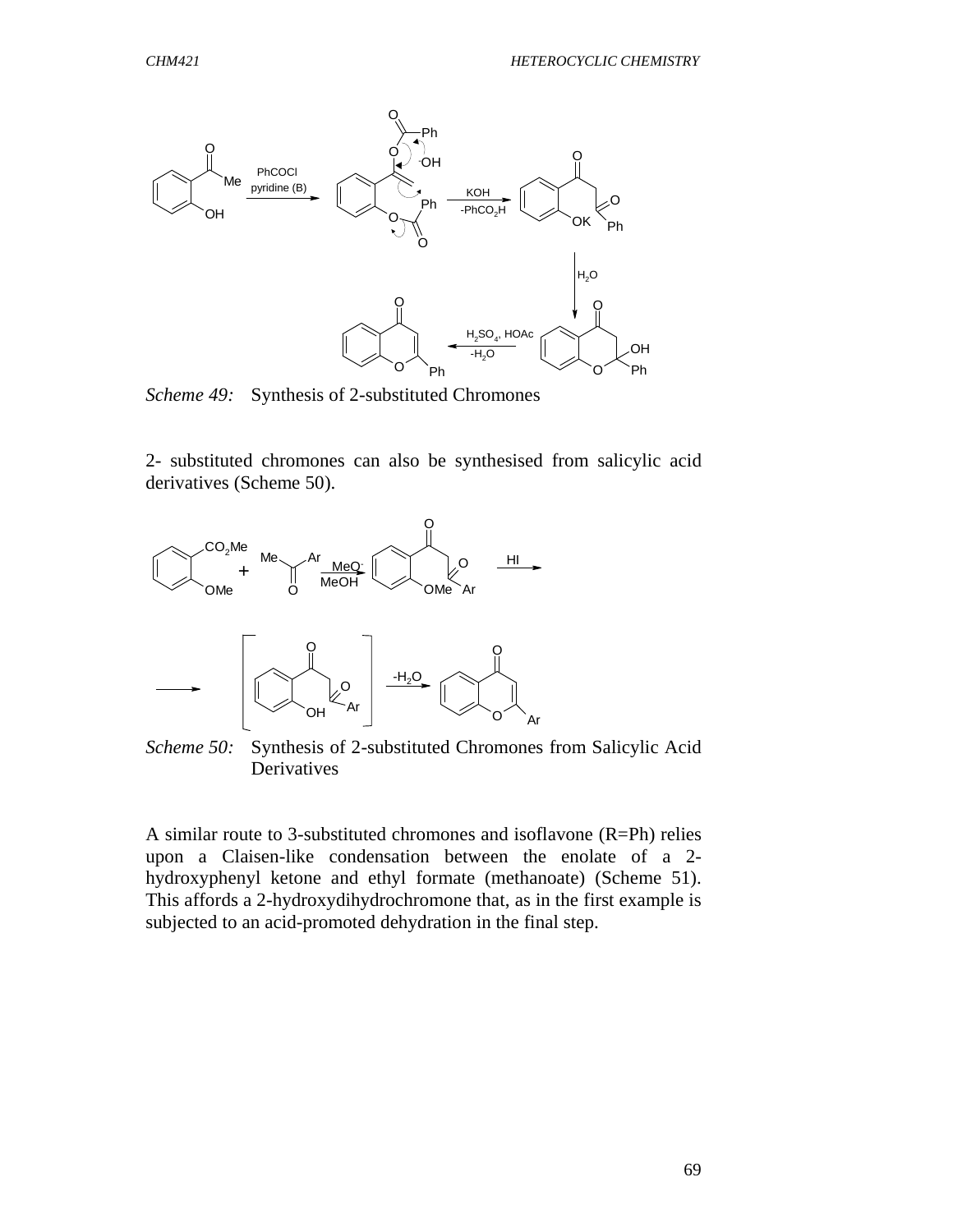

*Scheme 51:* Synthesis of 3-substituted Chromones

#### **4.0 CONCLUSION**

In this unit, you have learnt how to synthesise 2- and 3-substituted chromones.

#### **9.0 SUMMARY**

- 2-substituted chromones can be synthesised from the reaction of 2-hydroxyphenylketones with suitable acid chloride.
- 2-substituted chromones can also be synthesised from salicylic acid derivatives with a suitable ketone.
- 3-substituted chromones and isoflavones can be synthesised via a Claisen-like condensation between the enolate of 2 hydroxyphenyl ketone and ethyl formate.

#### **10.0 TUTOR-MARKED ASSIGNMENT**

- 1. Devise a synthesis for 3-methylchromone and 3 phenylchromome (isoflavone).
- 2. Devise a synthesis for 2-methylchromone via 2 hydroxyphenylketone.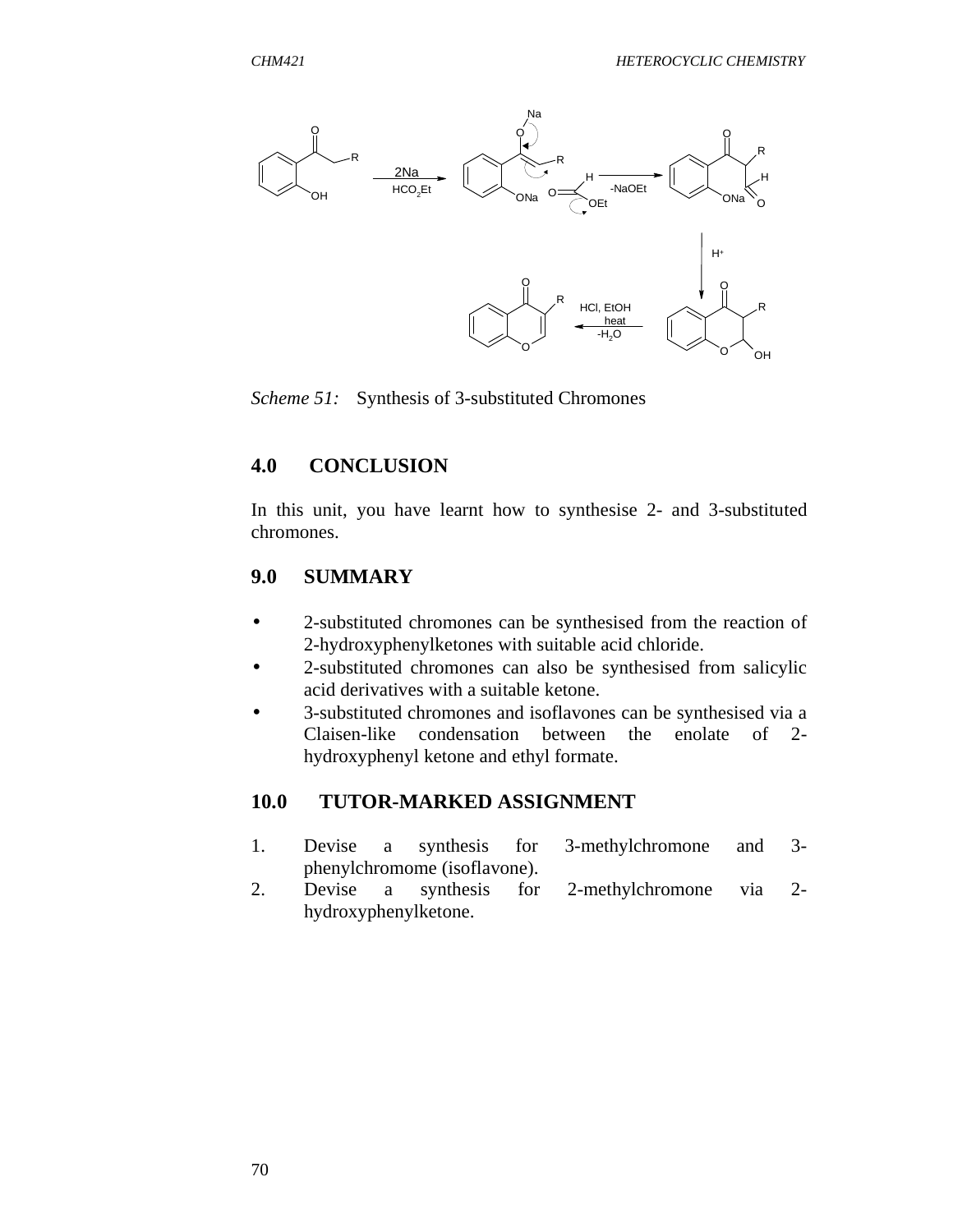### **7.0 REFERENCES/FURTHER READING**

- Norman, R. O. C. & Coxon, J. M. (1993). Principles of Organic Synthesis (3rd ed.). *Blackie Academic & Professional, Glasgow*. An Imprint of Chapman & Hall. pp. 703-706.
- Olaniyi, A. A.; *et al.* (1998). *Essential Inorganic and Organic Pharmaceutical Chemistry.* Shaneson, C.I. Limited. pp. 363-450.
- Sainsbury, M. (2001). Heterocyclic Chemistry. *Royal Society of Chemistry.* pp. 42-49.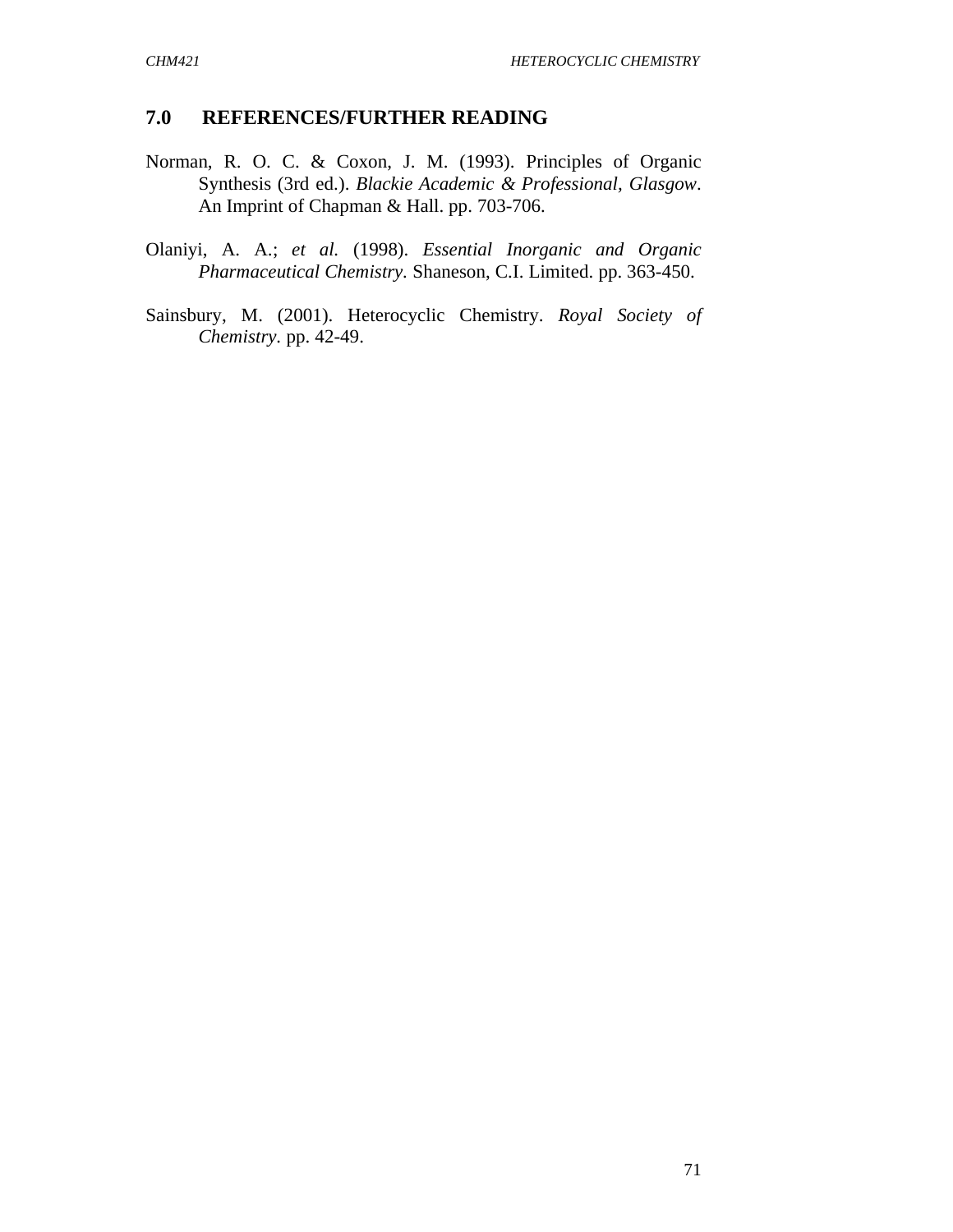### **UNIT 4 SYNTHESIS AND REACTIONS OF BENZOPYRILIUM AND DIBENZOPYRILIUM SALTS**

#### **CONTENTS**

- 1.0 Introduction
- 4.0 Objectives
- 3.0 Main Content
	- 3.1 General Properties of Benzopyrilium Salts
	- 3.2 Synthesis of Pyrilium Salts
	- 3.3 Synthesis of Anthocyanidins (cyanidin Chloride)
- 4.0 Conclusion
- 5.0 Summary
- 6.0 Tutor-Marked Assignment
- 7.0 References/Further Reading

#### **1.0 INTRODUCTION**

There are numerous examples of benzopyrilium salts, benzopyrones and benzopyranones and frequently they have trivial names that reflect their long history (Figure 16).



*Fig. 16:* Structures of Benzopyrilium Salts, Coumarins, Chromones and Flavonoids

Many natural products and frequently these compounds contain hydroxyl or alkoxy groups (sometimes in the form of a sugar residue). Polyhydroxylated natural products based upon 2-phenylbenzopyrilium (flavylium) salts and with ether linkages to sugars are called anthocyanins, whereas without their sugars they are known as anthocyanidins.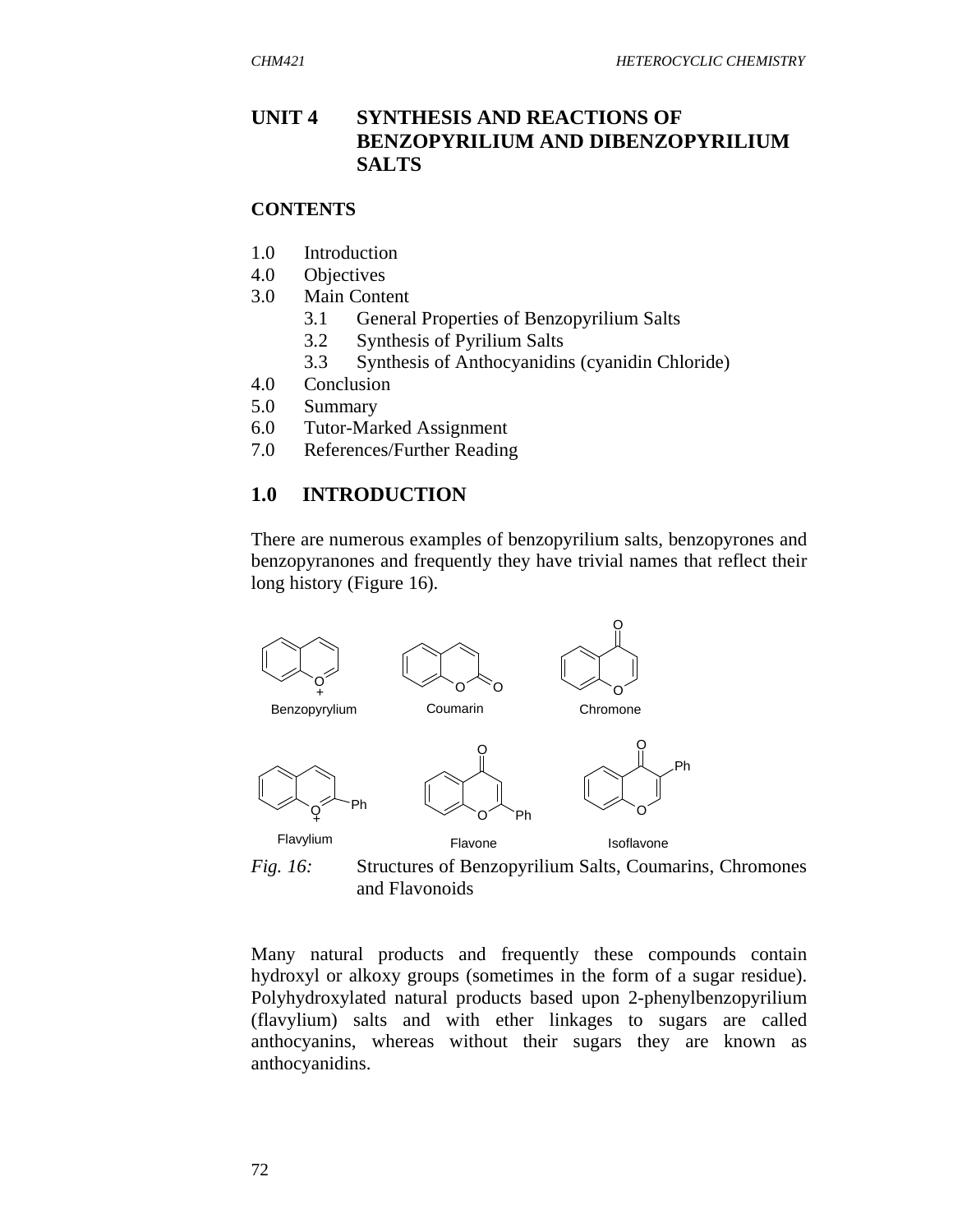# **2.0 OBJECTIVES**

At the end of this unit, you should be able to:

- design the structures of other benzopyrilium salts and dibenzopyrilium salts
- state the general properties of benzopyrilium salts
- describe how prylium salts can be synthesised
- describe how benzopyrilium salts and dibenzopyrilium salts are synthesised.

# **3.0 MAIN CONTENT**

## **3.1 General Properties of Benzopyrilium Salts**

Anthocyanins, in association with other compounds, such as flavones, are responsible for the colour of certain flowers. An anthocyanin found in rose petals is cyanin; it can be isolated as its chloride. The corresponding anthocyanidin, cyanidin, exists as the pentahydroxy salt in acidic media, but as the pH increases it gives first a quinone and then an anion. Each of these forms have different colours (Scheme 52).



*Scheme 52:* Effect of pH on Cyanidin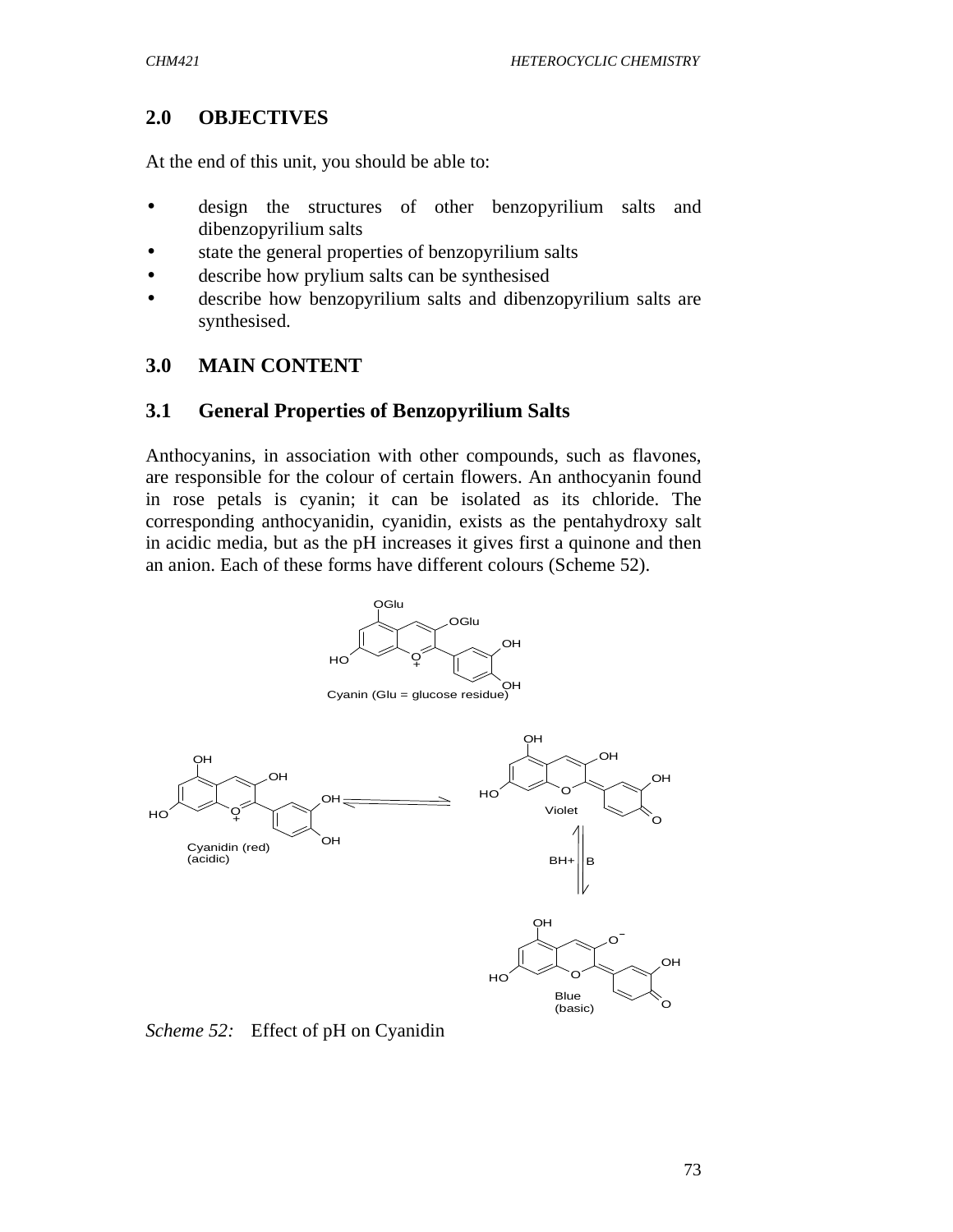Other natural products in the group are built up by ring fusions of several types of ring systems. They include the garden insecticide rotenone (sometimes sold in crude form as derris powder, the pulverised bark of the plant *Derris elliptica*).

### **3.2 Synthesis of Pyrilium Salts**

Salts of the type  $R_3O^+X$  are normally unstable and cannot be isolated unless X is an especially stable (non-nucleophilic) anion such as  $BF_4$ . However, the oxonium salts derived by oxidation of the pyran nucleus are comparatively stable because the cation possesses aromatic stabilisation energy which is lost when an anion bonds covalently to it. The parent member of the series, the pyrilium ion is formed by acidification of the sodium salt of glutaconic aldehyde at low temperatures (Scheme 53).



*Scheme 53:* Synthesis of Pyrilium Salts

### **3.3 Synthesis of Anthocyanidin and Cyanidin Chloride**

The glycosides of a number of 2-arylbenzopyrlium salts occur naturally as plant colouring matters, the anthocyanins. The parent salts, the anthocyanidins, are synthesised form salicylaldehydes and acetophenones by an acid-catalysed aldol reaction followed by ring closure in ethylacetate solution.



*Scheme 54:* Synthesis of 2-arylbenzopyrlium Salts (anthocyanidins)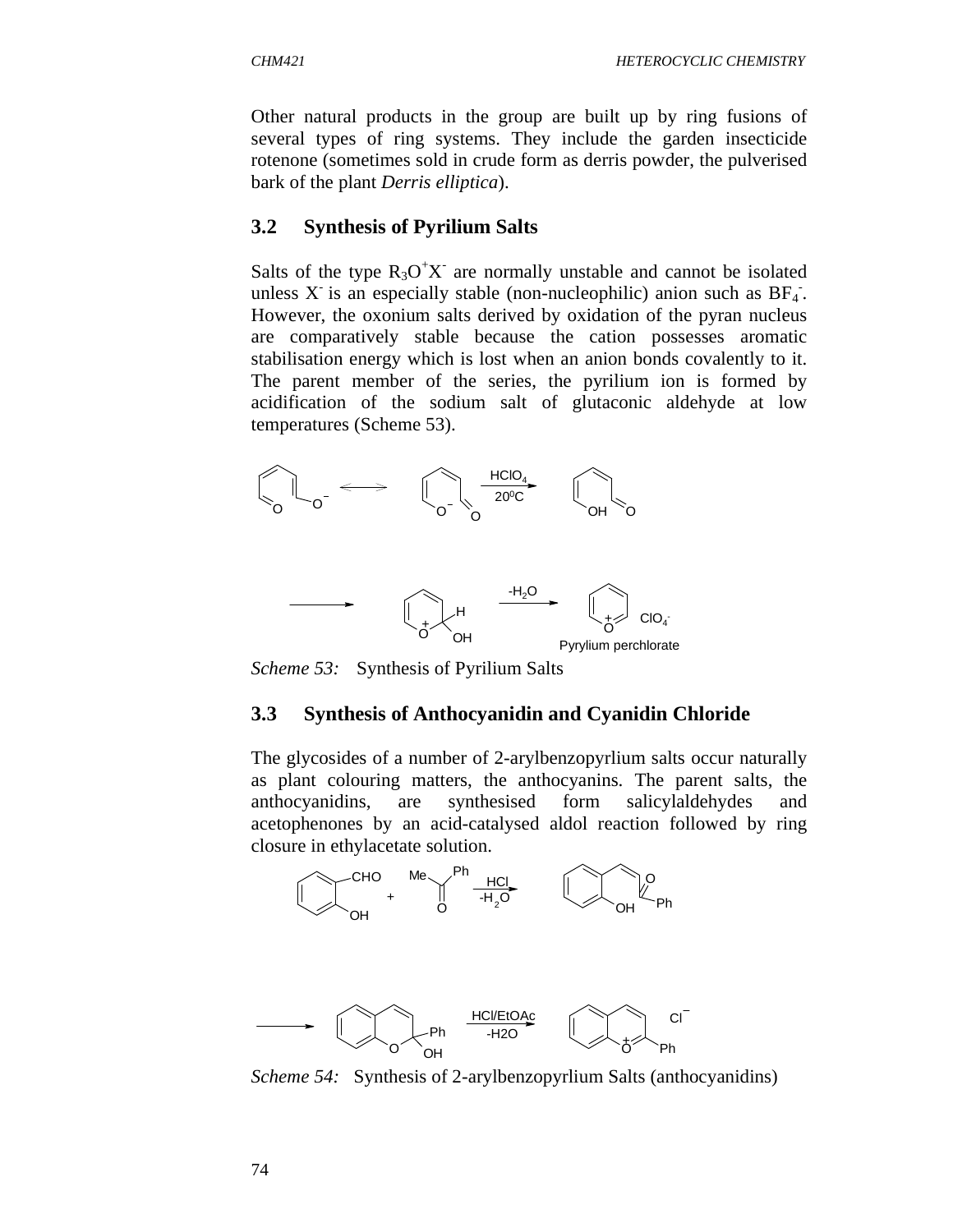

Cyanidin chloride has been prepared as follows:

*Scheme 55:* Synthesis of Cyanidin Chloride

The general method of synthesis of the three ring systems is shown in Scheme 56 using phenols and 1,3-dicarbonyl compound as starting materials.



#### *Scheme 56:* General Methods of Synthesis of 2-Benzopyrilium Salts, Chromone and Coumarin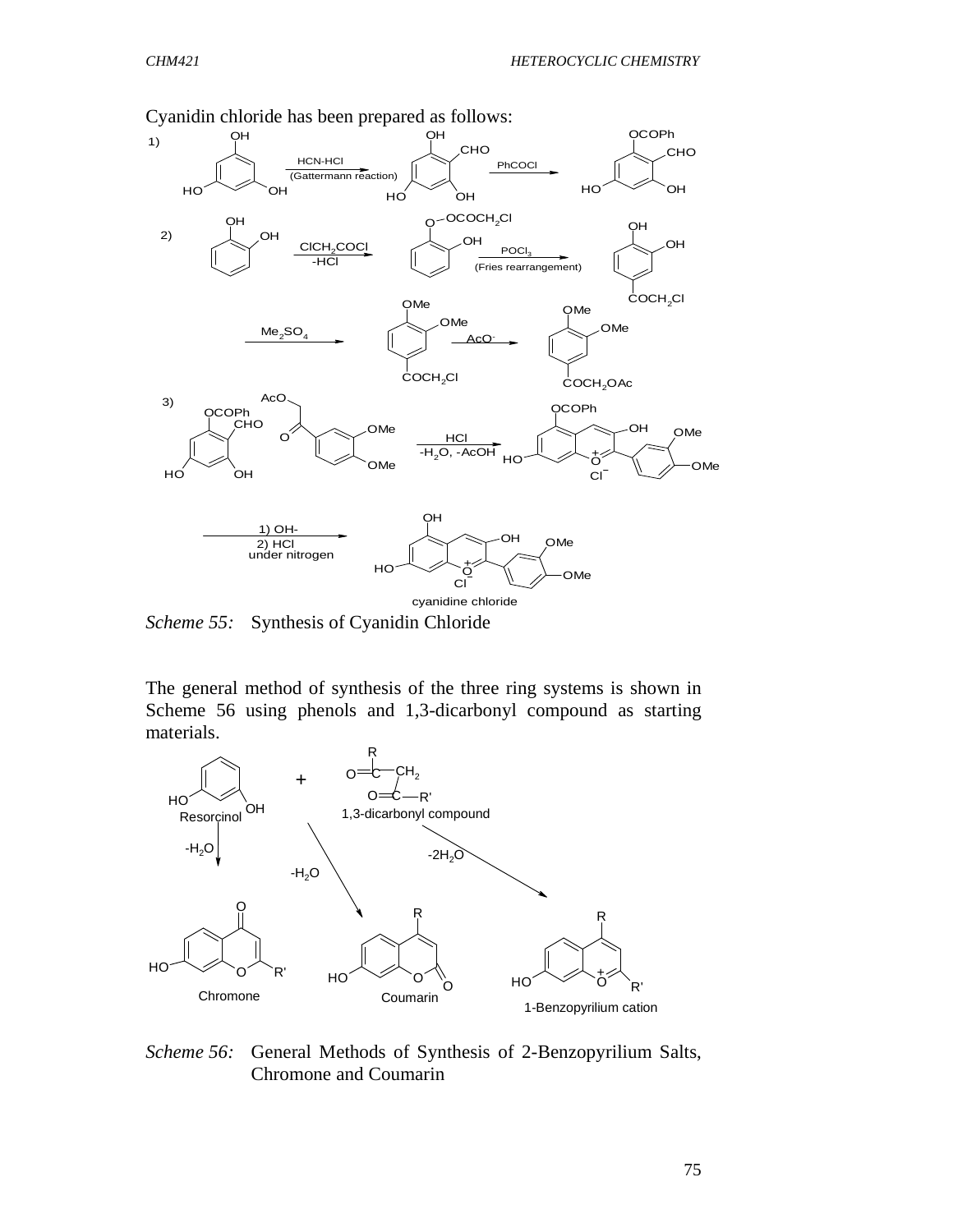# **4.0 CONCLUSION**

You will now be familiar with the structures of benzopyrilium salts and some 2-phenylbenzopyrilium salts such as anthocyanidins and cyanidine chloride. Synthesis of 2-phenylbenzopyrilium salts is usually via salicylaldehydes and acetophenones.

# **5.0 SUMMARY**

- Polyhydroxylated natural products based upon 2 phenylbenzopyrilium (flavylium) salts and with ether linkages to sugars are called anthocyanins, whereas without their sugars they are known as anthocyanidins.
- Cyanidins change colour with pH, changing from red to blue as the pH increases.
- Pyrilium salts are normally unstable and cannot be isolated unless  $X$  is an especially stable anion such as  $BF_4$ .
- The pyrilium ion is formed by acidification of the sodium salt of glutaconic aldehyde at low temperatures.
- Anthocyanidins are synthesised form salicylaldehydes and acetophenones by an acid-catalysed aldol reaction followed by ring closure in ethylacetate solution.
- 2-benzopyrilium cation, chromones and coumarins can also be synthesised using phenols and 1,3-dicarbonyl compounds as starting materials.

# **6.0 TUTOR-MARKED ASSIGNMENT**

- 1. Differentiate between the structures of benzopyrilium ion, courmarin and chromones.
- 2. Differentiate between the structure of flavylium, flavones and isoflavone.
- 3. Illustrate the effect of pH on cyanidin.
- 4. Devise a synthesis for 2-phenylbenzopyrilium salt from salicylaldehyde and acetophenone.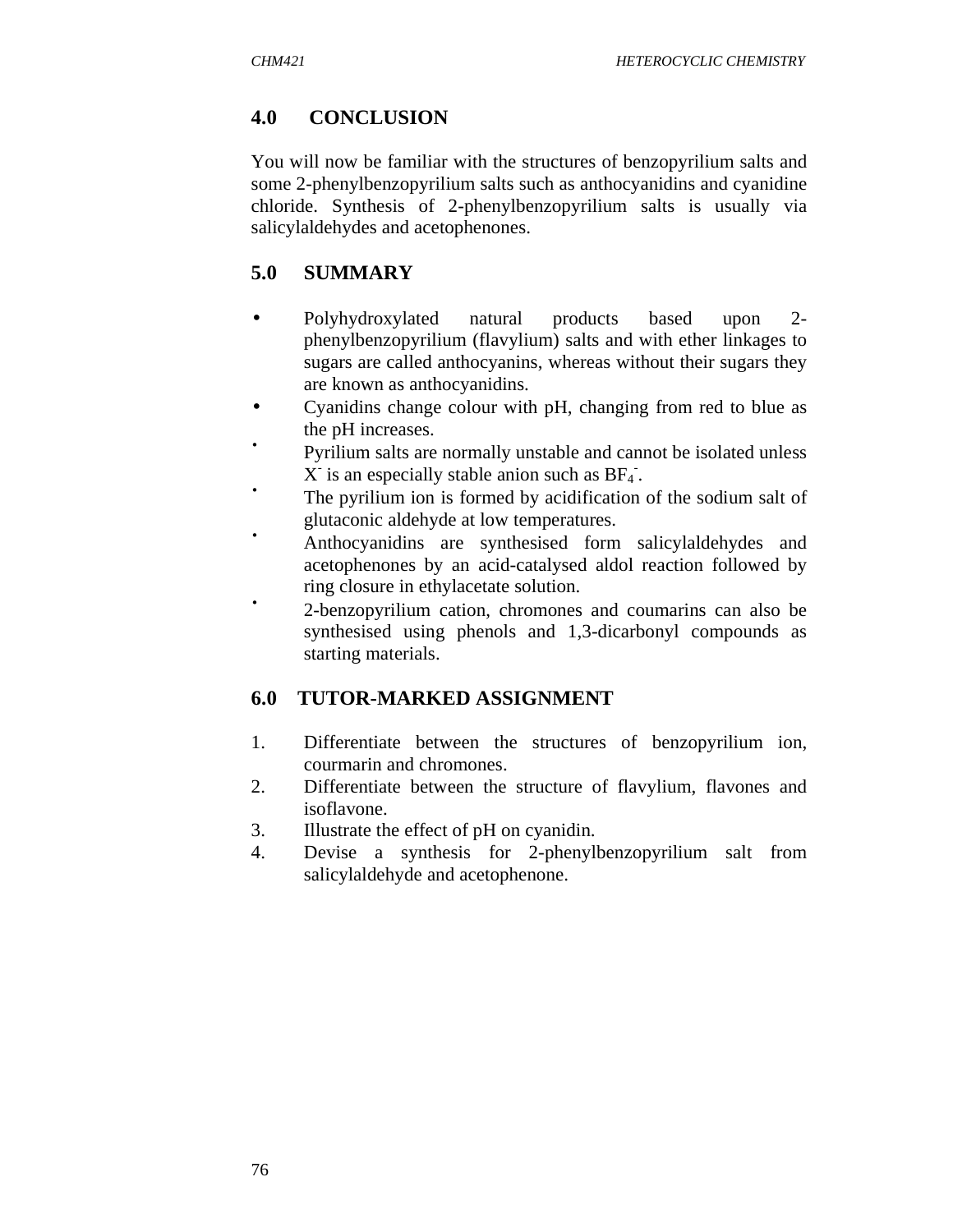### **7.0 REFERENCES/FURTHER READING**

- Norman, R. O. C. & Coxon, J. M. (1993). Principles of Organic Synthesis (3rd ed.). *Blackie Academic & Professional, Glasgow.* An Imprint of Chapman & Hall. pp. 706-708.
- Olaniyi, A. A.; *et al*. (1998). *Essential Inorganic and Organic Pharmaceutical Chemistry.* Shaneson, C.I. Limited. pp. 363-450.
- Sainsbury, M. (2001). Heterocyclic Chemistry. *Royal Society of Chemistry*. pp. 50-54.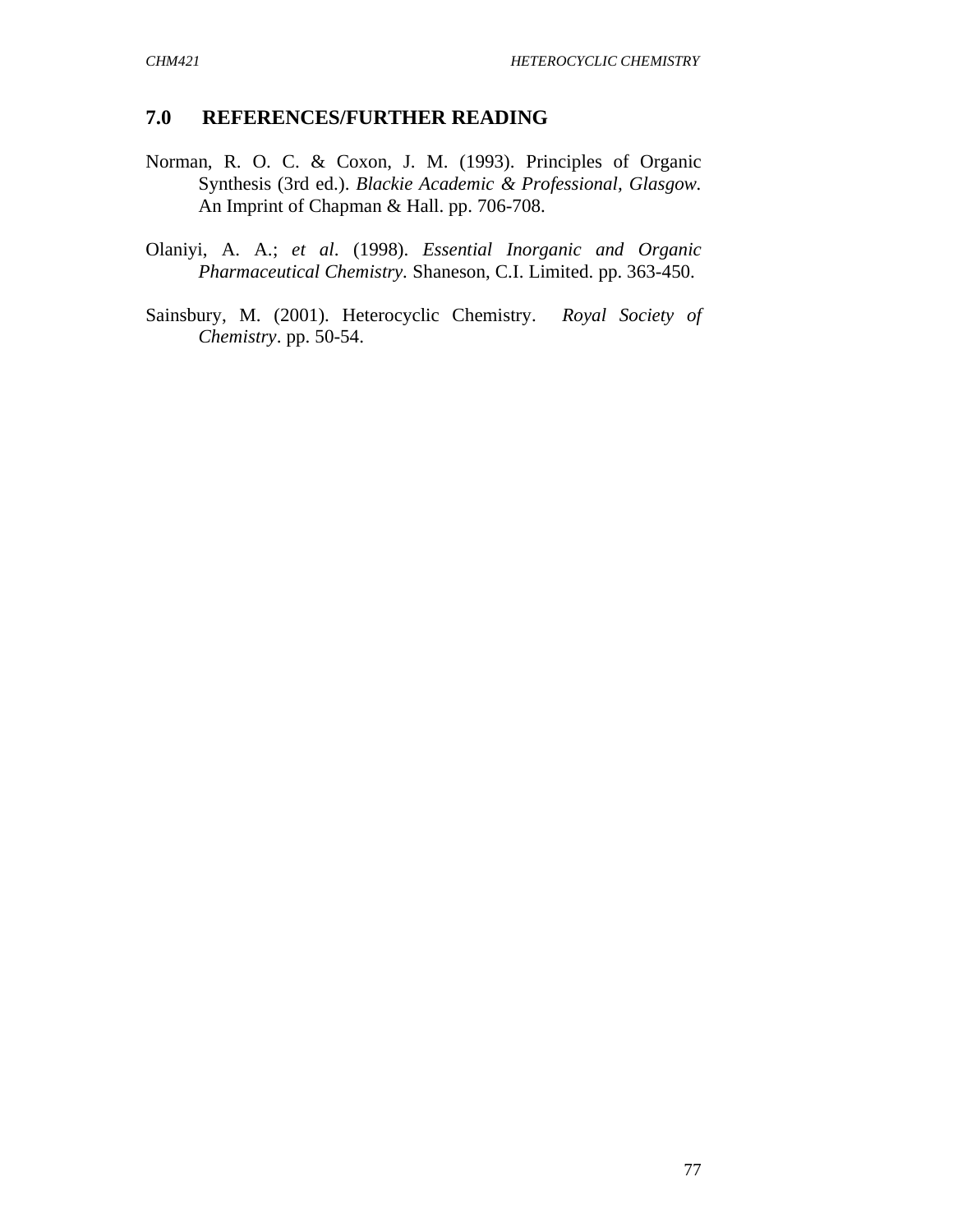# **UNIT 5 APPLICATIONS OF THE COUMARINS AND CHROMONE RING SYSTEM IN DRUG SYNTHESIS**

#### **CONTENTS**

- 1.0 Introduction
- 4.0 Objectives
- 3.0 Main Content
	- 3.1 Warfarin
	- 3.2 Sodium Cromoglycate
- 4.0 Conclusion
- 5.0 Summary
- 6.0 Tutor-Marked Assignment
- 7.0 References/Further Reading

## **1.0 INTRODUCTION**

Although coumarin has no anticoagulant activity, it is transformed into the natural anticoagulant dicoumarol by a number of species of fungi. This occurs as the result of the production of 4-hydroxycoumarin, then further (in the presence of naturally occurring formaldehyde) into the actual anticoagulant dicoumarol, a fermentation product and mycotoxin. This substance was responsible for the bleeding disease known historically as "sweet clover disease" in cattle eating moldy sweet clover silage.

Coumarin is used in the pharmaceutical industry as a precursor molecule in the synthesis of a number of synthetic anticoagulant pharmaceuticals similar to dicoumarol, notably warfarin (Coumadin) and some even more potent rodenticides that work by the same anticoagulant mechanism.

The drugs, cromolyn sodium (or cromolyn) and nedocromil, are commonly grouped together as chromones (also called cromoglycates). Strictly speaking, cromolyn is a chromone, whereas nedocromil belongs to the structural class of pyranoquinolines. Both agents contain a chromone ring configuration (one ring in nedocromil, two in cromolyn) and they share many clinical characteristics.

Cromolyn was first introduced in Great Britain in the early 1970s for severe allergic asthma. Since then, recommendations for its use have shifted to milder asthma, where the agent gained greater acceptance. The chromones are currently listed as alternate initial controller therapies for mild asthma in national and international guidelines, although inhaled glucocorticoids (also known as inhaled corticosteroids or ICS) are the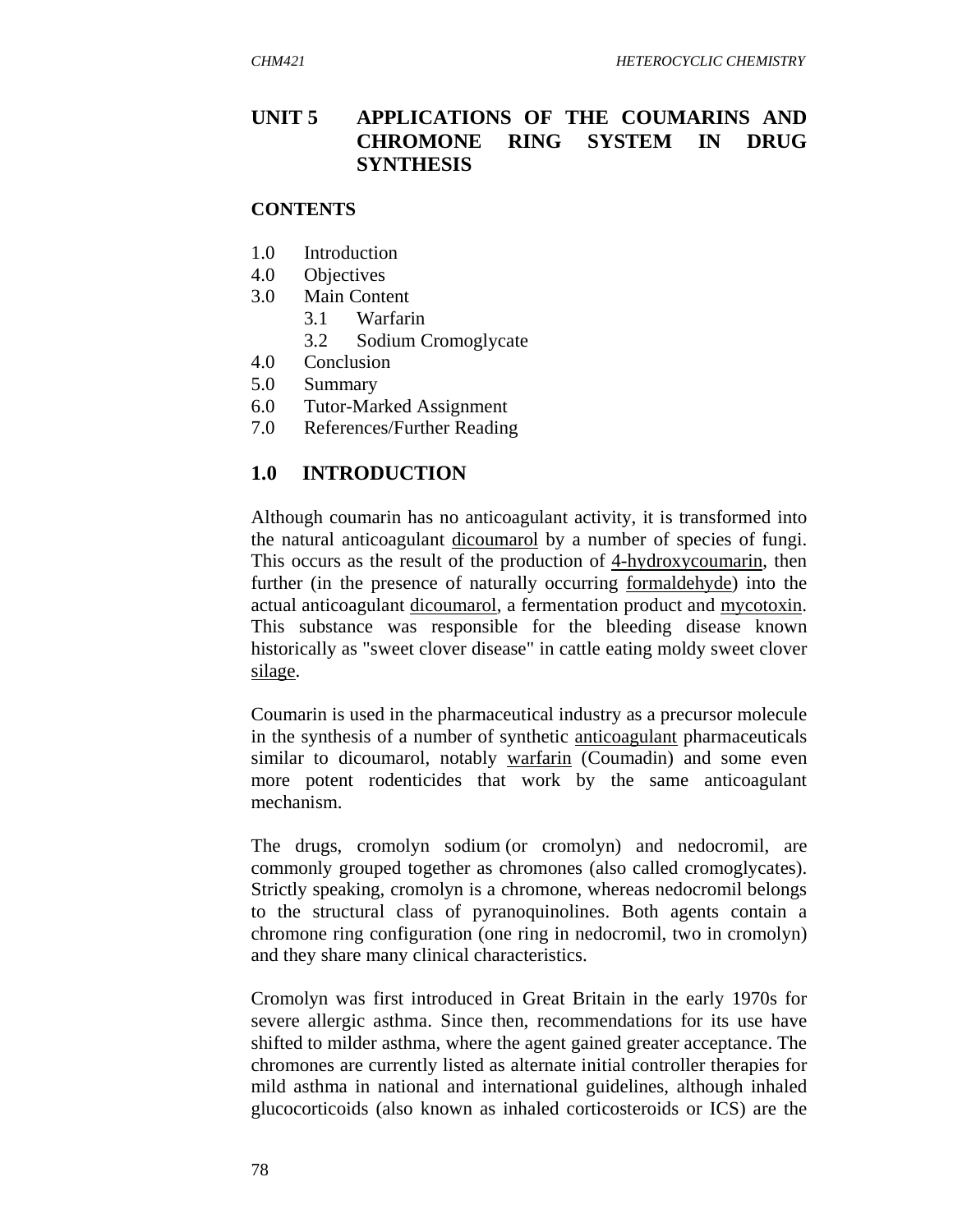preferred agents. The low incidence of side effects compared to ICS is a leading reason some patients prefer chromones over ICS.

# **2.0 OBJECTIVES**

At the end of this unit, you should be able to:

- list the importance of chromones and coumarins in medicines
- identify some biologically active compounds containing the chromones and coumarin derivatives.

# **3.0 MAIN CONTENT**

## **3.1 Warfarin**

**Warfarin** is a white crystalline compound,  $C_{19}H_{16}O_4$ , used as a rodenticide and as an anticoagulant. (Also known under the brand names **Coumadin**, **Jantoven**, **Marevan**, **Lawarin**, **Waran**, and **Warfant**) is an anticoagulant. It is most likely to be the drug popularly referred to as a "blood thinner," yet this is a misnomer, since it does not affect the thickness or viscosity of blood. Instead, it acts on the liver to decrease the quantity of a few key proteins in blood that allow blood to clot.

It was initially marketed as a pesticide against rats and mice and is still popular for this purpose, although more potent poisons such as brodifacoum have since been developed. A few years after its introduction, warfarin was found to be effective and relatively safe for preventing thrombosis and embolism (abnormal formation and migration of blood clots) in many disorders. It was approved for use as a medication in the early 1950s and has remained popular ever since; warfarin is the most widely prescribed anticoagulant drug in North America.

Despite its effectiveness, treatment with warfarin has several shortcomings. Many commonly used medications interact with warfarin, as do some foods (particularly fresh plant-based foods containing vitamin K), and its activity has to be monitored by blood testing for the international normalised ratio (INR) to ensure an adequate yet safe dose is taken.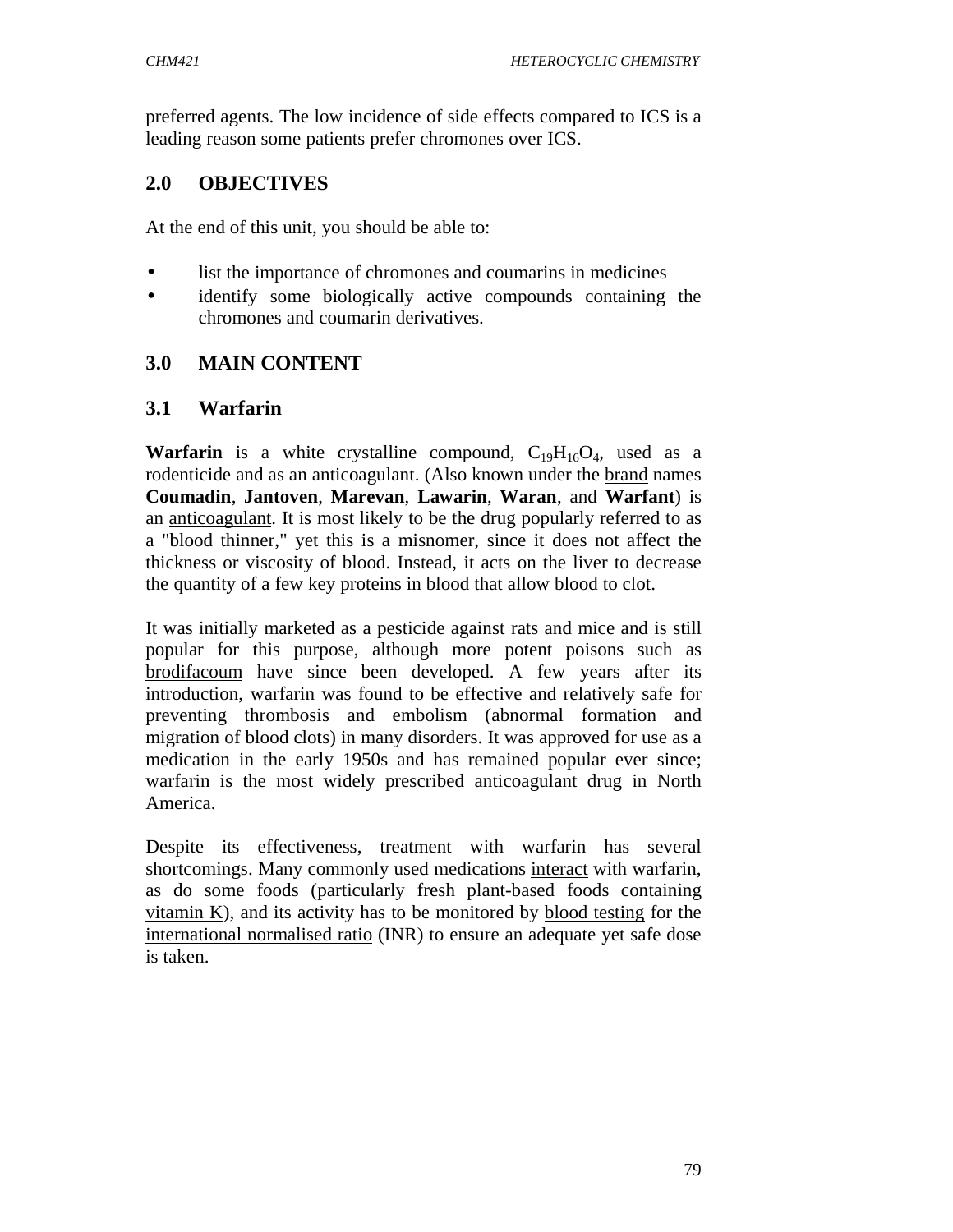

Fig. 17: Structure of Warfarin

Warfarin is used to decrease the tendency for thrombosis or as secondary prophylaxis (prevention of further episodes) in those individuals that have already formed a blood clot (thrombus). Warfarin treatment can help prevent formation of future blood clots and help reduce the risk of embolism (migration of a thrombus to a spot where it blocks blood supply to a vital organ).

#### **Racemic synthesis**

A classic way of synthesising racemic warfarin is by the base (or acid) catalysed Michael condensation reaction of 4-hydroxycoumarin with benzalacetone either in water or piperidine.



*Scheme 57:* Synthesis of Racemic Warfarin

The mechanism for this reaction is as follows: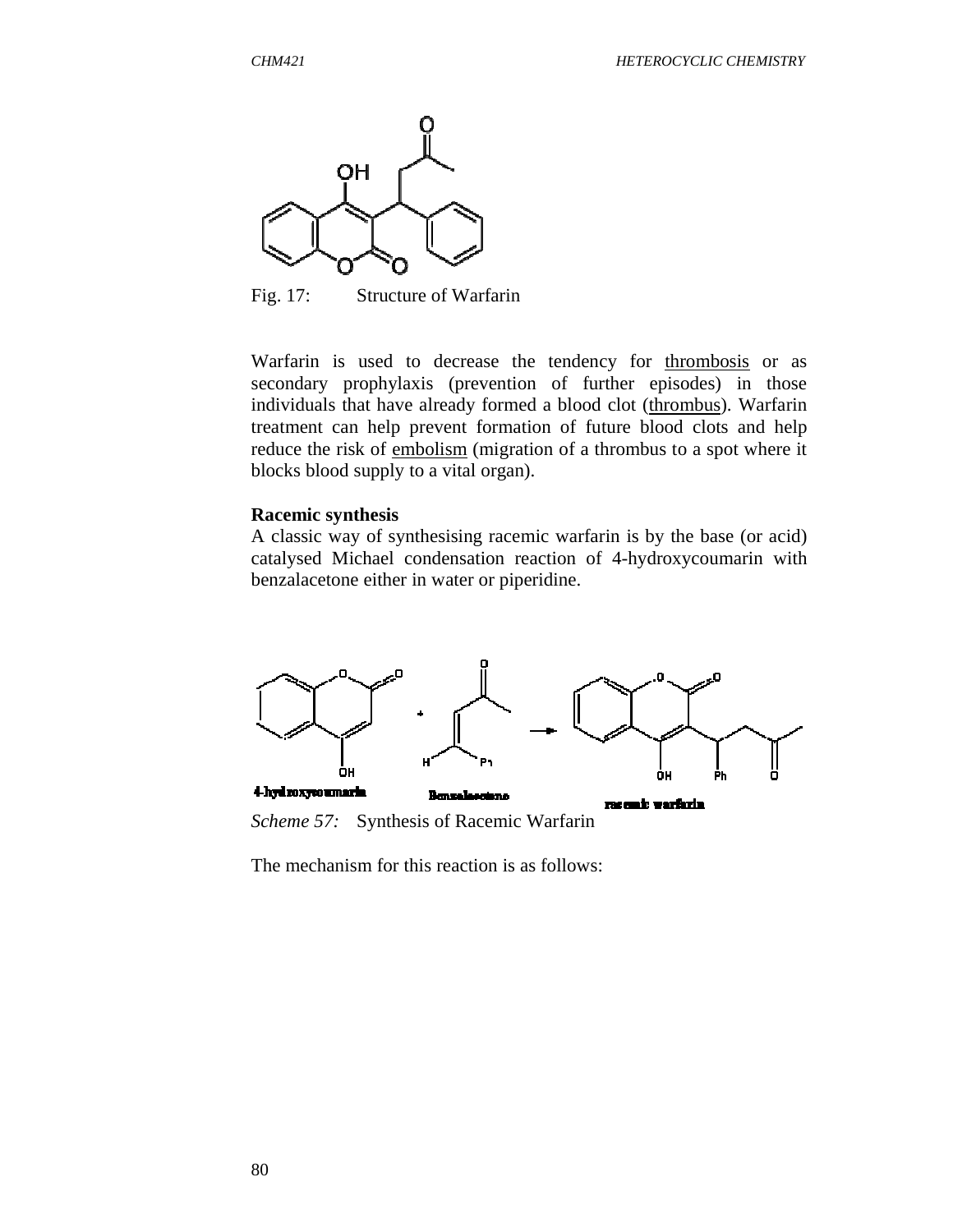

The yield for this synthesis when carried out in water (4-8 h reflux) is typically 40 %. Higher yields can be obtained by carrying out the reaction in methanol (20 h reflux), isolating the product formed and hydrolysing with acid. Typical yields are 93 %.

There has been increasing interest in the pharmaceutical industry to replace existing racemic drugs by their pure enantiomeric form due to the fact that one enantiomer often has a pharmacological profile superior to the racemate. In this case, S-warfarin is found to be 5 times more potent as an anticoagulant than R-warfarin. Preparation of enantiomerically pure warfarin can be made by the classical resolution of the racemate using quinidine/quinine salts or chromatographic separation. However, these methods are limited to small scale preparations.

### **1. Asymmetric hydrogenation**

In 1996, researchers at the Dupont Merck pharmaceutical company developed a practical asymmetric synthesis of R- and S- warfarin starting from the racemate and using DuPHOS-Rh(I) catalysed hydrogenation (Scheme 58).

|        |     | Using this method, S-warfarin was obtained in 83% enantiomeric excess |    |     |     |
|--------|-----|-----------------------------------------------------------------------|----|-----|-----|
| (e.e), | and | R-warfarin                                                            | 1n | 86% | e.e |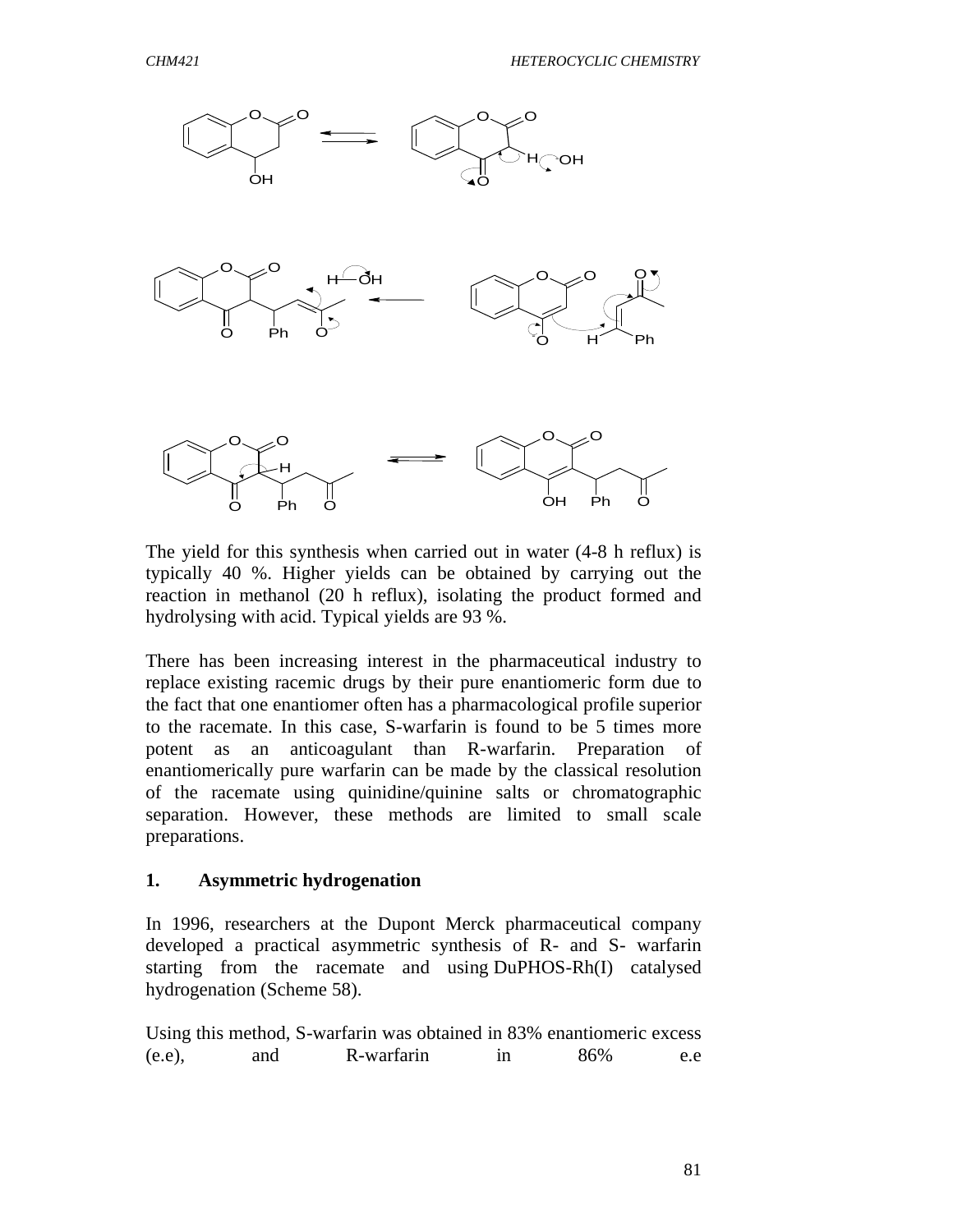#### **2. Hetero-Diels-Alder cycloaddition**

The previous synthesis used racemic warfarin as its starting material. A novel approach to asymmetric synthesis of warfarin using simpler starting materials was developed in 2001. It proceeds by a hetero-Diels-Alder cycloaddition (Scheme 59).



*Scheme 58:* Asymmetric Synthesis of R- and S-Warfarin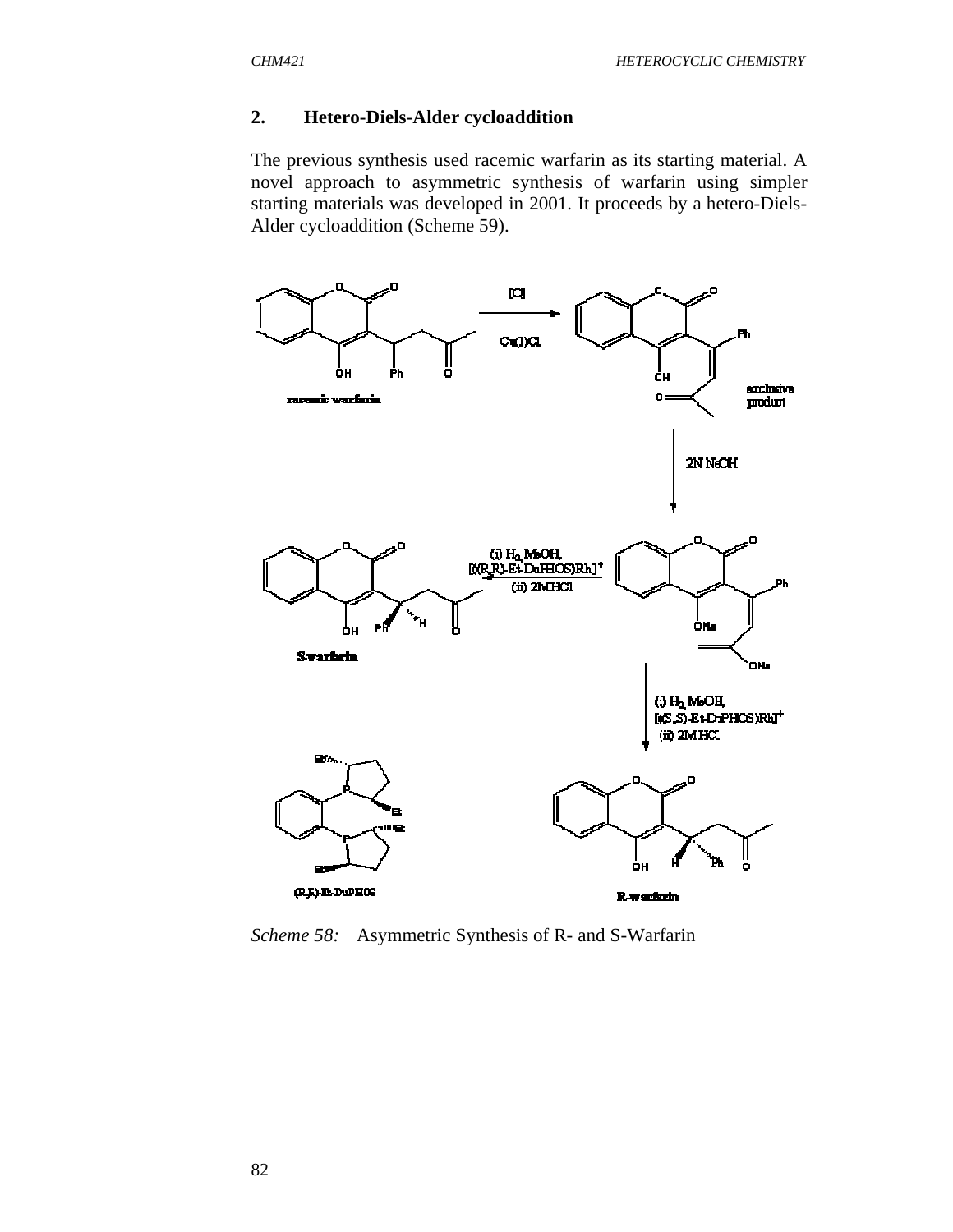

**Swarfarin** 

*Scheme 59:* Asymmetric Synthesis of Warfarin by Hetero-Diels-Alder Cycloaddition

In this reaction, S-warfarin was obtained in 95 % e.e

### **3.2 Sodium Cromoglycate**

Cromolyn, a synthetic compound, inhibits antigen-induced bronchospasms and, hence, is used to treat asthma and allergic rhinitis. Cromolyn is used as an ophthalmic solution to treat conjunctivitis and is taken orally to treat systemic mastocytosis and ulcerative colitis.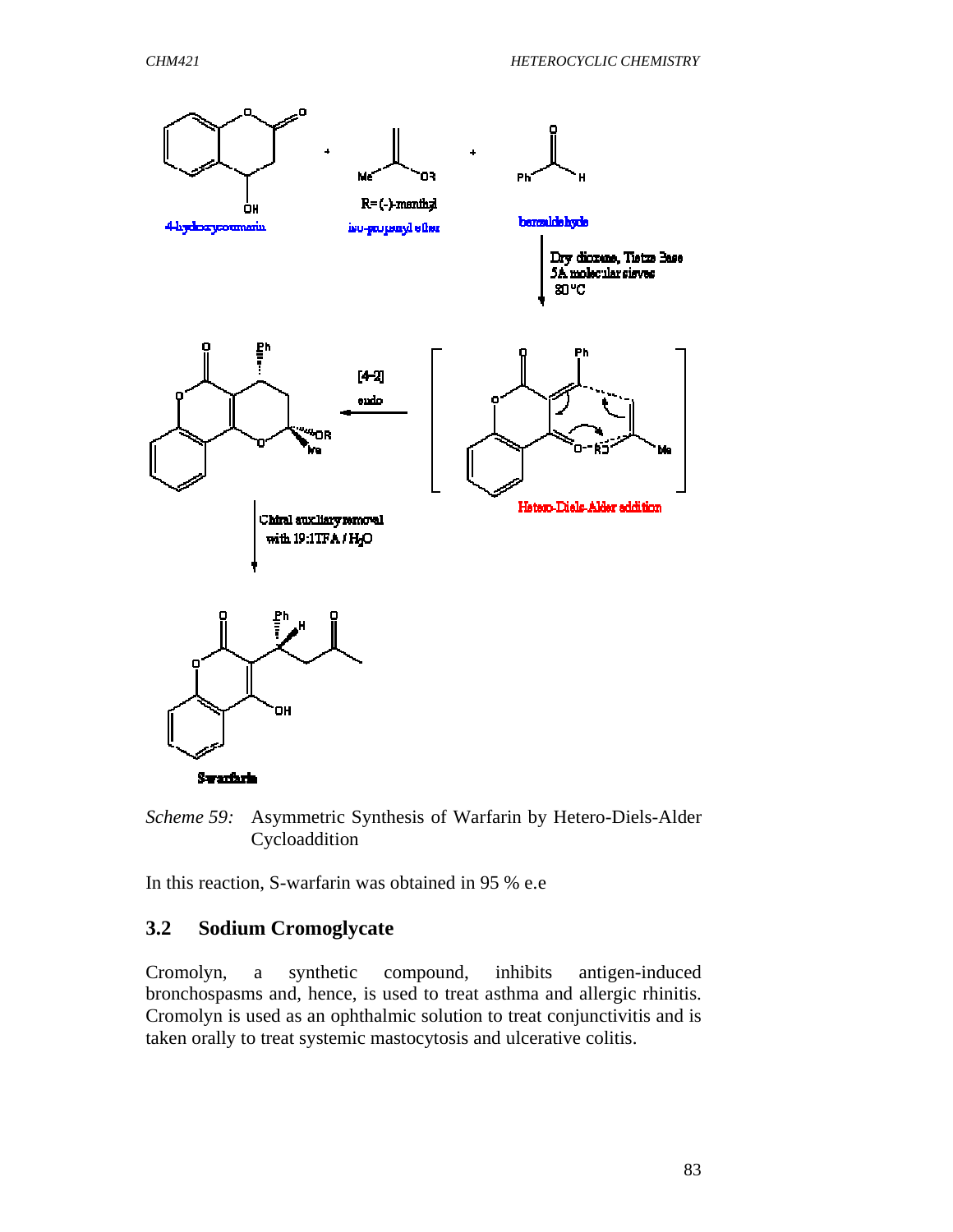**Cromolynn** (USAN) (also referred to as **cromglicic** acid (INN), **cromoglycate** (former BAN), or **cromoglicate**) is traditionally described as a mast cell stabiliser, and is commonly marketed as the sodium salt **sodium cromoglicate** or **cromolyn sodium**. This drug prevents the release of inflammatory chemicals such as histamine from mast cells.

Because of their convenience (and perceived safety), leukotriene receptor antagonists have largely replaced it as the non-corticosteroid treatment of choice in the treatment of asthma. Cromoglicic acid requires administration four times daily, and does not provide additive benefit in combination with inhaled corticosteroids.



*Fig. 18:* Sodium Cromoglycate (5,5′-(2-hydroxypropane-1,3 diyl)bis(oxy)bis(4-oxo-4*H*-chromene-2-carboxylic acid)

#### **4.0 CONCLUSION**

In this unit, you have learnt that courmarins are applicable in the synthesis of anticoagulants such as warfarin while chromones are applicable to the synthesis of cromoglycates.

#### **5.0 SUMMARY**

- Coumarins have important applications in the synthesis of anticoagulants such as warfarins though it has no anticoagulant activities in itself.
- Racemic warfarin can be prepared by catalysed Michael condensation reaction of 4-hydroxycoumarin with benzalactone in water or piperidine.
- S-warfarin is found to be 5 times more potent as an anticoagulant than R-warfarin.
- Enantiomerically pure warfarin can be prepared by classical relution of the racemic using quinidine/quinine salts or by chromatographic separation.